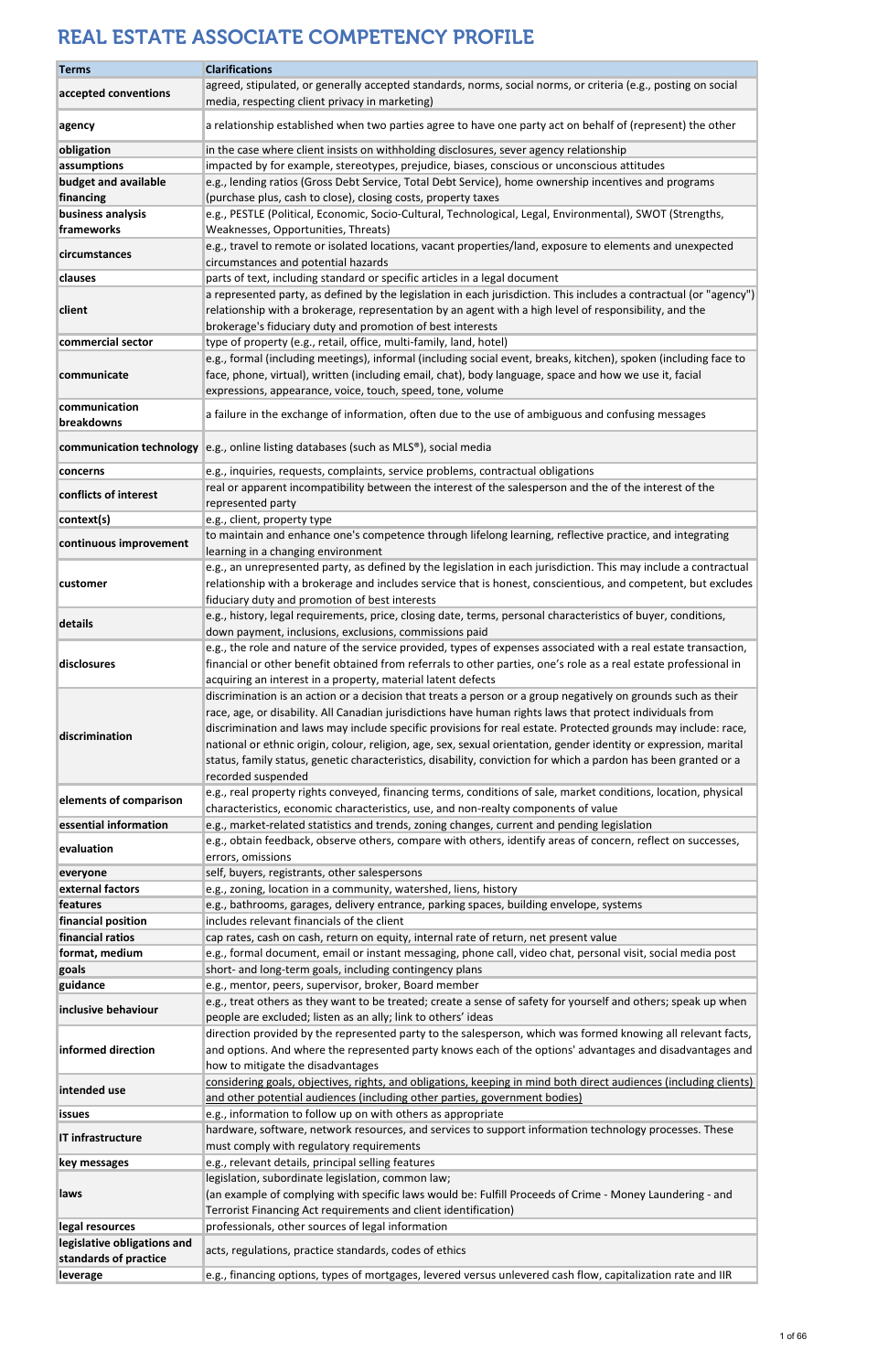| manage                                         | includes resolve, accommodate, communicate about, report if appropriate; keep private and do not discuss<br>publicly                                                                                                                                                                                                                                                       |
|------------------------------------------------|----------------------------------------------------------------------------------------------------------------------------------------------------------------------------------------------------------------------------------------------------------------------------------------------------------------------------------------------------------------------------|
| market value of the                            |                                                                                                                                                                                                                                                                                                                                                                            |
| enterprise                                     | e.g., income, costs, goodwill                                                                                                                                                                                                                                                                                                                                              |
| marketing material                             | e.g., signage, displays, brochures, mailouts, newsletters, business cards, branded envelopes, calendars,<br>property information sheets, sales scripts, demonstration scripts, web content, explainer videos, blog posts,<br>other social media posts                                                                                                                      |
| material facts                                 | e.g., grow-op, homicide, contamination, rewired electrical work                                                                                                                                                                                                                                                                                                            |
| nature of the transaction                      | purchase/sale, investment, or lease (landlord/tenant)                                                                                                                                                                                                                                                                                                                      |
| negotiating style                              | e.g., competing, co-operative, avoiding, compromise, accommodating, facilitating                                                                                                                                                                                                                                                                                           |
| net effective rent<br>network of qualified     | e.g., tenant allowance, free rent, landlord work, landlord discount rate<br>collaborate with others to enhance competitiveness, divide risks, set new standards, enter new markets,                                                                                                                                                                                        |
| professionals                                  | pursue economies of scale                                                                                                                                                                                                                                                                                                                                                  |
| online content                                 | e.g., text, links, images, video, and tags                                                                                                                                                                                                                                                                                                                                 |
| online research                                | e.g., search and browse for contacts, information, and resources; find and review online material                                                                                                                                                                                                                                                                          |
| opportunities to improve<br>workflow           | e.g., attitudinal shifts, delegation of tasks, reducing interruptions, understanding communication preferences<br>and efficiency, use of organizational software, selecting and/or developing time-planning, reminder, and<br>recording systems                                                                                                                            |
| other people                                   | anyone with whom the salesperson interacts, including clients, customers, the public, colleagues, superiors,<br>third parties (including stagers, plumbers, roofers, appraisers, photographers)                                                                                                                                                                            |
| outcomes                                       | general background knowledge, trends and situation, and others specific to a particular property or<br>transaction; geopolitical, understanding macro- and micro-factors                                                                                                                                                                                                   |
| outside professionals                          | e.g., advice from lawyers, appraisers, home inspectors, surveyors, accountants, insurance agents or brokers,<br>mortgage consultants, land use planners, environmental consultants, where such advice is beyond one's<br>expertise or scope of practice                                                                                                                    |
| personal health and<br>wellbeing               | e.g., Salesperson's physical, mental, emotional, social, and spiritual health                                                                                                                                                                                                                                                                                              |
| perspectives                                   | e.g., based on opinions, cultures, language, preference, ability, age, gender, roles, experiences, beliefs,<br>friends, affinity groups                                                                                                                                                                                                                                    |
| precautions                                    | e.g., keeping belongings safe, making home burglar-proof, removing hazards, dealing with unexpected visitors                                                                                                                                                                                                                                                               |
| prescribed rules                               | acts and regulations, legal and ethical requirements, brand and industry standards                                                                                                                                                                                                                                                                                         |
| private and confidential                       | according to service agreements, federal legislation, provincial legislation, agency law<br>e.g., those used for word-processing; spreadsheets; portable document format; electronic signatures;                                                                                                                                                                           |
| productivity and<br>collaboration applications | presentations; email, calendaring, and task management; file hosting, sharing, and management; surveys;<br>notetaking; collaboration; project management; database management; videoconferencing                                                                                                                                                                           |
| profiles                                       | underlying needs, concerns, constraints, or conditions (e.g., first-time buyer vs. sophisticated purchaser,<br>health status, special requirements, timing, family circumstances)                                                                                                                                                                                          |
| promotional activities                         | e.g., advertising, personal selling, sales promotion, public relations, sponsorship                                                                                                                                                                                                                                                                                        |
| protocols and tools                            | e.g., precautions for open houses, placement and maintenance of signage, cleaning and pre-screening<br>protocols, use of customer identification forms, care with personal information, cybersecurity (including<br>device and information security, prevention of malware installation), safety apps and products like<br>emergency buttons, GPS trackers, distress codes |
| public                                         | e.g., general public, customers                                                                                                                                                                                                                                                                                                                                            |
| quality                                        | clean, legible, free of errors, uses correct punctuation and spelling                                                                                                                                                                                                                                                                                                      |
| real estate documents                          | e.g., real estate purchase contracts, disclosures, letters, offer/agreement to lease                                                                                                                                                                                                                                                                                       |
| real estate taxation                           | e.g., depreciation, income, capital gain                                                                                                                                                                                                                                                                                                                                   |
| reasonable inquiries                           | e.g., it is expected that a Salesperson uncovers all that needs to be disclosed<br>e.g., show genuine interest, use supportive and encouraging language, think logically, ask insightful questions,                                                                                                                                                                        |
| reasoning and<br>interpersonal skills          | acknowledge opposing points of view, use concrete examples to make a point, present data, alternatives, and<br>solutions                                                                                                                                                                                                                                                   |
| refer                                          | includes providing information and explaining the basis on which the referral is made                                                                                                                                                                                                                                                                                      |
| regulatory compliance                          | Meeting all federal, provincial, municipality, and industry related legislation, Rules, regulations, and                                                                                                                                                                                                                                                                   |
|                                                | standards.<br>the need for transparency of relationships between self, buyer, seller. It is critical in the case of dual                                                                                                                                                                                                                                                   |
| relationship                                   | representation                                                                                                                                                                                                                                                                                                                                                             |
| relevant properties                            | e.g., those similar to the subject property and that have recently sold, are listed for sale, or are under contract                                                                                                                                                                                                                                                        |
| resources                                      | e.g., lawyer, financial analyst, notary, environmental company, home inspector - but not related to specific<br>providers such as plumber, roofer                                                                                                                                                                                                                          |
| respond                                        | avoiding, recognizing, disclosing, mitigating impact, and resolving                                                                                                                                                                                                                                                                                                        |
| risks                                          | to the safety of others (e.g., client, customer, neighbours, community, third parties) and oneself                                                                                                                                                                                                                                                                         |
| scope of practice                              | permissible procedures, actions, and processes as set by the regulatory body, in conjunction with an<br>individual's specific education, experience, and demonstrated competence; determined for each registration<br>category                                                                                                                                             |
| software                                       | e.g., online listing databases, other software depending on location and nature of practice                                                                                                                                                                                                                                                                                |
| speech                                         | tone, inflection, enunciation, volume, and speed                                                                                                                                                                                                                                                                                                                           |
| standards and                                  | e.g., legal and ethical requirements, brand standards, privacy expectations                                                                                                                                                                                                                                                                                                |
| requirements                                   |                                                                                                                                                                                                                                                                                                                                                                            |
| strategies<br>techniques                       | e.g., informal learning opportunities, mentorship, workshops, conferences, webinars, advanced education<br>e.g., questioning, rephrasing, visual support, gestures to enhance understanding as appropriate                                                                                                                                                                 |
| units                                          | e.g., price per square foot                                                                                                                                                                                                                                                                                                                                                |
|                                                | e.g., land, building envelope, foundation, structure, and systems (electrical, plumbing, heating and cooling,                                                                                                                                                                                                                                                              |
| visual observation                             | elevators)                                                                                                                                                                                                                                                                                                                                                                 |
| working relationships                          | e.g., roles, responsibilities, levels of effort                                                                                                                                                                                                                                                                                                                            |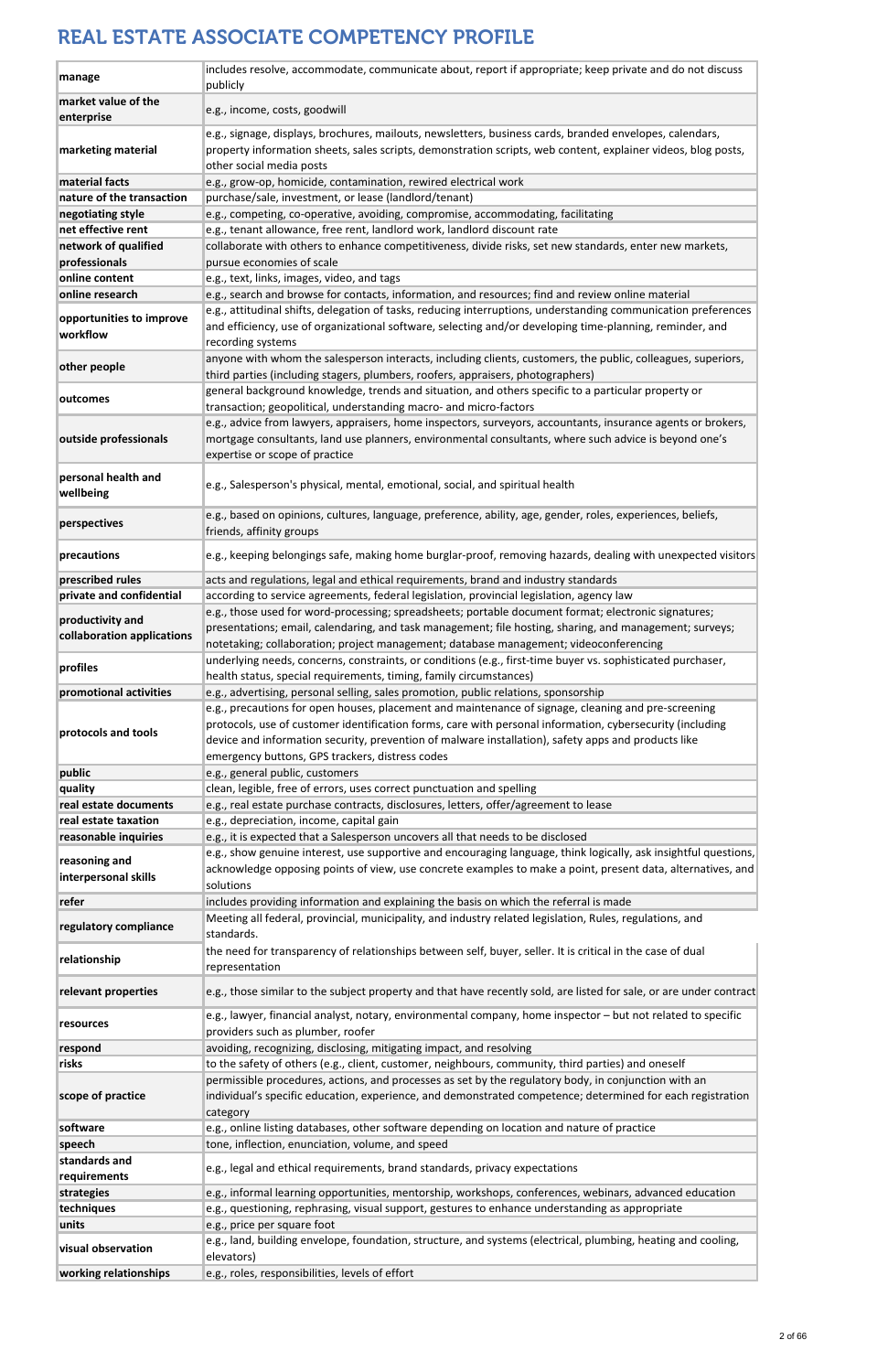| <b>COMPETENCY DOMAIN</b>                            | <b>DOMAIN WT.</b> |       | <b>COMPETENCY TITLE</b>                                           | <b>COMPETENCY</b><br>WT. |
|-----------------------------------------------------|-------------------|-------|-------------------------------------------------------------------|--------------------------|
| 1. PROFESSIONAL RELATIONSHIPS AND<br><b>CONDUCT</b> | 30.1              |       |                                                                   |                          |
|                                                     |                   | 1.1   | <b>FULFILL AGENCY RESPONSIBILITIES TO</b><br><b>CLIENTS</b>       | 10.5                     |
|                                                     |                   | $1.2$ | <b>MANAGE DISCLOSURE OBLIGATIONS</b>                              | 2.9                      |
|                                                     |                   | $1.3$ | <b>PROTECT THE PUBLIC</b>                                         | 2.7                      |
|                                                     |                   | 1.4   | <b>COMPLY WITH APPLICABLE LAWS AND</b><br><b>REGULATIONS</b>      | 1.6                      |
|                                                     |                   | 1.5   | <b>MITIGATE RISK TO HEALTH AND SAFETY</b>                         | 2.4                      |
|                                                     |                   | 1.6   | <b>INTEGRATE PROFESSIONAL OBLIGATIONS</b><br><b>INTO PRACTICE</b> | $5 \mid$                 |
|                                                     |                   | $1.7$ | <b>DEMONSTRATE COMMITMENT TO</b><br>CONTINUOUS IMPROVEMENT        | 2.6                      |
|                                                     |                   | 1.8   | MANAGE TIME, PRIORITIES, AND WORK<br><b>QUALITY</b>               | 2.4                      |
| <b>2. COMMUNICATION AND</b><br><b>COLLABORATION</b> | 21.4              |       |                                                                   |                          |
|                                                     |                   | 2.1   | <b>COMMUNICATE EFFECTIVELY</b>                                    | 4.2                      |
|                                                     |                   | 2.2   | <b>ADVISE CLIENTS AS SELLERS OR BUYERS</b>                        | 6.9                      |
|                                                     |                   | 2.3   | <b>ESTABLISH MEANINGFUL RELATIONSHIPS</b>                         | 4.6                      |
|                                                     |                   | 2.4   | USE COMMUNICATION AND INFORMATION<br><b>TECHNOLOGY (IT)</b>       | 3.5                      |
|                                                     |                   | 2.5   | <b>DEMONSTRATE RESPECT FOR DIVERSITY</b>                          | 2.2                      |

#### **COMPETENCY DOMAIN AND TITLE WEIGHTS AS PERCENTAGE OF TOTAL**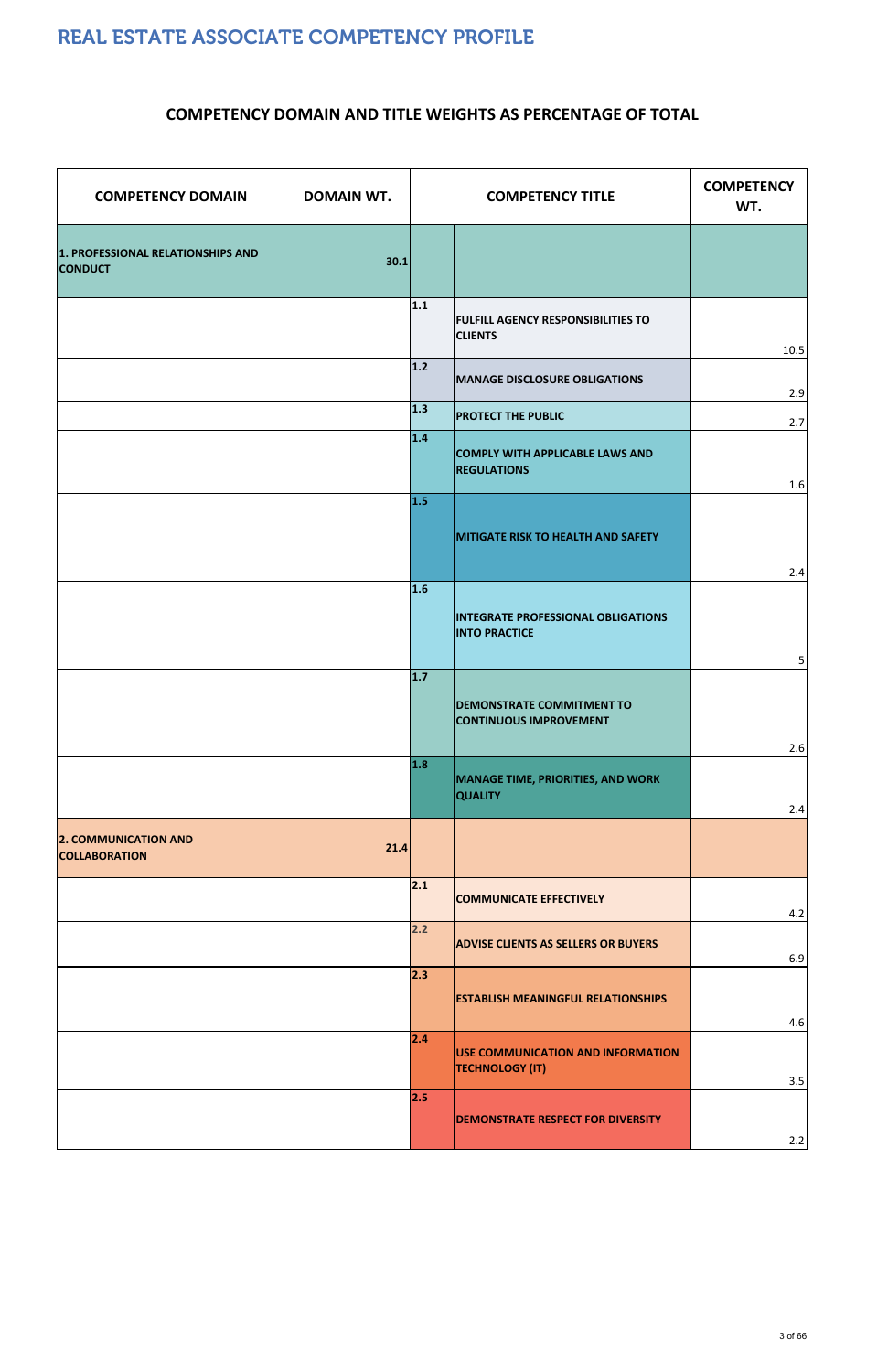| 3. PROSPECTING AND MARKETING      | 8    |     |                                                                   |          |
|-----------------------------------|------|-----|-------------------------------------------------------------------|----------|
|                                   |      |     |                                                                   |          |
|                                   |      |     |                                                                   |          |
|                                   |      | 3.1 |                                                                   |          |
|                                   |      |     | <b>PROMOTE OWN BUSINESS</b>                                       |          |
|                                   |      |     |                                                                   | 0.7      |
|                                   |      | 3.2 | <b>COORDINATE THE DEVELOPMENT OF</b>                              |          |
|                                   |      |     | <b>MARKETING MATERIAL</b>                                         | 1.4      |
|                                   |      | 3.3 |                                                                   |          |
|                                   |      |     | <b>PROMOTE PROPERTY WHEN REPRESENTING</b><br><b>THE SELLER</b>    |          |
|                                   |      |     |                                                                   | 3.7      |
|                                   |      | 3.4 | <b>DEMONSTRATE BUSINESS SENSE</b>                                 |          |
|                                   |      |     |                                                                   | 2.2      |
| 4. RESEARCH AND ANALYSIS          |      |     |                                                                   |          |
|                                   | 14.9 |     |                                                                   |          |
|                                   |      |     |                                                                   |          |
|                                   |      | 4.1 |                                                                   |          |
|                                   |      |     | <b>DETERMINE THE QUALITY AND ELEMENTS OF</b><br><b>A PROPERTY</b> |          |
|                                   |      |     |                                                                   | 5.4      |
|                                   |      | 4.2 |                                                                   |          |
|                                   |      |     | <b>PERFORM COMPARATIVE MARKET ANALYSIS</b>                        |          |
|                                   |      |     |                                                                   |          |
|                                   |      | 4.3 |                                                                   | 2.8      |
|                                   |      |     | <b>CONDUCT RESEARCH</b>                                           |          |
|                                   |      |     |                                                                   | 6.2      |
|                                   |      | 4.4 |                                                                   |          |
|                                   |      |     | <b>PERFORM FINANCIAL ANALYSIS</b>                                 |          |
|                                   | 25.6 |     |                                                                   | 0.5      |
| <b>5. NEGOTIATING AND CLOSING</b> |      |     |                                                                   |          |
|                                   |      |     |                                                                   |          |
|                                   |      | 5.1 |                                                                   |          |
|                                   |      |     | <b>MANAGE DOCUMENTS AND CONTRACTS</b>                             |          |
|                                   |      |     |                                                                   | $10.2\,$ |
|                                   |      | 5.2 |                                                                   |          |
|                                   |      |     | <b>EXPLAIN FINANCIAL IMPLICATIONS</b>                             |          |
|                                   |      |     | (commercial)                                                      |          |
|                                   |      | 5.3 |                                                                   | 1.9      |
|                                   |      |     | <b>MANAGE OFFERS AND COUNTER-OFFERS</b>                           |          |
|                                   |      |     |                                                                   | 2.2      |
|                                   |      | 5.4 |                                                                   |          |
|                                   |      |     | <b>NEGOTIATE WITH INTEGRITY</b>                                   | 8.8      |
|                                   |      | 5.5 |                                                                   |          |
|                                   |      |     | <b>COMPLETE THE TRANSACTION</b>                                   |          |
|                                   |      |     |                                                                   | 2.5      |
|                                   |      |     | <b>TOTAL WEIGHT</b>                                               | 100      |

|--|--|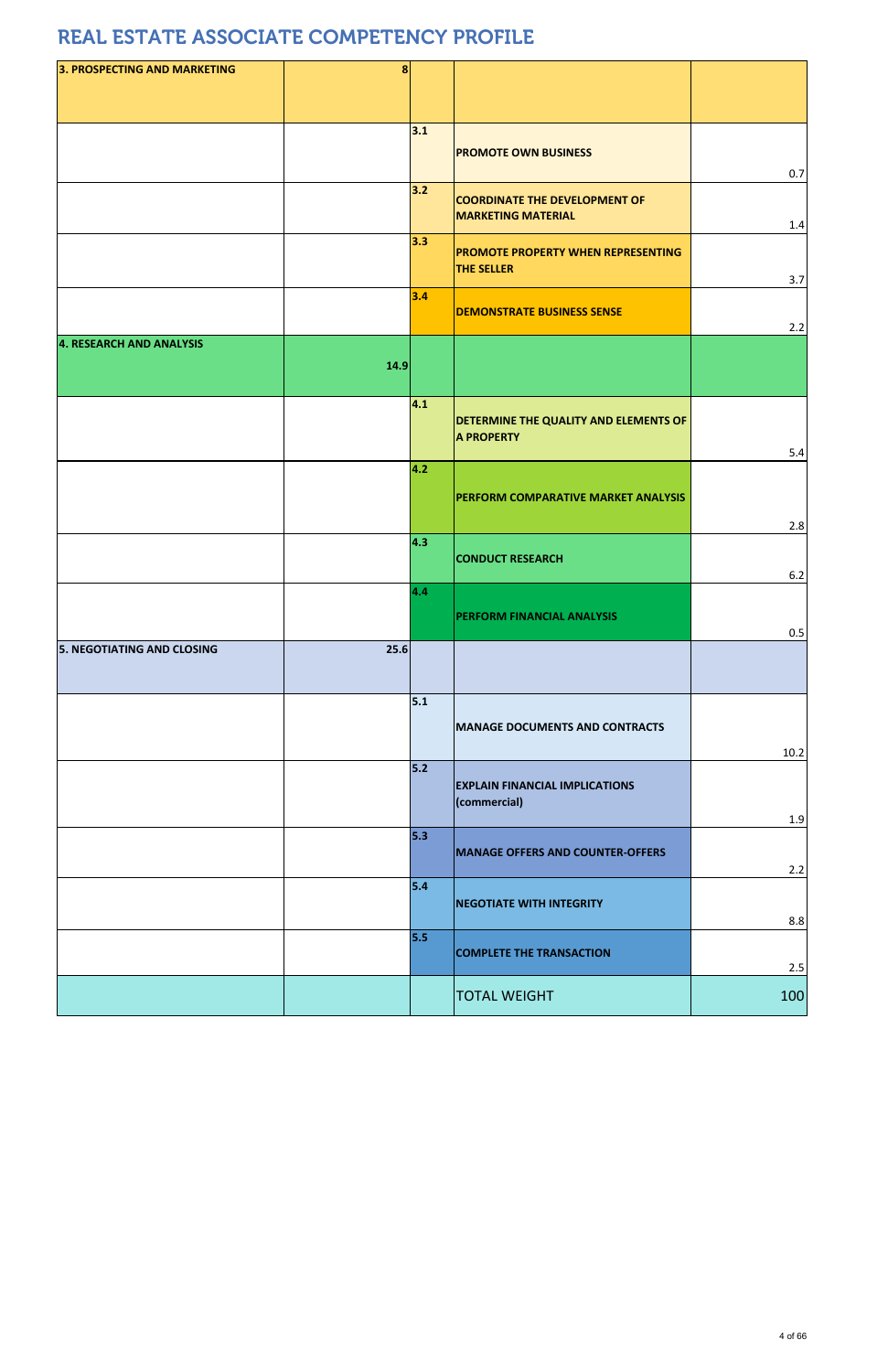| <b>COMPETENCY DOMAIN</b>                            | <b>DOMAIN WT.</b> |
|-----------------------------------------------------|-------------------|
| 1. PROFESSIONAL RELATIONSHIPS AND<br><b>CONDUCT</b> | 30.1              |
| <b>2. COMMUNICATION AND</b><br><b>COLLABORATION</b> | 21.4              |
| <b>3. PROSPECTING AND MARKETING</b>                 | 8                 |
| <b>4. RESEARCH AND ANALYSIS</b>                     | 14.9              |
| <b>5. NEGOTIATING AND CLOSING</b>                   | 25.6              |

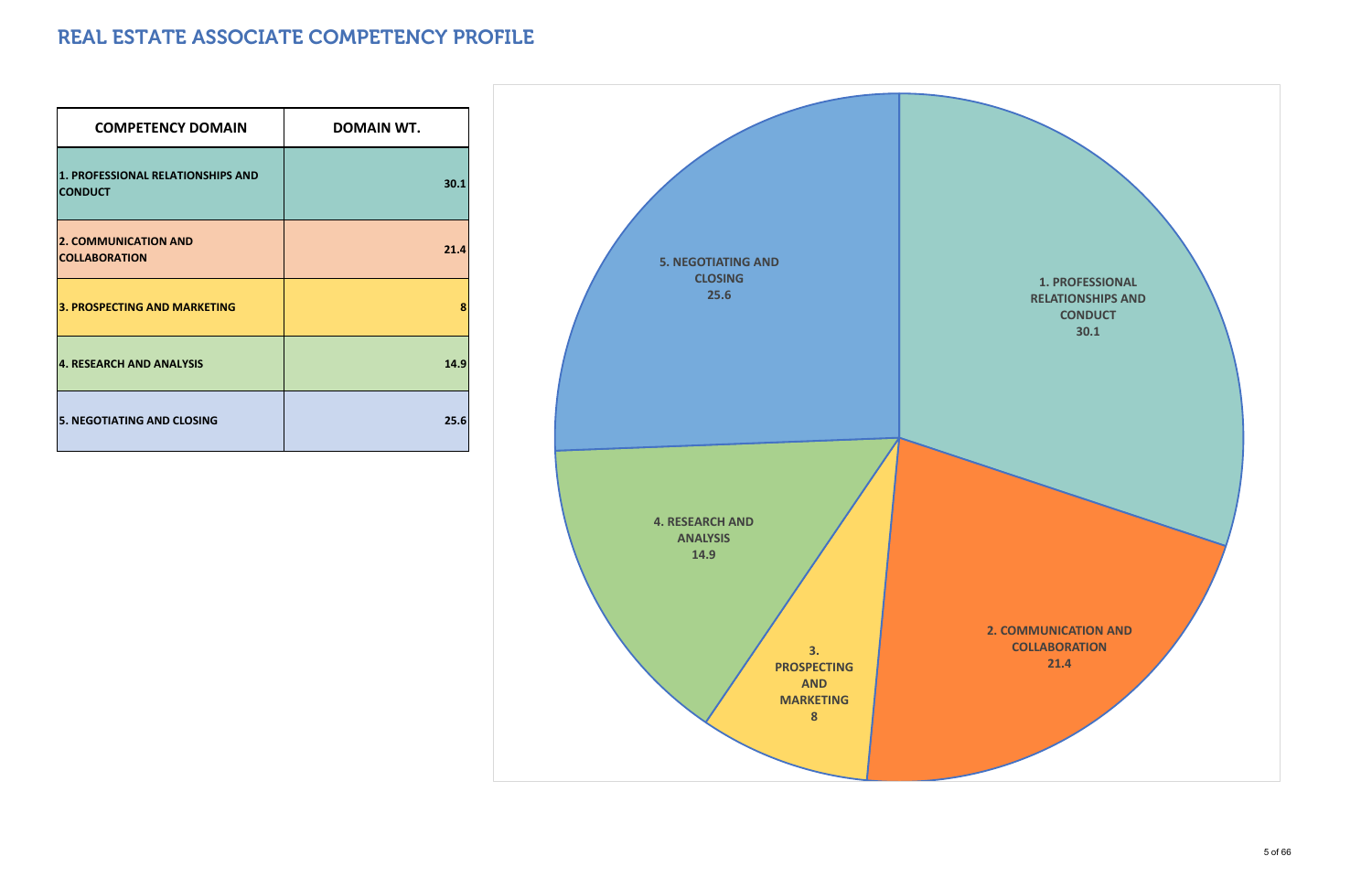#### **Domain Weight 30.1**

|     | <b>COMPETENCY TITLE</b>                                           | <b>PERFORMANCE CRITERIA</b>                |         | <b>SUBJECT LEARNING OUTCOME</b>                       | <b>SUBJECT LO</b><br><b>BLOOM'S</b><br><b>LEVEL</b> |            | <b>SPECIFIC LEARNING OUTCOME</b>                                                                                    | <b>SPECIFIC LO</b><br><b>BLOOM'S</b><br><b>LEVEL</b> |
|-----|-------------------------------------------------------------------|--------------------------------------------|---------|-------------------------------------------------------|-----------------------------------------------------|------------|---------------------------------------------------------------------------------------------------------------------|------------------------------------------------------|
| 1.1 | <b>FULFILL AGENCY RESPONSIBILITIES TO 1.1.1</b><br><b>CLIENTS</b> | Understand the foundations of real estate. | 1.1.1.1 | Assess the foundations of residential<br>real estate. | Evaluate                                            | 1.1.1.1.1  | Define the term real estate.                                                                                        | Remember                                             |
|     | <b>Competency Weight: 10.5%</b>                                   |                                            |         |                                                       |                                                     | 1.1.1.1.2  | Define residential real estate according to<br>REA.                                                                 | Remember                                             |
|     |                                                                   |                                            |         |                                                       |                                                     | 1.1.1.1.3  | List elements associated with real property.                                                                        | Remember                                             |
|     |                                                                   |                                            |         |                                                       |                                                     | 1.1.1.1.4  | Identify the priority of the various registered<br>interests.                                                       | Remember                                             |
|     |                                                                   |                                            |         |                                                       |                                                     | 1.1.1.1.5  | Identify the industry professionals governed by Remember<br><b>RECA</b>                                             |                                                      |
|     |                                                                   |                                            |         |                                                       |                                                     | 1.1.1.1.6  | Identify the related professionals that may be<br>involved with a real estate transaction.                          | Remember                                             |
|     |                                                                   |                                            |         |                                                       |                                                     | 1.1.1.1.7  | Identify real estate industry organizations.                                                                        | Remember                                             |
|     |                                                                   |                                            |         |                                                       |                                                     | 1.1.1.1.8  | List the various authorization outcomes.                                                                            | Remember                                             |
|     |                                                                   |                                            |         |                                                       |                                                     | 1.1.1.1.9  | Define conduct deserving of sanction.                                                                               | Remember                                             |
|     |                                                                   |                                            |         |                                                       |                                                     | 1.1.1.1.10 | List the four main objectives of a practice<br>review.                                                              | Remember                                             |
|     |                                                                   |                                            |         |                                                       |                                                     | 1.1.1.1.11 | Define property management according to<br>REA.                                                                     | Remember                                             |
|     |                                                                   |                                            |         |                                                       |                                                     | 1.1.1.1.12 | Explain the requirements for RECA<br>authorization (license and registration) from<br>RECA.                         | Understand                                           |
|     |                                                                   |                                            |         |                                                       |                                                     | 1.1.1.1.13 | Summarize the process for obtaining a<br>certified criminal record check.                                           | Understand                                           |
|     |                                                                   |                                            |         |                                                       |                                                     | 1.1.1.1.14 | Summarize the procedure for real estate<br>professionals to confirm their authorization<br>status.                  | Understand                                           |
|     |                                                                   |                                            |         |                                                       |                                                     | 1.1.1.1.15 | Summarize the process to change a license or<br>brokerage.                                                          | Understand                                           |
|     |                                                                   |                                            |         |                                                       |                                                     | 1.1.1.1.16 | Explain the purposes of the RECA Board.                                                                             | Understand                                           |
|     |                                                                   |                                            |         |                                                       |                                                     | 1.1.1.1.17 | Describe the composition of the RECA Board.                                                                         | Understand                                           |
|     |                                                                   |                                            |         |                                                       |                                                     | 1.1.1.1.18 | Describe RECA Board's obligation to make<br>bylaws and RECA's business public, including<br>posting annual reports. | Understand                                           |
|     |                                                                   |                                            |         |                                                       |                                                     | 1.1.1.1.19 | Describe the RECA Board's powers and<br>responsibilities.                                                           | Understand                                           |
|     |                                                                   |                                            |         |                                                       |                                                     | 1.1.1.1.20 | Explain the purpose of the Industry Councils.                                                                       | Understand                                           |
|     |                                                                   |                                            |         |                                                       |                                                     | 1.1.1.1.21 | Describe the Industry Councils' powers and<br>responsibilities.                                                     | Understand                                           |
|     |                                                                   |                                            |         |                                                       |                                                     | 1.1.1.1.22 | Describe the broker's role in relation to the<br>brokerage.                                                         | Understand                                           |

#### **COMPETENCY DOMAIN: 1. PROFESSIONAL RELATIONSHIPS AND CONDUCT**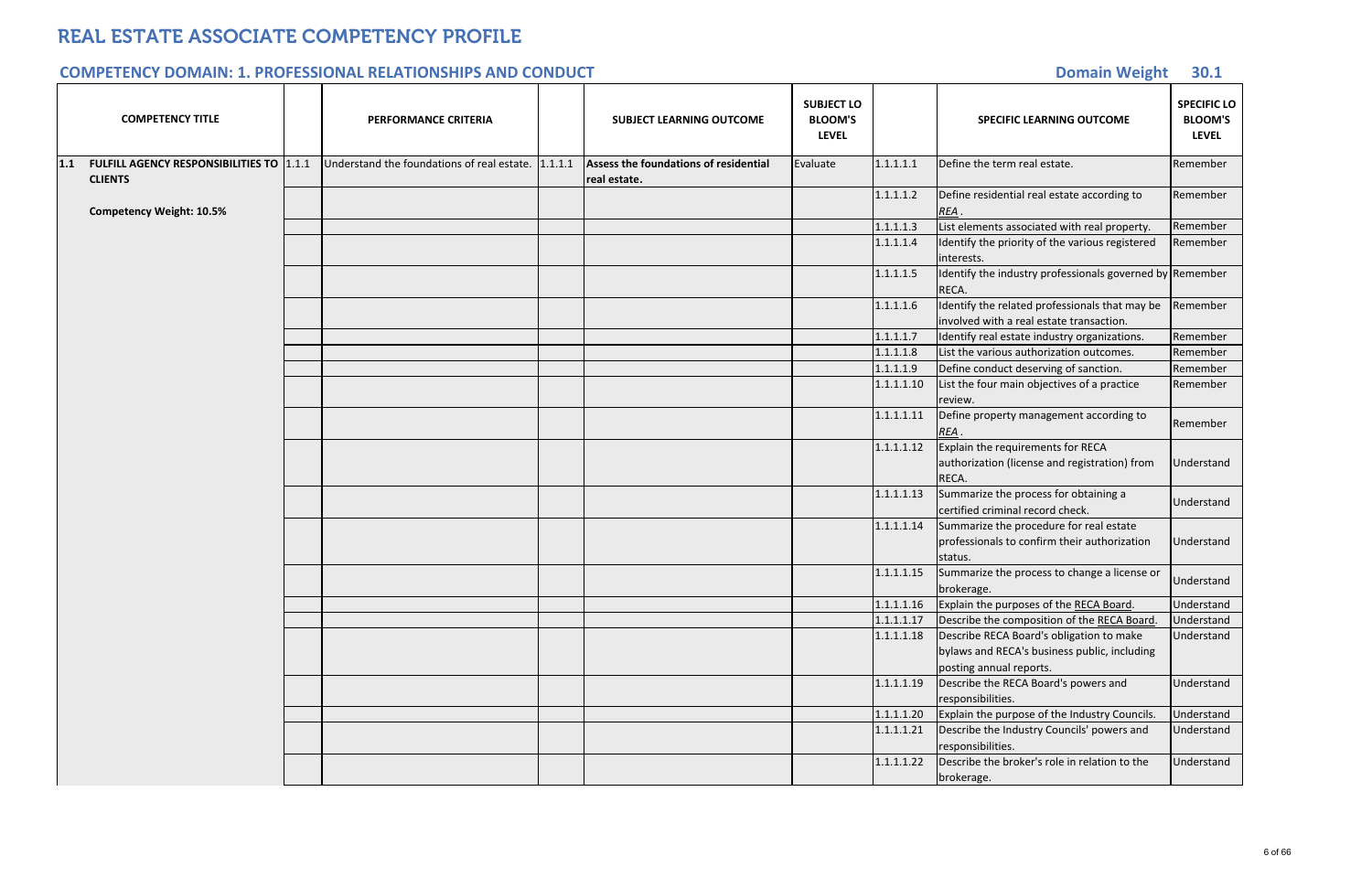| FULFILL AGENCY RESPONSIBILITIES TO<br><b>CLIENTS</b> |  |  | 1.1.1.1.23 | Describe the licensing requirements for<br>persons who trade in real estate as real estate<br>brokers.                                    | Understand |
|------------------------------------------------------|--|--|------------|-------------------------------------------------------------------------------------------------------------------------------------------|------------|
| <b>Competency Weight: 10.5%</b><br>(continued)       |  |  | 1.1.1.1.24 | Describe the licensing requirements for<br>persons who deal in mortgages as a mortgage<br>brokers.                                        | Understand |
|                                                      |  |  | 1.1.1.1.25 | Describe the licensing requirements for<br>persons who deliver property management<br>services.                                           | Understand |
|                                                      |  |  | 1.1.1.1.26 | Describe the licensing requirements for<br>persons who deliver condominium<br>management services.                                        | Understand |
|                                                      |  |  | 1.1.1.1.27 | Describe the exemptions to the licensing<br>provisions under REA                                                                          | Understand |
|                                                      |  |  | 1.1.1.1.28 | Describe the fines associated with conducting<br>business that requires a licence without a<br>licence.                                   | Understand |
|                                                      |  |  | 1.1.1.1.29 | Explain what is meant by a substantial<br>connection.                                                                                     | Understand |
|                                                      |  |  | 1.1.1.1.30 | Clarify what is meant by right touch regulation. Understand                                                                               |            |
|                                                      |  |  | 1.1.1.1.31 | Explain the requirement to cooperate with<br>RECA in an investigation.                                                                    | Understand |
|                                                      |  |  | 1.1.1.1.32 | Describe the production order powers of the<br>Registrar and of investigators appointed by the<br>Registrar.                              | Understand |
|                                                      |  |  | 1.1.1.1.33 | Describe the powers of the Registrar to issue<br>Administrative Penalties and the process to<br>appeal Administrative Penalties.          | Understand |
|                                                      |  |  | 1.1.1.1.34 | Explain the different Professional Conduct<br>Review outcomes.                                                                            | Understand |
|                                                      |  |  | 1.1.1.1.35 | Summarize the offences under which people<br>may be prosecuted and the possible sanctions.                                                | Understand |
|                                                      |  |  | 1.1.1.1.36 | Describe orders to cease carrying on business<br>and their appeal processes.                                                              | Understand |
|                                                      |  |  | 1.1.1.1.37 | Describe how Hearing and Appeal panels are<br>appointed.                                                                                  | Understand |
|                                                      |  |  | 1.1.1.1.38 | Describe the process associated with the<br>service of documents.                                                                         | Understand |
|                                                      |  |  | 1.1.1.1.39 | Describe the processes associated with an<br>application for a lifetime ban from being able<br>to become licensed again.                  | Understand |
|                                                      |  |  | 1.1.1.1.40 | Describe the publication provisions related to<br>licensing, conduct deserving of sanction, and<br>other enforcement actions or decision. | Understand |
| FULFILL AGENCY RESPONSIBILITIES TO<br><b>CLIENTS</b> |  |  | 1.1.1.1.41 | Describe RECA's powers associated with the<br>enforcement and collection of fines or costs.                                               | Understand |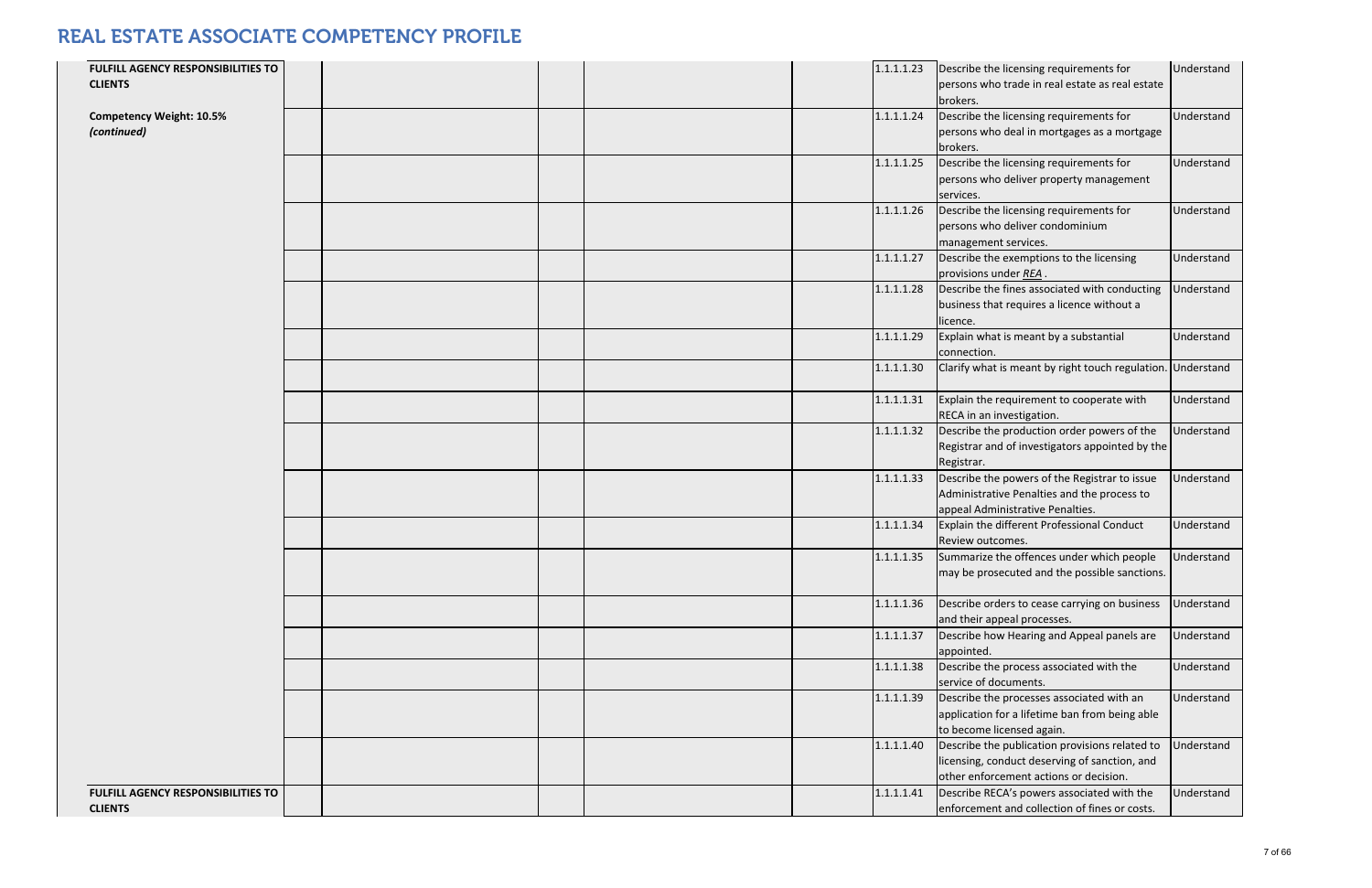| <b>Competency Weight: 10.5%</b>                      |  |  | 1.1.1.1.42 | Describe the purpose and activities of the<br>Alberta Real Estate Foundation.                                                                                                                  | Understand |
|------------------------------------------------------|--|--|------------|------------------------------------------------------------------------------------------------------------------------------------------------------------------------------------------------|------------|
| (continued)                                          |  |  | 1.1.1.1.43 | Describe the Minister's powers associated with Understand<br>the conduct of RECA, the RECA Board or an<br>Industry Council.                                                                    |            |
|                                                      |  |  | 1.1.1.1.44 | Describe the immunity provisions to the<br>Minister, an official administrator, the RECA,<br>the RECA Board or an Industry Council, a<br>member, officer, or employee of the RECA.             | Understand |
|                                                      |  |  | 1.1.1.1.45 | Describe the different settings/locations in<br>which residential real estate may be found.                                                                                                    | Understand |
|                                                      |  |  | 1.1.1.1.46 | Describe the different types of residential<br>property styles.                                                                                                                                | Understand |
|                                                      |  |  | 1.1.1.1.47 | Summarize the role of real estate associate<br>education and licensing requirements.                                                                                                           | Understand |
|                                                      |  |  | 1.1.1.1.48 | Describe the Registrar's powers to place<br>conditions or restrictions on licences.                                                                                                            | Understand |
|                                                      |  |  | 1.1.1.1.49 | Describe when licences expire, when they<br>must be renewed, and when they are<br>terminated.                                                                                                  | Understand |
|                                                      |  |  | 1.1.1.1.50 | Describe the eligibility requirements for<br>brokerages to be licensed.                                                                                                                        | Understand |
|                                                      |  |  | 1.1.1.1.51 | Describe the eligibility and education<br>requirements for individuals to be licensed.                                                                                                         | Understand |
|                                                      |  |  | 1.1.1.1.52 | Describe the conditions under which the<br>Registrar may grant education requirements'<br>exemptions.                                                                                          | Understand |
|                                                      |  |  | 1.1.1.1.53 | Describe the obligations imposed on<br>prospective licensees and licensees by the<br>Education Code of Conduct for Learners during<br>the pre-licensing and re-licensing education<br>process. | Understand |
|                                                      |  |  | 1.1.1.1.54 | Describe the duty to notify the Registrar of<br>license application related information<br>changes.                                                                                            | Understand |
|                                                      |  |  | 1.1.1.1.55 | Explain the brokerage registration requirement Understand<br>for associates and associate brokers.                                                                                             |            |
|                                                      |  |  | 1.1.1.1.56 | Clarify the licensee requirement to complete re-Understand<br>licensing education before renewing their<br>license.                                                                            |            |
|                                                      |  |  | 1.1.1.1.57 | Clarify license application requirements.                                                                                                                                                      | Understand |
|                                                      |  |  | 1.1.1.1.58 | Use key terms associated with the REA.                                                                                                                                                         | Apply      |
|                                                      |  |  | 1.1.1.1.59 | Compare and contrast the different types of<br>real property ownership.                                                                                                                        | Analyse    |
| FULFILL AGENCY RESPONSIBILITIES TO<br><b>CLIENTS</b> |  |  | 1.1.1.1.60 | Outline real property ownership rights and<br>limitations.                                                                                                                                     | Analyse    |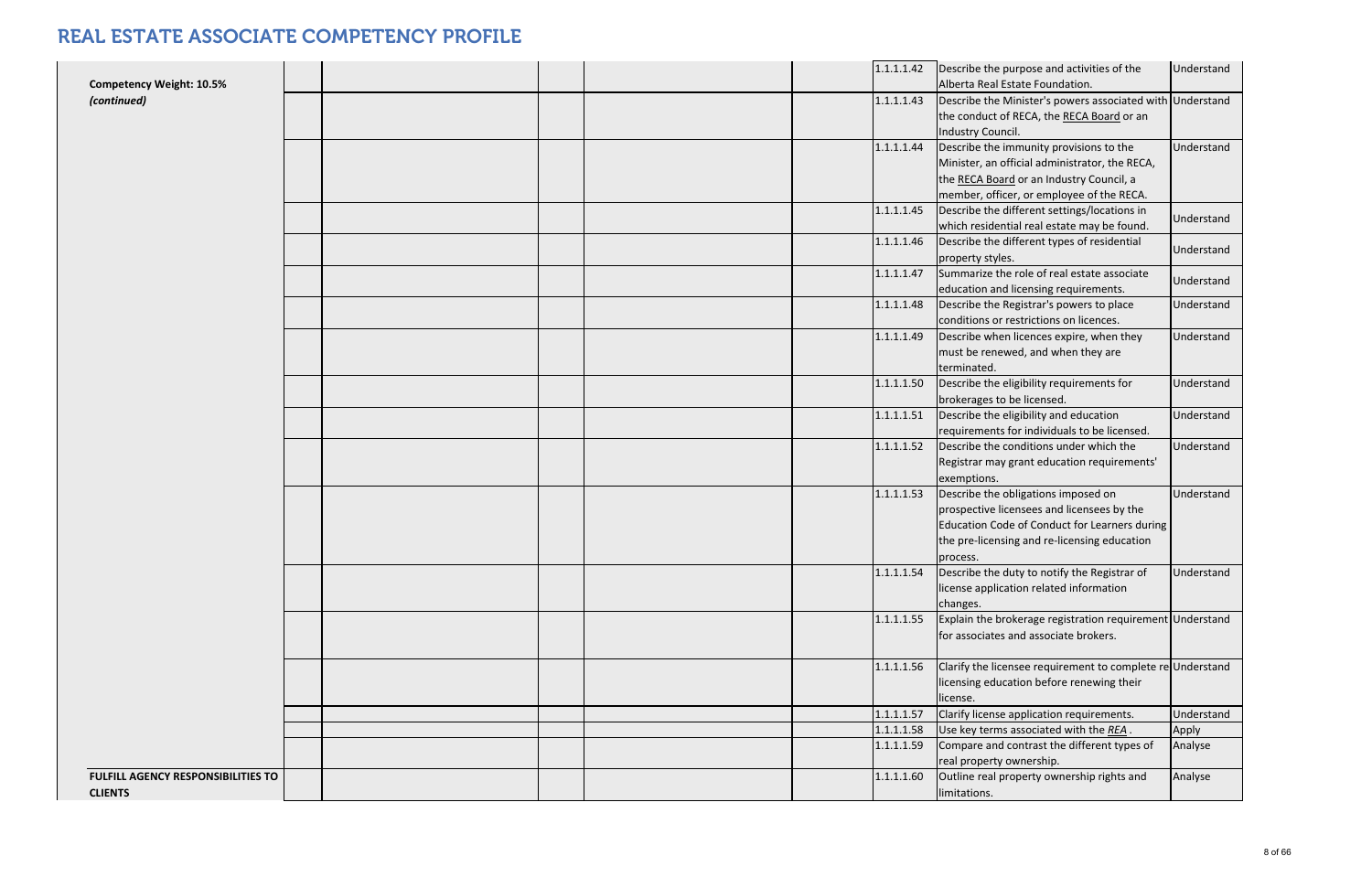| <b>Competency Weight: 10.5%</b>                             |  |  | 1.1.1.1.61 | Explain the different interests that may be<br>registered against a title.                                    | Analyse |
|-------------------------------------------------------------|--|--|------------|---------------------------------------------------------------------------------------------------------------|---------|
| (continued)                                                 |  |  | 1.1.1.1.62 | Compare and contrast the different types of<br>residential real estate properties.                            | Analyse |
|                                                             |  |  | 1.1.1.1.63 | Compare and contrast the terms property and<br>property ownership.                                            | Analyse |
|                                                             |  |  | 1.1.1.1.64 | Outline how common law in Canada impacts<br>real estate.                                                      | Analyse |
|                                                             |  |  | 1.1.1.1.65 | Outline the development of designated agency Analyse<br>and its adoption in Alberta.                          |         |
|                                                             |  |  | 1.1.1.1.66 | Outline the activities related to a trade or<br>potential trade in real estate.                               | Analyse |
|                                                             |  |  | 1.1.1.1.67 | Compare and contrast commercial real estate<br>and residential real estate.                                   | Analyse |
|                                                             |  |  | 1.1.1.1.68 | Compare and contrast rural real estate (Agri-<br>business) and residential real estate in a rural<br>setting. | Analyse |
|                                                             |  |  | 1.1.1.1.69 | Outline RECA's role in Alberta's real estate<br>industry.                                                     | Analyse |
|                                                             |  |  | 1.1.1.1.70 | Outline the role of a residential real estate<br>associate.                                                   | Analyse |
|                                                             |  |  | 1.1.1.1.71 | Outline the steps for an individual to become<br>licensed by RECA to trade in real estate.                    | Analyse |
|                                                             |  |  | 1.1.1.1.72 | Outline the scope of practice that a residential<br>real estate license grants.                               | Analyse |
|                                                             |  |  | 1.1.1.1.73 | Outline the attitudes and abilities required to<br>practice residential real estate.                          | Analyse |
|                                                             |  |  | 1.1.1.1.74 | Outline the responsibilities that the REA<br>imposes on clients, customers, and consumers.                    | Analyse |
|                                                             |  |  | 1.1.1.1.75 | Outline RECA Board's bylaw creation<br>responsibilities.                                                      | Analyse |
|                                                             |  |  | 1.1.1.1.76 | Compare and contrast the role and<br>responsibilities of the Executive Director and<br>the Registrar.         | Analyse |
|                                                             |  |  | 1.1.1.1.77 | Outline the leadership role of the broker in<br>relation to associates and associate brokers.                 | Analyse |
|                                                             |  |  | 1.1.1.1.78 | Outline the structure of the residential real<br>estate trade in Alberta (brokerage system).                  | Analyse |
|                                                             |  |  | 1.1.1.1.79 | Outline the brokerage hiring options for real<br>estate associates.                                           | Analyse |
|                                                             |  |  | 1.1.1.1.80 | Outline the complaint process related to<br>conduct deserving of sanction.                                    | Analyse |
| <b>FULFILL AGENCY RESPONSIBILITIES TO</b><br><b>CLIENTS</b> |  |  | 1.1.1.1.81 | Explain the relationship between self-<br>regulation, investigation, and disciplinary<br>action.              | Analyse |
| <b>Competency Weight: 10.5%</b>                             |  |  | 1.1.1.1.82 | Outline RECA's Practice Review Program.                                                                       | Analyse |
|                                                             |  |  |            |                                                                                                               |         |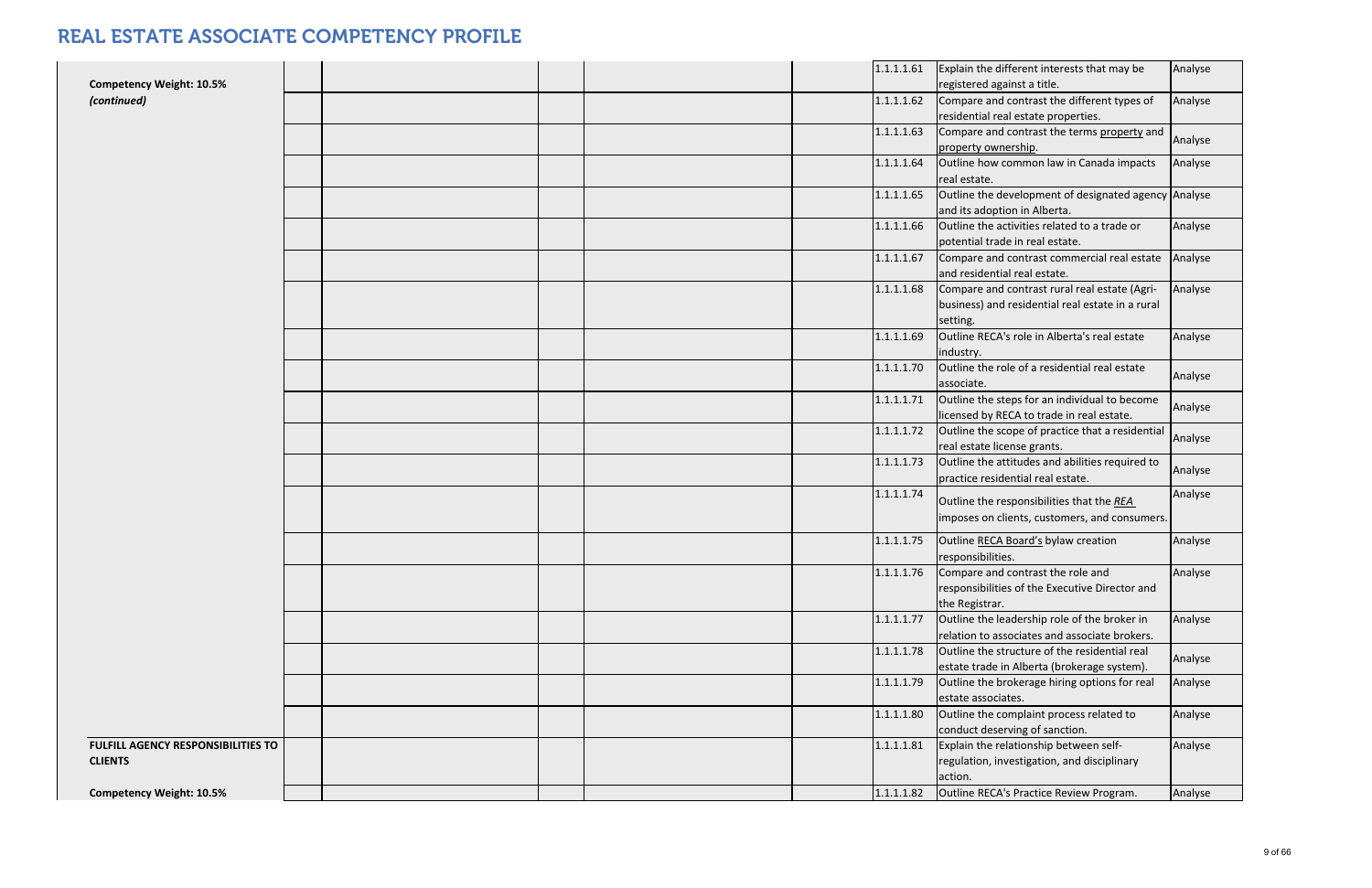| (continued)                               |  |  | 1.1.1.1.83  | Outline RECA's Professional Conduct Review<br>Program.            | Analyse |
|-------------------------------------------|--|--|-------------|-------------------------------------------------------------------|---------|
|                                           |  |  | 1.1.1.1.84  | Outline RECA's disciplinary proceedings.                          | Analyse |
|                                           |  |  | 1.1.1.1.85  | Outline the investigation process related to                      | Analyse |
|                                           |  |  |             | conduct deserving of sanction.                                    |         |
|                                           |  |  | 1.1.1.1.86  | Outline the decision making process related to Analyse            |         |
|                                           |  |  |             | conduct deserving of sanction.                                    |         |
|                                           |  |  | 1.1.1.1.87  | Outline the appeals process related to conduct Analyse            |         |
|                                           |  |  |             | deserving of sanction.                                            |         |
|                                           |  |  | 1.1.1.1.88  | Compare and contrast conduct deserving of                         | Analyse |
|                                           |  |  |             | sanction and civil liability.                                     |         |
|                                           |  |  | 1.1.1.1.89  | Compare and contrast how improper conduct                         | Analyse |
|                                           |  |  |             | and court remedies apply to real estate                           |         |
|                                           |  |  |             | associates and brokerages.                                        |         |
|                                           |  |  | 1.1.1.1.90  | Outline the Registrar's powers to conduct                         | Analyse |
|                                           |  |  |             | periodic inspections, issue receiving orders,                     |         |
|                                           |  |  |             | and orders freezing assets.                                       |         |
|                                           |  |  | 1.1.1.1.91  | Compare and contrast common law and                               | Analyse |
|                                           |  |  |             | designated agency.                                                |         |
|                                           |  |  | 1.1.1.1.92  | Outline the requirements that brokerages                          | Analyse |
|                                           |  |  |             | must meet to practice designated agency.                          |         |
|                                           |  |  | 1.1.1.1.93  | Outline the impact of information barriers for                    | Analyse |
|                                           |  |  |             | brokerages that practice designated agency.                       |         |
|                                           |  |  | 1.1.1.1.94  | Outline the evolution of real estate regulation                   | Analyse |
|                                           |  |  |             | in Alberta.                                                       |         |
|                                           |  |  | 1.1.1.1.95  | Outline RECA's consumer related function.                         | Analyse |
|                                           |  |  | 1.1.1.1.96  | Compare and contrast the benefits,                                |         |
|                                           |  |  |             | disadvantages, and considerations of the                          |         |
|                                           |  |  |             | different forms of ownership from a buyer's                       | Analyse |
|                                           |  |  |             | perspective.                                                      |         |
|                                           |  |  | 1.1.1.1.97  | Compare and contrast the benefits,                                |         |
|                                           |  |  |             | disadvantages, and considerations of the                          |         |
|                                           |  |  |             | different forms of ownership from a seller's                      | Analyse |
|                                           |  |  |             | perspective.                                                      |         |
|                                           |  |  | 1.1.1.1.98  | Outline when the Registrar may refuse,                            | Analyse |
|                                           |  |  |             | suspend, or cancel a license and how these                        |         |
|                                           |  |  |             | decisions can be appealed.                                        |         |
|                                           |  |  | 1.1.1.1.99  | Outline the appeals process for Registrar                         | Analyse |
|                                           |  |  |             | decisions refusal, suspension, or cancelation                     |         |
|                                           |  |  |             | decisions.                                                        |         |
|                                           |  |  | 1.1.1.1.100 | Outline the principles of trust and confidence                    | Analyse |
|                                           |  |  |             | in a real estate setting.                                         |         |
| <b>FULFILL AGENCY RESPONSIBILITIES TO</b> |  |  |             | 1.1.1.1.101 Distinguish the circumstances that make               | Analyse |
| <b>CLIENTS</b>                            |  |  |             | individuals ineligible to become and continue                     |         |
|                                           |  |  |             | to be licensed.                                                   |         |
| <b>Competency Weight: 10.5%</b>           |  |  |             | 1.1.1.1.102 Outline how prospective licensees may request Analyse |         |
| (continued)                               |  |  |             | the Registrar's opinion regarding their licensing                 |         |
|                                           |  |  |             | eligibility.                                                      |         |
|                                           |  |  |             |                                                                   |         |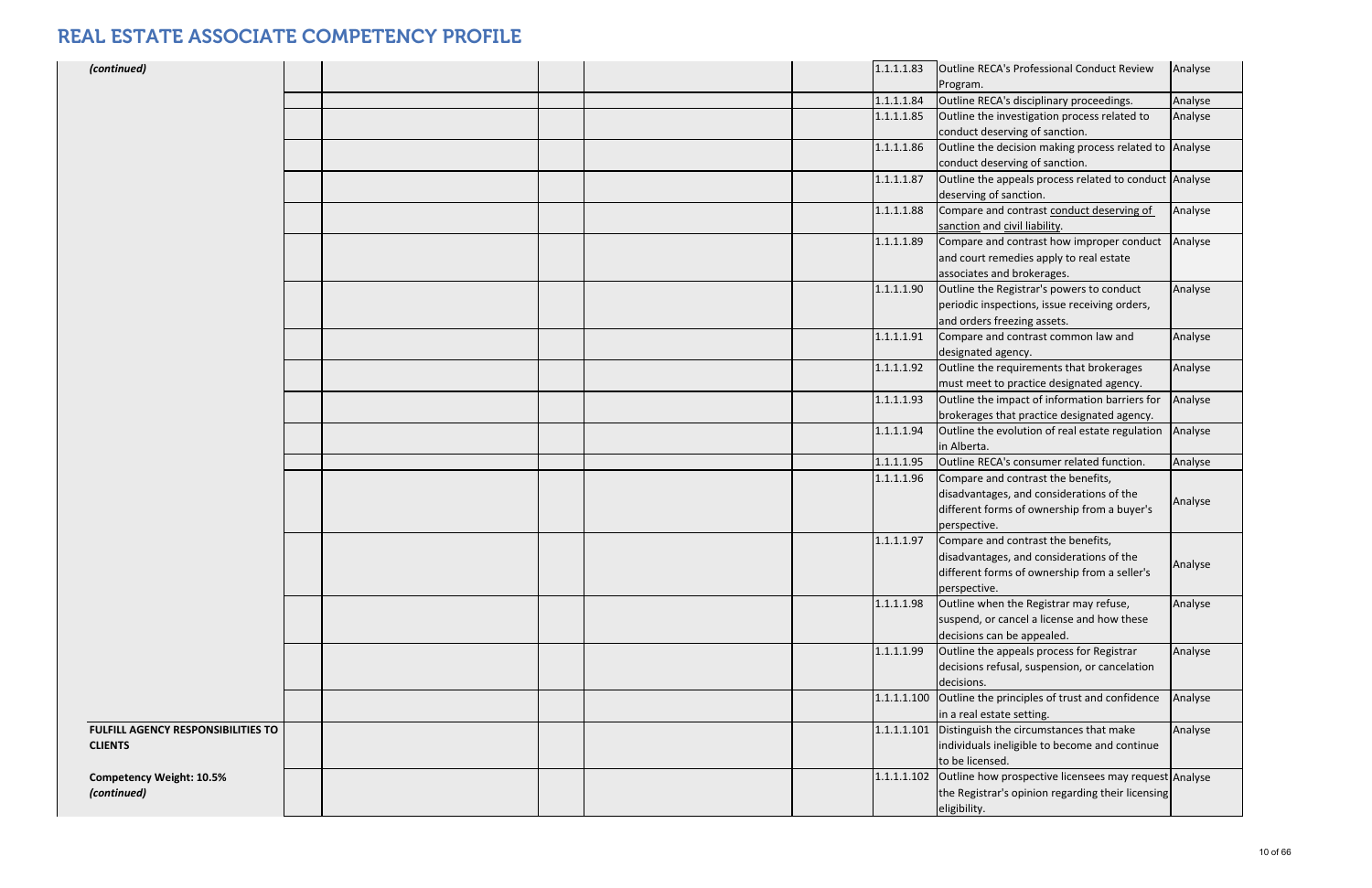|                                                             |  |         |                                                                                                                            |          |            | 1.1.1.1.103 Outline the prohibitions associated with being Analyse                         |            |
|-------------------------------------------------------------|--|---------|----------------------------------------------------------------------------------------------------------------------------|----------|------------|--------------------------------------------------------------------------------------------|------------|
|                                                             |  |         |                                                                                                                            |          |            | registered to multiple brokerages.                                                         |            |
|                                                             |  |         |                                                                                                                            |          |            | 1.1.1.1.104 Outline the economic indicators that affect the Analyse<br>real estate market. |            |
|                                                             |  |         |                                                                                                                            |          |            | 1.1.1.1.105   Determine what is improper conduct for real                                  | Evaluate   |
|                                                             |  |         |                                                                                                                            |          |            | estate associates under REA.                                                               |            |
|                                                             |  |         |                                                                                                                            |          |            | 1.1.1.1.106 Determine real estate associate improper                                       | Evaluate   |
|                                                             |  |         |                                                                                                                            |          |            | conduct (under REA) court remedies.                                                        |            |
|                                                             |  |         |                                                                                                                            |          |            | 1.1.1.1.107 Determine what is improper conduct for<br>brokerages under REA.                | Evaluate   |
|                                                             |  |         |                                                                                                                            |          |            | 1.1.1.1.108 Determine brokerage improper conduct (under Evaluate<br>REA) court remedies.   |            |
|                                                             |  | 1.1.1.2 | Assess the basics of economics as they                                                                                     | Evaluate | 1.1.1.2.1  | Outline the characteristics of the real estate                                             | Analyse    |
|                                                             |  |         | relate to residential real estate.                                                                                         |          |            | market.                                                                                    |            |
|                                                             |  |         |                                                                                                                            |          | 1.1.1.2.2  | Outline the stages of a typical business cycle.                                            | Analyse    |
|                                                             |  |         |                                                                                                                            |          | 1.1.1.2.3  | Outline the stages of a real estate market<br>cycle.                                       | Analyse    |
|                                                             |  |         |                                                                                                                            |          | 1.1.1.2.4  | Outline the events that cause a market bubble. Analyse                                     |            |
|                                                             |  |         |                                                                                                                            |          | 1.1.1.2.5  | Outline the different types of real estate<br>markets.                                     | Analyse    |
|                                                             |  |         |                                                                                                                            |          | 1.1.1.2.6  | Compare and constrast movements and shifts<br>in relation to supply and demand.            | Analyse    |
|                                                             |  |         |                                                                                                                            |          | 1.1.1.2.7  | Outline the market indicators that impact<br>supply and demand.                            | Analyse    |
|                                                             |  |         |                                                                                                                            |          | 1.1.1.2.8  | Justify the need for real estate education.                                                | Evaluate   |
|                                                             |  | 1.1.1.3 | Assess residential condominium<br>property ownership and trade as it<br>relates to a residential real estate<br>associate. | Evaluate | 1.1.1.3.1  | Define the term "condominium corporation".                                                 | Remember   |
|                                                             |  |         |                                                                                                                            |          | 1.1.1.3.2  | Define the term "condominium unit".                                                        | Remember   |
|                                                             |  |         |                                                                                                                            |          | 1.1.1.3.3  | Define the term "common property".                                                         | Remember   |
|                                                             |  |         |                                                                                                                            |          | 1.1.1.3.4  | Define the condominium corporation.                                                        | Remember   |
|                                                             |  |         |                                                                                                                            |          | 1.1.1.3.5  | List the various meetings that may be held.                                                | Remember   |
|                                                             |  |         |                                                                                                                            |          | 1.1.1.3.6  | Define what is meant by common property.                                                   | Remember   |
|                                                             |  |         |                                                                                                                            |          | 1.1.1.3.7  | Define what is meant by exclusive use are.                                                 | Remember   |
|                                                             |  |         |                                                                                                                            |          | 1.1.1.3.8  | List the responsibilities of unit owners.                                                  | Remember   |
|                                                             |  |         |                                                                                                                            |          | 1.1.1.3.9  | Explain how condominium unit ownership<br>operates.                                        | Understand |
|                                                             |  |         |                                                                                                                            |          | 1.1.1.3.10 | Describe the benefits of condominium<br>ownership.                                         | Understand |
| <b>FULFILL AGENCY RESPONSIBILITIES TO</b><br><b>CLIENTS</b> |  |         |                                                                                                                            |          | 1.1.1.3.11 | Describe potential issues related to<br>condominium ownership.                             | Understand |
| <b>Competency Weight: 10.5%</b>                             |  |         |                                                                                                                            |          | 1.1.1.3.12 | Describe real estate arrangements that may be Understand<br>understood as condominiums.    |            |
| (continued)                                                 |  |         |                                                                                                                            |          | 1.1.1.3.13 | Explain the benefits of condominium<br>ownership.                                          | Understand |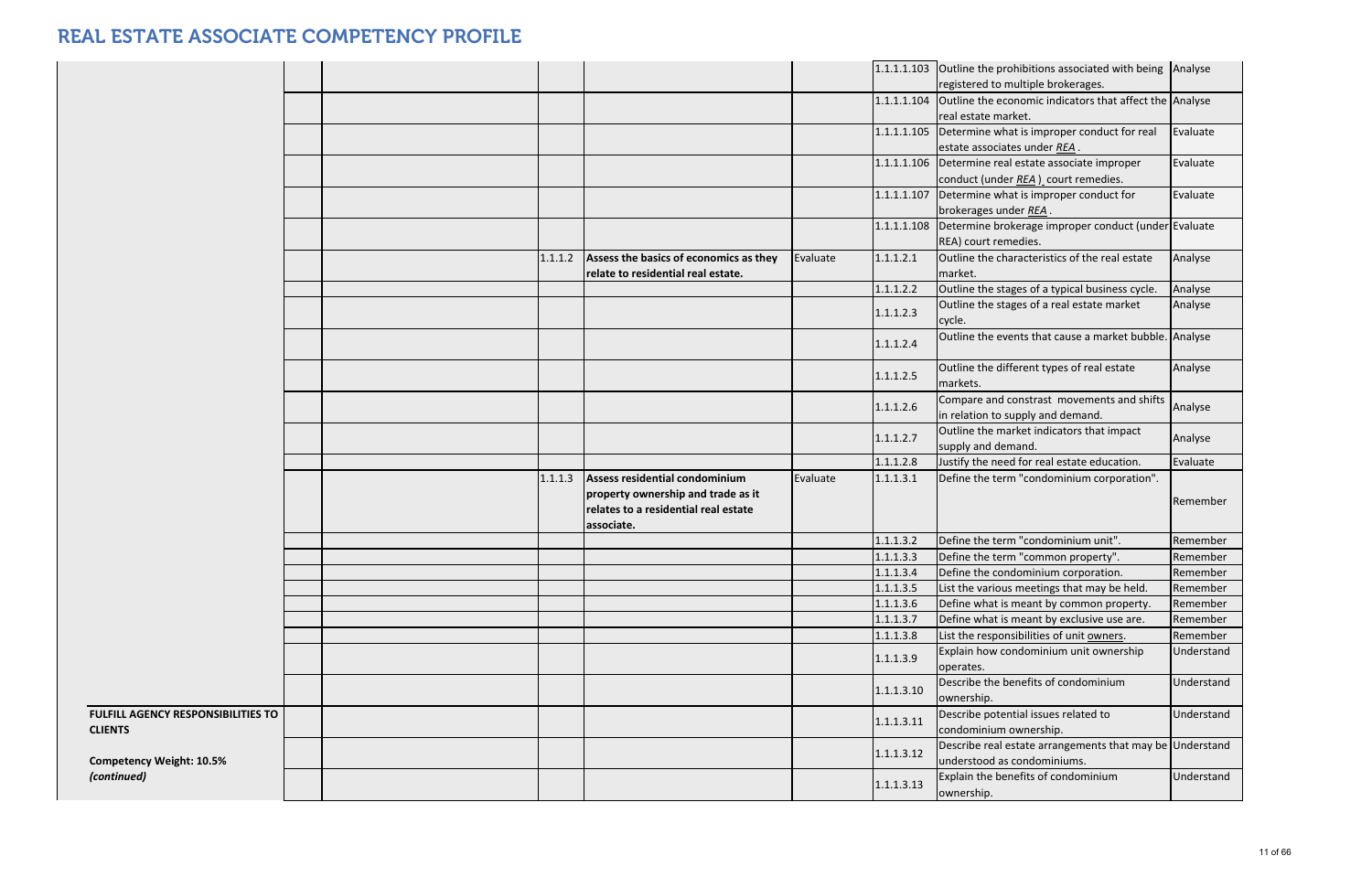|                                           |  |         |                                                                                           |         | 1.1.1.3.14 | Describe the CPA and the Condominium<br>Property Regulation.                                                                          | Understand |
|-------------------------------------------|--|---------|-------------------------------------------------------------------------------------------|---------|------------|---------------------------------------------------------------------------------------------------------------------------------------|------------|
|                                           |  |         |                                                                                           |         | 1.1.1.3.15 | Describe the duties of the condominium<br>corporation.                                                                                | Understand |
|                                           |  |         |                                                                                           |         | 1.1.1.3.16 | Describe the condominium corproration's<br>decision-making process.                                                                   | Understand |
|                                           |  |         |                                                                                           |         | 1.1.1.3.17 | Explain the concept of unit factors.                                                                                                  | Understand |
|                                           |  |         |                                                                                           |         | 1.1.1.3.18 | Summarize the CPA.                                                                                                                    | Understand |
|                                           |  |         |                                                                                           |         | 1.1.1.3.19 | Summarize the Condominium Property<br>Regulation.                                                                                     | Understand |
|                                           |  |         |                                                                                           |         | 1.1.1.3.20 | Compare and contrast the different types of<br>communal living (condominium, cooperative,<br>and community association developments). | Analyse    |
|                                           |  |         |                                                                                           |         | 1.1.1.3.21 | Compare and contrast the terms<br>condominium, unit, and common property.                                                             | Analyse    |
|                                           |  |         |                                                                                           |         | 1.1.1.3.22 | Outline the various potential uses for<br>condominiums.                                                                               | Analyse    |
|                                           |  |         |                                                                                           |         | 1.1.1.3.23 | Compare and contrast the various<br>condominium styles.                                                                               | Analyse    |
|                                           |  |         |                                                                                           |         | 1.1.1.3.24 | Outline the Board of Directors' role and<br>responsibilities.                                                                         | Analyse    |
|                                           |  |         |                                                                                           |         | 1.1.1.3.25 | Compare and contrast potential uses for<br>condominiums.                                                                              | Analyse    |
|                                           |  |         |                                                                                           |         | 1.1.1.3.26 | Compare and contrast the various<br>condominium styles.                                                                               | Analyse    |
|                                           |  |         |                                                                                           |         | 1.1.1.3.27 | Determine the realities of condominium<br>ownership based on specific properties and<br>clients.                                      | Evaluate   |
|                                           |  |         |                                                                                           |         | 1.1.1.3.28 | Determine what is involved in unit ownership<br>in diverse condominium corporations.                                                  | Evaluate   |
|                                           |  |         |                                                                                           |         | 1.1.1.3.29 | Determine unit owner responsibilities in<br>diverse condominium corporations.                                                         | Evaluate   |
|                                           |  | 1.1.1.4 | Outline condominium management<br>fundamentals for residential real estate<br>associates. | Analyse | 1.1.1.4.1  | Define monthly contributions.                                                                                                         | Remember   |
|                                           |  |         |                                                                                           |         | 1.1.1.4.2  | List the types of financial statements that may<br>be produced.                                                                       | Remember   |
|                                           |  |         |                                                                                           |         | 1.1.1.4.3  | Describe property manager licensing<br>requirements and options.                                                                      | Understand |
|                                           |  |         |                                                                                           |         | 1.1.1.4.4  | Describe the role of a court-appointed<br>condominium administrator.                                                                  | Understand |
| <b>FULFILL AGENCY RESPONSIBILITIES TO</b> |  |         |                                                                                           |         | 1.1.1.4.5  | Explain the purpose of special assessments.                                                                                           | Understand |
| <b>CLIENTS</b>                            |  |         |                                                                                           |         | 1.1.1.4.6  | Explain the purpose of an annual budget.                                                                                              | Understand |
| <b>Competency Weight: 10.5%</b>           |  |         |                                                                                           |         | 1.1.1.4.7  | Explain the importance of the Notes to the<br>Financial Statements.                                                                   | Understand |
| (continued)                               |  |         |                                                                                           |         | 1.1.1.4.8  | Outline the different condominium<br>management options.                                                                              | Analyse    |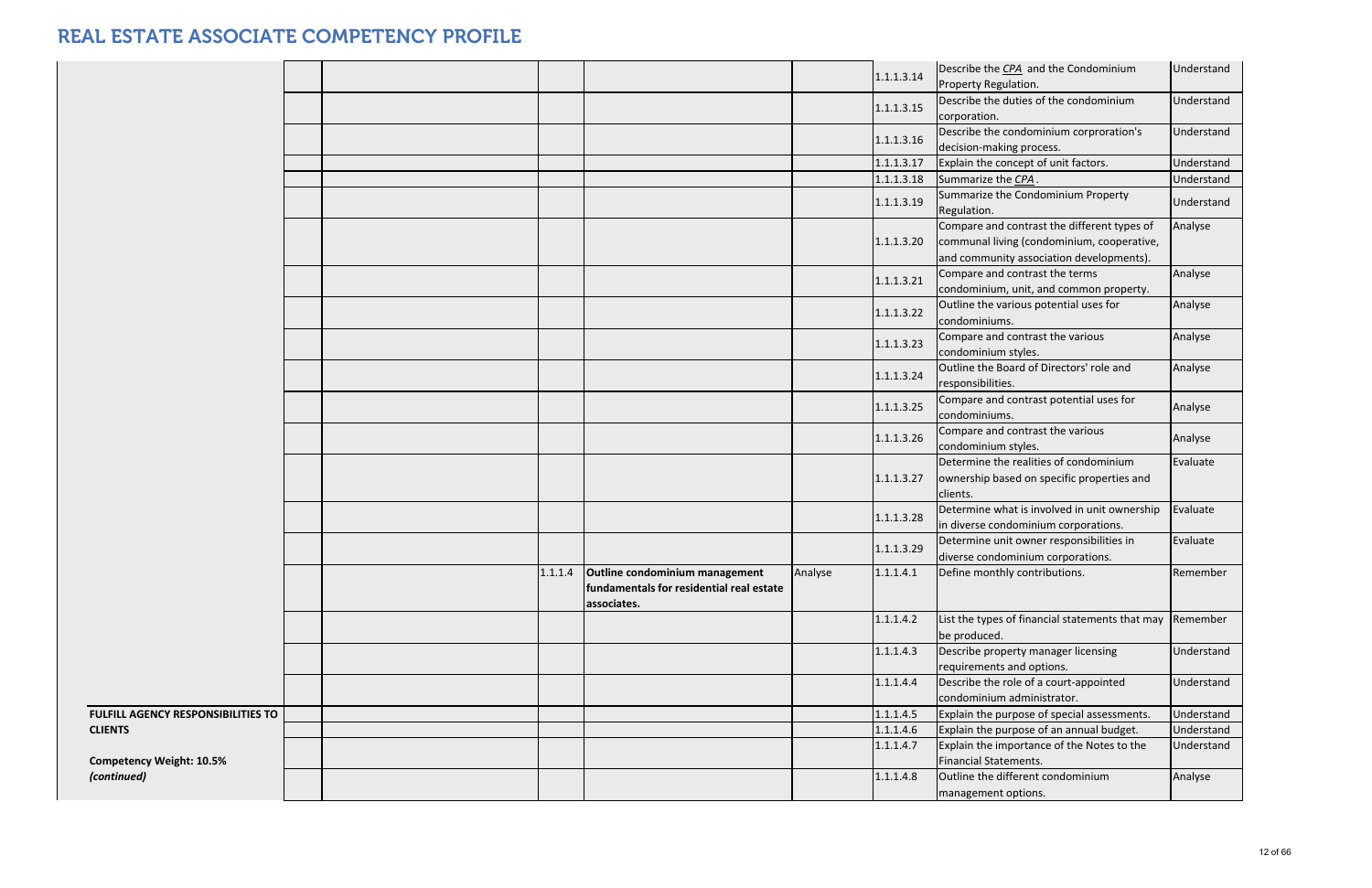|                                           |  |         |                                          |         | 1.1.1.4.9  | Outline common duties performed by                                  |
|-------------------------------------------|--|---------|------------------------------------------|---------|------------|---------------------------------------------------------------------|
|                                           |  |         |                                          |         |            | condominium managers.                                               |
|                                           |  |         |                                          |         | 1.1.1.4.10 | Outline key aspects related to leasing                              |
|                                           |  |         |                                          |         |            | individual condominium units.                                       |
|                                           |  |         |                                          |         | 1.1.1.4.11 | Outline unit owner obligations when                                 |
|                                           |  |         |                                          |         |            | renting/leasing a unit.                                             |
|                                           |  |         |                                          |         | 1.1.1.4.12 | Outline tenant condominium unit obligations.                        |
|                                           |  |         |                                          |         | 1.1.1.4.13 | Outline the ways in which condominium                               |
|                                           |  |         |                                          |         |            | corporations may finance their activities.                          |
|                                           |  |         |                                          |         | 1.1.1.4.14 | Outline how monthly contributions are                               |
|                                           |  |         |                                          |         |            | calculated.                                                         |
|                                           |  |         |                                          |         | 1.1.1.4.15 | Outline the two trust accounts required under                       |
|                                           |  |         |                                          |         |            | the legislation.                                                    |
|                                           |  |         |                                          |         | 1.1.1.4.16 | Outline the process involved in creating a                          |
|                                           |  |         |                                          |         |            | reserve fund plan.                                                  |
|                                           |  |         |                                          |         | 1.1.1.4.17 | Compare and contrast audited and unaudited<br>financial statements. |
|                                           |  | 1.1.1.5 | <b>Outline Condominium Document</b>      | Analyse | 1.1.1.5.1  | Identify the different parking stall and storage                    |
|                                           |  |         | fundamentals for residential real estate |         |            | area arrangements that are possible.                                |
|                                           |  |         | associates.                              |         |            |                                                                     |
|                                           |  |         |                                          |         | 1.1.1.5.2  | List the sources of condominium documents.                          |
|                                           |  |         |                                          |         | 1.1.1.5.3  | List the condominium documents associated                           |
|                                           |  |         |                                          |         |            | with each type of condominium sale.                                 |
|                                           |  |         |                                          |         | 1.1.1.5.4  | Identify who may perform reviews of                                 |
|                                           |  |         |                                          |         |            | condominium documents.                                              |
|                                           |  |         |                                          |         | 1.1.1.5.5  | Describe the types of Condominium Plans and                         |
|                                           |  |         |                                          |         |            | how they differ.                                                    |
|                                           |  |         |                                          |         | 1.1.1.5.6  | Explain the information contained in the unit                       |
|                                           |  |         |                                          |         |            | title.                                                              |
|                                           |  |         |                                          |         | 1.1.1.5.7  | Explain the purpose of the condominium                              |
|                                           |  |         |                                          |         |            | bylaws and what is included in them.                                |
|                                           |  |         |                                          |         | 1.1.1.5.8  | Explain the purpose of the governing policies                       |
|                                           |  |         |                                          |         |            | of the condominium.                                                 |
|                                           |  |         |                                          |         | 1.1.1.5.9  | Describe the type of information contained                          |
|                                           |  |         |                                          |         |            | within a management agreement.                                      |
|                                           |  |         |                                          |         | 1.1.1.5.10 | Describe other documents that may be                                |
|                                           |  |         |                                          |         |            | relevant.                                                           |
|                                           |  |         |                                          |         | 1.1.1.5.11 | Outline the information contained in the                            |
|                                           |  |         |                                          |         |            | Condominium Plan.                                                   |
|                                           |  |         |                                          |         | 1.1.1.5.12 | Outline the information contained in the                            |
|                                           |  |         |                                          |         |            | Condominium Additional Plan Sheet.                                  |
| <b>FULFILL AGENCY RESPONSIBILITIES TO</b> |  |         |                                          |         | 1.1.1.5.13 | Explain the importance and processes involve                        |
| <b>CLIENTS</b>                            |  |         |                                          |         |            | in document stewardship.                                            |
|                                           |  | 1.1.1.6 | <b>Outline Condominium Sales</b>         | Analyse | 1.1.1.6.1  |                                                                     |
| <b>Competency Weight: 10.5%</b>           |  |         | fundamentals for residential real estate |         |            | List the three types of condominium sales.                          |
| (continued)                               |  |         | associates.                              |         |            |                                                                     |
|                                           |  |         |                                          |         | 1.1.1.6.2  | Explain target marketing.                                           |

| 1.1.1.4.9  | Outline common duties performed by                                      | Analyse    |
|------------|-------------------------------------------------------------------------|------------|
|            | condominium managers.                                                   |            |
| 1.1.1.4.10 | Outline key aspects related to leasing<br>individual condominium units. | Analyse    |
| 1.1.1.4.11 |                                                                         |            |
|            | Outline unit owner obligations when<br>renting/leasing a unit.          | Analyse    |
| 1.1.1.4.12 | Outline tenant condominium unit obligations.                            | Analyse    |
| 1.1.1.4.13 | Outline the ways in which condominium                                   | Analyse    |
|            | corporations may finance their activities.                              |            |
| 1.1.1.4.14 | Outline how monthly contributions are                                   | Analyse    |
|            | calculated.                                                             |            |
| 1.1.1.4.15 | Outline the two trust accounts required under                           | Analyse    |
|            | the legislation.                                                        |            |
| 1.1.1.4.16 | Outline the process involved in creating a                              | Analyse    |
|            | reserve fund plan.                                                      |            |
| 1.1.1.4.17 | Compare and contrast audited and unaudited                              | Analyse    |
|            | financial statements.                                                   |            |
| 1.1.1.5.1  | Identify the different parking stall and storage                        | Remember   |
|            | area arrangements that are possible.                                    |            |
|            |                                                                         |            |
| 1.1.1.5.2  | List the sources of condominium documents.                              | Remember   |
| 1.1.1.5.3  | List the condominium documents associated                               | Remember   |
|            | with each type of condominium sale.                                     |            |
| 1.1.1.5.4  | Identify who may perform reviews of                                     | Remember   |
|            | condominium documents.                                                  |            |
| 1.1.1.5.5  | Describe the types of Condominium Plans and                             | Understand |
|            | how they differ.                                                        |            |
| 1.1.1.5.6  | Explain the information contained in the unit                           | Understand |
|            | title.                                                                  |            |
| 1.1.1.5.7  | Explain the purpose of the condominium                                  | Understand |
| 1.1.1.5.8  | bylaws and what is included in them.                                    | Understand |
|            | Explain the purpose of the governing policies<br>of the condominium.    |            |
| 1.1.1.5.9  | Describe the type of information contained                              | Understand |
|            | within a management agreement.                                          |            |
| 1.1.1.5.10 | Describe other documents that may be                                    | Understand |
|            | relevant.                                                               |            |
| 1.1.1.5.11 | Outline the information contained in the                                | Analyse    |
|            | Condominium Plan.                                                       |            |
| 1.1.1.5.12 | Outline the information contained in the                                | Analyse    |
|            | Condominium Additional Plan Sheet.                                      |            |
| 1.1.1.5.13 | Explain the importance and processes involved                           | Analsyse   |
|            | in document stewardship.                                                |            |
| 1.1.1.6.1  |                                                                         | Remember   |
|            | List the three types of condominium sales.                              |            |
|            |                                                                         |            |
| 1.1.1.6.2  | Explain target marketing.                                               | Understand |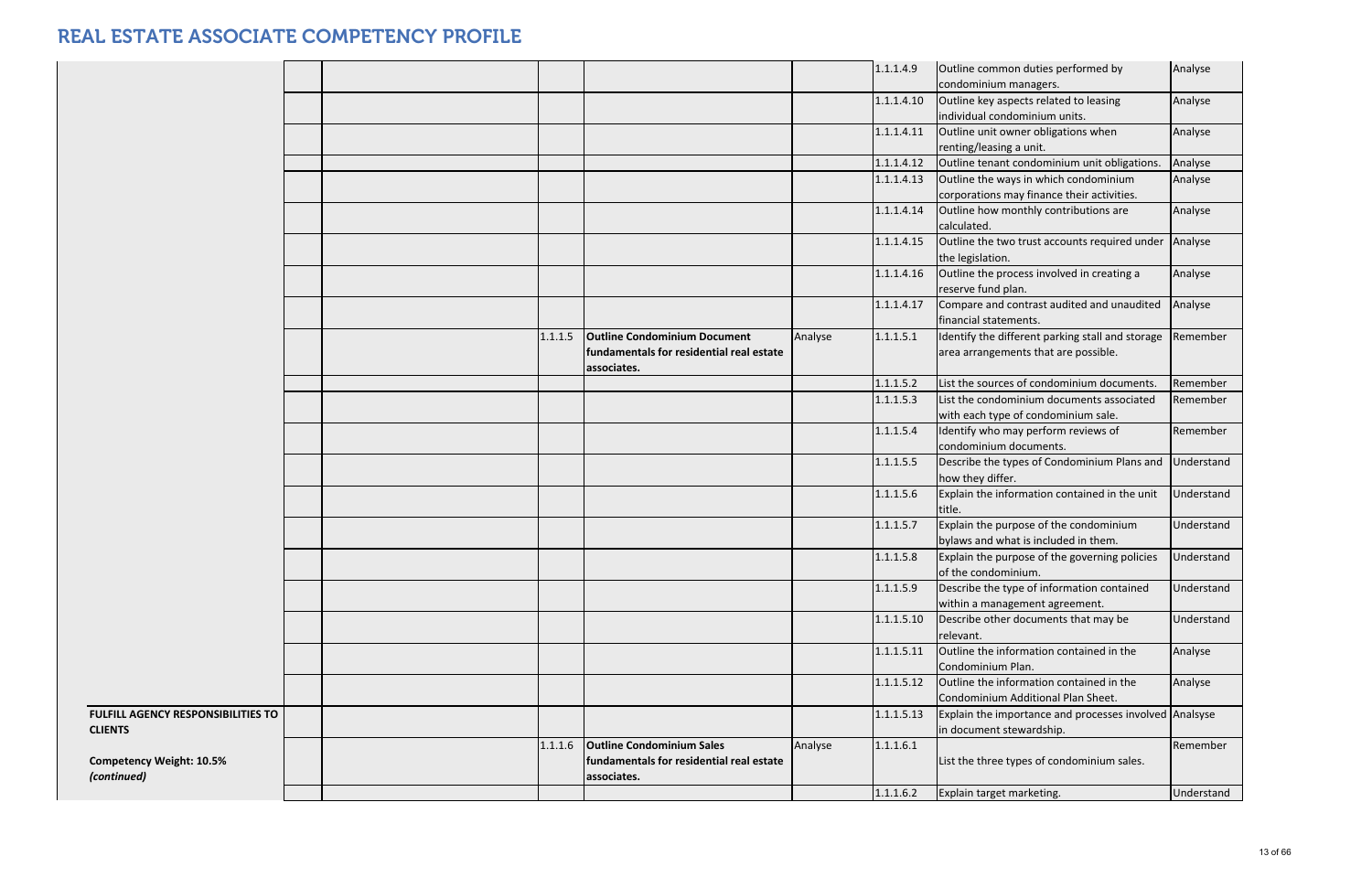|  |         |                                         |          | 1.1.1.6.3  | Describe the types of buyer target markets<br>most applicable to condominiums. | Understand |
|--|---------|-----------------------------------------|----------|------------|--------------------------------------------------------------------------------|------------|
|  |         |                                         |          | 1.1.1.6.4  | Describe the two broad categories of                                           | Understand |
|  |         |                                         |          |            | condominium sellers.                                                           |            |
|  |         |                                         |          | 1.1.1.6.5  | Describe issues a buyer should be aware of                                     | Understand |
|  |         |                                         |          |            | when considering a communal living property                                    |            |
|  |         |                                         |          |            | purchase.                                                                      |            |
|  |         |                                         |          | 1.1.1.6.6  | Outline general condominium purchase                                           | Analyse    |
|  |         |                                         |          |            | considerations.                                                                |            |
|  |         |                                         |          | 1.1.1.6.7  | Compare and contrast how the different                                         | Analyse    |
|  |         |                                         |          |            | corporation management business models                                         |            |
|  |         |                                         |          |            | (Self managed, Professionally managed, or                                      |            |
|  |         |                                         |          |            | Partially managed) may impact a buyer.                                         |            |
|  |         |                                         |          | 1.1.1.6.8  | Compare and contrast how the different                                         | Analyse    |
|  |         |                                         |          |            | corporation management business models                                         |            |
|  |         |                                         |          |            | (Self managed, Professionally managed, or                                      |            |
|  |         |                                         |          |            | Partially managed) may impact a seller.                                        |            |
|  | 1.1.1.7 | Assess how REA and the Rules are        | Evaluate | 1.1.1.7.1  | Summarize the history of REA.                                                  | Understand |
|  |         | created, amended, and impact licensees. |          |            |                                                                                |            |
|  |         |                                         |          | 1.1.1.7.2  | Explain who oversees REA.                                                      | Understand |
|  |         |                                         |          | 1.1.1.7.3  | Describe the limitations imposed on Industry                                   | Understand |
|  |         |                                         |          |            | Councils associated with the creation of Rules.                                |            |
|  |         |                                         |          | 1.1.1.7.4  | Explain the purposes of RECA as stated in REA                                  | Understand |
|  |         |                                         |          | 1.1.1.7.5  | Explain the benefits of the resources                                          | Understand |
|  |         |                                         |          |            | developed by RECA.                                                             |            |
|  |         |                                         |          | 1.1.1.7.6  | Explain how to locate and access RECA                                          | Understand |
|  |         |                                         |          |            | resources.                                                                     |            |
|  |         |                                         |          | 1.1.1.7.7  | Outline the process required to amend REA                                      | Analyse    |
|  |         |                                         |          | 1.1.1.7.8  | Outline how Industry Councils make rules                                       | Analyse    |
|  |         |                                         |          |            | governing licensee conduct.                                                    |            |
|  |         |                                         |          | 1.1.1.7.9  | Compare and contrast REA, the Rules, the                                       | Analyse    |
|  |         |                                         |          |            | Regulations, and Bylaws.                                                       |            |
|  |         |                                         |          | 1.1.1.7.10 | Deconstruct REA and the Rules.                                                 | Analyse    |
|  |         |                                         |          | 1.1.1.7.11 | Determine how REA relates to the business of                                   | Evaluate   |
|  |         |                                         |          |            | licensees.                                                                     |            |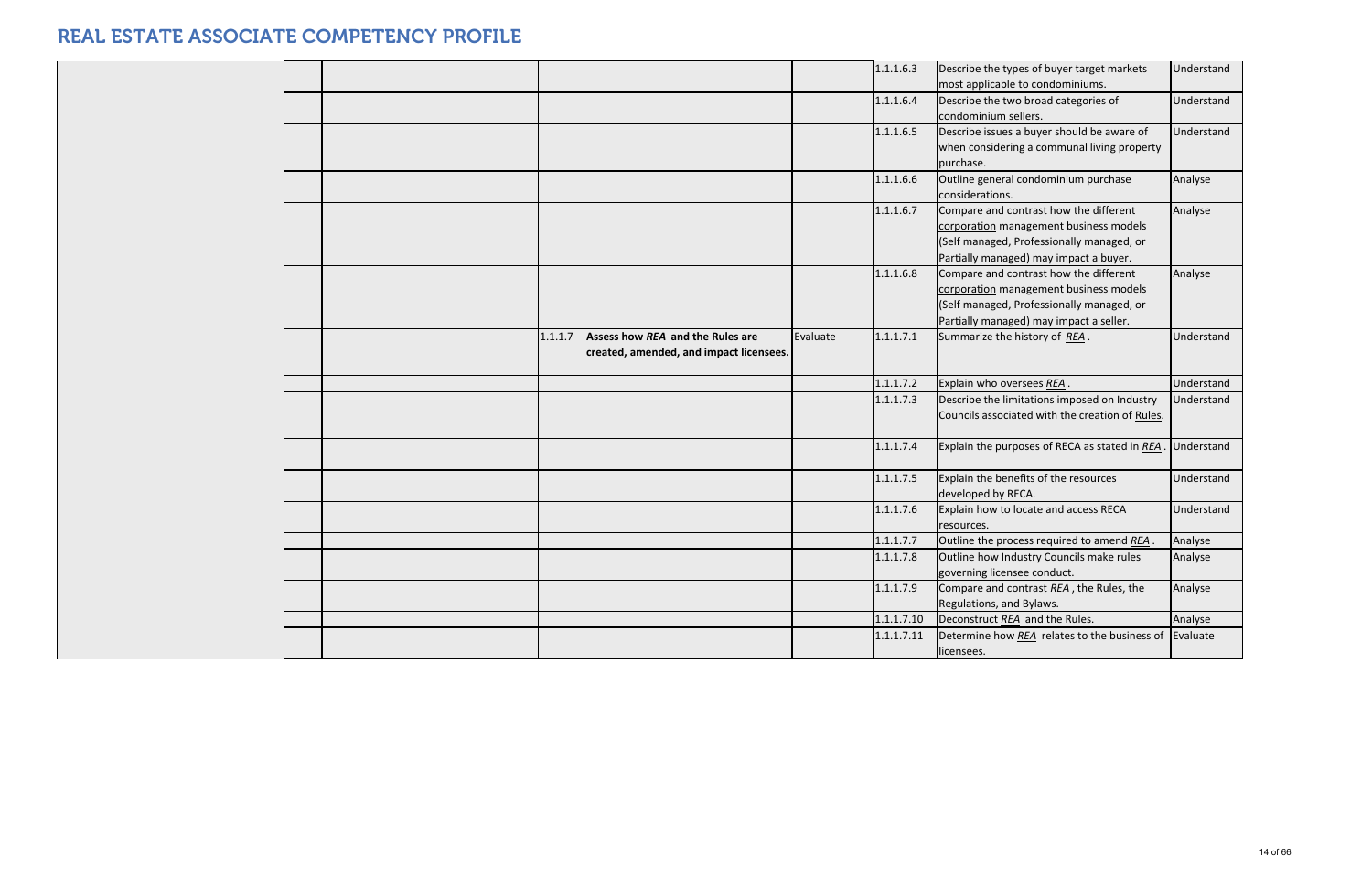| FULFILL AGENCY RESPONSIBILITIES TO 1.1.2 | Explain licensee and client obligations in an 1.1.2.1 | Assess licensee and client obligations in   Evaluate | 1.1.2.1.1  | Define the term agency relationship as i                     |
|------------------------------------------|-------------------------------------------------------|------------------------------------------------------|------------|--------------------------------------------------------------|
| <b>CLIENTS</b>                           | agency relationship.                                  | an agency relationship.                              |            | relates to residential real estate.                          |
|                                          |                                                       |                                                      | 1.1.2.1.2  | Describe the contexts in which a broker                      |
| <b>Competency Weight: 10.5%</b>          |                                                       |                                                      |            | may not place conditions for a client to                     |
| (continued)                              |                                                       |                                                      |            | terminate an agency relationship.                            |
|                                          |                                                       |                                                      | 1.1.2.1.3  | Describe types of authority in represent                     |
|                                          |                                                       |                                                      |            | relationships.                                               |
|                                          |                                                       |                                                      | 1.1.2.1.4  | Describe the limits on authority regardir                    |
|                                          |                                                       |                                                      |            | capacity to contract, delegate, and incul                    |
|                                          |                                                       |                                                      |            | expenses.                                                    |
|                                          |                                                       |                                                      | 1.1.2.1.5  | Describe the elements of a representati                      |
|                                          |                                                       |                                                      |            | relationship.                                                |
|                                          |                                                       |                                                      | 1.1.2.1.6  | Describe how representation relationsh                       |
|                                          |                                                       |                                                      |            | be established.                                              |
|                                          |                                                       |                                                      | 1.1.2.1.7  | Describe how to tailor written disclosure                    |
|                                          |                                                       |                                                      |            | customers.                                                   |
|                                          |                                                       |                                                      | 1.1.2.1.8  | Describe licensee obligation regarding t                     |
|                                          |                                                       |                                                      |            | timing, provision, and explanation of the                    |
|                                          |                                                       |                                                      |            | Consumer Relationships Guide.                                |
|                                          |                                                       |                                                      | 1.1.2.1.9  | Differentiate between a residential real                     |
|                                          |                                                       |                                                      |            | associate, client, and customer.                             |
|                                          |                                                       |                                                      | 1.1.2.1.10 | Compare and contrast common law and                          |
|                                          |                                                       |                                                      | 1.1.2.1.11 | designated agency.<br>Outline the purposes of Designated age |
|                                          |                                                       |                                                      | 1.1.2.1.12 | Outline the broker's role in designated a                    |
|                                          |                                                       |                                                      |            |                                                              |
|                                          |                                                       |                                                      | 1.1.2.1.13 | Outline a licensee's obligations in an age                   |
|                                          |                                                       |                                                      |            | relationship.                                                |
|                                          |                                                       |                                                      | 1.1.2.1.14 | Outline a client's obligations in an agend                   |
|                                          |                                                       |                                                      |            | relationship.                                                |
|                                          |                                                       |                                                      | 1.1.2.1.15 | Outline the ways by which an agency                          |
|                                          |                                                       |                                                      |            | relationship may be terminated.                              |
|                                          |                                                       |                                                      | 1.1.2.1.16 | Outline the conditions that make a prine                     |
|                                          |                                                       |                                                      |            | required to remunerate a licensee actin                      |
|                                          |                                                       |                                                      |            | their representative.                                        |
|                                          |                                                       |                                                      | 1.1.2.1.17 | Outline a licensee's general client obliga                   |
|                                          |                                                       |                                                      |            | act honestly and exercise care and skill.                    |
|                                          |                                                       |                                                      | 1.1.2.1.18 | Outline a licensee's general client obliga                   |
|                                          |                                                       |                                                      |            | maintain confidentiality and disclose                        |
|                                          |                                                       |                                                      |            | information.                                                 |
|                                          |                                                       |                                                      | 1.1.2.1.19 | Outline a licensee's general client obliga                   |
|                                          |                                                       |                                                      |            | obey lawful instructions.                                    |
|                                          |                                                       |                                                      | 1.1.2.1.20 | Outline a licensee's general client obliga                   |
|                                          |                                                       |                                                      |            | negotiate favourable terms.                                  |

| 1              | Define the term agency relationship as it         | Remember   |
|----------------|---------------------------------------------------|------------|
|                | relates to residential real estate.               |            |
| $\overline{2}$ | Describe the contexts in which a brokerage        | Understand |
|                | may not place conditions for a client to          |            |
|                | terminate an agency relationship.                 |            |
| 3              | Describe types of authority in representation     | Understand |
|                | relationships.                                    |            |
| 4              | Describe the limits on authority regarding        | Understand |
|                | capacity to contract, delegate, and incur         |            |
|                | expenses.                                         |            |
| 5              | Describe the elements of a representation         | Understand |
|                | relationship.                                     |            |
| 6              | Describe how representation relationship may      | Understand |
|                | be established.                                   |            |
| $\overline{7}$ | Describe how to tailor written disclosures for    | Understand |
|                | customers.                                        |            |
| 8              | Describe licensee obligation regarding the        | Understand |
|                | timing, provision, and explanation of the         |            |
|                | Consumer Relationships Guide.                     |            |
| 9              | Differentiate between a residential real estate   | Analyse    |
|                | associate, client, and customer.                  |            |
| 10             | Compare and contrast common law and               | Analyse    |
|                | designated agency.                                |            |
| 11             | Outline the purposes of Designated agency.        | Analyse    |
| 12             | Outline the broker's role in designated agency.   | Analyse    |
| 13             | Outline a licensee's obligations in an agency     | Analyse    |
|                | relationship.                                     |            |
| 14             | Outline a client's obligations in an agency       | Analyse    |
|                | relationship.                                     |            |
| 15             | Outline the ways by which an agency               | Analyse    |
|                | relationship may be terminated.                   |            |
| 16             | Outline the conditions that make a principal      | Analyse    |
|                | required to remunerate a licensee acting as       |            |
|                | their representative.                             |            |
| 17             | Outline a licensee's general client obligation to | Analyse    |
|                | act honestly and exercise care and skill.         |            |
| 18             | Outline a licensee's general client obligation to | Analyse    |
|                | maintain confidentiality and disclose             |            |
|                | information.                                      |            |
| 19             | Outline a licensee's general client obligation to | Analyse    |
|                | obey lawful instructions.                         |            |
| 20             | Outline a licensee's general client obligation to | Analyse    |
|                | negotiate favourable terms.                       |            |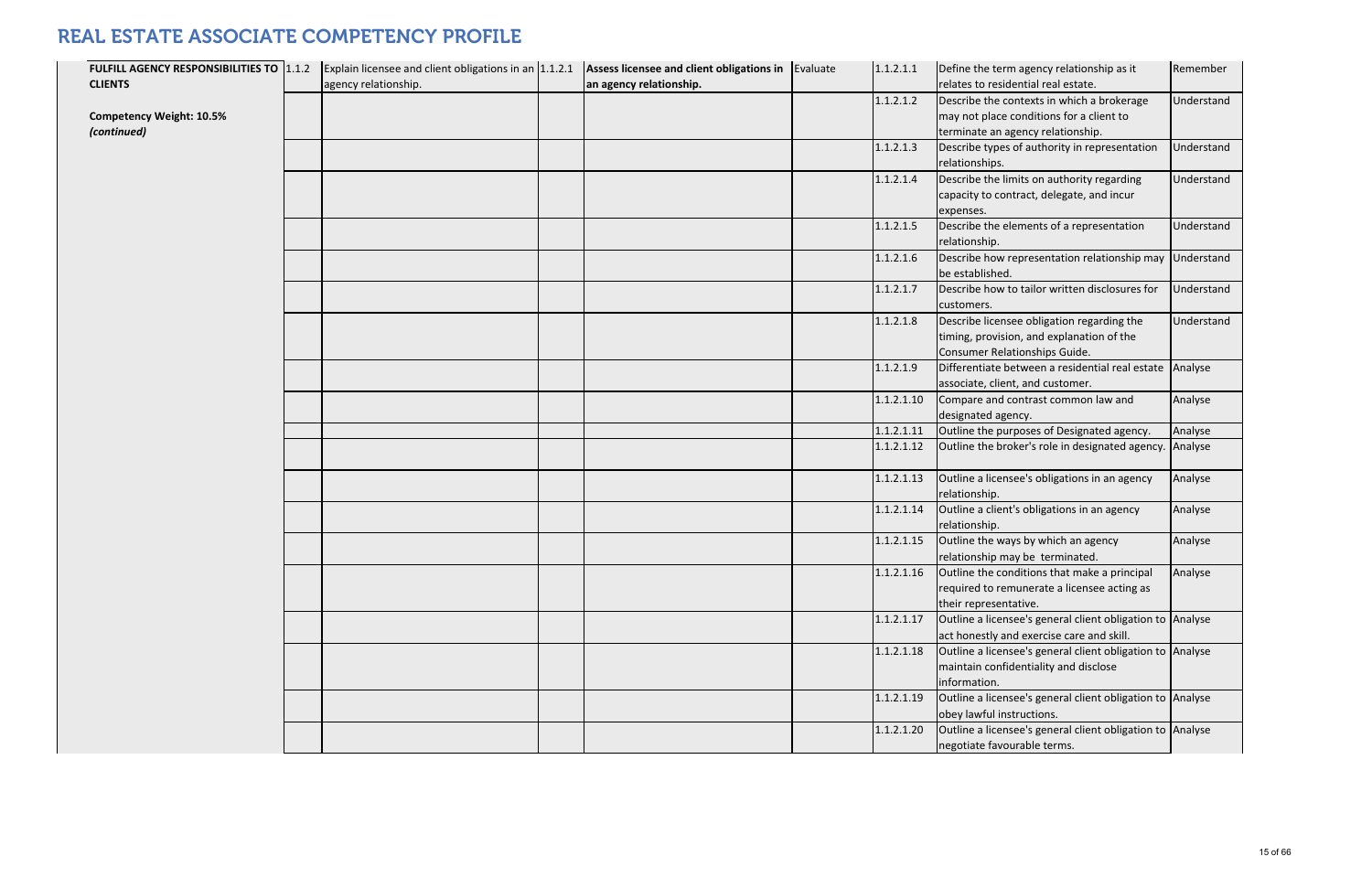| <b>FULFILL AGENCY RESPONSIBILITIES TO</b><br><b>CLIENTS</b><br><b>Competency Weight: 10.5%</b><br>(continued) |  |  |                          | $1.1.2.1.21$ Outline a licensee's general client obligation to $\vert$ Analyse<br>perform their mandate in a real estate setting<br>and act in person.<br>exercise care and skill<br>act honestly<br>negotiate favourable terms<br>maintain confidentiality<br>- disclose information<br>act in person<br>- obey lawful instructions<br>perform mandate |                    |
|---------------------------------------------------------------------------------------------------------------|--|--|--------------------------|---------------------------------------------------------------------------------------------------------------------------------------------------------------------------------------------------------------------------------------------------------------------------------------------------------------------------------------------------------|--------------------|
|                                                                                                               |  |  | 1.1.2.1.22               | Outline the fiduciary duties that a licensee<br>lowes a client.<br>- utmost loyalty<br>avoid conflicts of interest<br>- disclose conflicts of interest<br>- not make secret profits<br>handle confidential information properly<br>to account                                                                                                           | Analyse            |
|                                                                                                               |  |  | 1.1.2.1.23<br>1.1.2.1.24 | Compare and contrast the two types of real<br>estate relationships.<br>Compare and contrast a representation and                                                                                                                                                                                                                                        | Analyse<br>Analyse |
|                                                                                                               |  |  | 1.1.2.1.25               | non-representation relationship.<br>Compare and contrast the "customer" and<br>"client".                                                                                                                                                                                                                                                                | Analyse            |
|                                                                                                               |  |  | 1.1.2.1.26               | Compare and contrast the duties owed to<br>clients in representation relationships and to<br>non-clients in non-representation<br>relationships.                                                                                                                                                                                                        | Analyse            |
|                                                                                                               |  |  | 1.1.2.1.27               | Outline the importance of consumers<br>understanding the role of real estate<br>professionals.                                                                                                                                                                                                                                                          | Analyse            |
|                                                                                                               |  |  | 1.1.2.1.28<br>1.1.2.1.29 | Outline written disclosure requirements.<br>Outline how a real estate relationship is<br>established and how it may be inadvertently<br>changed.                                                                                                                                                                                                        | Analyse<br>Analyse |
|                                                                                                               |  |  | 1.1.2.1.30               | Outline potential consequences of acting<br>outside of the established relationship<br>requirements.                                                                                                                                                                                                                                                    | Analyse            |
|                                                                                                               |  |  | 1.1.2.1.31               | Outline the standard of care to which real<br>estate professionals are held.                                                                                                                                                                                                                                                                            | Analyse            |
|                                                                                                               |  |  | 1.1.2.1.32               | Outline common best practice real estate<br>associate activities that contribute to meeting<br>the standard of care.                                                                                                                                                                                                                                    | Analyse            |
|                                                                                                               |  |  | 1.1.2.1.33               | Outline the services licensees may provide to<br>customers.                                                                                                                                                                                                                                                                                             | Analyse            |
| <b>FULFILL AGENCY RESPONSIBILITIES TO</b><br><b>CLIENTS</b>                                                   |  |  | 1.1.2.1.34               | Outline how to prevent an unintended client<br>relationship.                                                                                                                                                                                                                                                                                            | Analyse            |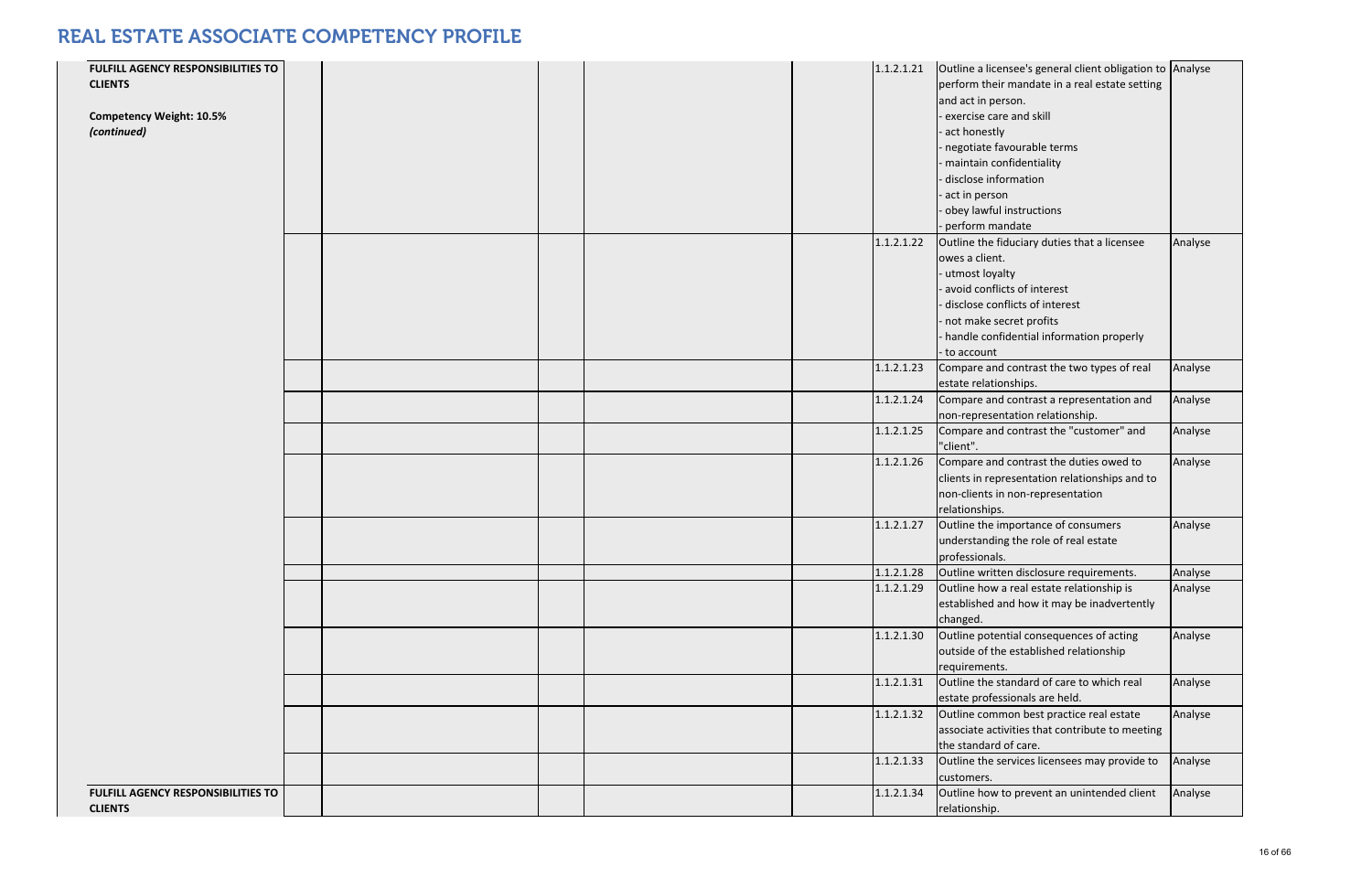| <b>Competency Weight: 10.5%</b>                      |       |                                                                                   |                                                                                                |          | 1.1.2.1.35 | Outline the principle of utmost loyalty to<br>clients in a real estate setting.                                                                                                                                                                                    | Analyse  |
|------------------------------------------------------|-------|-----------------------------------------------------------------------------------|------------------------------------------------------------------------------------------------|----------|------------|--------------------------------------------------------------------------------------------------------------------------------------------------------------------------------------------------------------------------------------------------------------------|----------|
| (continued)                                          |       |                                                                                   |                                                                                                |          | 1.1.2.1.36 | Outline the principle of not making secret<br>profits in a real estate setting.                                                                                                                                                                                    | Analyse  |
|                                                      |       |                                                                                   |                                                                                                |          | 1.1.2.1.37 | Outline the principle of handling of client<br>confidential information properly in a real<br>estate setting.                                                                                                                                                      | Analyse  |
|                                                      |       |                                                                                   |                                                                                                |          | 1.1.2.1.38 | Determine when the various types of<br>representation authority are appropriate in<br>real estate.                                                                                                                                                                 | Evaluate |
|                                                      |       |                                                                                   |                                                                                                |          | 1.1.2.1.39 | Determine appropriate actions based on the<br>fiduciary duties in diverse situations:<br>utmost loyalty, avoid conflicts of interest,<br>disclose conflicts of interest, not make secret<br>profits, handle confidential information<br>properly, to account.      | Evaluate |
|                                                      |       |                                                                                   |                                                                                                |          | 1.1.2.1.40 | Determine appropriate actions based on the<br>general obligations in diverse situations:<br>exercise care and skill<br>act honestly<br>negotiate favourable terms<br>maintain confidentiality<br>disclose information<br>act in person<br>obey lawful instructions | Evaluate |
|                                                      |       |                                                                                   |                                                                                                |          | 1.1.2.1.41 | perform mandate<br>Determine if an individual is a customer based<br>on diverse contexts.                                                                                                                                                                          | Evaluate |
|                                                      |       |                                                                                   |                                                                                                |          | 1.1.2.1.42 | Determine services that licensees are<br>prohibited from providing to customers.                                                                                                                                                                                   | Evaluate |
|                                                      |       |                                                                                   |                                                                                                |          | 1.1.2.1.43 | Determine client obligations related to<br>indemnification in a representation<br>relationship in diverse real estate scenarios.                                                                                                                                   | Evaluate |
|                                                      |       |                                                                                   |                                                                                                |          | 1.1.2.1.44 | Determine client obligations related to<br>remuneration in a representation relationship<br>in diverse real estate scenarios.                                                                                                                                      | Evaluate |
|                                                      |       |                                                                                   |                                                                                                |          | 1.1.2.1.45 | Determine client obligations related to<br>disclosure in a representation relationship in<br>diverse real estate scenarios.                                                                                                                                        | Evaluate |
|                                                      | 1.1.3 | Carry out agency relationships with clients 1.1.3.1<br>that meet applicable laws. | Assess how common law and the Rules<br>impact residential real estate agency<br>relationships. | Evaluate | 1.1.3.1.1  | Describe the licensee's obligations that surpass Understand<br>termination of the agency relationship.                                                                                                                                                             |          |
|                                                      |       |                                                                                   |                                                                                                |          | 1.1.3.1.2  | Outline the different ways agency relationships Analyse<br>may be established.                                                                                                                                                                                     |          |
| FULFILL AGENCY RESPONSIBILITIES TO<br><b>CLIENTS</b> |       |                                                                                   |                                                                                                |          | 1.1.3.1.3  | Outline the common law agency requirements Analyse<br>on real estate agency relationships.                                                                                                                                                                         |          |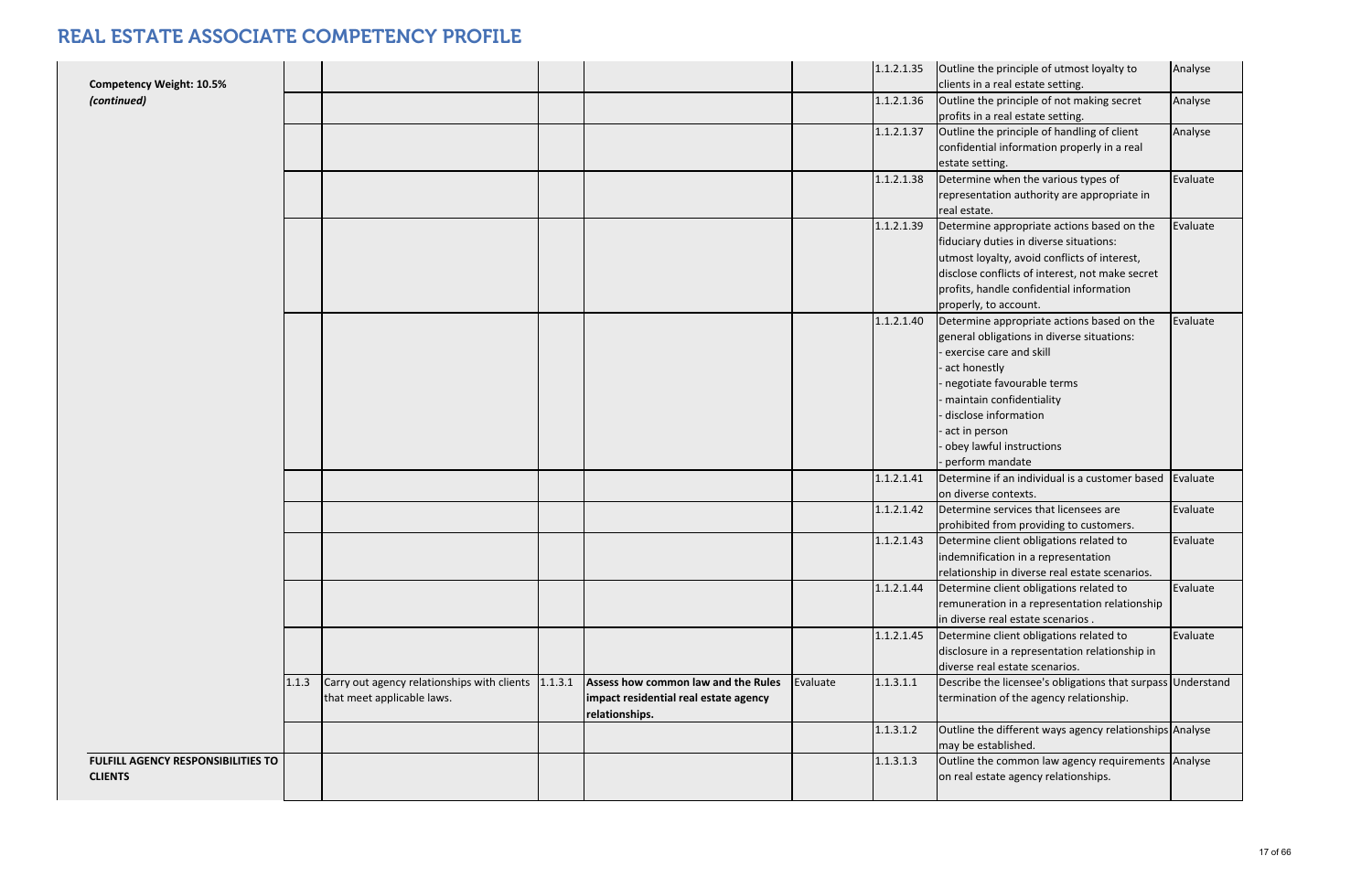| <b>Competency Weight: 10.5%</b><br>(continued)       |       |                                       |         |                                                                                                                       |          | 1.1.3.1.4  | Outline licensee obligations under the Rules<br>regarding a sole agency relationship with a<br>seller.                                          | Analyse    |
|------------------------------------------------------|-------|---------------------------------------|---------|-----------------------------------------------------------------------------------------------------------------------|----------|------------|-------------------------------------------------------------------------------------------------------------------------------------------------|------------|
|                                                      |       |                                       |         |                                                                                                                       |          | 1.1.3.1.5  | Outline licensee obligations under the Rules<br>regarding a sole agency relationship with a<br>buyer.                                           | Analyse    |
|                                                      |       |                                       |         |                                                                                                                       |          | 1.1.3.1.6  | Outline the 5 elements present in all<br>representation relationships.                                                                          | Analyse    |
|                                                      |       |                                       |         |                                                                                                                       |          | 1.1.3.1.7  | Outline a licensees' duty to act consistently in<br>accordance with representation relationships.                                               | Analyse    |
|                                                      |       |                                       |         |                                                                                                                       |          | 1.1.3.1.8  | Outline a licensee's duty to document<br>representation relationships in writing.                                                               | Analyse    |
|                                                      | 1.1.4 | Act in the best interests of clients. | 1.1.4.1 | Assess how to best serve clients and<br>represent their interests in diverse<br>contexts.                             | Evaluate | 1.1.4.1.1  | Outline the different types of clients.                                                                                                         | Analyse    |
|                                                      |       |                                       | 1.1.4.2 | Assess how to deal with power of<br>attorney, trusteeships, foreclosures,<br>assignee, assignors, and judicial sales. | Evaluate | 1.1.4.2.1  | Describe how various ownership arrangements Understand<br>affect title when an owner dies.                                                      |            |
|                                                      |       |                                       |         |                                                                                                                       |          | 1.1.4.2.2  | Outline licensee due diligence requirements<br>when dealing with a real estate sale by one or<br>more executors.                                | Analyse    |
|                                                      |       |                                       |         |                                                                                                                       |          | 1.1.4.2.3  | Outline licensee due diligence requirements<br>when dealing with an assignee or assignor sale<br>or purchase.                                   | Analyse    |
|                                                      |       |                                       |         |                                                                                                                       |          | 1.1.4.2.4  | Compare and contrast the different types of<br>judicial real estate sales.                                                                      | Analyse    |
|                                                      |       |                                       |         |                                                                                                                       |          | 1.1.4.2.5  | Outline the general judicial sales process.                                                                                                     | Analyse    |
|                                                      |       |                                       |         |                                                                                                                       |          | 1.1.4.2.6  | Outline licensee due diligence requirements<br>when dealing with a trustee sale or purchase.                                                    | Analyse    |
|                                                      |       |                                       |         |                                                                                                                       |          | 1.1.4.2.7  | Compare and contrast the advantages and<br>disadvantages of judicial sales purchases by<br>buyers.                                              | Analyse    |
|                                                      |       |                                       |         |                                                                                                                       |          | 1.1.4.2.8  | Compare and contrast the strategies licensees<br>may use to deal with potential disadvantages<br>related to judicial sales purchases by buyers. | Analyse    |
|                                                      |       |                                       |         |                                                                                                                       |          | 1.1.4.2.9  | Determine licensee due diligence requirements Evaluate<br>when dealing with a sale or purchase through<br>a power of attorney.                  |            |
|                                                      |       |                                       |         |                                                                                                                       |          | 1.1.4.2.10 | Determine licensee due diligence requirements Evaluate<br>when dealing with a sale or purchase through<br>a trustee.                            |            |
| FULFILL AGENCY RESPONSIBILITIES TO<br><b>CLIENTS</b> |       |                                       |         |                                                                                                                       |          | 1.1.4.2.11 | Determine the circumstances that require<br>probate to facilitate the sale of real estate.                                                      | Evaluate   |
| <b>Competency Weight: 10.5%</b>                      |       |                                       | 1.1.4.4 | Assess industry professional<br>responsibilities and prohibitions.                                                    | Evaluate | 1.1.4.4.1  | Describe trade records.                                                                                                                         | Understand |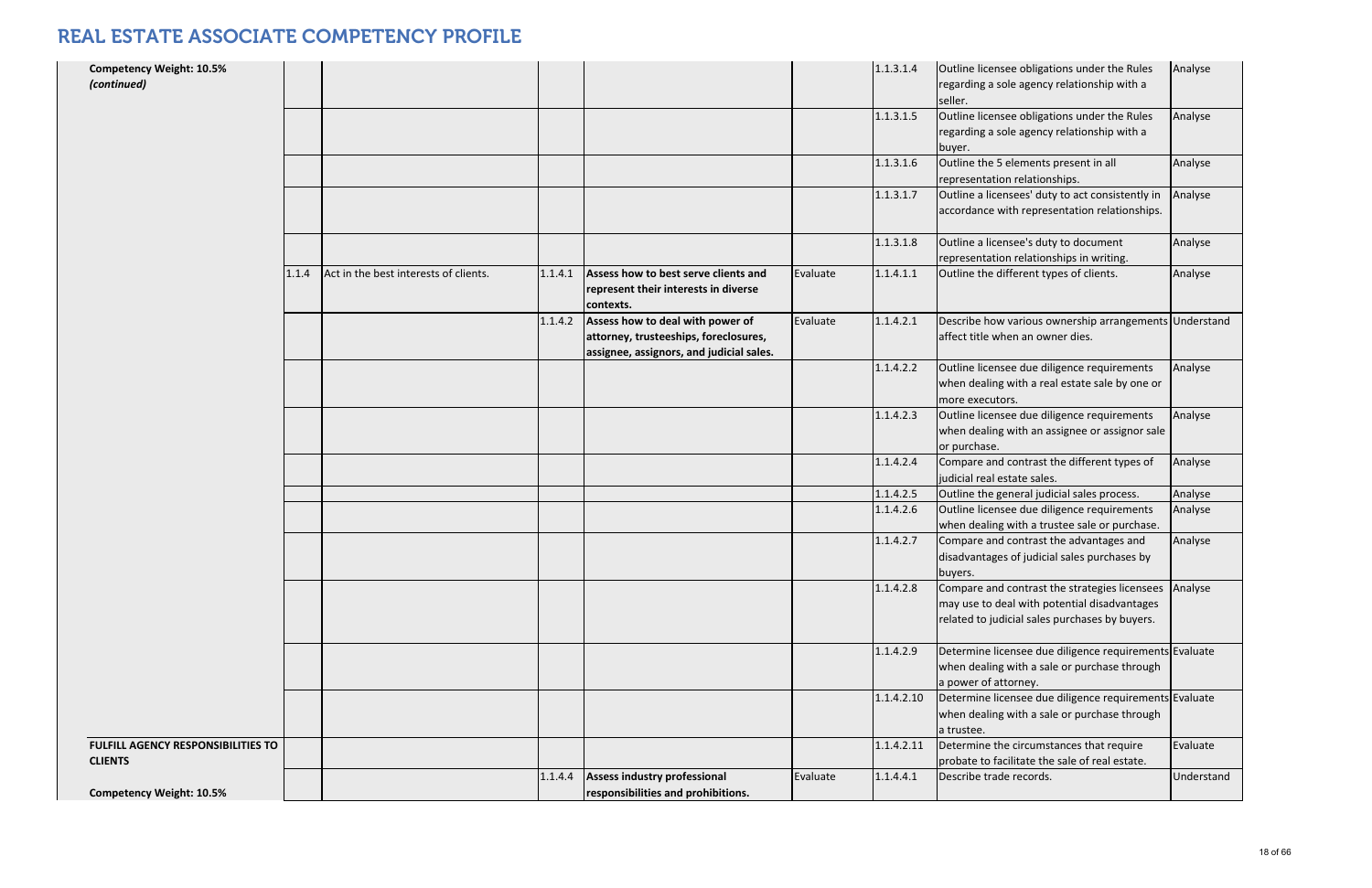| (continued)                                                 |  |         |                                                                            |          | 1.1.4.4.2  | Describe the conditions necessary for<br>individual licensees being able to retain client                                                     | Understand |
|-------------------------------------------------------------|--|---------|----------------------------------------------------------------------------|----------|------------|-----------------------------------------------------------------------------------------------------------------------------------------------|------------|
|                                                             |  |         |                                                                            |          |            | information or copies of client documents.                                                                                                    |            |
|                                                             |  |         |                                                                            |          | 1.1.4.4.3  | Explain the meaning of misrepresentation and<br>how it might occur in practice.                                                               | Analyse    |
|                                                             |  |         |                                                                            |          | 1.1.4.4.4  | Outline potential issues related to referring a<br>person to another service provider or third<br>party industry.                             | Analyse    |
|                                                             |  |         |                                                                            |          | 1.1.4.4.5  | Outline the tasks unauthorized assistants may<br>or may not perform.                                                                          | Analyse    |
|                                                             |  |         |                                                                            |          | 1.1.4.4.6  | Outline the conditions or events that licensees Analyse<br>must report to the Registrar and the<br>associated time lines.                     |            |
|                                                             |  |         |                                                                            |          | 1.1.4.4.7  | Outline the responsibilities imposed by the<br>Rules on all licensees.                                                                        | Analyse    |
|                                                             |  |         |                                                                            |          | 1.1.4.4.8  | Outline the responsibilities that the REA<br>imposes on real estate associate licensees.                                                      | Analyse    |
|                                                             |  |         |                                                                            |          | 1.1.4.4.9  | Outline the prohibitions imposed by the Rules<br>on all licensees.                                                                            | Analyse    |
|                                                             |  |         |                                                                            |          | 1.1.4.4.10 | Compare and contrast incentives and<br>inducements.                                                                                           | Analyse    |
|                                                             |  |         |                                                                            |          | 1.1.4.4.11 | Outline the conditions necessary for real<br>estate licensees to communicate incentives<br>and inducements.                                   | Analyse    |
|                                                             |  |         |                                                                            |          | 1.1.4.4.12 | Outline licensee client information protection<br>responsibilities under the Rules.                                                           | Analyse    |
|                                                             |  |         |                                                                            |          | 1.1.4.4.13 | Outline licensee obligations to submit all trade Analyse<br>records to the brokerage in accordance with<br>brokerage policies and procedures. |            |
|                                                             |  |         |                                                                            |          | 1.1.4.4.14 | Outline the legislative requirements regarding<br>real estate brokerage record keeping.                                                       | Analyse    |
|                                                             |  |         |                                                                            |          | 1.1.4.4.15 | Explain licensee referral related<br>responsibilities.                                                                                        | Analyse    |
|                                                             |  |         |                                                                            |          | 1.1.4.4.16 | Differentiate licensee responsibilities and<br>permissable unlicensed assistant<br>responsibilities.                                          | Analyse    |
|                                                             |  |         |                                                                            |          | 1.1.4.4.17 | Outline the principle of client best interest in a Analyse<br>real estate setting.                                                            |            |
|                                                             |  |         |                                                                            |          | 1.1.4.4.18 | Outline licensee obligations associated with<br>the receipt offers, counter offers, acceptance,<br>and waivers.                               | Analyse    |
|                                                             |  |         |                                                                            |          | 1.1.4.4.19 | Determine when it is required to notify RECA<br>regarding a change of information.                                                            | Evaluate   |
| <b>FULFILL AGENCY RESPONSIBILITIES TO</b><br><b>CLIENTS</b> |  | 1.1.4.5 | <b>Assess service agreements for</b><br>responsibilities and requirements. | Evaluate | 1.1.4.5.1  | List the benefits of having a written service<br>agreement.                                                                                   | Remember   |
| <b>Competency Weight: 10.5%</b><br>(continued)              |  |         |                                                                            |          | 1.1.4.5.2  | Describe the requirements of licensees<br>associated with the solicitation, acceptance,<br>and receipt of money.                              | Understand |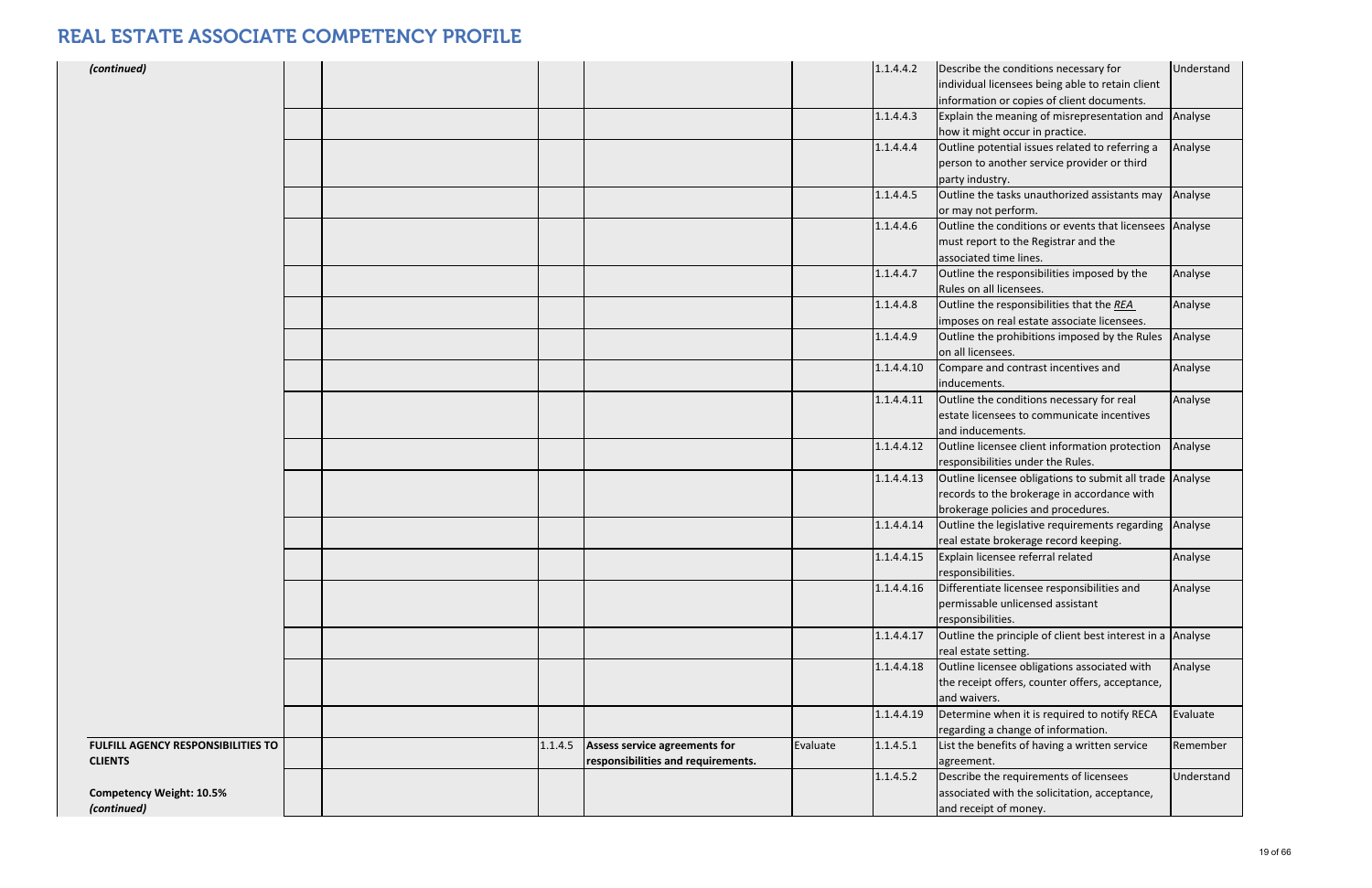|                                                             |  |         |                                                                                               |          | 1.1.4.5.3  | Describe the prohibition preventing charging<br>and suing for commissions if the persons<br>provided services requiring a license without a<br>license.                                                                           | Understand |
|-------------------------------------------------------------|--|---------|-----------------------------------------------------------------------------------------------|----------|------------|-----------------------------------------------------------------------------------------------------------------------------------------------------------------------------------------------------------------------------------|------------|
|                                                             |  |         |                                                                                               |          | 1.1.4.5.4  | Describe licensees' duties associated with the<br>administration of trust accounts and trust<br>moneys.                                                                                                                           | Understand |
|                                                             |  |         |                                                                                               |          | 1.1.4.5.5  | Describe how to amend the service agreement Understand<br>after it is signed.                                                                                                                                                     |            |
|                                                             |  |         |                                                                                               |          | 1.1.4.5.6  | Interpret how to comply with service<br>agreement requirements under the Rules.                                                                                                                                                   | Apply      |
|                                                             |  |         |                                                                                               |          | 1.1.4.5.7  | Complete a designated agency exclusive seller<br>representation agreement with a seller.                                                                                                                                          | Apply      |
|                                                             |  |         |                                                                                               |          | 1.1.4.5.8  | Complete a common law agency exclusive<br>seller representation agreement with a seller.                                                                                                                                          | Apply      |
|                                                             |  |         |                                                                                               |          | 1.1.4.5.9  | Outline the licensees brokerage's service<br>agreement responsibilities.                                                                                                                                                          | Analyse    |
|                                                             |  |         |                                                                                               |          | 1.1.4.5.10 | Outline service agreement content<br>requirements.                                                                                                                                                                                | Analyse    |
|                                                             |  |         |                                                                                               |          | 1.1.4.5.11 | Compare and contrast exclusive and non-<br>exclusive representation agreements.                                                                                                                                                   | Analyse    |
|                                                             |  |         |                                                                                               |          | 1.1.4.5.12 | Assess service agreements for consistency with Evaluate<br>the intended agency responsibilities and<br>service model.                                                                                                             |            |
|                                                             |  | 1.1.4.6 | Assess the obligations, responsibilities,<br>and limitations imposed by the Act and<br>Rules. | Evaluate | 1.1.4.6.1  | Describe the conditions necessary for real<br>estate licensees to communicate guaranteed<br>sales.                                                                                                                                | Understand |
|                                                             |  |         |                                                                                               |          | 1.1.4.6.2  | Outline real estate brokerage responsibilities<br>and obligations.                                                                                                                                                                | Analyse    |
|                                                             |  |         |                                                                                               |          | 1.1.4.6.3  | Outline the real estate licensees obligations to Analyse<br>their brokerage.                                                                                                                                                      |            |
|                                                             |  |         |                                                                                               |          | 1.1.4.6.4  | Outline real estate brokerage prohibitions.                                                                                                                                                                                       | Analyse    |
|                                                             |  |         |                                                                                               |          | 1.1.4.6.5  | Outline licensee obligations, responsibilities,<br>and limitations imposed by the Act and the<br>Rules.                                                                                                                           | Analyse    |
|                                                             |  |         |                                                                                               |          | 1.1.4.6.6  | Compare and contrast real estate associate<br>broker specific and real estate broker specific<br>duties and responsibilities.                                                                                                     | Analyse    |
|                                                             |  | 1.1.4.7 | <b>Assess Brokerage Responsibilities and</b><br>Prohibitions.                                 | Evaluate | 1.1.4.7.1  | Outline the requirement to provide annual<br>accounting reports to the Registrar.                                                                                                                                                 | Understand |
| <b>FULFILL AGENCY RESPONSIBILITIES TO</b><br><b>CLIENTS</b> |  |         |                                                                                               |          | 1.1.4.7.2  | Describe a a condominium management<br>brokerage's corporation investment<br>management obligations.                                                                                                                              | Understand |
| <b>Competency Weight: 10.5%</b><br>(continued)              |  |         |                                                                                               |          | 1.1.4.7.3  | Describe real estate brokerage obligations and Understand<br>restrictions related to comingling trust funds<br>and payment of real estate brokerage<br>expenses or commissions from the real estate<br>brokerage's trust account. |            |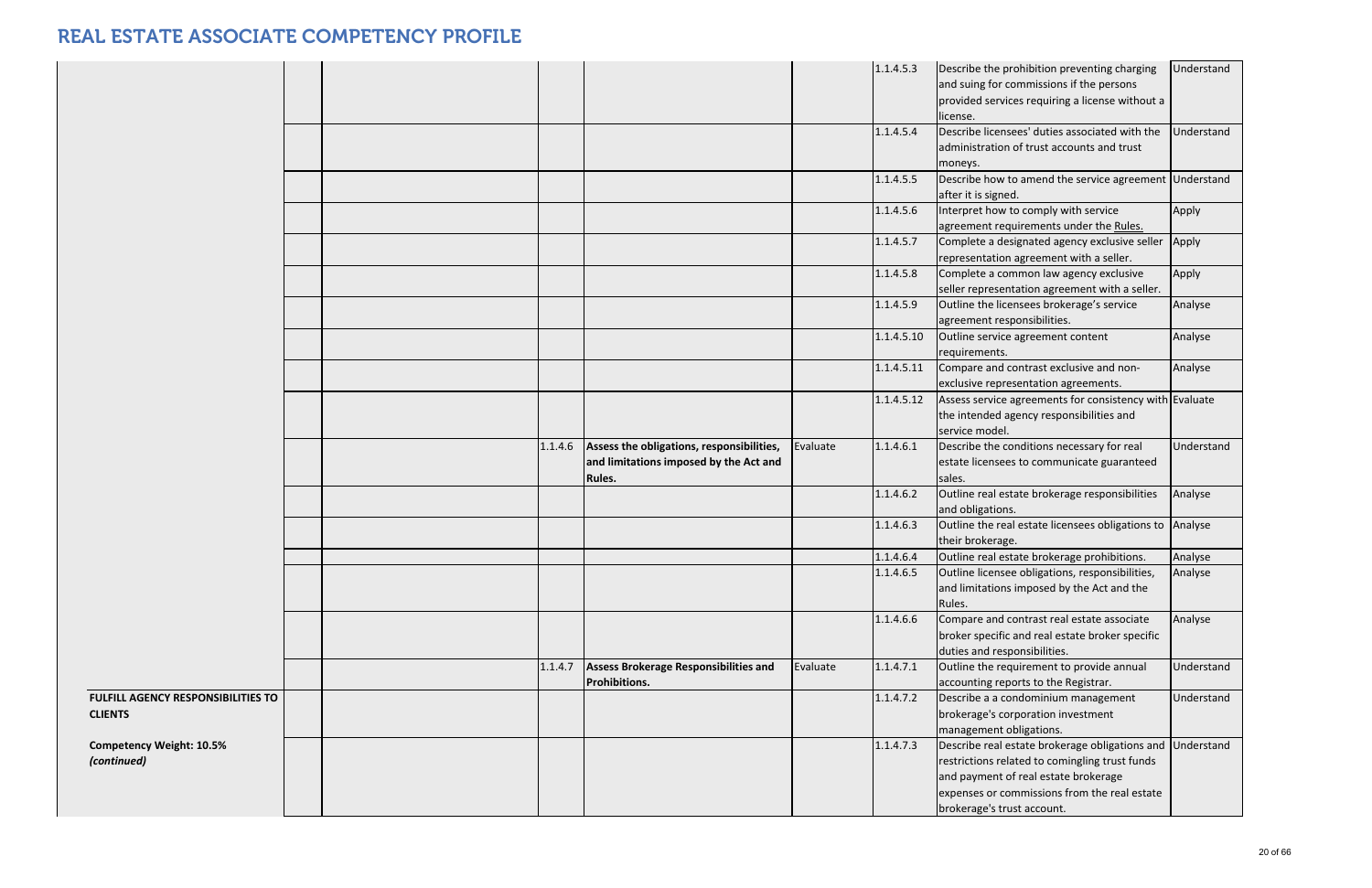|                                                      |  |         |                                                                     |          | 1.1.4.7.4  | Summarize real estate brokerage record<br>keeping and conversion requirements.                                             | Understand |
|------------------------------------------------------|--|---------|---------------------------------------------------------------------|----------|------------|----------------------------------------------------------------------------------------------------------------------------|------------|
|                                                      |  |         |                                                                     |          | 1.1.4.7.5  | Summarize real estate brokerage trust account Understand<br>obligations.                                                   |            |
|                                                      |  |         |                                                                     |          | 1.1.4.7.6  | Summarize real estate brokerage trust account Understand<br>record keeping requirements.                                   |            |
|                                                      |  |         |                                                                     |          | 1.1.4.7.7  | Summarize real estate brokerage trust account Understand<br>obligations related to trust account<br>reconciliation.        |            |
|                                                      |  |         |                                                                     |          | 1.1.4.7.8  | Clarify real estate brokerage trust account<br>obligations related to negative trust account<br>balances.                  | Understand |
|                                                      |  |         |                                                                     |          | 1.1.4.7.9  | Clarify real estate brokerage trust account<br>obligations related to trust fund shortages.                                | Understand |
|                                                      |  |         |                                                                     |          | 1.1.4.7.10 | Clarify real estate brokerage trust account<br>obligations related to funding requirements.                                | Understand |
|                                                      |  |         |                                                                     |          | 1.1.4.7.11 | Clarify real estate brokerage trust account<br>obligations related to trust shortages.                                     | Understand |
|                                                      |  |         |                                                                     |          | 1.1.4.7.12 | Summarize real estate brokerage trust account Understand<br>obligations related to Registrar notification<br>requirements. |            |
|                                                      |  |         |                                                                     |          | 1.1.4.7.13 | Outline electronic deposit and trust fund<br>transfer related requirements.                                                | Analyse    |
|                                                      |  | 1.1.4.8 | Assess the general duties in a non-<br>representation relationship. | Evaluate | 1.1.4.8.1  | Describe the services a licensee may provide<br>non-clients with whom they are in non-<br>representation relationship.     | Understand |
|                                                      |  |         |                                                                     |          | 1.1.4.8.2  | Outline a licensee's obligations in an customer<br>relationship.                                                           | Analyse    |
|                                                      |  | 1.1.4.9 | Work within the scope of brokerage's<br>policies and procedures.    | Apply    | 1.1.4.9.1  | Describe the reasons why brokerage set<br>policies and procedures.                                                         | Understand |
|                                                      |  |         |                                                                     |          | 1.1.4.9.2  | Describe types of policies and procedures<br>brokerages may implement.                                                     | Understand |
|                                                      |  |         |                                                                     |          | 1.1.4.9.3  | Outline potential consequences of failing to<br>follow brokerage policies and procedures.                                  | Analyse    |
|                                                      |  |         | 1.1.4.10 Assess real estate licensee liability.                     | Evaluate | 1.1.4.10.1 | Explain how errors and omissions insurance<br>helps reduce risk.                                                           | Understand |
|                                                      |  |         |                                                                     |          | 1.1.4.10.2 | Explain the purpose of the Real Estate<br>Assurance Fund.                                                                  | Understand |
| FULFILL AGENCY RESPONSIBILITIES TO<br><b>CLIENTS</b> |  |         |                                                                     |          | 1.1.4.10.3 | Explain how and when a licensee becomes<br>personally liable to a third party.                                             | Analyse    |
| <b>Competency Weight: 10.5%</b>                      |  |         |                                                                     |          | 1.1.4.10.4 | Outline the effect of Tort law on a real estate<br>professional's activities.                                              | Analyse    |
| (continued)                                          |  |         |                                                                     |          | 1.1.4.10.5 | Compare and contrast negligence,<br>recklessness, and intent.                                                              | Analyse    |
|                                                      |  |         |                                                                     |          | 1.1.4.10.6 | Outline the various errors and omissions<br>coverage to address civil liability in real estate<br>licensee practice.       | Analyse    |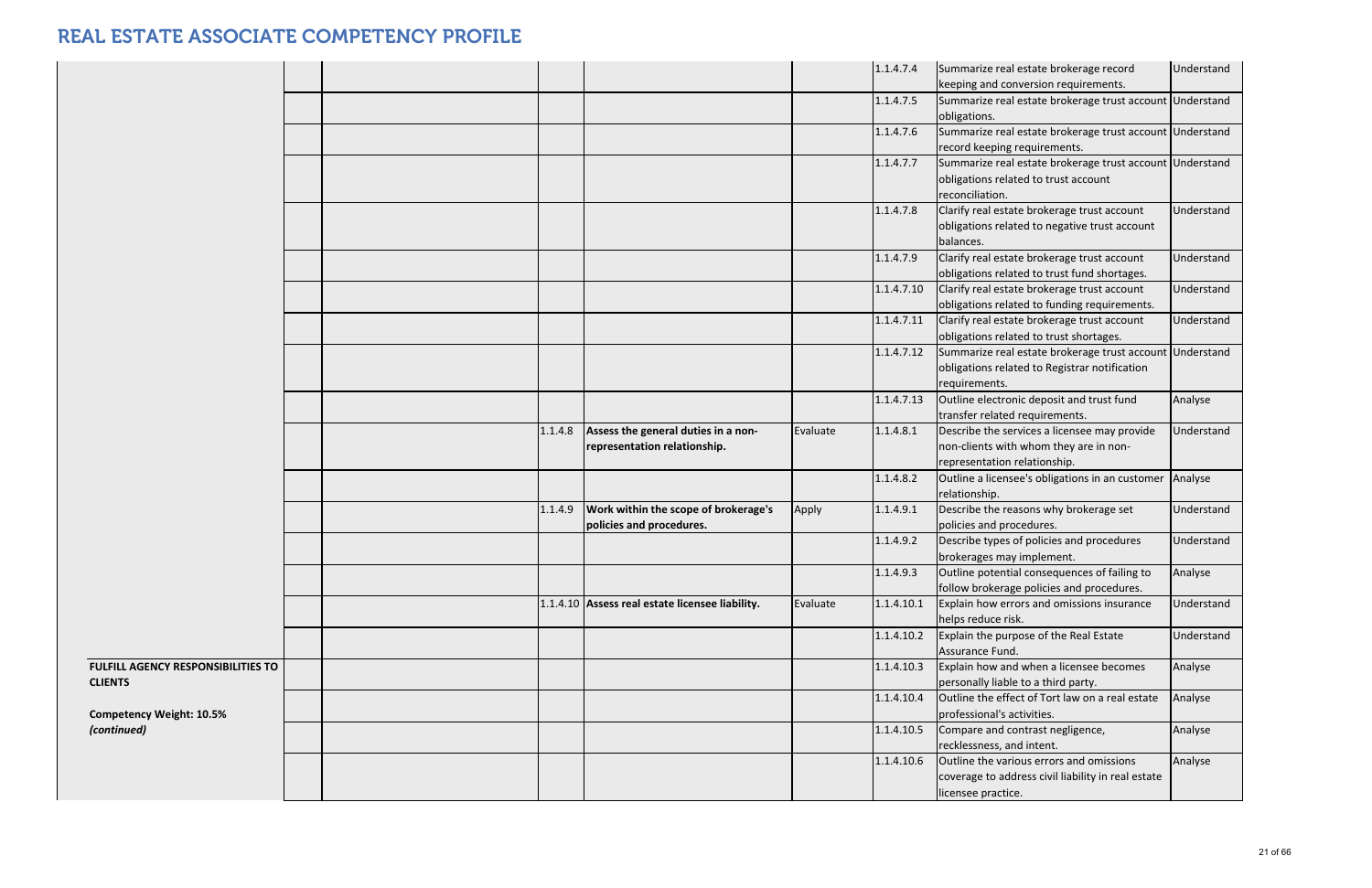|                                                                                                               |       |                                                                                                                             |          |                                                                                                             |          | 1.1.4.10.7 | Outline the purpose of errors and omissions<br>insurance.                                                                                                                              | Analyse           |
|---------------------------------------------------------------------------------------------------------------|-------|-----------------------------------------------------------------------------------------------------------------------------|----------|-------------------------------------------------------------------------------------------------------------|----------|------------|----------------------------------------------------------------------------------------------------------------------------------------------------------------------------------------|-------------------|
|                                                                                                               |       |                                                                                                                             |          |                                                                                                             |          | 1.1.4.10.8 | Determine a licensee's civil and regulatory<br>liability in diverse situations.                                                                                                        | Evaluate          |
|                                                                                                               | 1.1.5 | Follow fiduciary duty of loyality to clients.                                                                               | 1.1.5.1  | Assess situations for fiduciary duties and Evaluate<br>general obligations to clients.                      |          | 1.1.5.1.1  | Outline the general obligations that a licensee<br>owes a client.                                                                                                                      | Analyse           |
|                                                                                                               | 1.1.6 | Perform obligations to meet required duty 1.1.6.1<br>of care.                                                               |          | Assess licensee practice and diverse<br>scenarios for required actions to meet<br>duty of care obligations. | Evaluate | 1.1.6.1.1  | Compare and contrast duty of care obligations Evaluate<br>between representation relationships and non<br>representation relationships.                                                |                   |
|                                                                                                               | 1.1.7 | Provide clients with all relevant<br>information on all aspects of the real<br>estate transaction in a timely manner.       | 1.1.7.1  | <b>Assess information disclosure</b><br>requirements and best practice.                                     | Evaluate | 1.1.7.1.1  | Describe who determines what is relevant and Remember<br>the process that real estate professionals must<br>follow to determine what is relevant to their<br>client.                   |                   |
|                                                                                                               |       |                                                                                                                             |          |                                                                                                             |          | 1.1.7.1.2  | Determine what, when, and how to disclose<br>information in keeping with the information<br>disclosure obligation.                                                                     | Evaluate          |
|                                                                                                               | 1.1.8 | Adhere to lawful instructions and<br>directions from client.                                                                | 1.1.8.1  | Assess the legality of client instructions.                                                                 | Evaluate | 1.1.8.1.1  | Describe the consequences associated with a<br>licensees failure to follow lawful instructions.                                                                                        | <b>Jnderstand</b> |
|                                                                                                               |       |                                                                                                                             |          |                                                                                                             |          | 1.1.8.1.2  | Outline the process by which clients may<br>provide lawful instructions to licensees.                                                                                                  | Analyse           |
|                                                                                                               |       |                                                                                                                             |          |                                                                                                             |          | 1.1.8.1.3  | Determine whether a client has provided<br>lawful instructions.                                                                                                                        | Evaluate          |
|                                                                                                               |       |                                                                                                                             |          |                                                                                                             |          | 1.1.8.1.4  | Determine licensee options to deal with<br>unlawful client instructions.                                                                                                               | Evaluate          |
|                                                                                                               | 1.1.9 | Keep client information confidential,<br>disclosing only with client's informed<br>written direction or as required by law. | 1.1.9.1  | <b>Assess situations for client</b><br>confidentiality issues.                                              | Evaluate | 1.1.9.1.1  | Describe the benefits of documenting client's<br>consent to their disclosure of confidential<br>information.                                                                           | Understand        |
|                                                                                                               |       |                                                                                                                             |          |                                                                                                             |          | 1.1.9.1.2  | Determine when and how you may disclose<br>confidential client information.                                                                                                            | Evaluate          |
|                                                                                                               |       | 1.1.10 Safeguard and account for property<br>entrusted by client or customers.                                              | 1.1.10.1 | <b>Outline entrusted client property</b><br>legislative requirements.                                       | Analyse  | 1.1.10.1.1 | Define client property.                                                                                                                                                                | Remember          |
|                                                                                                               |       |                                                                                                                             |          |                                                                                                             |          | 1.1.10.1.2 | Describe buyer's representatives duties to<br>leave the property as when access and to<br>follow any conditions placed by the seller.                                                  | Remember          |
| <b>FULFILL AGENCY RESPONSIBILITIES TO</b><br><b>CLIENTS</b><br><b>Competency Weight: 10.5%</b><br>(continued) |       |                                                                                                                             |          |                                                                                                             |          | 1.1.10.1.3 | Describe the buyer representatives<br>responibilities when showing properties to<br>follow the trust placed by the seller on the<br>sellers representative when showing<br>properties. | Understand        |
|                                                                                                               |       |                                                                                                                             |          |                                                                                                             |          | 1.1.10.1.4 | Outline licensee property safeguarding<br>responsibilities when you transitioning from<br>another brokerage (broker notification and<br>client notification).                          | Analyse           |
|                                                                                                               |       | 1.1.11 Respond to real and potential conflicts of<br>interest as required by law.                                           | 1.1.11.1 | Assess known and potential conflicts of<br>interest and the related legislative<br>requirements.            | Evaluate | 1.1.11.1.1 | Describe the consequences associated with a<br>licensee entering into a conflict of interest with<br>a clients consent.                                                                | Remember          |
|                                                                                                               |       |                                                                                                                             |          |                                                                                                             |          | 1.1.11.1.2 | Define attributed knowledge.                                                                                                                                                           | Remember          |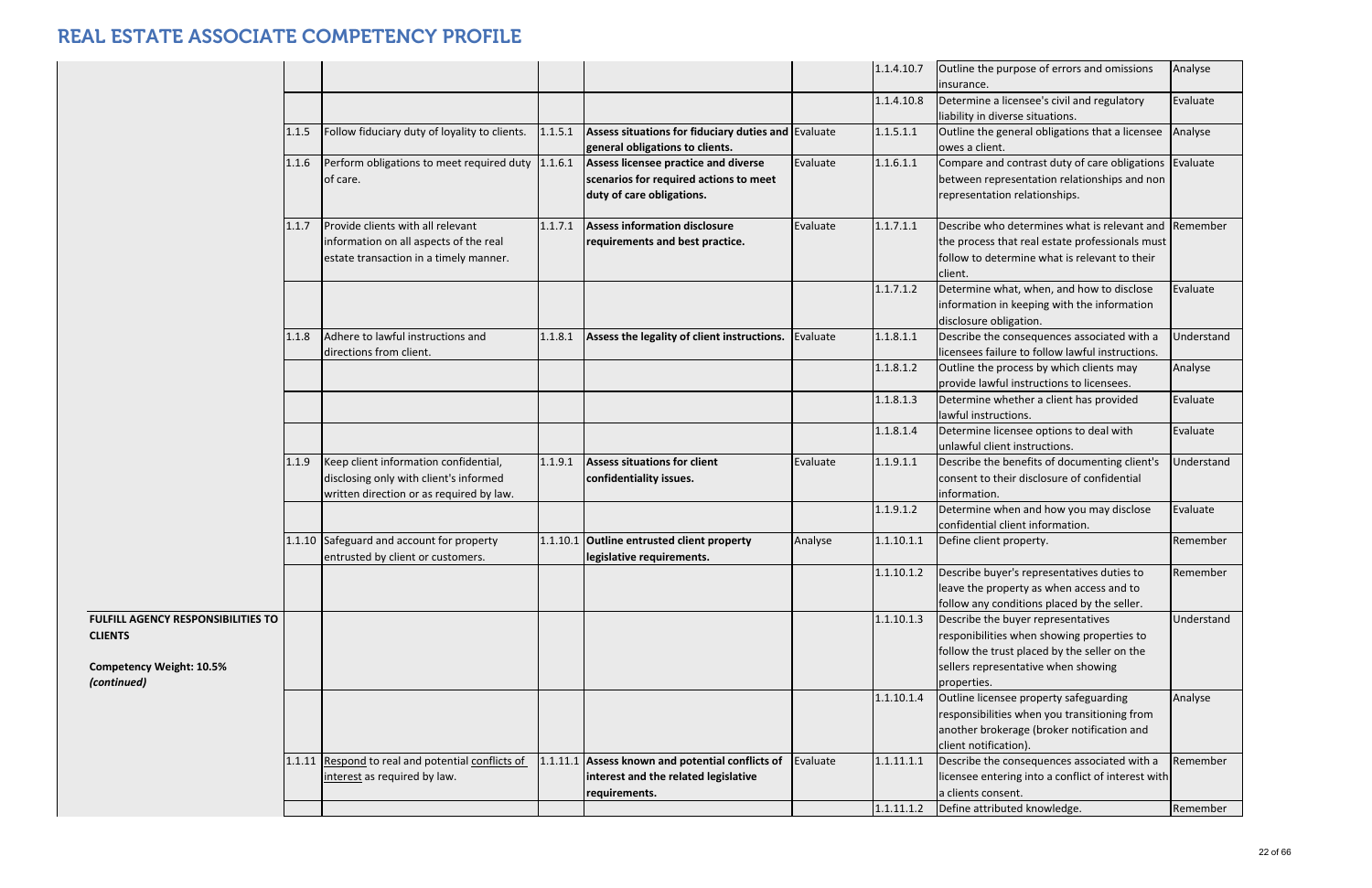|                                                                                         |  |                                                         |         | 1.1.11.1.3 | Clarify what is meant by a conflict of interest.                                                                                                       | Understand |
|-----------------------------------------------------------------------------------------|--|---------------------------------------------------------|---------|------------|--------------------------------------------------------------------------------------------------------------------------------------------------------|------------|
|                                                                                         |  |                                                         |         | 1.1.11.1.4 | Describe situations involving conflicts between Understand                                                                                             |            |
|                                                                                         |  |                                                         |         |            | brokerages and clients and possible                                                                                                                    |            |
|                                                                                         |  |                                                         |         |            | resolutions.                                                                                                                                           |            |
|                                                                                         |  |                                                         |         | 1.1.11.1.5 | Distinguish conflicts of interest according to<br>REA.                                                                                                 | Analyse    |
|                                                                                         |  |                                                         |         | 1.1.11.1.6 | Outline the conflict of interest management<br>process.                                                                                                | Analyse    |
|                                                                                         |  |                                                         |         | 1.1.11.1.7 | Outline conflict of interest prevention<br>strategies and practices.                                                                                   | Analyse    |
|                                                                                         |  |                                                         |         | 1.1.11.1.8 | Outline how designated agency may prevent<br>certain conflicts of interest.                                                                            | Analyse    |
|                                                                                         |  |                                                         |         | 1.1.11.1.9 | Outline licencees' responsibilities regarding<br>perceived or actual conflicts of interests.                                                           | Analyse    |
|                                                                                         |  |                                                         |         |            | 1.1.11.1.10 Determine best practice responses to potential Evaluate<br>conflicts of interest.                                                          |            |
|                                                                                         |  |                                                         |         |            | 1.1.11.1.11 Determine service agreement related<br>disclosure obligations.                                                                             | Evaluate   |
|                                                                                         |  |                                                         |         |            | $1.1.11.1.12$ Determine when situations require you to<br>inform the brokerage of a conflict of interest.                                              | Evaluate   |
|                                                                                         |  |                                                         |         |            | 1.1.11.1.13 Determine conflict of interest resolution<br>options.                                                                                      | Evaluate   |
|                                                                                         |  |                                                         |         |            | 1.1.11.1.14   Determine if there is a conflict for brokerages<br>practising agency under the common law.                                               | Evaluate   |
|                                                                                         |  |                                                         |         |            | 1.1.11.1.15 Determine if there is a conflict for brokerages<br>in designated agency.                                                                   | Evaluate   |
|                                                                                         |  |                                                         |         |            | 1.1.11.1.16 Assess diverse situations involving conflicts<br>between competing clients.                                                                | Evaluate   |
|                                                                                         |  |                                                         |         |            | 1.1.11.1.17 Determine possible resolutions to conflicts of<br>interest involving competing clients.                                                    | Evaluate   |
|                                                                                         |  | 1.1.11.2 Outline Transaction Brokerage<br>fundamentals. | Analyse |            | 1.1.11.2.1   Describe three circumstances in which<br>transaction brokerage is not appropriate.                                                        | Understand |
| FULFILL AGENCY RESPONSIBILITIES TO<br><b>CLIENTS</b><br><b>Competency Weight: 10.5%</b> |  |                                                         |         | 1.1.11.2.2 | Describe the most common circumstances<br>under which it is innapropriate for transaction<br>brokerage to be used to resolve conflicts of<br>interest. | Understand |
| (continued)                                                                             |  |                                                         |         | 1.1.11.2.3 | Demonstrate who was the first client to<br>establish a representation relationship in<br>diverse contexts.                                             | Apply      |
|                                                                                         |  |                                                         |         | 1.1.11.2.4 | Outline the concept and purpose of<br>transaction brokerage.                                                                                           | Analyse    |
|                                                                                         |  |                                                         |         | 1.1.11.2.5 | Outline the role of the transaction facilitator.                                                                                                       | Analyse    |
|                                                                                         |  |                                                         |         | 1.1.11.2.6 | Outline the facilitation services may be<br>provided in transaction brokerage.                                                                         | Analyse    |
|                                                                                         |  |                                                         |         | 1.1.11.2.7 | Outline services that may not be provided in<br>transaction brokerage.                                                                                 | Analyse    |
|                                                                                         |  |                                                         |         |            |                                                                                                                                                        |            |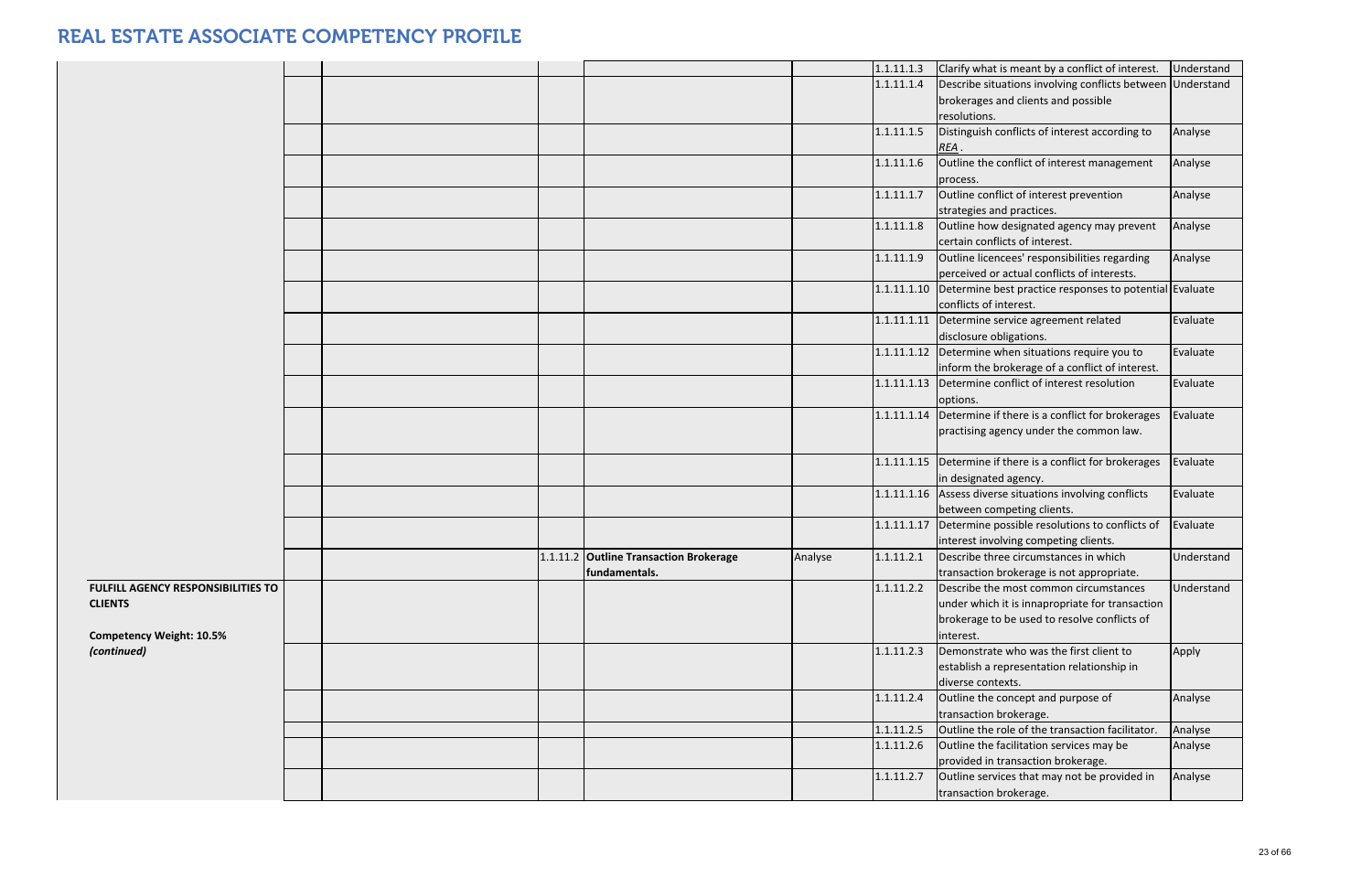|                                               |       |                                                    |          |                                                 |          | 1.1.11.2.8 | Outline strategies real estate associates may                                              | Analyse    |
|-----------------------------------------------|-------|----------------------------------------------------|----------|-------------------------------------------------|----------|------------|--------------------------------------------------------------------------------------------|------------|
|                                               |       |                                                    |          |                                                 |          |            | use in transaction brokerage.                                                              |            |
|                                               |       |                                                    |          |                                                 |          | 1.1.11.2.9 | Outline the required steps when clients decline Analyse                                    |            |
|                                               |       |                                                    |          |                                                 |          |            | to enter in transaction brokerage.                                                         |            |
|                                               |       |                                                    |          |                                                 |          |            | 1.1.11.2.10 Outline the two options for the second client                                  | Analyse    |
|                                               |       |                                                    |          |                                                 |          |            | in brokerages practising agency under                                                      |            |
|                                               |       |                                                    |          |                                                 |          |            | common law.                                                                                |            |
|                                               |       |                                                    |          |                                                 |          |            | 1.1.11.2.11 Outline the three options for the second client Analyse                        |            |
|                                               |       |                                                    |          |                                                 |          |            | of brokerages practising designated agency.                                                |            |
|                                               |       |                                                    |          |                                                 |          |            |                                                                                            |            |
|                                               |       |                                                    |          |                                                 |          |            | 1.1.11.2.12 Outline what happens should a transaction not Analyse                          |            |
|                                               |       |                                                    |          |                                                 |          |            | complete.                                                                                  |            |
|                                               |       | 1.1.12 Inform client buyers of material facts that | 1.1.12.1 | Assess information for associate                | Evaluate | 1.1.12.1.1 | Describe the conditions under which a licensee Understand                                  |            |
|                                               |       | may impact a decision or purchase.                 |          | obligations and client impact.                  |          |            | will refer a client to professionals or expert                                             |            |
|                                               |       |                                                    |          |                                                 |          |            | with the assessment of facts.                                                              |            |
|                                               |       |                                                    |          |                                                 |          | 1.1.12.1.2 | Outline an associate's obligation to inform a                                              | Analyse    |
|                                               |       |                                                    |          |                                                 |          |            | client regarding material facts.                                                           |            |
|                                               |       |                                                    |          |                                                 |          | 1.1.12.1.3 | Outline potential fee simple property issues of Analyse                                    |            |
|                                               |       |                                                    |          |                                                 |          |            | which prospective buyers should be aware.                                                  |            |
|                                               |       |                                                    |          |                                                 |          |            |                                                                                            |            |
|                                               |       |                                                    |          |                                                 |          | 1.1.12.1.4 | Outline potential rural residential property                                               | Analyse    |
|                                               |       |                                                    |          |                                                 |          |            | issues of which prospective buyers should be                                               |            |
|                                               |       |                                                    |          |                                                 |          |            | aware.                                                                                     |            |
|                                               |       |                                                    |          |                                                 |          | 1.1.12.1.5 | Outline the issues a buyer should be aware of                                              | Analyse    |
|                                               |       |                                                    |          |                                                 |          |            | when considering purchasing a home with a                                                  |            |
|                                               |       |                                                    |          |                                                 |          |            | Home Ownership Association, in a walkable                                                  |            |
|                                               |       |                                                    |          |                                                 |          |            | community or other alternative communities.                                                |            |
|                                               |       |                                                    |          |                                                 |          | 1.1.12.1.6 | Outline what should be discussed with the                                                  | Analyse    |
|                                               |       |                                                    |          |                                                 |          |            | buyer when the seller is unrepresented.                                                    |            |
|                                               |       |                                                    |          |                                                 |          | 1.1.12.1.7 | Determine the potential impact of various                                                  | Evaluate   |
|                                               |       |                                                    |          |                                                 |          |            | material facts on client decisions.                                                        |            |
|                                               |       | 1.1.13 Refer clients to outside professionals.     |          | 1.1.13.1 Assess situations for the need to seek | Evaluate | 1.1.13.1.1 | Determine when situations require the                                                      | Evaluate   |
|                                               |       |                                                    |          | the services of other professionals.            |          |            | services of other professionals.                                                           |            |
| $1.2$<br><b>MANAGE DISCLOSURE OBLIGATIONS</b> | 1.2.1 | Critically reflect on situations that require      | 1.2.1.1  | Assess legislated disclosure obligations        | Evaluate | 1.2.1.1.1  | Describe how licensees must respond to                                                     | Remember   |
|                                               |       | disclosures based on legal requirements.           |          | that impact residential real estate             |          |            | inquiries about information not required to be                                             |            |
| <b>Competency Weight: 2.9%</b>                |       |                                                    |          | practice.                                       |          |            | disclosed where the client has not authorized                                              |            |
|                                               |       |                                                    |          |                                                 |          |            | disclosure.                                                                                |            |
|                                               |       |                                                    |          |                                                 |          | 1.2.1.1.2  | Describe a material latent defect.                                                         | Understand |
|                                               |       |                                                    |          |                                                 |          | 1.2.1.1.3  | Describe a patent defect.                                                                  | Understand |
|                                               |       |                                                    |          |                                                 |          | 1.2.1.1.4  | Describe conditions that are not property                                                  | Understand |
|                                               |       |                                                    |          |                                                 |          |            |                                                                                            |            |
|                                               |       |                                                    |          |                                                 |          | 1.2.1.1.5  | defects but that may impact buyer decisions.<br>Describe the process licensees must follow | Understand |
|                                               |       |                                                    |          |                                                 |          |            | when a client directs them to withhold                                                     |            |
|                                               |       |                                                    |          |                                                 |          |            |                                                                                            |            |
|                                               |       |                                                    |          |                                                 |          |            | information the client is required to disclose by                                          |            |
|                                               |       |                                                    |          |                                                 |          |            | law.                                                                                       |            |
|                                               |       |                                                    |          |                                                 |          | 1.2.1.1.6  | Outline the legislated disclosure obligations                                              | Analyse    |
|                                               |       |                                                    |          |                                                 |          |            | that may impact an associate's practice of                                                 |            |
|                                               |       |                                                    |          |                                                 |          |            | residential real estate.                                                                   |            |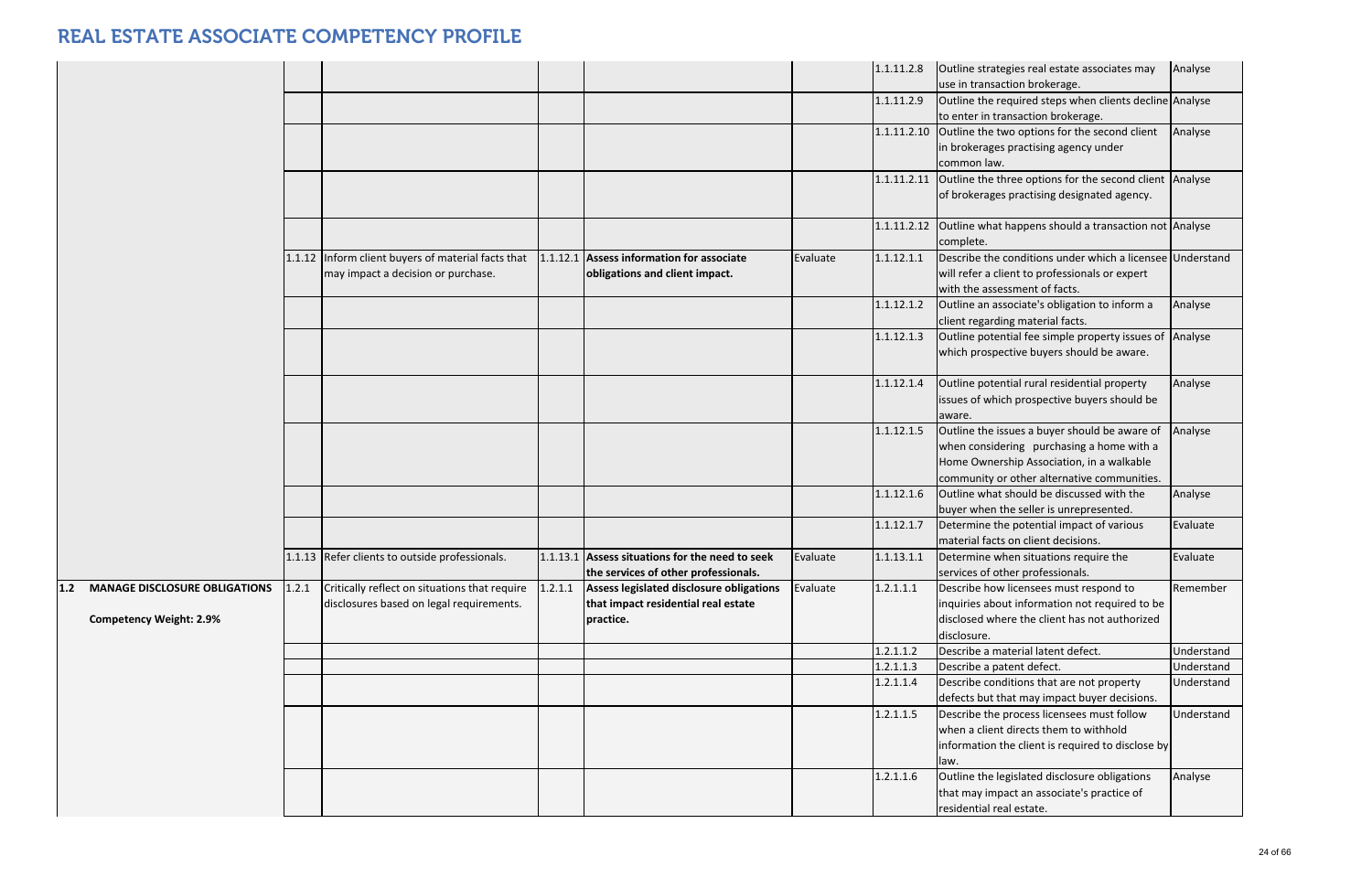|                                                                        |  |         |                                                                                                                                                |          | 1.2.1.1.7  | Outline the circumstances where sellers or                                                                                                                                                | Analyse    |
|------------------------------------------------------------------------|--|---------|------------------------------------------------------------------------------------------------------------------------------------------------|----------|------------|-------------------------------------------------------------------------------------------------------------------------------------------------------------------------------------------|------------|
|                                                                        |  |         |                                                                                                                                                |          |            | buyers are required to disclose information.                                                                                                                                              |            |
|                                                                        |  |         |                                                                                                                                                |          | 1.2.1.1.8  | Outline disclosure time requirements and<br>processes.                                                                                                                                    | Analyse    |
|                                                                        |  |         |                                                                                                                                                |          | 1.2.1.1.10 | Outline the levels of disclosure as they apply to Analyse<br>personal trades in real estate.                                                                                              |            |
|                                                                        |  |         |                                                                                                                                                |          | 1.2.1.1.11 | Outline disclosure requirements in relation to<br>personal trades in real estate.                                                                                                         | Analyse    |
|                                                                        |  |         |                                                                                                                                                |          | 1.2.1.1.12 | Determine instances where buyer agents may<br>ask questions that the seller will not want to<br>provide a response (existance of multiple<br>offers, conditional sales, reason for sale). | Evaluate   |
|                                                                        |  | 1.2.1.2 | Assess how personal information and<br>confidential information collection,<br>storage, use, and disclosure consent is<br>obtained under PIPA. | Evaluate | 1.2.1.2.1  | Summarize PIPA's personal information<br>collection, use, and disclosure exemptions.                                                                                                      | Understand |
|                                                                        |  |         |                                                                                                                                                |          | 1.2.1.2.2  | Describe the different types of consent.                                                                                                                                                  | Understand |
|                                                                        |  |         |                                                                                                                                                |          | 1.2.1.2.3  | Outline the different types of consent under<br>PIPA.                                                                                                                                     | Analyse    |
|                                                                        |  |         |                                                                                                                                                |          | 1.2.1.2.4  | Compare and contrast personal information,<br>privacy, and confidential information.                                                                                                      | Analyse    |
|                                                                        |  |         |                                                                                                                                                |          | 1.2.1.2.5  | Outline the circumstances in which provincial<br>and federal privacy legislation applies.                                                                                                 | Analyse    |
|                                                                        |  |         |                                                                                                                                                |          | 1.2.1.2.6  | Outline the most common privacy principles<br>upon which privacy legislation is based.                                                                                                    | Analyse    |
|                                                                        |  |         |                                                                                                                                                |          | 1.2.1.2.7  | Outline what is meant by "obtaining consent". Analyse                                                                                                                                     |            |
|                                                                        |  |         |                                                                                                                                                |          | 1.2.1.2.8  | Outline the role of brokerage policies and<br>procedures in handling client information.                                                                                                  | Analyse    |
|                                                                        |  |         |                                                                                                                                                |          | 1.2.1.2.9  | Outline the most common information barriers Analyse<br>that brokerages use to protect client<br>information.                                                                             |            |
| <b>MANAGE DISCLOSURE OBLIGATIONS</b><br><b>Competency Weight: 2.9%</b> |  |         |                                                                                                                                                |          | 1.2.1.2.11 | Outline a real estate associate's client<br>information protection related responsibilities.                                                                                              | Analyse    |
| (continued)                                                            |  |         |                                                                                                                                                |          | 1.2.1.2.12 | Outline the types of precautions licensees can Analyse<br>provide their clients when viewing a property<br>with a surveillance system.                                                    |            |
|                                                                        |  |         |                                                                                                                                                |          | 1.2.1.2.13 | Outline the importance of securely storing<br>personal information.                                                                                                                       | Analyse    |
|                                                                        |  |         |                                                                                                                                                |          | 1.2.1.2.14 | Outline personal information retention and<br>disposal requirements.                                                                                                                      | Analyse    |
|                                                                        |  |         |                                                                                                                                                |          | 1.2.1.2.15 | Outline the methods brokerages use to ensure Analyse<br>privacy legislation compliance (privacy policies,<br>including cybersecurity plans, and Privacy<br>Officers).                     |            |
|                                                                        |  |         |                                                                                                                                                |          | 1.2.1.2.16 | Determine how to respond to privacy concerns Evaluate<br>related to owner access requests.                                                                                                |            |
|                                                                        |  |         |                                                                                                                                                |          |            |                                                                                                                                                                                           |            |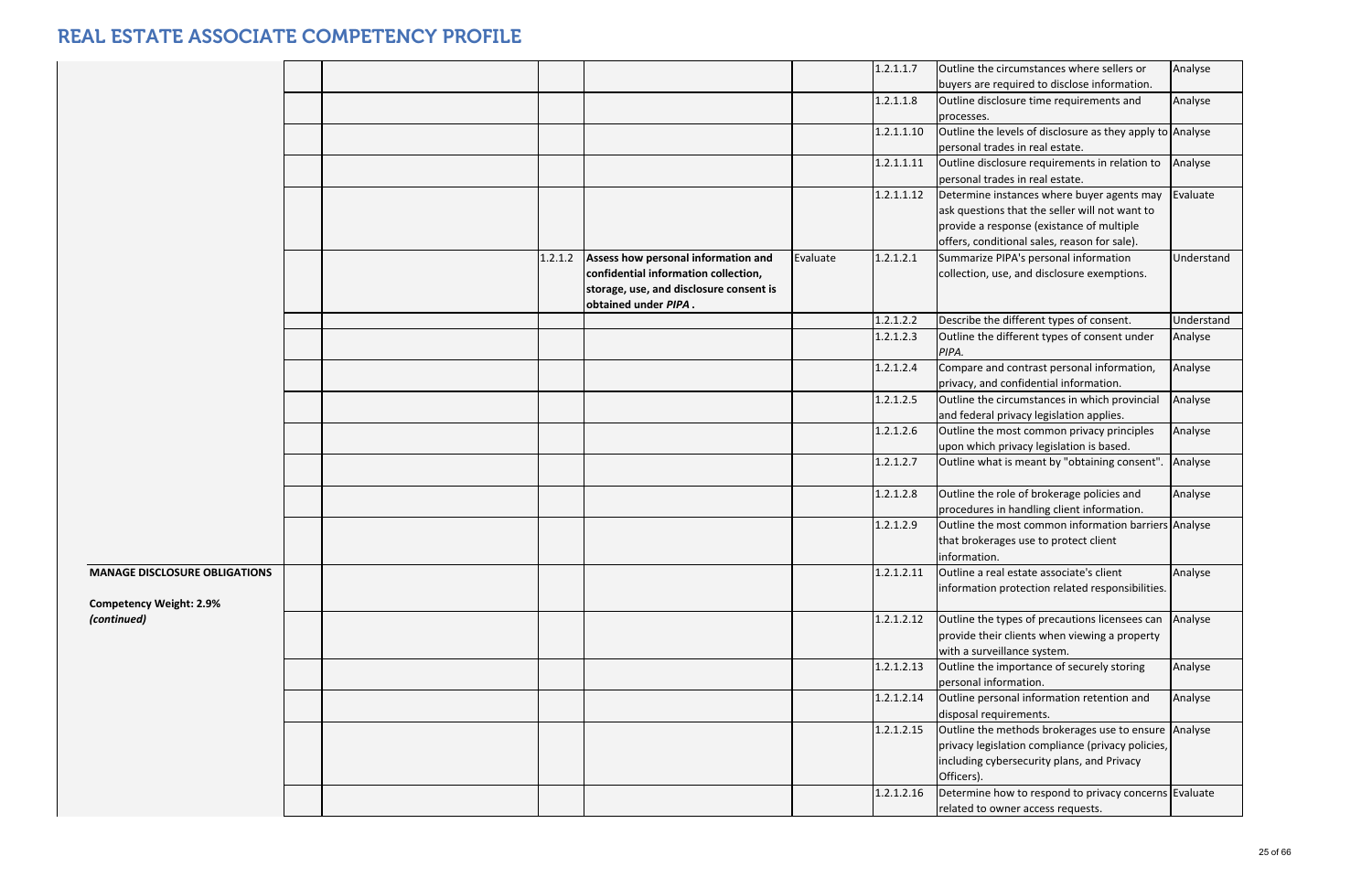|                                                      |       |                                                                                                  | 1.2.1.3 | Justify confidential information<br>disclosure in accordance with the Rules<br>in diverse contexts.         | Evaluate | 1.2.1.3.1 | Outline confidential information disclosure<br>requirements under the Rules.                                                                     | Analyse  |
|------------------------------------------------------|-------|--------------------------------------------------------------------------------------------------|---------|-------------------------------------------------------------------------------------------------------------|----------|-----------|--------------------------------------------------------------------------------------------------------------------------------------------------|----------|
|                                                      |       |                                                                                                  |         |                                                                                                             |          | 1.2.1.3.2 | Outline the process for disclosing confidential<br>information in accordance with the Rules.                                                     | Analyse  |
|                                                      |       |                                                                                                  |         |                                                                                                             |          | 1.2.1.3.3 | Determine when and how you may disclose<br>confidential information in accordance with<br>the Rules.                                             | Evaluate |
|                                                      | 1.2.4 | Explain agency obligations if client instructs 1.2.4.1<br>to withhold disclosure.                |         | Outline licensee's obligations regarding<br>mandatory disclosure.                                           | Analyse  | 1.2.4.1.1 | Outline the process licensees must follow<br>when a client directs them to withhold<br>information the client is required to disclose by<br>law. | Analyse  |
|                                                      | 1.2.5 | Verify that all reasonable inquiries and<br>disclosures have been made.                          | 1.2.5.1 | Check disclosures are complete and<br>accurate.                                                             | Evaluate | 1.2.5.1.1 | Determine appropriate processes and<br>procedures to ensure disclosures are complete<br>and accurate.                                            | Evaluate |
|                                                      | 1.2.6 | Obtain consent, as required.                                                                     | 1.2.6.1 | Assess consent requirements.                                                                                | Evaluate | 1.2.6.1.1 | Determine consent requirements in diverse<br>situations.                                                                                         | Evaluate |
|                                                      | 1.2.7 | Document disclosures details.                                                                    | 1.2.7.1 | Determine required appropriate<br>documentation.                                                            | Evaluate | 1.2.7.1.1 | Compare and contrast documentation best<br>practices for decisions, directions,<br>communications, and recommendations.                          | Evaluate |
| PROTECT THE PUBLIC                                   | 1.3.1 | Act honestly and professionallly.                                                                | 1.3.1.1 | Assess situations for public protection                                                                     | Evaluate | 1.3.1.1.1 | Determine how to act honestly and                                                                                                                | Evaluate |
| <b>Competency Weight: 2.7%</b>                       |       |                                                                                                  |         | and ethical professional best practices.                                                                    |          |           | professionally in diverse real estate situations<br>that may impact public protection.                                                           |          |
|                                                      | 1.3.2 | Exercise care and skill in performing<br>assigned duties.                                        | 1.3.2.1 | Determine skill and care requirements<br>of diverse assigned duties.                                        | Evaluate | 1.3.2.1.1 | Compare and contrast the skill and care<br>required to perform assigned duties.                                                                  | Evaluate |
|                                                      | 1.3.3 | Accept responsibility for actions.                                                               | 1.3.3.1 | Outline the role and responsibilities of a<br>licensee under self-regulation.                               | Analyse  | 1.3.3.1.1 | Outline how RECA's statement of self<br>regulation applies to a licensee.                                                                        | Analyse  |
|                                                      |       |                                                                                                  |         |                                                                                                             |          | 1.3.3.1.2 | Compare and contrast the role of the different Analyse<br>real estate licence categories (broker,<br>associate broker, and associate).           |          |
| PROTECT THE PUBLIC<br><b>Competency Weight: 2.7%</b> |       |                                                                                                  |         |                                                                                                             |          | 1.3.3.1.3 | Compare and contrast the general<br>responsibilities of the real estate brokerage,<br>broker, associate broker, and associate.                   | Analyse  |
| (continued)                                          | 1.3.4 | Stay informed of essential information that 1.3.4.1<br>affects market conditions.                |         | Assess information for impact on market Evaluate<br>conditions.                                             |          | 1.3.4.1.1 | Outline how licensees may stay informed of<br>market relevent information.                                                                       | Analyse  |
|                                                      |       |                                                                                                  |         |                                                                                                             |          | 1.3.4.1.2 | Determine the relevance of information and<br>events on market conditions.                                                                       | Evaluate |
|                                                      | 1.3.5 | communicate to unrepresented parties<br>that no agency obligations exist.                        | 1.3.5.1 | Outline agency obligations to<br>unrepresented parties.                                                     | Analyse  | 1.3.5.1.1 | Compare and contrast agency obligations to<br>unrepresented and represented parties.                                                             | Analyse  |
|                                                      | 1.3.6 | Advertise properties in accordance with<br>legislative obligations and standards of<br>practice. | 1.3.6.1 | Assess situations for property<br>advertising related legislative<br>obligations and standards of practice. | Evaluate | 1.3.6.1.1 | Define key terms in the RTA.                                                                                                                     | Remember |
|                                                      |       |                                                                                                  |         |                                                                                                             |          | 1.3.6.1.2 | Determine how to advertise properties in<br>compliance with applicable legislative<br>obligations and standards of practice.                     | Evaluate |
|                                                      |       |                                                                                                  |         |                                                                                                             |          | 1.3.6.1.3 | Determine the situations in which the RTA<br>applies.                                                                                            | Evaluate |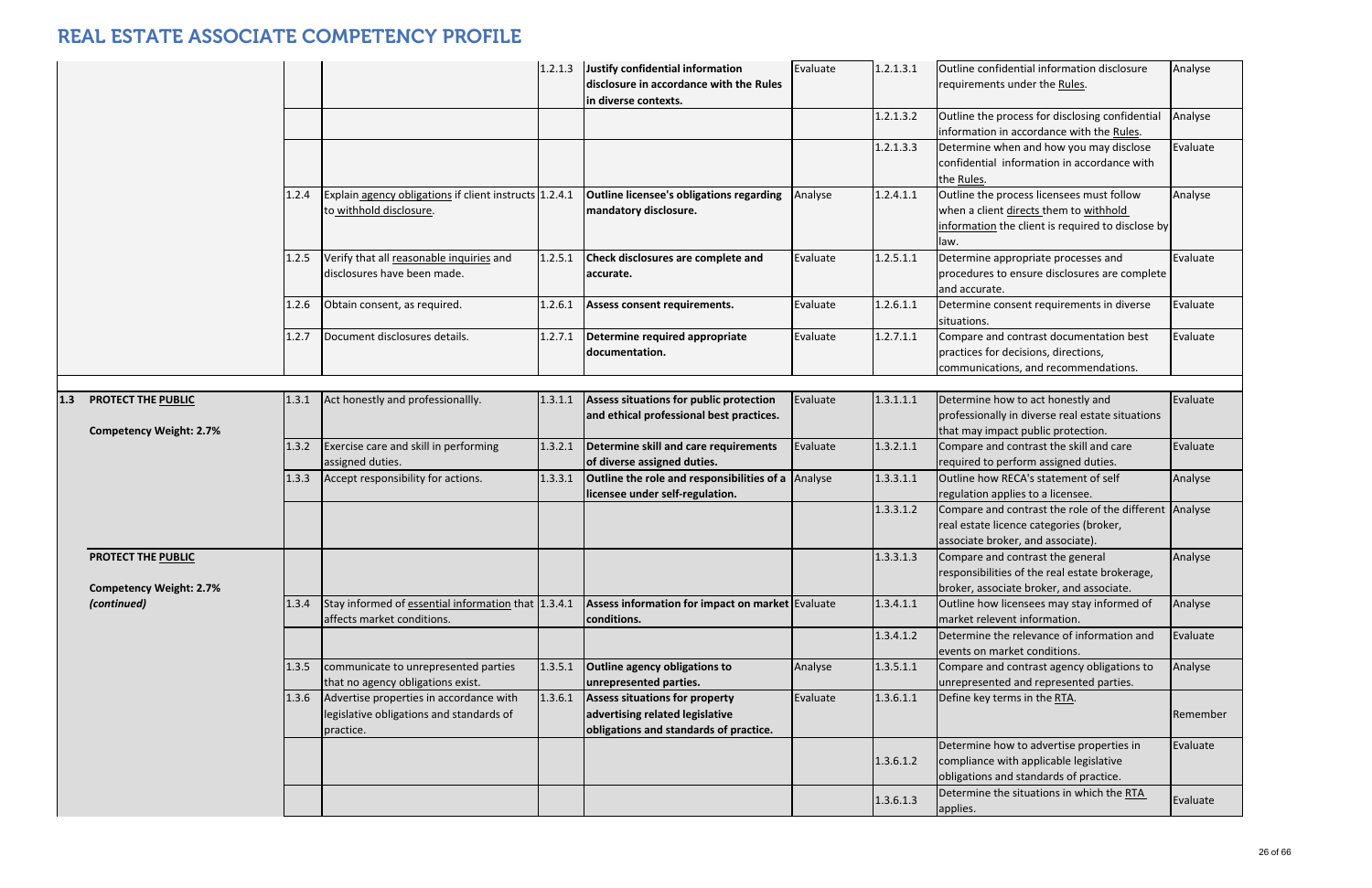| 1.3.7 | Handle deposits, explaining terms of trust, 1.3.7.1<br>trustee, processing, and disposition. | Assess common law, REA mandated<br>responsibilities for licensees,<br>brokerages, and others related trusts. | Evaluate | 1.3.7.1.1 | Describe Deposit requirements under the<br>Regualtions and the Rules.                                              | Understand |
|-------|----------------------------------------------------------------------------------------------|--------------------------------------------------------------------------------------------------------------|----------|-----------|--------------------------------------------------------------------------------------------------------------------|------------|
|       |                                                                                              |                                                                                                              |          | 1.3.7.1.2 | Describe the advice to be provided to seller<br>clients if the deposit is not provided or not<br>provided on time. | Analyse    |
|       |                                                                                              |                                                                                                              |          | 1.3.7.1.3 | Explain the common elements of term of trust Analyse<br>terms and how they impact buyers and sellers.              |            |
|       |                                                                                              |                                                                                                              |          | 1.3.7.1.4 | Outline how the terms of trust are negotiated<br>between the buyer, the seller, and the trustee.                   | Analyse    |
|       |                                                                                              |                                                                                                              |          | 1.3.7.1.5 | Outline the role of the trustee holding<br>deposits.                                                               | Analyse    |
|       |                                                                                              |                                                                                                              |          | 1.3.7.1.6 | Outline the role of a licensee in trust deposit<br>disputes.                                                       | Analyse    |
|       |                                                                                              |                                                                                                              |          | 1.3.7.1.7 | Determine how to advise buyer clients if they<br>are unable to provide deposits as required.                       | Evaluate   |
|       |                                                                                              |                                                                                                              |          | 1.3.7.1.8 | Determine the conditions under which a<br>licensee should seek legal advice in trust<br>deposit disputes.          | Evaluate   |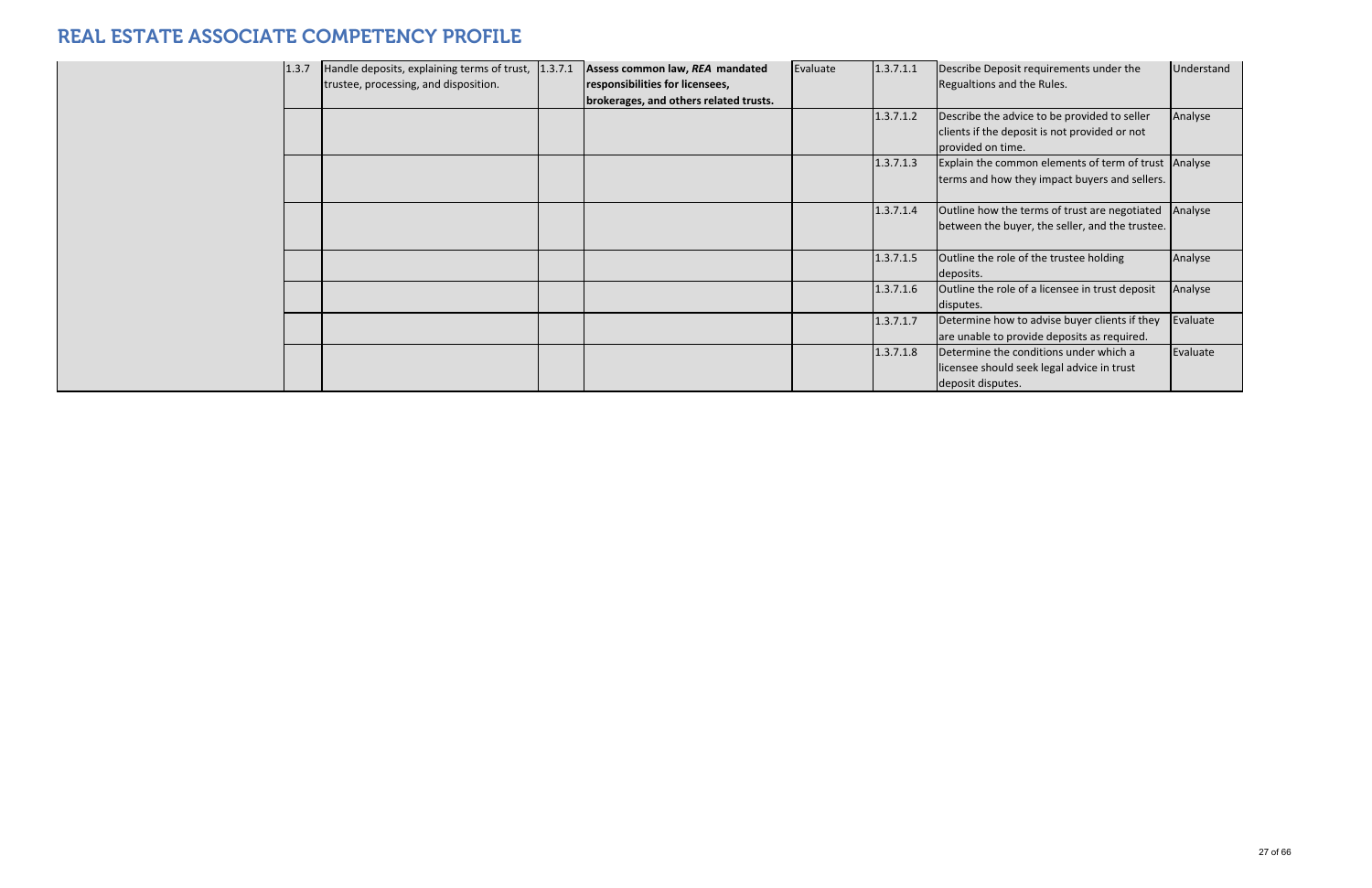| 1.4 | <b>COMPLY WITH APPLICABLE LAWS AND 1.4.1</b> |       | Comply with the laws that apply to a      | 1.4.1.1 | Assess transactions for legal and       | Evaluate | 1.4.1.1.1  | Define the term contract.                                                       |
|-----|----------------------------------------------|-------|-------------------------------------------|---------|-----------------------------------------|----------|------------|---------------------------------------------------------------------------------|
|     | <b>REGULATIONS</b>                           |       | transaction.                              |         | regulatory requirements.                |          |            |                                                                                 |
|     |                                              |       |                                           |         |                                         |          | 1.4.1.1.2  | List the types of contracting parties that                                      |
|     | <b>Competency Weight: 1.6%</b>               |       |                                           |         |                                         |          |            | be involved with a real estate transactio                                       |
|     |                                              |       |                                           |         |                                         |          | 1.4.1.1.3  | Exemplify capacity of the parties to a co                                       |
|     |                                              |       |                                           |         |                                         |          | 1.4.1.1.4  | Describe desginated agency service                                              |
|     |                                              |       |                                           |         |                                         |          |            | agreements and the provisions they must<br>contain.                             |
|     |                                              |       |                                           |         |                                         |          | 1.4.1.1.5  | Compare and contrast the different cont<br>categories.                          |
|     |                                              |       |                                           |         |                                         |          | 1.4.1.1.6  | Outline the essential elements of a cont                                        |
|     |                                              |       |                                           |         |                                         |          | 1.4.1.1.7  | Differentiate between contract conditio<br>contract terms.                      |
|     |                                              |       |                                           |         |                                         |          | 1.4.1.1.8  | Outline the methods to terminate or dis<br>a contract.                          |
|     |                                              |       |                                           |         |                                         |          | 1.4.1.1.9  | Outline the remedies for breach of conti                                        |
|     |                                              |       |                                           |         |                                         |          | 1.4.1.1.10 | Outline the types of contracts that relate                                      |
|     |                                              |       |                                           |         |                                         |          |            | real estate brokerage.                                                          |
|     |                                              |       |                                           |         |                                         |          | 1.4.1.1.11 | Outline the contract-related documents<br>may form part of a real estate trade. |
|     |                                              |       |                                           |         |                                         |          |            |                                                                                 |
|     |                                              |       |                                           |         |                                         |          | 1.4.1.1.12 | Outline the requirements for the use of<br>electronic contracts and signatures. |
|     |                                              |       |                                           |         |                                         |          | 1.4.1.1.13 | Outline what real estate professionals sh                                       |
|     |                                              |       |                                           |         |                                         |          |            | do if buyers wish to sue a nominee or                                           |
|     |                                              |       |                                           |         |                                         |          |            | corporation for the transaction.                                                |
|     |                                              |       |                                           |         |                                         |          | 1.4.1.1.14 | Determine the legislative and regulatory                                        |
|     |                                              |       |                                           |         |                                         |          |            | requirements of diverse transactions.                                           |
|     |                                              |       |                                           |         |                                         |          | 1.4.1.1.15 | Determine applicable best practices to u                                        |
|     |                                              |       |                                           |         |                                         |          |            | when working with diverse contracts.                                            |
|     |                                              |       |                                           |         |                                         |          | 1.4.1.1.16 | Determine how the principles of contrad                                         |
|     |                                              |       |                                           |         |                                         |          |            | apply to real estate contracts.                                                 |
|     |                                              |       |                                           |         |                                         |          | 1.4.1.1.17 | Determine how the principles of contract                                        |
|     |                                              |       |                                           |         |                                         |          |            | apply to real estate associate service                                          |
|     |                                              |       |                                           |         |                                         |          |            | agreements.                                                                     |
|     |                                              | 1.4.2 | Identify contexts that give rise to legal | 1.4.2.1 | Assess contracts and contexts for legal | Evaluate | 1.4.2.1.1  | Compare and contrast different types of                                         |
|     |                                              |       | issues.                                   |         | issues.                                 |          |            | contracts that a real estate associate ma                                       |
|     |                                              |       |                                           |         |                                         |          |            | negotiate or enter into on behalf of a cli                                      |
|     |                                              |       |                                           |         |                                         |          | 1.4.2.1.2  | Describe the contractual issues that that                                       |
|     |                                              |       |                                           |         |                                         |          |            | rise to legal issues and the steps that car                                     |
|     |                                              |       |                                           |         |                                         |          |            | taken adise clients and prevent them.                                           |

| 1.4.1.1.1  | Define the term contract.                                                                                                                 | Remember   |
|------------|-------------------------------------------------------------------------------------------------------------------------------------------|------------|
| 1.4.1.1.2  | List the types of contracting parties that may<br>be involved with a real estate transaction.                                             | Remember   |
| 1.4.1.1.3  | Exemplify capacity of the parties to a contract.                                                                                          | Understand |
| 1.4.1.1.4  | Describe desginated agency service<br>agreements and the provisions they must<br>contain.                                                 | Understand |
| 1.4.1.1.5  | Compare and contrast the different contract<br>categories.                                                                                | Analyse    |
| 1.4.1.1.6  | Outline the essential elements of a contract.                                                                                             | Analyse    |
| 1.4.1.1.7  | Differentiate between contract conditions and<br>contract terms.                                                                          | Analyse    |
| 1.4.1.1.8  | Outline the methods to terminate or discharge<br>a contract.                                                                              | Analyse    |
| 1.4.1.1.9  | Outline the remedies for breach of contract.                                                                                              | Analyse    |
| 1.4.1.1.10 | Outline the types of contracts that relate to<br>real estate brokerage.                                                                   | Analyse    |
| 1.4.1.1.11 | Outline the contract-related documents that<br>may form part of a real estate trade.                                                      | Analyse    |
| 1.4.1.1.12 | Outline the requirements for the use of<br>electronic contracts and signatures.                                                           | Analyse    |
| 1.4.1.1.13 | Outline what real estate professionals should<br>do if buyers wish to sue a nominee or<br>corporation for the transaction.                | Analyse    |
| 1.4.1.1.14 | Determine the legislative and regulatory<br>requirements of diverse transactions.                                                         | Evaluate   |
| 1.4.1.1.15 | Determine applicable best practices to use<br>when working with diverse contracts.                                                        | Evaluate   |
| 1.4.1.1.16 | Determine how the principles of contract law<br>apply to real estate contracts.                                                           | Evaluate   |
| 1.4.1.1.17 | Determine how the principles of contract law<br>apply to real estate associate service<br>agreements.                                     | Evaluate   |
| 1.4.2.1.1  | Compare and contrast different types of<br>contracts that a real estate associate may<br>negotiate or enter into on behalf of a client.   | Evaluate   |
| 1.4.2.1.2  | Describe the contractual issues that that give<br>rise to legal issues and the steps that can be<br>taken adise clients and prevent them. | Evaluate   |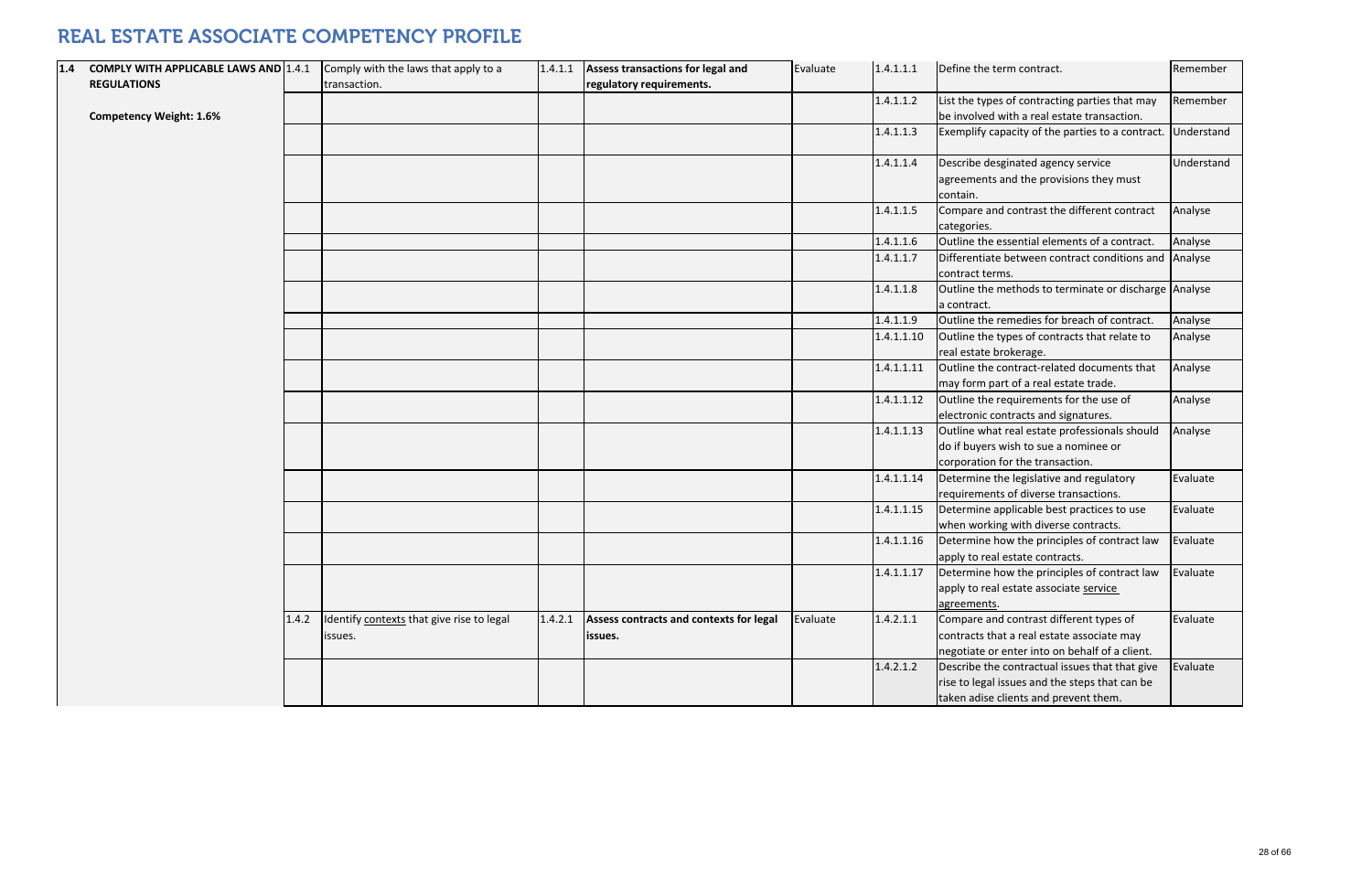| <b>COMPLY WITH APPLICABLE LAWS AND</b>                       |  | 1.4.2.2 | Determine how privacy law and                                          | Evaluate | 1.4.2.2.1 | Outline the objectives of PIPA.                                                                                                                                            | Analyse  |
|--------------------------------------------------------------|--|---------|------------------------------------------------------------------------|----------|-----------|----------------------------------------------------------------------------------------------------------------------------------------------------------------------------|----------|
| <b>REGULATIONS</b>                                           |  |         | personal information protection<br>pertains to real estate licensees.  |          |           |                                                                                                                                                                            |          |
| <b>Competency Weight: 1.6%</b><br>(continued)                |  |         |                                                                        |          | 1.4.2.2.2 | Outline the role and powers of Alberta's Office Analyse<br>of Information and Privacy Commissioner<br>(OIPC).                                                              |          |
|                                                              |  |         |                                                                        |          | 1.4.2.2.3 | Outline privacy law and personal information<br>related policies and processes that a brokerage<br>must implement.                                                         | Analyse  |
|                                                              |  |         |                                                                        |          | 1.4.2.2.4 | Outline OIPC's privacy complaint process.                                                                                                                                  | Analyse  |
|                                                              |  |         |                                                                        |          | 1.4.2.2.5 | Compare and contrast how privacy law applies Evaluate<br>to the protection of client, guest, employee,<br>and others' personal information.                                |          |
|                                                              |  |         |                                                                        |          | 1.4.2.2.6 | Determine when to obtain legal advice<br>regarding real estate privacy law and personal<br>information protection requirements.                                            | Evaluate |
|                                                              |  |         |                                                                        |          | 1.4.2.2.7 | Determine if and how PIPA applies to diverse<br>situations.                                                                                                                | Evaluate |
|                                                              |  |         |                                                                        |          | 1.4.2.2.8 | Compare and contrast personal information as Evaluate<br>defined under PIPA and confidential<br>information resulting from a representation<br>agreement.                  |          |
|                                                              |  | 1.4.2.3 | Determine the impact of other<br>legislation on real estate licensees. | Evaluate | 1.4.2.3.1 | Define anti-competitive business practice.                                                                                                                                 | Remember |
|                                                              |  |         |                                                                        |          | 1.4.2.3.2 | Provide common examples of anti-competitive Remember<br>conduct by real estate professionals.                                                                              |          |
|                                                              |  |         |                                                                        |          | 1.4.2.3.3 | Describe common criteria that may be used to Remember<br>Idetermine if an advertisement is false or<br>misleading.                                                         |          |
|                                                              |  |         |                                                                        |          | 1.4.2.3.4 | List the important considerations when<br>advertising using the internet or social media.                                                                                  | Remember |
|                                                              |  |         |                                                                        |          | 1.4.2.3.5 | Define telemarketing and common<br>considerations in using this marketing<br>technique.                                                                                    | Remember |
|                                                              |  |         |                                                                        |          | 1.4.2.3.6 | Describe how the Consumer Protection Act<br>impacts who may assist buyers and sellers of<br>mobile homes or properties that contain a<br>mobile home attached to the land. | Remember |
|                                                              |  |         |                                                                        |          | 1.4.2.3.7 | Describe how the Alberta Water Act impacts<br>the purchase of sale of residential properties<br>located in a rural setting.                                                | Remember |
|                                                              |  |         |                                                                        |          | 1.4.2.3.8 | Describe how the Weed Control Act impacts<br>the purchase of sale of residential properties<br>located in a rural setting.                                                 | Remember |
| <b>COMPLY WITH APPLICABLE LAWS AND</b><br><b>REGULATIONS</b> |  |         |                                                                        |          | 1.4.2.3.9 | Describe the objectives of Canada's Anti-Spam Understand<br>Legislation                                                                                                    |          |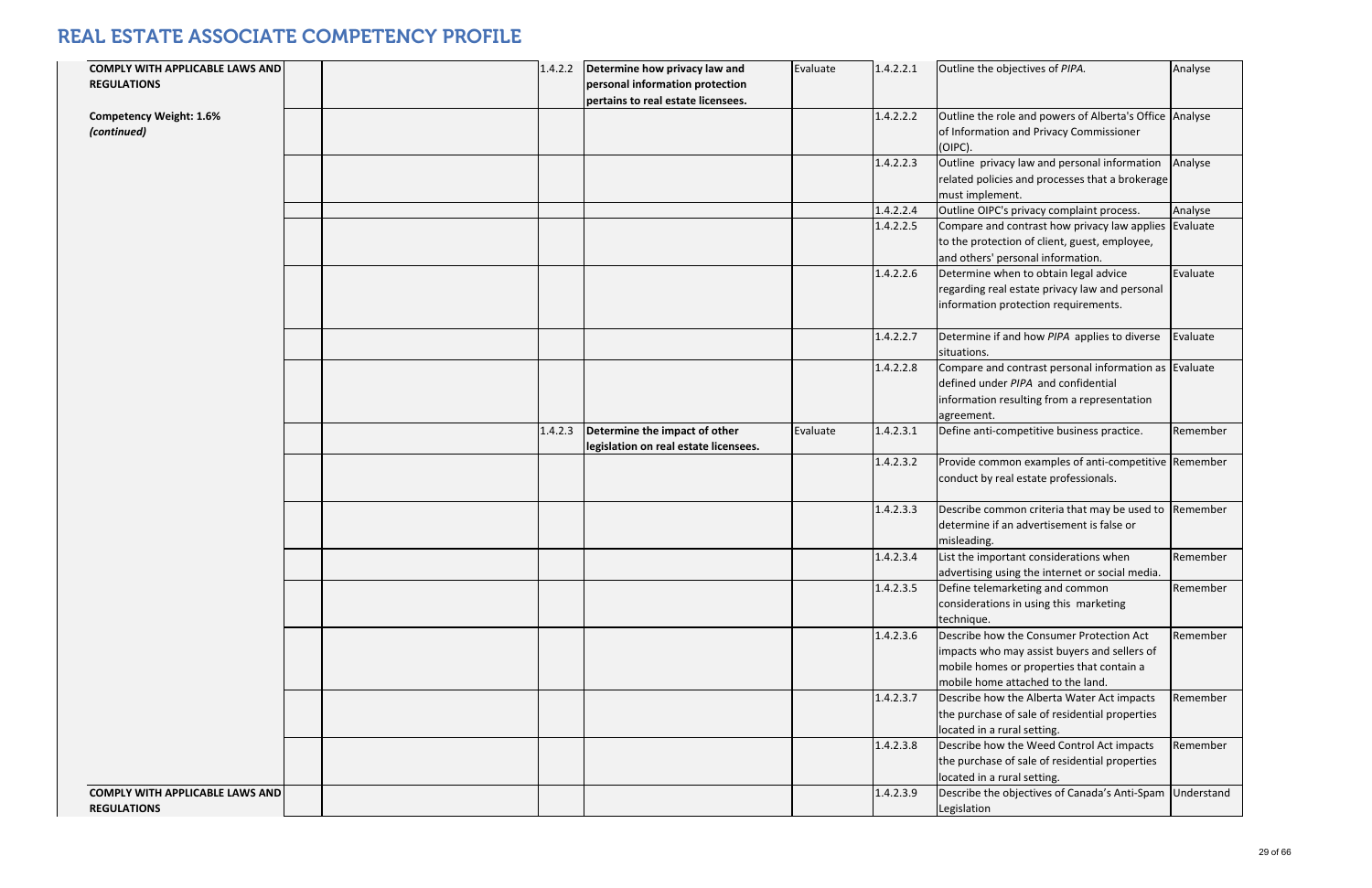|     | <b>Competency Weight: 1.6%</b>                      |       |                                         |         |                                                                                                             |          | 1.4.2.3.10 | Describe how Canada's Anti-Spam Legislation<br>impacts licensees trading in real estate                                                                               | Understand |
|-----|-----------------------------------------------------|-------|-----------------------------------------|---------|-------------------------------------------------------------------------------------------------------------|----------|------------|-----------------------------------------------------------------------------------------------------------------------------------------------------------------------|------------|
|     | (continued)                                         |       |                                         |         |                                                                                                             |          | 1.4.2.3.11 | Describe the strategies licensees should follow<br>to endure compliance with the Anti-Spam<br>Legislation                                                             | Understand |
|     |                                                     |       |                                         |         |                                                                                                             |          | 1.4.2.3.12 | Explain Canada's establishment of the<br>PCMLTFA and FINTRAC.                                                                                                         | Understand |
|     |                                                     |       |                                         |         |                                                                                                             |          | 1.4.2.3.13 | Describe actions brokerages must take to<br>comply with the PCMLTFA.                                                                                                  | Understand |
|     |                                                     |       |                                         |         |                                                                                                             |          | 1.4.2.3.14 | Explain the role of the real estate professional<br>related to the brokerage's PCMLTFA<br>compliance.                                                                 | Understand |
|     |                                                     |       |                                         |         |                                                                                                             |          | 1.4.2.3.15 | Describe the objectives of the Proceeds of<br>Crime (Money Laundering), and Terrorist<br><b>Financing Act.</b>                                                        | Understand |
|     |                                                     |       |                                         |         |                                                                                                             |          | 1.4.2.3.16 | Describe how the criminal interest rate, fraud<br>and secret commission sections of the Criminal<br>Code of Canada impact the activities of real<br>estate licensees. | Understand |
|     |                                                     |       |                                         |         |                                                                                                             |          | 1.4.2.3.17 | Describe how Alberta's Law of Property Act<br>impacts sellers who allow buyers to assume<br>their mortgage.                                                           | Understand |
|     |                                                     |       |                                         |         |                                                                                                             |          | 1.4.2.3.18 | Describe the requirements associated with<br>mortgage registration under the Land Titles<br>Act of Alberta.                                                           | Understand |
|     |                                                     |       |                                         |         |                                                                                                             |          | 1.4.2.3.19 | Describe how the Dower Act impacts the sale<br>of properties and the mortgage registration.                                                                           | Understand |
|     |                                                     |       |                                         |         |                                                                                                             |          | 1.4.2.3.20 | Describe the importance of the Statute of<br>Frauds in real estate.                                                                                                   | Understand |
|     |                                                     |       |                                         |         |                                                                                                             |          | 1.4.2.3.21 | Describe how the Competition Act relates to<br>real estate brokerages and real estate<br>professionals.                                                               | Understand |
|     |                                                     |       |                                         |         |                                                                                                             |          | 1.4.2.3.22 | Explain the purpose of the<br>Alberta Environmental Protection and<br><b>Enhancement Act</b>                                                                          | Understand |
|     |                                                     |       |                                         |         |                                                                                                             |          |            |                                                                                                                                                                       |            |
| 1.5 | <b>MITIGATE RISK TO HEALTH AND</b><br><b>SAFETY</b> | 1.5.1 | Recognize risks based on circumstances. | 1.5.1.1 | Assess circumstances for risks.                                                                             | Evaluate | 1.5.1.1.1  | Define risk.                                                                                                                                                          | Remember   |
|     | <b>Competency Weight: 2.4%</b>                      |       |                                         |         |                                                                                                             |          | 1.5.1.1.2  | Identify the risks that are likely to be present in Remember<br>residential real estate.                                                                              |            |
|     |                                                     |       |                                         | 1.5.1.2 | Outline a brokerage's risk management<br>policy.                                                            | Analyse  | 1.5.1.2.1  | Describe how brokerage policies and<br>procedures serve to manage risk.                                                                                               | Understand |
|     |                                                     |       |                                         |         |                                                                                                             |          | 1.5.1.2.2  | Outline how real estate associates can reduce<br>risk.                                                                                                                | Analyse    |
|     | <b>MITIGATE RISK TO HEALTH AND</b><br><b>SAFETY</b> | 1.5.2 | Act to mitigate risks.                  | 1.5.2.1 | Determine when to inform the<br>brokerage of potential and known risks,<br>including mitigation strategies. | Evaluate | 1.5.2.1.1  | Recognize risks based on circumstances.                                                                                                                               | Remember   |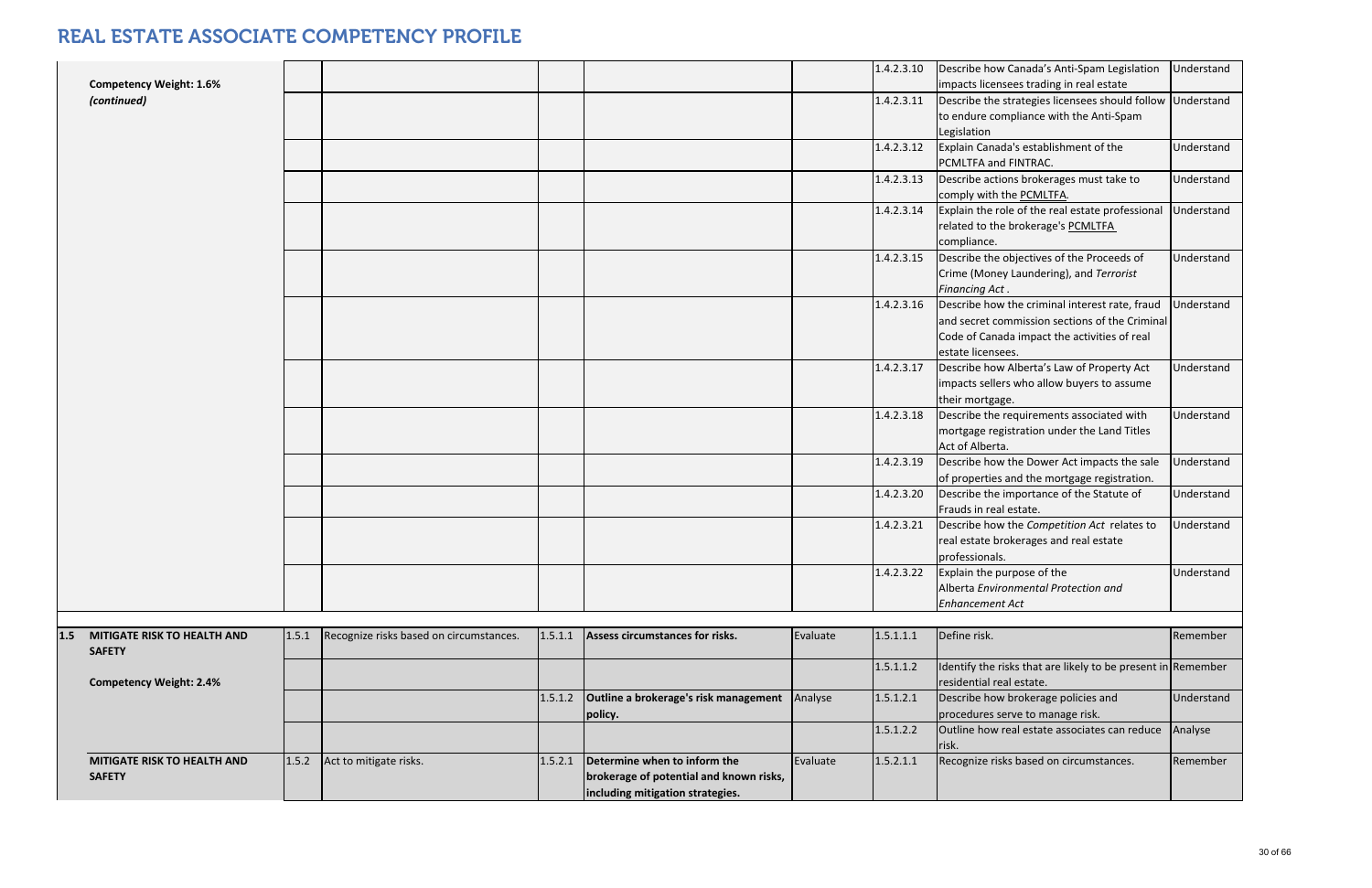| <b>Competency Weight: 2.4%</b><br>(continued) |       |                                                                    |         |                                                                           |          | 1.5.2.1.2 | Determine how to reduce or mitigate<br>recognized risks based on circumstances.                                                     | Evaluate   |
|-----------------------------------------------|-------|--------------------------------------------------------------------|---------|---------------------------------------------------------------------------|----------|-----------|-------------------------------------------------------------------------------------------------------------------------------------|------------|
|                                               |       |                                                                    |         |                                                                           |          | 1.5.2.1.3 | Determine alternatives to reduce or mitigate<br>recognized circumstance related risks and<br>inform the brokerage.                  | Evaluate   |
|                                               |       |                                                                    | 1.5.2.2 | Assess residential real estate insurance<br>issues.                       | Evaluate | 1.5.2.2.1 | List the common types of insurance which real Remember<br>estate associates should know.                                            |            |
|                                               |       |                                                                    |         |                                                                           |          | 1.5.2.2.2 | Define "recipricol insurance program".                                                                                              | Remember   |
|                                               |       |                                                                    |         |                                                                           |          | 1.5.2.2.3 | Outline the importance of the Real Estate<br>Insurance Exchange for real estate<br>profesisonals.                                   | Analyse    |
|                                               |       |                                                                    |         |                                                                           |          | 1.5.2.2.4 | Outline how premiums are determined and<br>when they are due.                                                                       | Analyse    |
|                                               |       |                                                                    |         |                                                                           |          | 1.5.2.2.5 | Outline the exclusions to REIX coverage.                                                                                            | Analyse    |
|                                               |       |                                                                    |         |                                                                           |          | 1.5.2.2.6 | Outline ways real estate profesionals could<br>potentially compromise their REIX coverage.                                          | Analyse    |
|                                               |       |                                                                    |         |                                                                           |          | 1.5.2.2.7 | Outline common risk reduction practices.                                                                                            | Analyse    |
|                                               | 1.5.3 | Use safety protocols and tools in context.                         | 1.5.3.1 | Assess health and safety risks.                                           | Evaluate | 1.5.3.1.1 | Clarify what workplace safety includes.                                                                                             | Understand |
|                                               |       |                                                                    |         |                                                                           |          | 1.5.3.1.2 | Use safety protocols and tools.                                                                                                     | Apply      |
|                                               |       |                                                                    |         |                                                                           |          | 1.5.3.1.3 | Determine risk assessment plan adherence and Analyse<br>remediation.                                                                |            |
|                                               |       |                                                                    |         |                                                                           |          | 1.5.3.1.4 | Determine how to manage broker, customer,<br>and community risk related concerns.                                                   | Analyse    |
|                                               |       |                                                                    |         |                                                                           |          | 1.5.3.1.5 | Outline real estate professional safety<br>precaution best practices.                                                               | Analyse    |
|                                               |       |                                                                    |         |                                                                           |          | 1.5.3.1.6 | Explain the importance of situational<br>awareness.                                                                                 | Analyse    |
|                                               |       |                                                                    |         |                                                                           |          | 1.5.3.1.7 | Outline common personal safety best practices Analyse<br>for real estate professionals.                                             |            |
|                                               |       |                                                                    |         |                                                                           |          | 1.5.3.1.8 | Determine best practices to avoid or mitigate<br>health and safety risks.                                                           | Evaluate   |
|                                               |       |                                                                    |         |                                                                           |          | 1.5.3.1.9 | Determine which safety protocols and tools<br>are advisable in diverse situations.                                                  | Evaluate   |
|                                               | 1.5.4 | Educate clients and customers about safety 1.5.4.1<br>precautions. |         | <b>Assess diverse situations for best</b><br>practice safety precautions. | Evaluate | 1.5.4.1.1 | Determine best practice safety precautions for Evaluate<br>diverse contexts.                                                        |            |
|                                               |       |                                                                    |         |                                                                           |          | 1.5.4.1.2 | Determine most appropriate communication<br>style and method to communicate diverse<br>safety precautions to clients and customers. | Evaluate   |
|                                               | 1.5.5 | Manage client and public risk concerns.                            | 1.5.5.1 | Assess client and public risk and related<br>concerns.                    | Evaluate | 1.5.5.1.1 | Outline best practices for managing client and<br>public risk concerns.                                                             | Analyse    |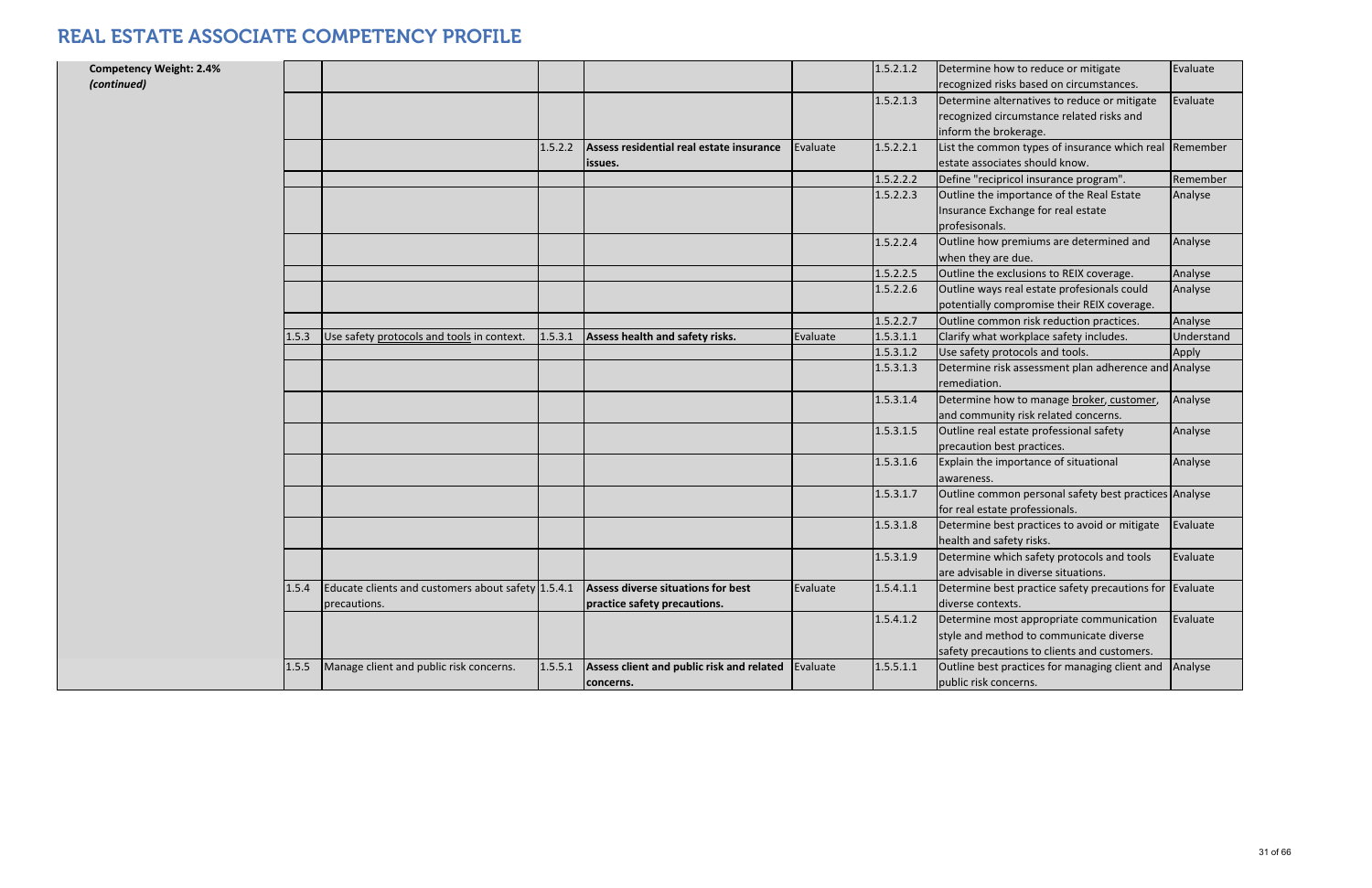| based on regulatory requirements.<br><b>OBLIGATIONS INTO PRACTICE</b><br>regulatory requirements.<br>1.6.2.1.1<br>Follow relevant codes of ethics, codes of<br>1.6.2.1<br>Assess situations for real estate<br>Evaluate<br>Describe self-regulation as it applies to real<br>1.6.2<br><b>Competency Weight: 5%</b><br>conduct, and standards of practice.<br>associate prohibitions.<br>estate under REA.<br>Outline the impact of the industry sectors<br>1.6.2.1.2<br>under REA jurisdiction on residential real<br>estate associates.<br>1.6.2.1.3<br>Determine appropriate licensee actions in<br>situations that present prohibitions.<br>Determine how to behave professionally Evaluate<br>1.6.2.2.1<br>Summarize factors that impact ethics and<br>1.6.2.2<br>professional conduct.<br>in diverse contexts.<br>1.6.2.2.2<br>Use a decision-making model to assist with<br>ethical dilemmas.<br>Differentiate acting ethically and acting<br>1.6.2.2.3<br>professionally.<br>1.6.2.2.4<br>Outline how to protect and promote public<br>confidence in the industry.<br>1.6.2.2.5<br>Outline proactive steps licensees may take to<br>stay within residential real estate licence<br>boundaries.<br>Explain the relationship between<br>1.6.2.2.6<br>investigations, disciplinary actions, and self-<br>regulation.<br>1.6.2.2.7<br>Determine how to act with integrity in diverse<br>situations.<br>1.6.2.2.8<br>Determine the best course of action for<br>licensees when faced with expertise<br>limitations.<br>Work within scope of practice of<br>Distinguish potential licensee consequences of<br>Assess situations for real estate<br>1.6.3.1.1<br>1.6.3.1<br>Evaluate<br>1.6.3<br>acting outside of the boundaries of their<br>associate scope of practice.<br>registration category.<br>expertise.<br>1.6.3.1.2<br>Determine how to act within a real estate<br>associate's scope of practice.<br>Assess real estate associate professional Evaluate<br>1.6.4.1.1<br>Describe the nature of professional courtesy<br>Interact with other registrants in a<br>1.6.4<br>1.6.4.1<br>interactions for professionalism.<br>professional manner.<br>between real estate professionals.<br>1.6.4.1.2<br>Compare and contrast situations that require<br>licensees to interact professionally with others | 1.6 | <b>INTEGRATE PROFESSIONAL</b> | 1.6.1 | Comply with regulatory requirements. | 1.6.1.1 | Assess transactions and documents for | Evaluate | 1.6.1.1.1 | Determine actions and select documents |
|-------------------------------------------------------------------------------------------------------------------------------------------------------------------------------------------------------------------------------------------------------------------------------------------------------------------------------------------------------------------------------------------------------------------------------------------------------------------------------------------------------------------------------------------------------------------------------------------------------------------------------------------------------------------------------------------------------------------------------------------------------------------------------------------------------------------------------------------------------------------------------------------------------------------------------------------------------------------------------------------------------------------------------------------------------------------------------------------------------------------------------------------------------------------------------------------------------------------------------------------------------------------------------------------------------------------------------------------------------------------------------------------------------------------------------------------------------------------------------------------------------------------------------------------------------------------------------------------------------------------------------------------------------------------------------------------------------------------------------------------------------------------------------------------------------------------------------------------------------------------------------------------------------------------------------------------------------------------------------------------------------------------------------------------------------------------------------------------------------------------------------------------------------------------------------------------------------------------------------------------------------------------------------------------------------------------|-----|-------------------------------|-------|--------------------------------------|---------|---------------------------------------|----------|-----------|----------------------------------------|
|                                                                                                                                                                                                                                                                                                                                                                                                                                                                                                                                                                                                                                                                                                                                                                                                                                                                                                                                                                                                                                                                                                                                                                                                                                                                                                                                                                                                                                                                                                                                                                                                                                                                                                                                                                                                                                                                                                                                                                                                                                                                                                                                                                                                                                                                                                                   |     |                               |       |                                      |         |                                       |          |           |                                        |
|                                                                                                                                                                                                                                                                                                                                                                                                                                                                                                                                                                                                                                                                                                                                                                                                                                                                                                                                                                                                                                                                                                                                                                                                                                                                                                                                                                                                                                                                                                                                                                                                                                                                                                                                                                                                                                                                                                                                                                                                                                                                                                                                                                                                                                                                                                                   |     |                               |       |                                      |         |                                       |          |           |                                        |
|                                                                                                                                                                                                                                                                                                                                                                                                                                                                                                                                                                                                                                                                                                                                                                                                                                                                                                                                                                                                                                                                                                                                                                                                                                                                                                                                                                                                                                                                                                                                                                                                                                                                                                                                                                                                                                                                                                                                                                                                                                                                                                                                                                                                                                                                                                                   |     |                               |       |                                      |         |                                       |          |           |                                        |
|                                                                                                                                                                                                                                                                                                                                                                                                                                                                                                                                                                                                                                                                                                                                                                                                                                                                                                                                                                                                                                                                                                                                                                                                                                                                                                                                                                                                                                                                                                                                                                                                                                                                                                                                                                                                                                                                                                                                                                                                                                                                                                                                                                                                                                                                                                                   |     |                               |       |                                      |         |                                       |          |           |                                        |
|                                                                                                                                                                                                                                                                                                                                                                                                                                                                                                                                                                                                                                                                                                                                                                                                                                                                                                                                                                                                                                                                                                                                                                                                                                                                                                                                                                                                                                                                                                                                                                                                                                                                                                                                                                                                                                                                                                                                                                                                                                                                                                                                                                                                                                                                                                                   |     |                               |       |                                      |         |                                       |          |           |                                        |
|                                                                                                                                                                                                                                                                                                                                                                                                                                                                                                                                                                                                                                                                                                                                                                                                                                                                                                                                                                                                                                                                                                                                                                                                                                                                                                                                                                                                                                                                                                                                                                                                                                                                                                                                                                                                                                                                                                                                                                                                                                                                                                                                                                                                                                                                                                                   |     |                               |       |                                      |         |                                       |          |           |                                        |
|                                                                                                                                                                                                                                                                                                                                                                                                                                                                                                                                                                                                                                                                                                                                                                                                                                                                                                                                                                                                                                                                                                                                                                                                                                                                                                                                                                                                                                                                                                                                                                                                                                                                                                                                                                                                                                                                                                                                                                                                                                                                                                                                                                                                                                                                                                                   |     |                               |       |                                      |         |                                       |          |           |                                        |
|                                                                                                                                                                                                                                                                                                                                                                                                                                                                                                                                                                                                                                                                                                                                                                                                                                                                                                                                                                                                                                                                                                                                                                                                                                                                                                                                                                                                                                                                                                                                                                                                                                                                                                                                                                                                                                                                                                                                                                                                                                                                                                                                                                                                                                                                                                                   |     |                               |       |                                      |         |                                       |          |           |                                        |
|                                                                                                                                                                                                                                                                                                                                                                                                                                                                                                                                                                                                                                                                                                                                                                                                                                                                                                                                                                                                                                                                                                                                                                                                                                                                                                                                                                                                                                                                                                                                                                                                                                                                                                                                                                                                                                                                                                                                                                                                                                                                                                                                                                                                                                                                                                                   |     |                               |       |                                      |         |                                       |          |           |                                        |
|                                                                                                                                                                                                                                                                                                                                                                                                                                                                                                                                                                                                                                                                                                                                                                                                                                                                                                                                                                                                                                                                                                                                                                                                                                                                                                                                                                                                                                                                                                                                                                                                                                                                                                                                                                                                                                                                                                                                                                                                                                                                                                                                                                                                                                                                                                                   |     |                               |       |                                      |         |                                       |          |           |                                        |
|                                                                                                                                                                                                                                                                                                                                                                                                                                                                                                                                                                                                                                                                                                                                                                                                                                                                                                                                                                                                                                                                                                                                                                                                                                                                                                                                                                                                                                                                                                                                                                                                                                                                                                                                                                                                                                                                                                                                                                                                                                                                                                                                                                                                                                                                                                                   |     |                               |       |                                      |         |                                       |          |           |                                        |
|                                                                                                                                                                                                                                                                                                                                                                                                                                                                                                                                                                                                                                                                                                                                                                                                                                                                                                                                                                                                                                                                                                                                                                                                                                                                                                                                                                                                                                                                                                                                                                                                                                                                                                                                                                                                                                                                                                                                                                                                                                                                                                                                                                                                                                                                                                                   |     |                               |       |                                      |         |                                       |          |           |                                        |
|                                                                                                                                                                                                                                                                                                                                                                                                                                                                                                                                                                                                                                                                                                                                                                                                                                                                                                                                                                                                                                                                                                                                                                                                                                                                                                                                                                                                                                                                                                                                                                                                                                                                                                                                                                                                                                                                                                                                                                                                                                                                                                                                                                                                                                                                                                                   |     |                               |       |                                      |         |                                       |          |           |                                        |
|                                                                                                                                                                                                                                                                                                                                                                                                                                                                                                                                                                                                                                                                                                                                                                                                                                                                                                                                                                                                                                                                                                                                                                                                                                                                                                                                                                                                                                                                                                                                                                                                                                                                                                                                                                                                                                                                                                                                                                                                                                                                                                                                                                                                                                                                                                                   |     |                               |       |                                      |         |                                       |          |           |                                        |
|                                                                                                                                                                                                                                                                                                                                                                                                                                                                                                                                                                                                                                                                                                                                                                                                                                                                                                                                                                                                                                                                                                                                                                                                                                                                                                                                                                                                                                                                                                                                                                                                                                                                                                                                                                                                                                                                                                                                                                                                                                                                                                                                                                                                                                                                                                                   |     |                               |       |                                      |         |                                       |          |           |                                        |
|                                                                                                                                                                                                                                                                                                                                                                                                                                                                                                                                                                                                                                                                                                                                                                                                                                                                                                                                                                                                                                                                                                                                                                                                                                                                                                                                                                                                                                                                                                                                                                                                                                                                                                                                                                                                                                                                                                                                                                                                                                                                                                                                                                                                                                                                                                                   |     |                               |       |                                      |         |                                       |          |           |                                        |
|                                                                                                                                                                                                                                                                                                                                                                                                                                                                                                                                                                                                                                                                                                                                                                                                                                                                                                                                                                                                                                                                                                                                                                                                                                                                                                                                                                                                                                                                                                                                                                                                                                                                                                                                                                                                                                                                                                                                                                                                                                                                                                                                                                                                                                                                                                                   |     |                               |       |                                      |         |                                       |          |           |                                        |
|                                                                                                                                                                                                                                                                                                                                                                                                                                                                                                                                                                                                                                                                                                                                                                                                                                                                                                                                                                                                                                                                                                                                                                                                                                                                                                                                                                                                                                                                                                                                                                                                                                                                                                                                                                                                                                                                                                                                                                                                                                                                                                                                                                                                                                                                                                                   |     |                               |       |                                      |         |                                       |          |           |                                        |
|                                                                                                                                                                                                                                                                                                                                                                                                                                                                                                                                                                                                                                                                                                                                                                                                                                                                                                                                                                                                                                                                                                                                                                                                                                                                                                                                                                                                                                                                                                                                                                                                                                                                                                                                                                                                                                                                                                                                                                                                                                                                                                                                                                                                                                                                                                                   |     |                               |       |                                      |         |                                       |          |           |                                        |
|                                                                                                                                                                                                                                                                                                                                                                                                                                                                                                                                                                                                                                                                                                                                                                                                                                                                                                                                                                                                                                                                                                                                                                                                                                                                                                                                                                                                                                                                                                                                                                                                                                                                                                                                                                                                                                                                                                                                                                                                                                                                                                                                                                                                                                                                                                                   |     |                               |       |                                      |         |                                       |          |           |                                        |
|                                                                                                                                                                                                                                                                                                                                                                                                                                                                                                                                                                                                                                                                                                                                                                                                                                                                                                                                                                                                                                                                                                                                                                                                                                                                                                                                                                                                                                                                                                                                                                                                                                                                                                                                                                                                                                                                                                                                                                                                                                                                                                                                                                                                                                                                                                                   |     |                               |       |                                      |         |                                       |          |           |                                        |
|                                                                                                                                                                                                                                                                                                                                                                                                                                                                                                                                                                                                                                                                                                                                                                                                                                                                                                                                                                                                                                                                                                                                                                                                                                                                                                                                                                                                                                                                                                                                                                                                                                                                                                                                                                                                                                                                                                                                                                                                                                                                                                                                                                                                                                                                                                                   |     |                               |       |                                      |         |                                       |          |           |                                        |
|                                                                                                                                                                                                                                                                                                                                                                                                                                                                                                                                                                                                                                                                                                                                                                                                                                                                                                                                                                                                                                                                                                                                                                                                                                                                                                                                                                                                                                                                                                                                                                                                                                                                                                                                                                                                                                                                                                                                                                                                                                                                                                                                                                                                                                                                                                                   |     |                               |       |                                      |         |                                       |          |           |                                        |
|                                                                                                                                                                                                                                                                                                                                                                                                                                                                                                                                                                                                                                                                                                                                                                                                                                                                                                                                                                                                                                                                                                                                                                                                                                                                                                                                                                                                                                                                                                                                                                                                                                                                                                                                                                                                                                                                                                                                                                                                                                                                                                                                                                                                                                                                                                                   |     |                               |       |                                      |         |                                       |          |           |                                        |
|                                                                                                                                                                                                                                                                                                                                                                                                                                                                                                                                                                                                                                                                                                                                                                                                                                                                                                                                                                                                                                                                                                                                                                                                                                                                                                                                                                                                                                                                                                                                                                                                                                                                                                                                                                                                                                                                                                                                                                                                                                                                                                                                                                                                                                                                                                                   |     |                               |       |                                      |         |                                       |          |           |                                        |
|                                                                                                                                                                                                                                                                                                                                                                                                                                                                                                                                                                                                                                                                                                                                                                                                                                                                                                                                                                                                                                                                                                                                                                                                                                                                                                                                                                                                                                                                                                                                                                                                                                                                                                                                                                                                                                                                                                                                                                                                                                                                                                                                                                                                                                                                                                                   |     |                               |       |                                      |         |                                       |          |           |                                        |
|                                                                                                                                                                                                                                                                                                                                                                                                                                                                                                                                                                                                                                                                                                                                                                                                                                                                                                                                                                                                                                                                                                                                                                                                                                                                                                                                                                                                                                                                                                                                                                                                                                                                                                                                                                                                                                                                                                                                                                                                                                                                                                                                                                                                                                                                                                                   |     |                               |       |                                      |         |                                       |          |           |                                        |
|                                                                                                                                                                                                                                                                                                                                                                                                                                                                                                                                                                                                                                                                                                                                                                                                                                                                                                                                                                                                                                                                                                                                                                                                                                                                                                                                                                                                                                                                                                                                                                                                                                                                                                                                                                                                                                                                                                                                                                                                                                                                                                                                                                                                                                                                                                                   |     |                               |       |                                      |         |                                       |          |           |                                        |
|                                                                                                                                                                                                                                                                                                                                                                                                                                                                                                                                                                                                                                                                                                                                                                                                                                                                                                                                                                                                                                                                                                                                                                                                                                                                                                                                                                                                                                                                                                                                                                                                                                                                                                                                                                                                                                                                                                                                                                                                                                                                                                                                                                                                                                                                                                                   |     |                               |       |                                      |         |                                       |          |           |                                        |
|                                                                                                                                                                                                                                                                                                                                                                                                                                                                                                                                                                                                                                                                                                                                                                                                                                                                                                                                                                                                                                                                                                                                                                                                                                                                                                                                                                                                                                                                                                                                                                                                                                                                                                                                                                                                                                                                                                                                                                                                                                                                                                                                                                                                                                                                                                                   |     |                               |       |                                      |         |                                       |          |           |                                        |
|                                                                                                                                                                                                                                                                                                                                                                                                                                                                                                                                                                                                                                                                                                                                                                                                                                                                                                                                                                                                                                                                                                                                                                                                                                                                                                                                                                                                                                                                                                                                                                                                                                                                                                                                                                                                                                                                                                                                                                                                                                                                                                                                                                                                                                                                                                                   |     |                               |       |                                      |         |                                       |          |           |                                        |
|                                                                                                                                                                                                                                                                                                                                                                                                                                                                                                                                                                                                                                                                                                                                                                                                                                                                                                                                                                                                                                                                                                                                                                                                                                                                                                                                                                                                                                                                                                                                                                                                                                                                                                                                                                                                                                                                                                                                                                                                                                                                                                                                                                                                                                                                                                                   |     |                               |       |                                      |         |                                       |          |           |                                        |
|                                                                                                                                                                                                                                                                                                                                                                                                                                                                                                                                                                                                                                                                                                                                                                                                                                                                                                                                                                                                                                                                                                                                                                                                                                                                                                                                                                                                                                                                                                                                                                                                                                                                                                                                                                                                                                                                                                                                                                                                                                                                                                                                                                                                                                                                                                                   |     |                               |       |                                      |         |                                       |          |           |                                        |
|                                                                                                                                                                                                                                                                                                                                                                                                                                                                                                                                                                                                                                                                                                                                                                                                                                                                                                                                                                                                                                                                                                                                                                                                                                                                                                                                                                                                                                                                                                                                                                                                                                                                                                                                                                                                                                                                                                                                                                                                                                                                                                                                                                                                                                                                                                                   |     |                               |       |                                      |         |                                       |          |           |                                        |
|                                                                                                                                                                                                                                                                                                                                                                                                                                                                                                                                                                                                                                                                                                                                                                                                                                                                                                                                                                                                                                                                                                                                                                                                                                                                                                                                                                                                                                                                                                                                                                                                                                                                                                                                                                                                                                                                                                                                                                                                                                                                                                                                                                                                                                                                                                                   |     |                               |       |                                      |         |                                       |          |           |                                        |
|                                                                                                                                                                                                                                                                                                                                                                                                                                                                                                                                                                                                                                                                                                                                                                                                                                                                                                                                                                                                                                                                                                                                                                                                                                                                                                                                                                                                                                                                                                                                                                                                                                                                                                                                                                                                                                                                                                                                                                                                                                                                                                                                                                                                                                                                                                                   |     |                               |       |                                      |         |                                       |          |           |                                        |
|                                                                                                                                                                                                                                                                                                                                                                                                                                                                                                                                                                                                                                                                                                                                                                                                                                                                                                                                                                                                                                                                                                                                                                                                                                                                                                                                                                                                                                                                                                                                                                                                                                                                                                                                                                                                                                                                                                                                                                                                                                                                                                                                                                                                                                                                                                                   |     |                               |       |                                      |         |                                       |          |           |                                        |
|                                                                                                                                                                                                                                                                                                                                                                                                                                                                                                                                                                                                                                                                                                                                                                                                                                                                                                                                                                                                                                                                                                                                                                                                                                                                                                                                                                                                                                                                                                                                                                                                                                                                                                                                                                                                                                                                                                                                                                                                                                                                                                                                                                                                                                                                                                                   |     |                               |       |                                      |         |                                       |          |           |                                        |
|                                                                                                                                                                                                                                                                                                                                                                                                                                                                                                                                                                                                                                                                                                                                                                                                                                                                                                                                                                                                                                                                                                                                                                                                                                                                                                                                                                                                                                                                                                                                                                                                                                                                                                                                                                                                                                                                                                                                                                                                                                                                                                                                                                                                                                                                                                                   |     |                               |       |                                      |         |                                       |          |           |                                        |
|                                                                                                                                                                                                                                                                                                                                                                                                                                                                                                                                                                                                                                                                                                                                                                                                                                                                                                                                                                                                                                                                                                                                                                                                                                                                                                                                                                                                                                                                                                                                                                                                                                                                                                                                                                                                                                                                                                                                                                                                                                                                                                                                                                                                                                                                                                                   |     |                               |       |                                      |         |                                       |          |           |                                        |

| 1.6.1.1.1 | Determine actions and select documents            | Evaluate   |
|-----------|---------------------------------------------------|------------|
|           | based on regulatory requirements.                 |            |
| 1.6.2.1.1 | Describe self-regulation as it applies to real    | Understand |
|           | estate under REA.                                 |            |
| 1.6.2.1.2 | Outline the impact of the industry sectors        | Analyse    |
|           | under REA jurisdiction on residential real        |            |
|           | estate associates.                                |            |
| 1.6.2.1.3 | Determine appropriate licensee actions in         | Evaluate   |
|           | situations that present prohibitions.             |            |
| 1.6.2.2.1 | Summarize factors that impact ethics and          | Understand |
|           | professional conduct.                             |            |
| 1.6.2.2.2 | Use a decision-making model to assist with        | Apply      |
|           | ethical dilemmas.                                 |            |
| 1.6.2.2.3 | Differentiate acting ethically and acting         | Analyse    |
|           | professionally.                                   |            |
| 1.6.2.2.4 | Outline how to protect and promote public         | Analyse    |
|           | confidence in the industry.                       |            |
| 1.6.2.2.5 | Outline proactive steps licensees may take to     | Analyse    |
|           | stay within residential real estate licence       |            |
|           | boundaries.                                       |            |
| 1.6.2.2.6 | Explain the relationship between                  | Analyse    |
|           | investigations, disciplinary actions, and self-   |            |
|           | regulation.                                       |            |
| 1.6.2.2.7 | Determine how to act with integrity in diverse    | Evaluate   |
|           | situations.                                       |            |
| 1.6.2.2.8 | Determine the best course of action for           | Evaluate   |
|           | licensees when faced with expertise               |            |
|           | limitations.                                      |            |
| 1.6.3.1.1 | Distinguish potential licensee consequences of    | Analyse    |
|           | acting outside of the boundaries of their         |            |
|           | expertise.                                        |            |
| 1.6.3.1.2 | Determine how to act within a real estate         | Evaluate   |
|           | associate's scope of practice.                    |            |
| 1.6.4.1.1 | Describe the nature of professional courtesy      | Understand |
|           | between real estate professionals.                |            |
|           |                                                   |            |
| 1.6.4.1.2 | Compare and contrast situations that require      | Evaluate   |
|           | licensees to interact professionally with others. |            |
|           |                                                   |            |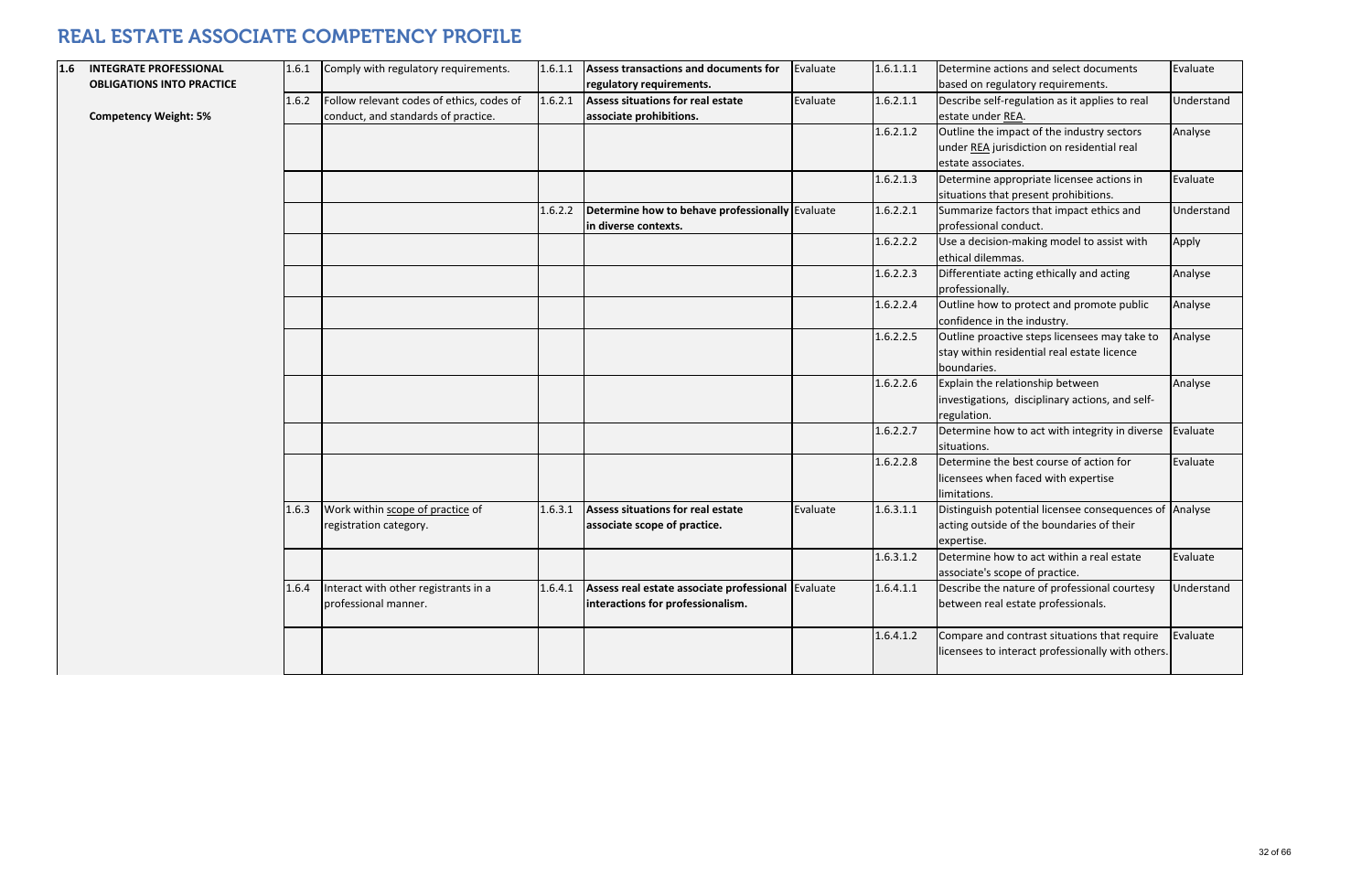| <b>INTEGRATE PROFESSIONAL</b><br><b>OBLIGATIONS INTO PRACTICE</b> | 1.6.5 | Seek help from broker or outside<br>professionals; or decline to act when a<br>matter is beyond own competence or                                   | 1.6.5.1 | Assess situations, documents, and<br>information for scope and competence<br>requirements.                    | Evaluate | 1.6.5.1.1  | Describe a real estate associate's obligation<br>communicate with their broker when an i<br>is beyond their competence. |
|-------------------------------------------------------------------|-------|-----------------------------------------------------------------------------------------------------------------------------------------------------|---------|---------------------------------------------------------------------------------------------------------------|----------|------------|-------------------------------------------------------------------------------------------------------------------------|
| <b>Competency Weight: 5%</b><br>(continued)                       |       | scope.                                                                                                                                              |         |                                                                                                               |          | 1.6.5.1.2  | Determine if a situation is within your sco<br>practice.                                                                |
|                                                                   |       |                                                                                                                                                     |         |                                                                                                               |          | 1.6.5.1.3  | Determine if issues beyond a real estate<br>associate's competence may be adequate<br>addressed within the brokerage.   |
|                                                                   |       |                                                                                                                                                     |         |                                                                                                               |          | 1.6.5.1.4  | Determine the expertise required for spee<br>situations, documents, or information.                                     |
|                                                                   | 1.6.6 | Avoid knowingly or recklessly participating<br>in or enabling dishonest, fraudulent,<br>criminal, or illegal transactions, activity, or<br>conduct. | 1.6.6.1 | Assess how to execute licensee duties<br>and responsibilities in an honest, legal,<br>and transparent manner. | Evaluate | 1.6.6.1.1  | List common indicators of suspicious<br>transactions.                                                                   |
|                                                                   |       |                                                                                                                                                     |         |                                                                                                               |          | 1.6.6.1.2  | Demonstrate how to execute licensee dut<br>and responsibilities in an honest, legal, an<br>transparent manner.          |
|                                                                   |       |                                                                                                                                                     |         |                                                                                                               |          | 1.6.6.1.3  | Deconstruct the essential role of licensee<br>acting honestly and legally within self-<br>regulation.                   |
|                                                                   |       |                                                                                                                                                     |         |                                                                                                               |          | 1.6.6.1.4  | Outline real estate professional best pract<br>if a buyer wishes to provide a cash deposi                               |
|                                                                   |       |                                                                                                                                                     |         |                                                                                                               |          | 1.6.6.1.5  | Justify a brokerage's need to collect seller<br>and/or buyer information.                                               |
|                                                                   |       |                                                                                                                                                     | 1.6.6.2 | Apply indicators (red flags) of mortgage<br>fraud to mortgage transactions.                                   | Evaluate | 1.6.6.2.1  | Define mortgage fraud.                                                                                                  |
|                                                                   |       |                                                                                                                                                     |         |                                                                                                               |          | 1.6.6.2.2  | Define money laundering.                                                                                                |
|                                                                   |       |                                                                                                                                                     |         |                                                                                                               |          | 1.6.6.2.3  | Summarize the mortgage fraud "red flags<br>may indicate a fraudulent transaction.                                       |
|                                                                   |       |                                                                                                                                                     |         |                                                                                                               |          | 1.6.6.2.4  | Explain the two general categories of peo<br>who particpate in money laundering.                                        |
|                                                                   |       |                                                                                                                                                     |         |                                                                                                               |          | 1.6.6.2.5  | Outline the scope of mortgage fraud actively<br>in Canada.                                                              |
|                                                                   |       |                                                                                                                                                     |         |                                                                                                               |          | 1.6.6.2.6  | Outline how mortgage fraud impacts soci                                                                                 |
|                                                                   |       |                                                                                                                                                     |         |                                                                                                               |          | 1.6.6.2.7  | Outline common mortgage fraud scheme                                                                                    |
|                                                                   |       |                                                                                                                                                     |         |                                                                                                               |          | 1.6.6.2.8  | Outline the two broad mortgage fraud<br>categories and their relation to other crir<br>activity.                        |
|                                                                   |       |                                                                                                                                                     |         |                                                                                                               |          | 1.6.6.2.9  | Outline the relationship between the two<br>broad mortgage fraud categories and oth<br>criminal activity.               |
|                                                                   |       |                                                                                                                                                     |         |                                                                                                               |          | 1.6.6.2.10 | Outline common mortgage fraud scheme<br>such as identity and property manipulatic                                       |

| $\overline{1}$          | Describe a real estate associate's obligation to                          | Understand |
|-------------------------|---------------------------------------------------------------------------|------------|
|                         | communicate with their broker when an issue                               |            |
|                         | is beyond their competence.                                               |            |
|                         |                                                                           |            |
| $\overline{2}$          | Determine if a situation is within your scope of                          | Evaluate   |
|                         | practice.                                                                 |            |
| 3                       | Determine if issues beyond a real estate                                  | Evaluate   |
|                         | associate's competence may be adequately                                  |            |
|                         | addressed within the brokerage.                                           |            |
| 4                       | Determine the expertise required for specific                             | Evaluate   |
|                         | situations, documents, or information.                                    |            |
| $\overline{1}$          | List common indicators of suspicious                                      | Remember   |
|                         | transactions.                                                             |            |
|                         |                                                                           |            |
|                         |                                                                           |            |
| $\overline{2}$          | Demonstrate how to execute licensee duties                                | Apply      |
|                         | and responsibilities in an honest, legal, and                             |            |
|                         | transparent manner.                                                       |            |
| 3                       | Deconstruct the essential role of licensees                               | Analyse    |
|                         | acting honestly and legally within self-                                  |            |
|                         | regulation.                                                               |            |
| 4                       | Outline real estate professional best practices                           | Analyse    |
|                         | if a buyer wishes to provide a cash deposit.                              |            |
| 5                       |                                                                           | Evaluate   |
|                         | Justify a brokerage's need to collect seller<br>and/or buyer information. |            |
| $\overline{1}$          | Define mortgage fraud.                                                    | Remember   |
|                         |                                                                           |            |
|                         |                                                                           |            |
| $\overline{\mathbf{c}}$ | Define money laundering.                                                  | Remember   |
| 3                       | Summarize the mortgage fraud "red flags" that                             | Understand |
|                         | may indicate a fraudulent transaction.                                    |            |
|                         |                                                                           |            |
| 4                       | Explain the two general categories of people                              | Understand |
|                         | who particpate in money laundering.                                       |            |
| 5                       | Outline the scope of mortgage fraud activities                            | Analyse    |
|                         | in Canada.                                                                |            |
| 6                       | Outline how mortgage fraud impacts society.                               | Analyse    |
| 7                       | Outline common mortgage fraud schemes.                                    | Analyse    |
| 8                       | Outline the two broad mortgage fraud                                      | Analyse    |
|                         | categories and their relation to other criminal                           |            |
|                         | activity.                                                                 |            |
| 9                       | Outline the relationship between the two                                  | Analyse    |
|                         | broad mortgage fraud categories and other                                 |            |
|                         | criminal activity.                                                        |            |
| 10                      | Outline common mortgage fraud schemes,                                    | Analyse    |
|                         | such as identity and property manipulation.                               |            |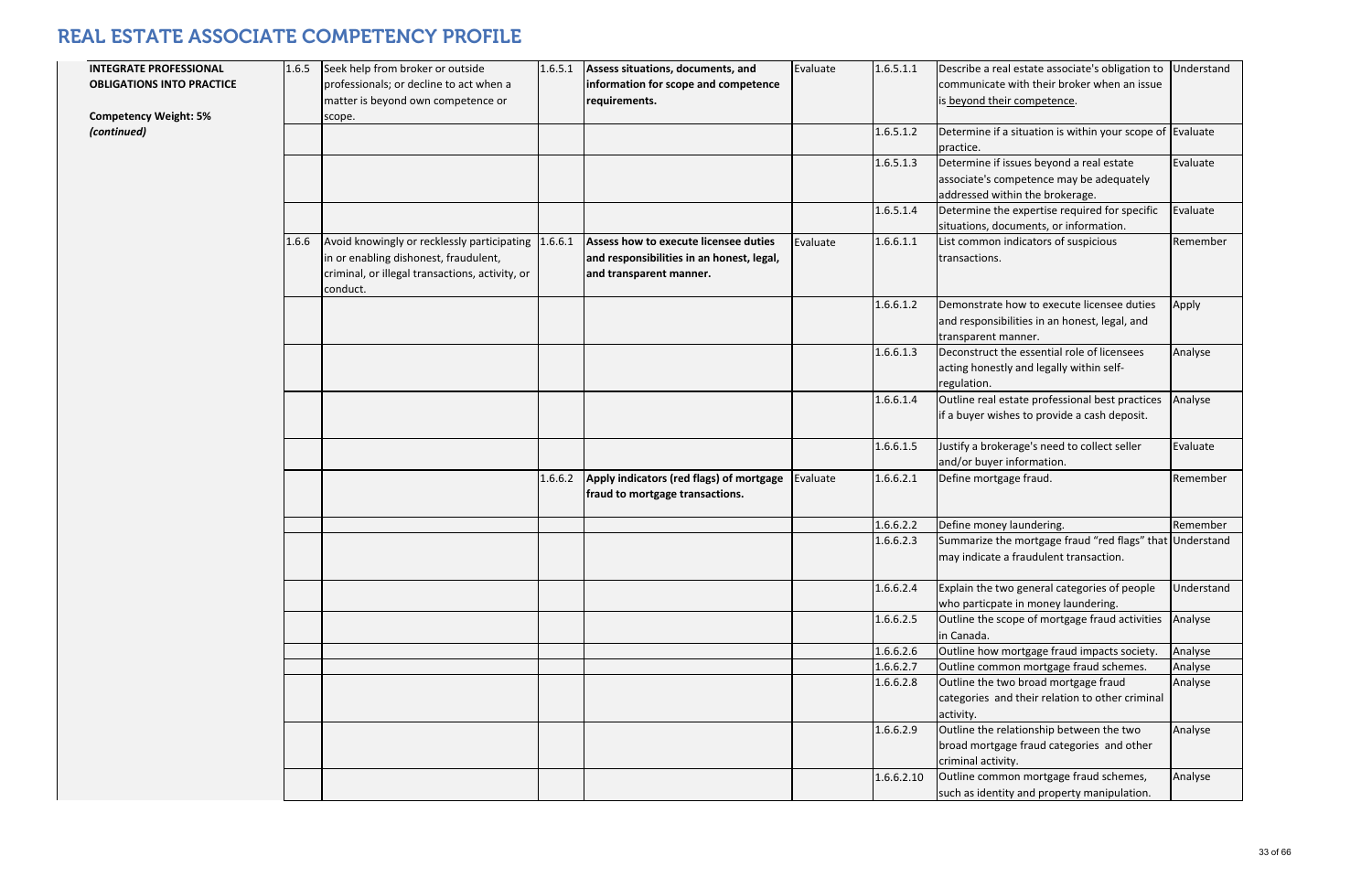| <b>INTEGRATE PROFESSIONAL</b><br><b>OBLIGATIONS INTO PRACTICE</b> |       |                                                                                                           |         |                                                                                                       |          | 1.6.6.2.11 | Outline how real estate may be used to carry<br>out money laundering.                                                                     | Analyse    |
|-------------------------------------------------------------------|-------|-----------------------------------------------------------------------------------------------------------|---------|-------------------------------------------------------------------------------------------------------|----------|------------|-------------------------------------------------------------------------------------------------------------------------------------------|------------|
| <b>Competency Weight: 5%</b>                                      |       |                                                                                                           |         |                                                                                                       |          | 1.6.6.2.12 | Outline RECA's mortgage fraud suppression<br>role.                                                                                        | Analyse    |
| (continued)                                                       |       |                                                                                                           |         |                                                                                                       |          | 1.6.6.2.13 | Outline real estate professionals' mortgage<br>fraud suppression role.                                                                    | Analyse    |
|                                                                   | 1.6.7 | Report unethical, unsafe, illegal, or<br>incompetent practices to the appropriate<br>authorities.         | 1.6.7.1 | Assess the relationship between<br>professional behaviour, agency<br>responsibility, and legislative  | Evaluate | 1.6.7.1.1  | Outline the responsibilities under the Rules to<br>report unethical, unsafe, illegal, or<br>incompetent practices to the brokerage, RECA, | Analyse    |
|                                                                   |       |                                                                                                           |         | responsibilites associated with reporting<br>unethical, unsafe, illegal, or<br>incompetent practices. |          |            | and other authorities.                                                                                                                    |            |
|                                                                   | 1.6.8 | Practise in a manner that sustains public<br>trust in the profession and enhances<br>consumer protection. | 1.6.8.1 | Assess real estate practice principles<br>that sustain trust and safeguard the<br>public.             | Evaluate | 1.6.8.1.1  | Determine how to integrate real estate<br>practice principles that sustain trust and<br>safeguard the public into professional practice.  | Evaluate   |
|                                                                   | 1.6.9 | Maintain personal health and wellbeing.                                                                   | 1.6.9.1 | Assess health and safety requirements,<br>resources, and risks.                                       | Evaluate | 1.6.9.1.1  | Summarize potential sources of<br>encouragement, advice, and mentoring.                                                                   | Understand |
|                                                                   |       |                                                                                                           |         |                                                                                                       |          | 1.6.9.1.2  | Describe how brokers may assist with personal Understand<br>health and wellbeing.                                                         |            |
|                                                                   |       |                                                                                                           |         |                                                                                                       |          | 1.6.9.1.3  | Outline mental health related resources and<br>legislation.                                                                               | Analyse    |
|                                                                   |       |                                                                                                           |         |                                                                                                       |          | 1.6.9.1.4  | Determine how to practice in a manner that<br>maintains personal health and wellbeing.                                                    | Evaluate   |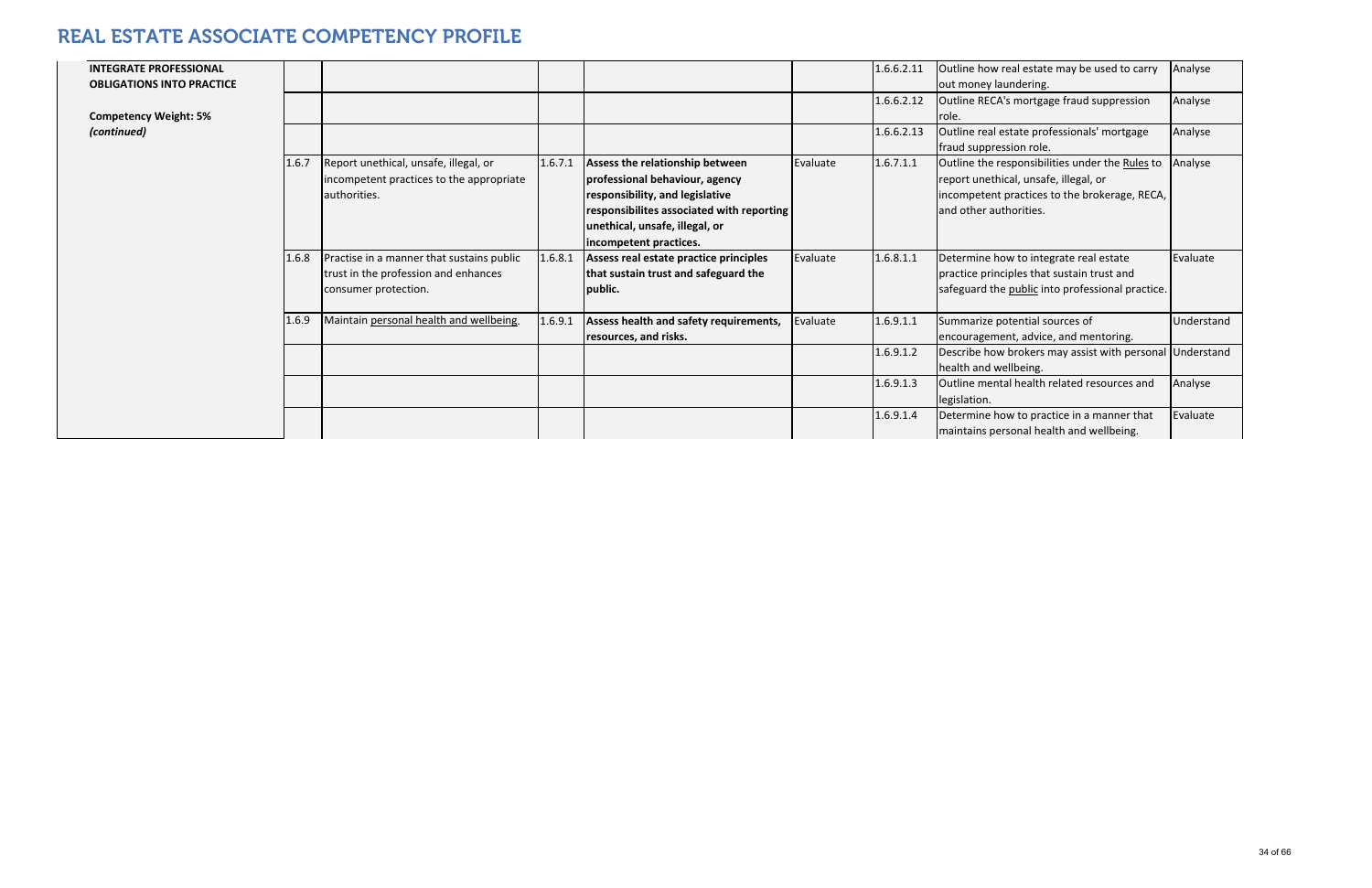| 1.7 | <b>DEMONSTRATE COMMITMENT TO</b><br><b>CONTINUOUS IMPROVEMENT</b> | 1.7.1 | Access information on changes in<br>regulation and practice.               | 1.7.1.1 | Assess how to stay up to date with<br>regulatory and practice requirements.                                                          | Evaluate | 1.7.1.1.1 | Determine resources and opportunities<br>available to licensees to stay informed of<br>regulatory and practice requirement changes. | Evaluate |
|-----|-------------------------------------------------------------------|-------|----------------------------------------------------------------------------|---------|--------------------------------------------------------------------------------------------------------------------------------------|----------|-----------|-------------------------------------------------------------------------------------------------------------------------------------|----------|
|     | <b>Competency Weight: 2.6%</b>                                    | 1.7.2 | Seek opportunities to improve through<br>various forms of evaluation.      | 1.7.2.1 | Demonstrate commitment to<br>continuous learning.                                                                                    | Apply    | 1.7.2.1.1 | Seek opportunities to improve through various Apply<br>forms of evaluation.                                                         |          |
|     |                                                                   | 1.7.3 | Formulate specific, measurable, relevant,<br>and realistic learning goals. | 1.7.3.1 | Assess specific, measurable, relevant,<br>and realistic learning goals for how<br>effectively they support continous<br>improvement. | Evaluate | 1.7.3.1.1 | Determine specific, measurable, and realistic<br>professional development goals.                                                    | Evaluate |
|     |                                                                   | 1.7.4 | Implement strategies to achieve learning<br>goals.                         | 1.7.4.1 | Assess how strategy implementation<br>promotes learning goal achievement.                                                            | Evaluate | 1.7.4.1.1 | Determine case specific appropriate strategies Evaluate<br>to promote learning goals.                                               |          |
|     |                                                                   | 1.7.5 | Integrate new knowledge and skills into<br>practice.                       | 1.7.5.1 | Demonstrate a commitment to<br>continuous learning and professional<br>development.                                                  | Apply    | 1.7.5.1.1 | Describe how integrating knowledge and skills Understand<br>into practice leads to continous improvement.                           |          |
|     |                                                                   | 1.7.6 | Support improvements to existing systems 1.7.6.1<br>and procedures.        |         | <b>Outline how licensees can support</b><br>brokerage system evaluation and<br>improvemens.                                          | Analyse  | 1.7.6.1.1 | Demonstrate how to support brokerage<br>system improvement.                                                                         | Apply    |
|     |                                                                   | 1.7.7 | Uphold regulatory requirement for<br>continued education.                  | 1.7.7.1 | Assess real estate trends for<br>professional practice and continuing<br>education implications.                                     | Evaluate | 1.7.7.1.1 | Outline factors that affect real estate trends.                                                                                     | Analyse  |
|     |                                                                   |       |                                                                            |         |                                                                                                                                      |          | 1.7.7.1.2 | Determine impact of real estate trends on real Evaluate<br>estate practice and licensee educational needs.                          |          |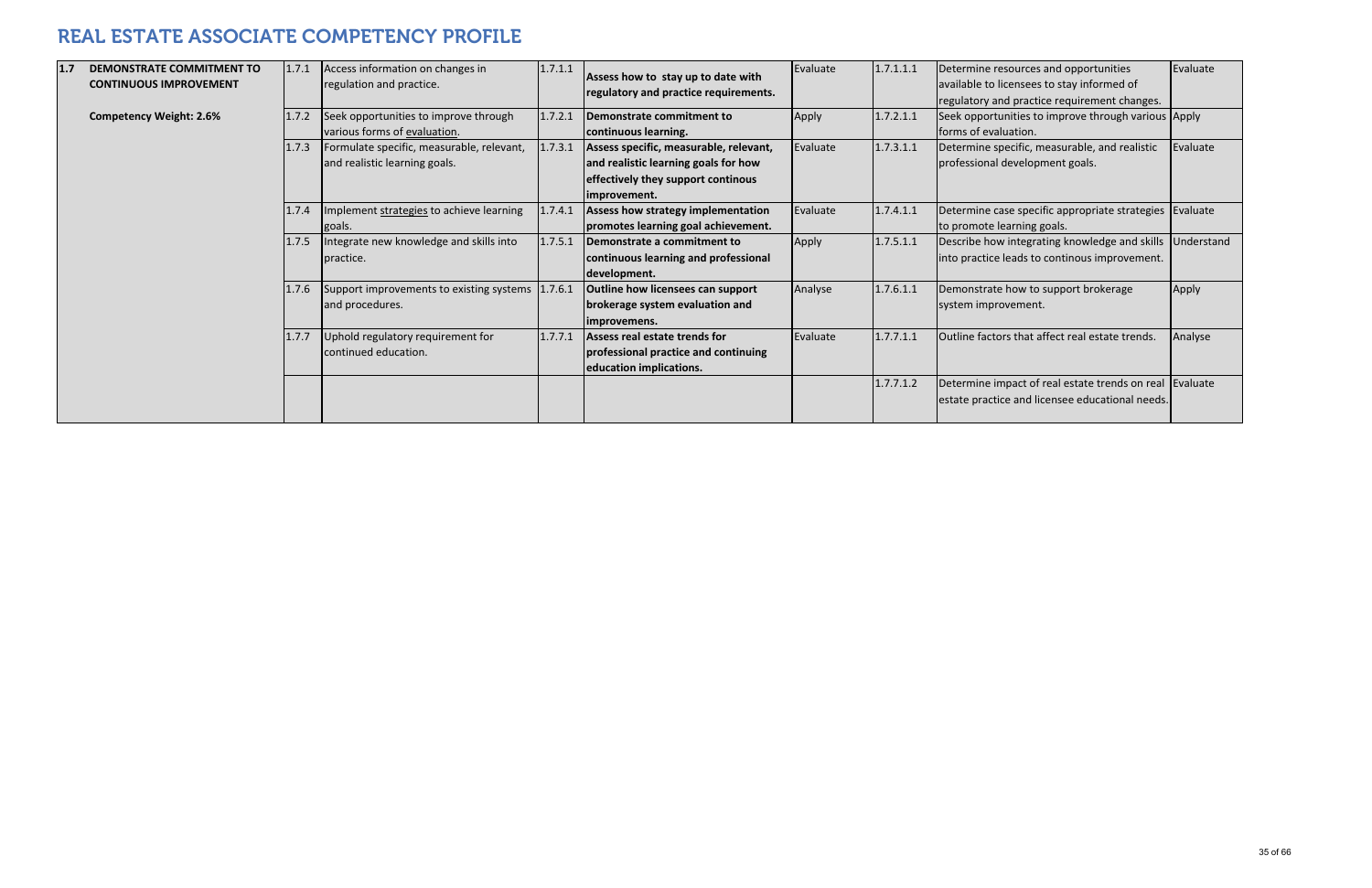| 1.8 | <b>MANAGE TIME, PRIORITIES, AND</b><br><b>WORK QUALITY</b> | 1.8.1 | Recognize challenges based on data and<br>feedback.           | 1.8.1.1 | Assess data and feedback for potential<br>knowledge and skill areas for<br>improvement.                        | Evaluate   | 1.8.1.1.1 | Demonstrate personal growth in knowledge<br>and skills.                                                 | Apply      |
|-----|------------------------------------------------------------|-------|---------------------------------------------------------------|---------|----------------------------------------------------------------------------------------------------------------|------------|-----------|---------------------------------------------------------------------------------------------------------|------------|
|     | <b>Competency Weight: 2.4%</b>                             | 1.8.2 | Apply requisite brokerage standards of<br>performance.        | 1.8.2.1 | Describe how brokerage models impact<br>time management, priorities, and work<br>quality.                      | Understand | 1.8.2.1.1 | Identify a brokerage's time management<br>models.                                                       | Remember   |
|     |                                                            |       |                                                               |         |                                                                                                                |            | 1.8.2.1.2 | Describe some time management models that<br>are in use.                                                | Understand |
|     |                                                            | 1.8.3 | Seek opportunities to improve workflow.                       | 1.8.3.1 | Assess the impact of workflow processes Evaluate<br>on time management, priority setting,<br>and work quality. |            | 1.8.3.1.1 | Describe brokerage processes that support<br>communication, efficiency, and quality<br>assurance.       | Understand |
|     |                                                            |       |                                                               |         |                                                                                                                |            | 1.8.3.1.2 | Describe time management techniques.                                                                    | Understand |
|     |                                                            |       |                                                               |         |                                                                                                                |            | 1.8.3.1.3 | Determine workplace software that supports<br>efficiency.                                               | Analyse    |
|     |                                                            |       |                                                               |         |                                                                                                                |            | 1.8.3.1.4 | Determine tasks that can be delegated.                                                                  | Analyse    |
|     |                                                            | 1.8.4 | Prepare for situations that are complex or<br>prone to error. | 1.8.4.1 | Assess how preparation can assist with<br>complex situations or situation prone to<br>error.                   | Evaluate   | 1.8.4.1.1 | Judge situations based on complexity, time<br>requirements, and potential for error.                    | Evaluate   |
|     |                                                            | 1.8.5 | Outline realistic goals.                                      | 1.8.5.1 | Assess time management, priority<br>assessment, and work quality goals,<br>related needs, and resources.       | Evaluate   | 1.8.5.1.1 | Describe long term and short term goal setting Understand<br>methods.                                   |            |
|     |                                                            |       |                                                               |         |                                                                                                                |            | 1.8.5.1.2 | Outline the importance of realistic time<br>management, priority assessment, and work<br>quality goals. | Analyse    |
|     |                                                            |       |                                                               |         |                                                                                                                |            | 1.8.5.1.3 | Determine time management, priority<br>assessment, and work quality goals.                              | Evaluate   |
|     |                                                            | 1.8.6 | Focus on completing tasks that align with<br>goals.           | 1.8.6.1 | Assess situations for potential licensee<br>distractions that interfere with goal<br>achievement.              | Evaluate   | 1.8.6.1.1 | Outline strategies to stay focused on long term Analyse<br>and short term goals.                        |            |
|     |                                                            | 1.8.7 | Seek guidance and resources as required.                      | 1.8.7.1 | Assess situations, documents, and<br>information for scope and competence<br>required.                         | Evaluate   | 1.8.7.1.1 | Determine if a situation is within a licensee's<br>scope of practice and required competence.           | Evaluate   |
|     |                                                            |       |                                                               |         |                                                                                                                |            | 1.8.7.1.2 | Determine the expertise required for specific<br>situations, documents, or information.                 | Evaluate   |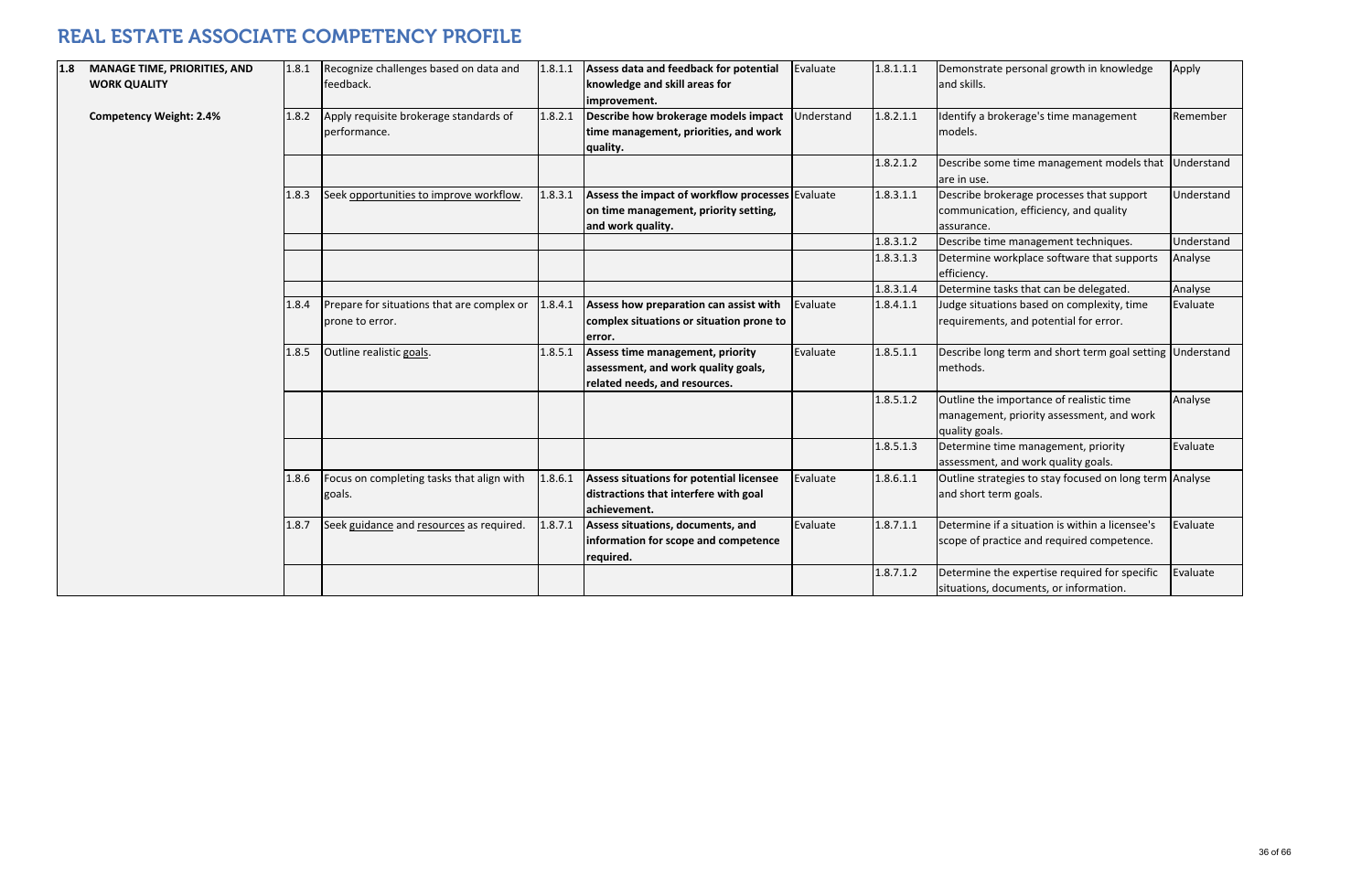| <b>1. PROFESSIONAL RELATIONSHIPS AND CONDUCT</b>                      |                       |
|-----------------------------------------------------------------------|-----------------------|
| <b>COMPETENCY TITLE</b>                                               | <b>COMPETENCY WT.</b> |
| <b>1.1 FULFILL AGENCY RESPONSIBILITIES TO</b><br><b>CLIENTS</b>       | 10.5                  |
| <b>1.2 MANAGE DISCLOSURE OBLIGATIONS</b>                              | 2.9                   |
| <b>1.3 PROTECT THE PUBLIC</b>                                         | 2.7                   |
| <b>1.4 COMPLY WITH APPLICABLE LAWS AND</b><br><b>REGULATIONS</b>      |                       |
| <b>1.5 MITIGATE RISK TO HEALTH AND SAFETY</b>                         | 1.6<br>2.4            |
| <b>1.6 INTEGRATE PROFESSIONAL</b><br><b>OBLIGATIONS INTO PRACTICE</b> | 5                     |
| <b>1.7 DEMONSTRATE COMMITMENT TO</b><br><b>CONTINUOUS IMPROVEMENT</b> | 2.6                   |
| 1.8 MANAGE TIME, PRIORITIES, AND WORK<br><b>QUALITY</b>               | 2.4                   |

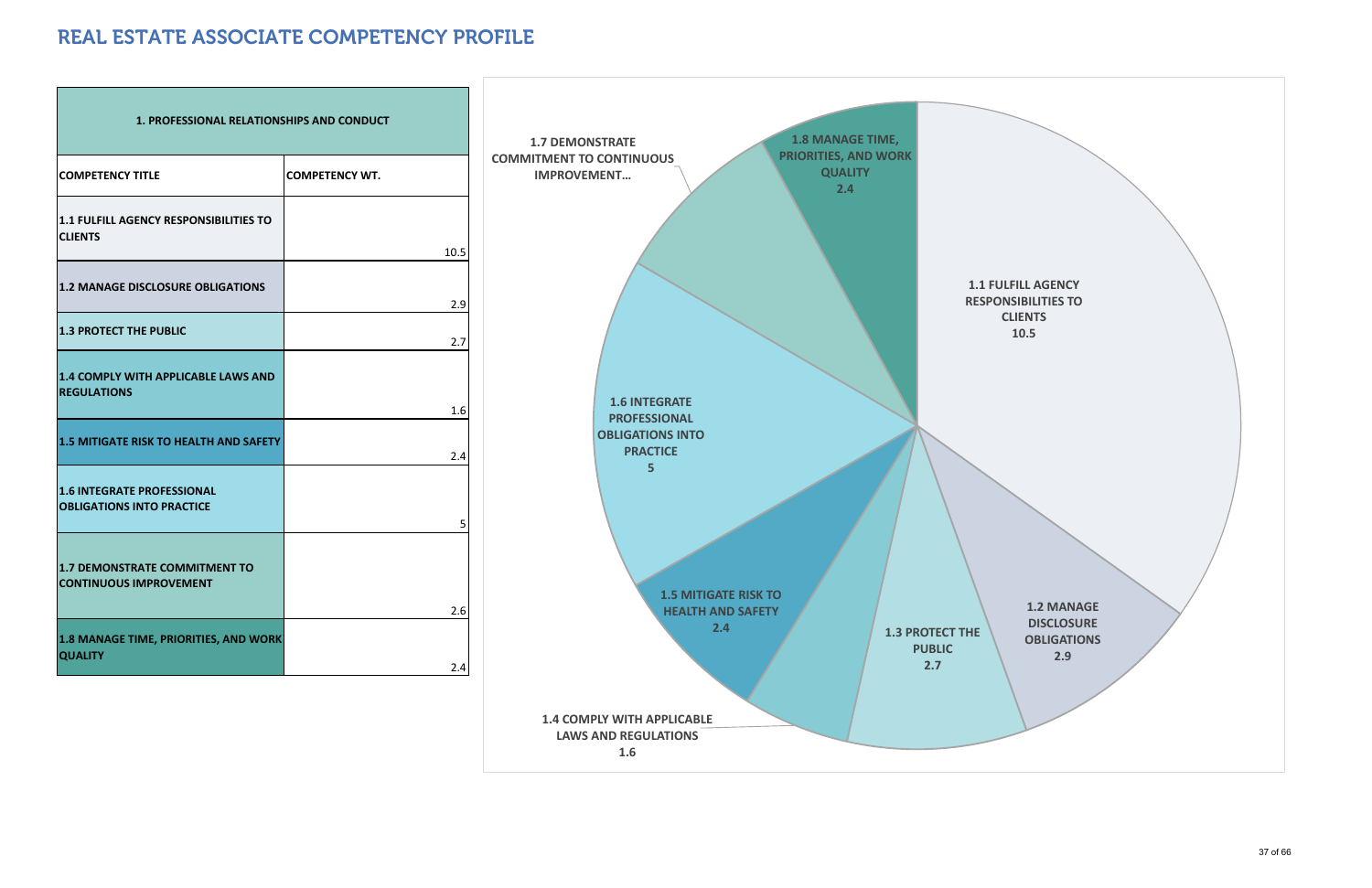|     |                                                                  |       | <b>COMPETENCY DOMAIN: 2. COMMUNICATION AND COLLABORATION</b>                   |         |                                                                                                                            |                                                       |                        | <b>Domain Weight</b>                                                                                                | 21.4                                            |
|-----|------------------------------------------------------------------|-------|--------------------------------------------------------------------------------|---------|----------------------------------------------------------------------------------------------------------------------------|-------------------------------------------------------|------------------------|---------------------------------------------------------------------------------------------------------------------|-------------------------------------------------|
|     | <b>COMPETENCY TITLE</b>                                          |       | <b>PERFORMANCE CRITERIA</b>                                                    |         | <b>SUBJECT LEARNING OUTCOME</b>                                                                                            | <b>SUBJECT L.O.</b><br><b>BLOOM'S</b><br><b>LEVEL</b> |                        | <b>SPECIFIC LEARNING OUTCOME</b>                                                                                    | SPECIFIC L.O.<br><b>BLOOM'S</b><br><b>LEVEL</b> |
| 2.1 | <b>COMMUNICATE EFFECTIVELY</b><br><b>Competency Weight: 4.2%</b> | 2.1.1 | Meet the regulatory English language<br>proficiency requirements.              | 2.1.1.1 | <b>Check that English language proficiency</b><br>requirements have been met.                                              | Evaluate                                              | 2.1.1.1.1              | Justify the need for English language<br>proficiency requirements from a regulatory<br>standpoint.                  | Evaluate                                        |
|     |                                                                  | 2.1.2 | Use format, medium, and techniques<br>suited to purpose and audience.          | 2.1.2.1 | <b>Assess communication techniques.</b>                                                                                    | Evaluate                                              | 2.1.2.1.1              | Determine the best communication methods<br>for diverse licensee practice situations.                               | Evaluate                                        |
|     |                                                                  | 2.1.3 | Consider how context affects meaning and<br>messaging.                         | 2.1.3.1 | Determine which communication<br>techniques and communication methods<br>are best for diverse purposes.                    | Evaluate                                              | 2.1.3.1.1              | Use appropriate communication techniques<br>and methods diverse situations.                                         | Apply                                           |
|     |                                                                  | 2.1.4 | Use precise language and correct grammar. 2.1.4.1                              |         | <b>Compare and contrast commonly used</b><br>real estate terminology with the terms<br>used in the associated legislation. | Evaluate                                              | 2.1.4.1.1              | Outline strategies to promote the use and<br>understanding of legislatively consistent<br>language.                 | Analyse                                         |
|     |                                                                  |       |                                                                                |         |                                                                                                                            |                                                       | 2.1.4.1.2              | Outline strategies to ensure clear and precise<br>communication.                                                    | Analyse                                         |
|     |                                                                  | 2.1.5 | Supply information that is timely, accurate, 2.1.5.1<br>concise, and complete. |         | <b>Outline practices and processes that</b><br>ensure information is accurate, concise,<br>and complete.                   | Evaluate                                              | 2.1.5.1.1              | Determine appropriate practices and<br>processes to ensure information is accurate,<br>concise, and complete.       | Evaluate                                        |
|     |                                                                  | 2.1.6 | Check quality of written text.                                                 | 2.1.6.1 | <b>Create a communication quality</b><br>assurance process.                                                                | Create                                                | 2.1.6.1.1              | Check quality of written communication using<br>a communication quality assurance process.                          | Evaluate                                        |
|     |                                                                  | 2.1.7 | Adjust speech according to intent of<br>message.                               | 2.1.7.1 | Assess speech requirements based on<br>the intended audience and content<br>communicated.                                  | Evaluate                                              | 2.1.7.1.1              | Explain how an intended audience determines Understand<br>language requirements.                                    |                                                 |
|     |                                                                  |       |                                                                                |         |                                                                                                                            |                                                       | 2.1.7.1.2              | Determine appropriate communication styles<br>for diverse audiences.                                                | Evaluate                                        |
|     |                                                                  |       |                                                                                |         |                                                                                                                            |                                                       | 2.1.7.1.3              | Justify communication logic when dealing with Evaluate<br>complaints or adversarial situations.                     |                                                 |
|     |                                                                  | 2.1.8 | Check for understanding.                                                       | 2.1.8.1 | Assess active listening principles.                                                                                        | Evaluate                                              | 2.1.8.1.1<br>2.1.8.1.2 | Outline active listening techniques.<br>Determine how to use active listening                                       | Analyse<br>Evaluate                             |
|     |                                                                  |       |                                                                                |         |                                                                                                                            |                                                       |                        | techniques.                                                                                                         |                                                 |
|     |                                                                  | 2.1.9 | Repair communication breakdowns.                                               | 2.1.9.1 | <b>Outline the principles commonly used to Analyse</b><br>repair communication breakdowns.                                 |                                                       | 2.1.9.1.1              | Describe common reactions that individuals<br>can have to conflicts and disputes.                                   | Remember                                        |
|     |                                                                  |       |                                                                                |         |                                                                                                                            |                                                       | 2.1.9.1.2              | Describe the most common reasons why<br>communication breaks down.                                                  | Understand                                      |
|     |                                                                  |       |                                                                                |         |                                                                                                                            |                                                       | 2.1.9.1.3              | Outline communication techniques that may<br>be used in confrontations or communication<br>breakdowns.              | Analyse                                         |
|     |                                                                  |       |                                                                                |         |                                                                                                                            |                                                       | 2.1.9.1.4              | Outline actions that potentially deter dispute<br>resolution between real estate professionals<br>and/or consumers. | Analyse                                         |
|     |                                                                  |       |                                                                                |         |                                                                                                                            |                                                       | 2.1.9.1.5              | Outline communication strategies and skills<br>that prevent conflicts and disputes.                                 | Analyse                                         |
|     |                                                                  |       | 2.1.10 Work with interpreters as needed.                                       |         | $2.1.10.1$ Assess circumstances that may require<br>the use of an interpreter.                                             | Evaluate                                              | 2.1.10.1.1             | Determine situations that require an<br>interpreter.                                                                | Evaluate                                        |

#### **COMPETENCY DOMAIN: 2. COMMUNICATIONAND COLLABORATION**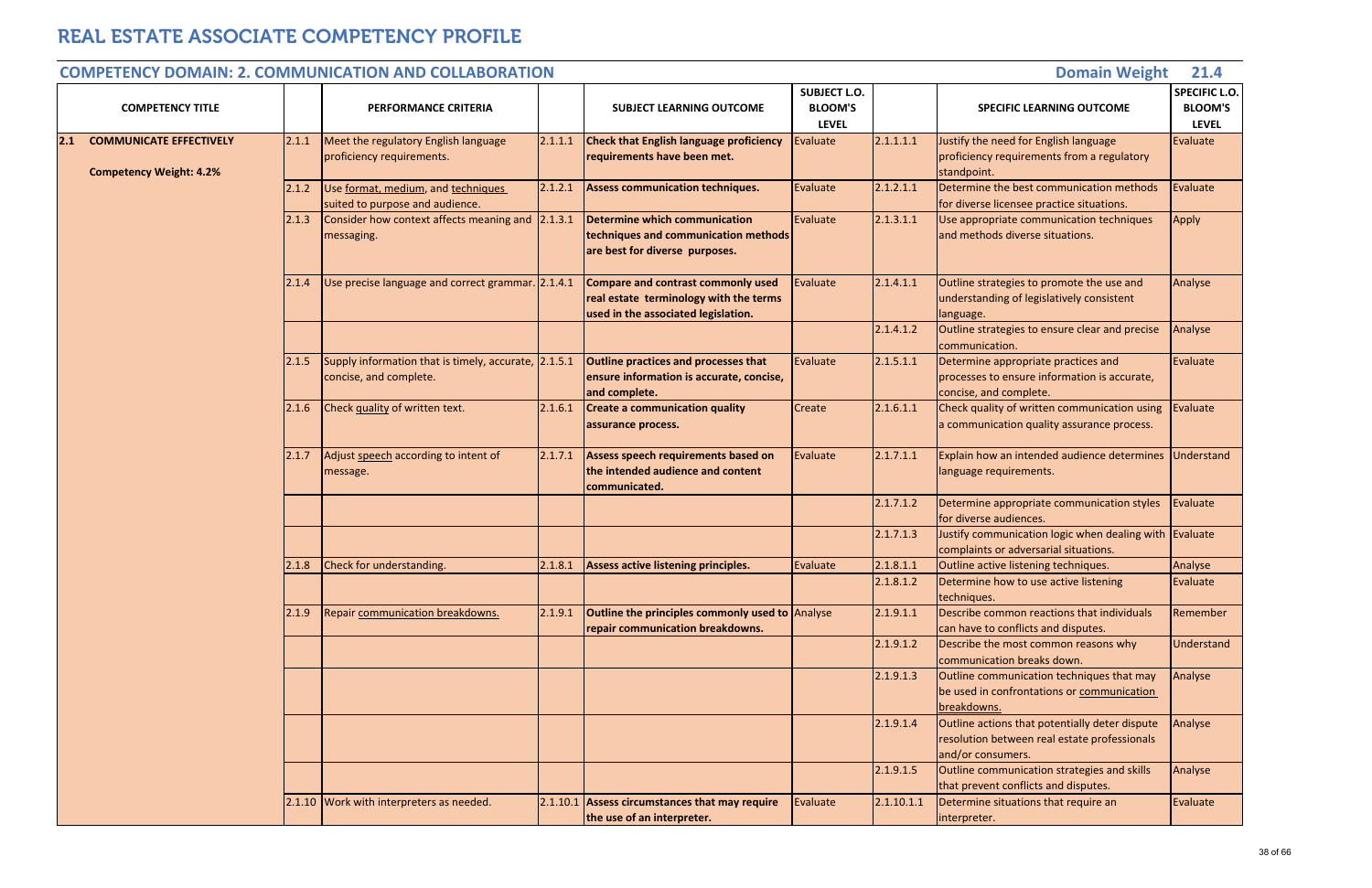| 2.2 | <b>ADVISE CLIENTS AS SELLERS OR</b><br><b>BUYERS</b> | 2.2.1 | Identify products or services that<br>correspond to client profiles.                                                       | 2.2.1.1 | Assess products and services for clients.                                                                                      | Evaluate | 2.2.1.1.1 | Outline best practices for licensees to assess<br>products and services.                                                                                | Analyse             |
|-----|------------------------------------------------------|-------|----------------------------------------------------------------------------------------------------------------------------|---------|--------------------------------------------------------------------------------------------------------------------------------|----------|-----------|---------------------------------------------------------------------------------------------------------------------------------------------------------|---------------------|
|     | <b>Competency Weight: 6.9%</b>                       |       |                                                                                                                            |         |                                                                                                                                |          | 2.2.1.1.2 | Outline best practices for licensees to establish Analyse<br>client profiles.                                                                           |                     |
|     |                                                      |       |                                                                                                                            |         |                                                                                                                                |          | 2.2.1.1.3 | Determine the best products and services for<br>clients based on diverse profiles.                                                                      | Evaluat             |
|     |                                                      | 2.2.2 | Understand and adhere to real estate<br>transaction proceses, protocols, and<br>practices.                                 | 2.2.2.1 | Assess real estate transaction processes, Evaluate<br>protocols, and practices for licensee<br>requirements and best practice. |          | 2.2.2.1.1 | Describe real estate transaction processes,<br>protocols, and practices to clients as needed.                                                           | <b>Unders</b>       |
|     |                                                      |       |                                                                                                                            |         |                                                                                                                                |          | 2.2.2.1.2 | Determine the relevance of real estate<br>transaction processes, protocols, and practices<br>in diverse situations.                                     | Evaluat             |
|     |                                                      | 2.2.3 | Determine client's goals and issues that<br>may impact the success of the transation.                                      | 2.2.3.1 | <b>Assess clients and situations for issues</b><br>that may jeopardize a transaction.                                          | Evaluate | 2.2.3.1.1 | Outline tenant selection factors (e.g., credit<br>check, confirmation of employment, pet<br>ownership, etc.).                                           | Analyse             |
|     |                                                      |       |                                                                                                                            |         |                                                                                                                                |          | 2.2.3.1.2 | Outline tenant motivation factors.                                                                                                                      | Analyse             |
|     |                                                      |       |                                                                                                                            |         |                                                                                                                                |          | 2.2.3.1.3 | Determine client goals that may jeopardize a<br>transaction.                                                                                            | Evaluat             |
|     |                                                      |       |                                                                                                                            |         |                                                                                                                                |          | 2.2.3.1.4 | Determine client issues and situations that<br>may jeopardize a transaction.                                                                            | Evaluat             |
|     |                                                      |       |                                                                                                                            |         |                                                                                                                                |          | 2.2.3.1.5 | Recommend tenants to clients based on<br>tenant selection factors.                                                                                      | Evaluat             |
|     |                                                      | 2.2.4 | Understand client's budget and available<br>financing including mortgage qualifications<br>according to scope of practice. | 2.2.4.1 | Assess client needs, wants, budget, and<br>financing within the applicable market.                                             | Evaluate | 2.2.4.1.1 | Determine client budget, available financing,<br>needs and wants.                                                                                       | Evaluat             |
|     |                                                      |       |                                                                                                                            | 2.2.4.2 | Assess how financing impacts the<br>purchase and sale process.                                                                 | Evaluate | 2.2.4.2.1 | List the purpose for mortgage financing.                                                                                                                | Remem               |
|     |                                                      |       |                                                                                                                            |         |                                                                                                                                |          | 2.2.4.2.2 | List the different types of mortgages available.                                                                                                        | Remem               |
|     |                                                      |       |                                                                                                                            |         |                                                                                                                                |          | 2.2.4.2.3 | Recognize the market dynamics affecting<br>mortgages.                                                                                                   | <b>Unders</b>       |
|     |                                                      |       |                                                                                                                            |         |                                                                                                                                |          | 2.2.4.2.4 | Describe the rights and obligations of the<br>parties to a mortgage agreement.                                                                          | Underst             |
|     |                                                      |       |                                                                                                                            |         |                                                                                                                                |          |           | Describe how mortgage features impact sellers Unders<br>in the sale process.                                                                            |                     |
|     |                                                      |       |                                                                                                                            |         |                                                                                                                                |          | 2.2.4.2.5 | Summarize the affordability guidelines used to<br>qualify a borrower.                                                                                   | Unders <sup>®</sup> |
|     |                                                      |       |                                                                                                                            |         |                                                                                                                                |          | 2.2.4.2.6 | Describe the key determinants of mortgage<br>affordability for buyers.                                                                                  | <b>Underst</b>      |
|     |                                                      |       |                                                                                                                            |         |                                                                                                                                |          | 2.2.4.2.7 | Explain the due diligence a buyer/seller<br>representative must provide a client when a<br>purchase or sale contract involves a mortgage<br>assumption. | <b>Unders</b>       |
|     |                                                      |       |                                                                                                                            |         |                                                                                                                                |          | 2.2.4.2.8 | Describe the priority of mortgages and how it<br>is established.                                                                                        | <b>Unders</b>       |
|     |                                                      |       |                                                                                                                            |         |                                                                                                                                |          | 2.2.4.2.9 | Summarize the foreclosure process.                                                                                                                      | <b>Unders</b>       |
|     |                                                      |       |                                                                                                                            |         |                                                                                                                                |          |           |                                                                                                                                                         |                     |

| e | 2.2.1.1.1 | Outline best practices for licensees to assess                                     | Analyse    |
|---|-----------|------------------------------------------------------------------------------------|------------|
|   |           | products and services.                                                             |            |
|   | 2.2.1.1.2 | Outline best practices for licensees to establish                                  | Analyse    |
|   |           | client profiles.                                                                   |            |
|   | 2.2.1.1.3 | Determine the best products and services for<br>clients based on diverse profiles. | Evaluate   |
|   | 2.2.2.1.1 |                                                                                    | Understand |
| e |           | Describe real estate transaction processes,                                        |            |
|   |           | protocols, and practices to clients as needed.                                     |            |
|   |           |                                                                                    |            |
|   | 2.2.2.1.2 | Determine the relevance of real estate                                             | Evaluate   |
|   |           | transaction processes, protocols, and practices                                    |            |
|   |           | in diverse situations.                                                             |            |
| e | 2.2.3.1.1 | Outline tenant selection factors (e.g., credit                                     |            |
|   |           | check, confirmation of employment, pet                                             | Analyse    |
|   |           | ownership, etc.).                                                                  |            |
|   | 2.2.3.1.2 | Outline tenant motivation factors.                                                 | Analyse    |
|   | 2.2.3.1.3 | Determine client goals that may jeopardize a                                       | Evaluate   |
|   |           | transaction.                                                                       |            |
|   | 2.2.3.1.4 | Determine client issues and situations that                                        | Evaluate   |
|   |           | may jeopardize a transaction.                                                      |            |
|   | 2.2.3.1.5 | Recommend tenants to clients based on                                              | Evaluate   |
|   |           | tenant selection factors.                                                          |            |
| e | 2.2.4.1.1 | Determine client budget, available financing,                                      | Evaluate   |
|   |           | needs and wants.                                                                   |            |
|   |           |                                                                                    |            |
| e | 2.2.4.2.1 |                                                                                    | Remember   |
|   |           | List the purpose for mortgage financing.                                           |            |
|   | 2.2.4.2.2 | List the different types of mortgages available.                                   | Remember   |
|   |           |                                                                                    |            |
|   | 2.2.4.2.3 | Recognize the market dynamics affecting                                            | Understand |
|   |           | mortgages.                                                                         |            |
|   | 2.2.4.2.4 | Describe the rights and obligations of the                                         | Understand |
|   |           | parties to a mortgage agreement.                                                   |            |
|   |           | Describe how mortgage features impact sellers                                      | Understand |
|   |           | in the sale process.                                                               |            |
|   | 2.2.4.2.5 | Summarize the affordability guidelines used to                                     | Understand |
|   |           | qualify a borrower.                                                                |            |
|   | 2.2.4.2.6 | Describe the key determinants of mortgage                                          | Understand |
|   |           | affordability for buyers.                                                          |            |
|   | 2.2.4.2.7 | Explain the due diligence a buyer/seller                                           | Understand |
|   |           | representative must provide a client when a                                        |            |
|   |           | purchase or sale contract involves a mortgage                                      |            |
|   |           | assumption.                                                                        |            |
|   | 2.2.4.2.8 | Describe the priority of mortgages and how it                                      | Understand |
|   |           | is established.                                                                    |            |
|   | 2.2.4.2.9 | Summarize the foreclosure process.                                                 | Understand |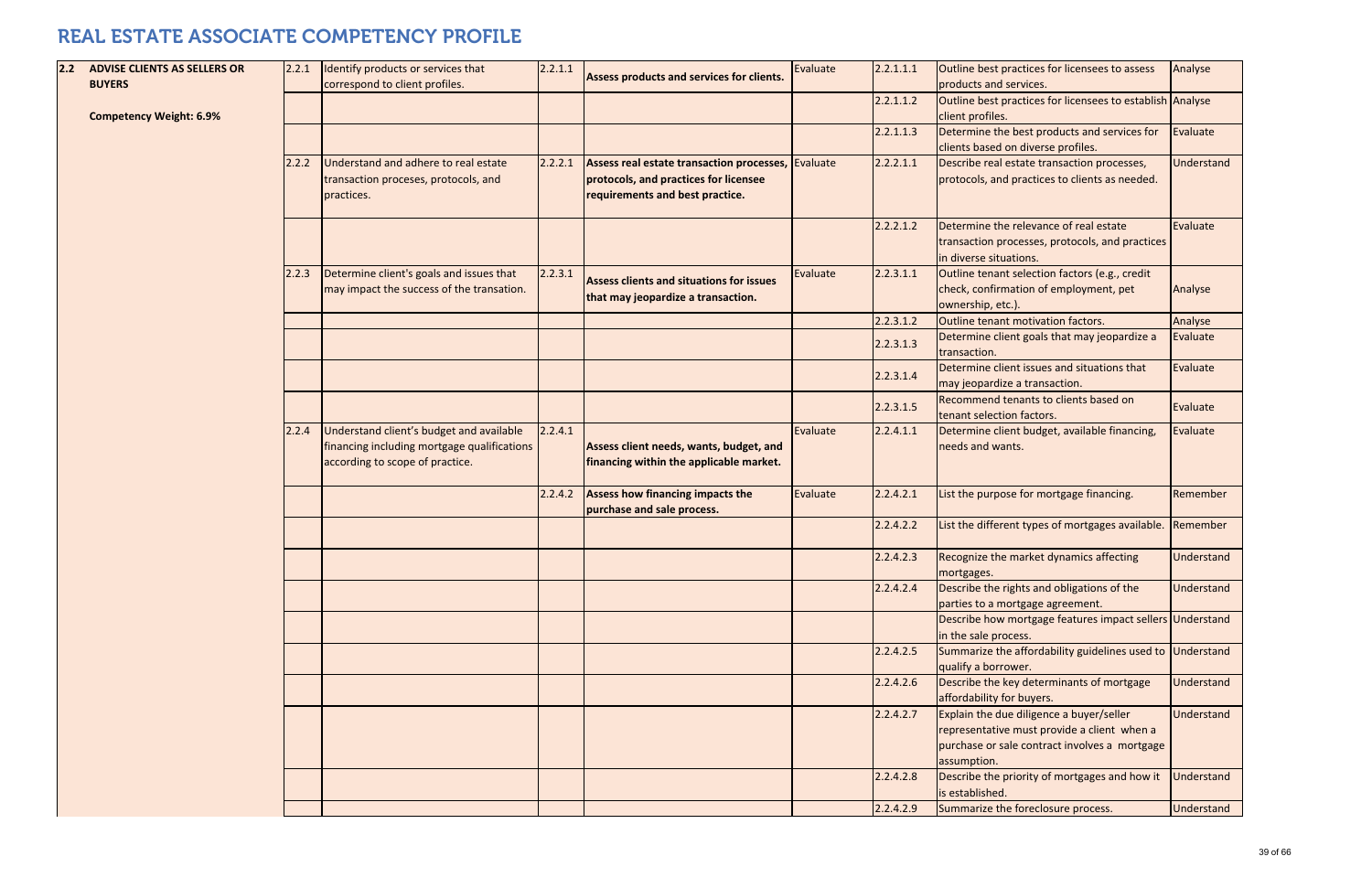| <b>ADVISE CLIENTS AS SELLERS OR</b><br><b>BUYERS</b> |       |                                                                                   |         |                                                                                              |          | 2.2.4.2.10 | Outline the relationship between mortgages<br>and real estate.                                                                                                        | Analyse    |
|------------------------------------------------------|-------|-----------------------------------------------------------------------------------|---------|----------------------------------------------------------------------------------------------|----------|------------|-----------------------------------------------------------------------------------------------------------------------------------------------------------------------|------------|
| <b>Competency Weight: 6.9%</b><br>(continued)        |       |                                                                                   |         |                                                                                              |          | 2.2.4.2.11 | Compare and contrast the advantages and<br>disadvantages of the different types of<br>mortgages for buyers.                                                           | Analyse    |
|                                                      |       |                                                                                   |         |                                                                                              |          | 2.2.4.2.12 | Differentiate a conventional mortgage from a<br>high ratio mortgage.                                                                                                  | Analyse    |
|                                                      |       |                                                                                   |         |                                                                                              |          | 2.2.4.2.13 | Outline the key elements of a credit analysis.                                                                                                                        | Analyse    |
|                                                      |       |                                                                                   |         |                                                                                              |          | 2.2.4.2.14 | Outline the potential consequences of failing<br>to include a financing condition or prematurely<br>waiving a financing condition in a real estate<br>purchase offer. | Analyse    |
|                                                      |       |                                                                                   |         |                                                                                              |          | 2.2.4.2.15 | Outline the due diligence expected of real<br>estate professionals regarding financing<br>conditions in offers to purchase real estate.                               | Analyse    |
|                                                      |       |                                                                                   |         |                                                                                              |          | 2.2.4.2.16 | Determine the different mortgage transactions Evaluate<br>that are registered against the title of a<br>property.                                                     |            |
|                                                      |       |                                                                                   |         |                                                                                              |          | 2.2.4.2.17 | Justify the need to include a financing<br>condition in a real estate purchase contract.                                                                              | Evaluate   |
|                                                      |       |                                                                                   |         |                                                                                              |          | 2.2.4.2.18 | Determine if additional information or<br>clarification is required and how to obtain it.                                                                             | Evaluate   |
|                                                      | 2.2.5 | Refer to mortgage advisor as needed.                                              | 2.2.5.1 | Assess client representation for<br>limitations on scope that require a<br>mortgage advisor. | Evaluate | 2.2.5.1.1  | Define key concepts related to mortgages.                                                                                                                             | Remember   |
|                                                      |       |                                                                                   |         |                                                                                              |          | 2.2.5.1.2  | Define common developments that have<br>affected mortgage financing in Canada.                                                                                        | Understand |
|                                                      |       |                                                                                   |         |                                                                                              |          | 2.2.5.1.3  | Outline the consumer benefits of working with Analyse<br>mortgage brokerage professionals.                                                                            |            |
|                                                      |       |                                                                                   |         |                                                                                              |          | 2.2.5.1.4  | Outline the services provided by mortgage<br>brokerage professionals.                                                                                                 | Analyse    |
|                                                      |       |                                                                                   |         |                                                                                              |          | 2.2.5.1.5  | Determine when to refer to a mortgage<br>advisor.                                                                                                                     | Evaluate   |
|                                                      |       |                                                                                   |         |                                                                                              |          | 2.2.5.1.6  | Determine which activities that are "dealing in<br>mortgages".                                                                                                        | Evaluate   |
|                                                      | 2.2.6 | Explain all advantages and disadvantages.                                         | 2.2.6.1 | Assess research to generate a complete<br>picture for clients.                               | Evaluate | 2.2.6.1.1  | Educate the client regarding required<br>documentation.                                                                                                               | Apply      |
|                                                      |       |                                                                                   |         |                                                                                              |          | 2.2.6.1.2  | Determine research goals.                                                                                                                                             | Evaluate   |
|                                                      |       |                                                                                   |         |                                                                                              |          | 2.2.6.1.3  | Determine how to present findings, including<br>gap analysis, to the client.                                                                                          | Evaluate   |
|                                                      |       |                                                                                   |         |                                                                                              |          | 2.2.6.1.4  | Explain facts, information, and options to the<br>client to facilitate decision making.                                                                               | Evaluate   |
|                                                      | 2.2.7 | Represent clients during negotiations and<br>all interactions with other parties. | 2.2.7.1 | <b>Assess situations for client</b><br>representation requirements.                          | Evaluate | 2.2.7.1.1  | Determine appropriate actions and documents Evaluate<br>to represent clients during negotiations and<br>interactions with other parties.                              |            |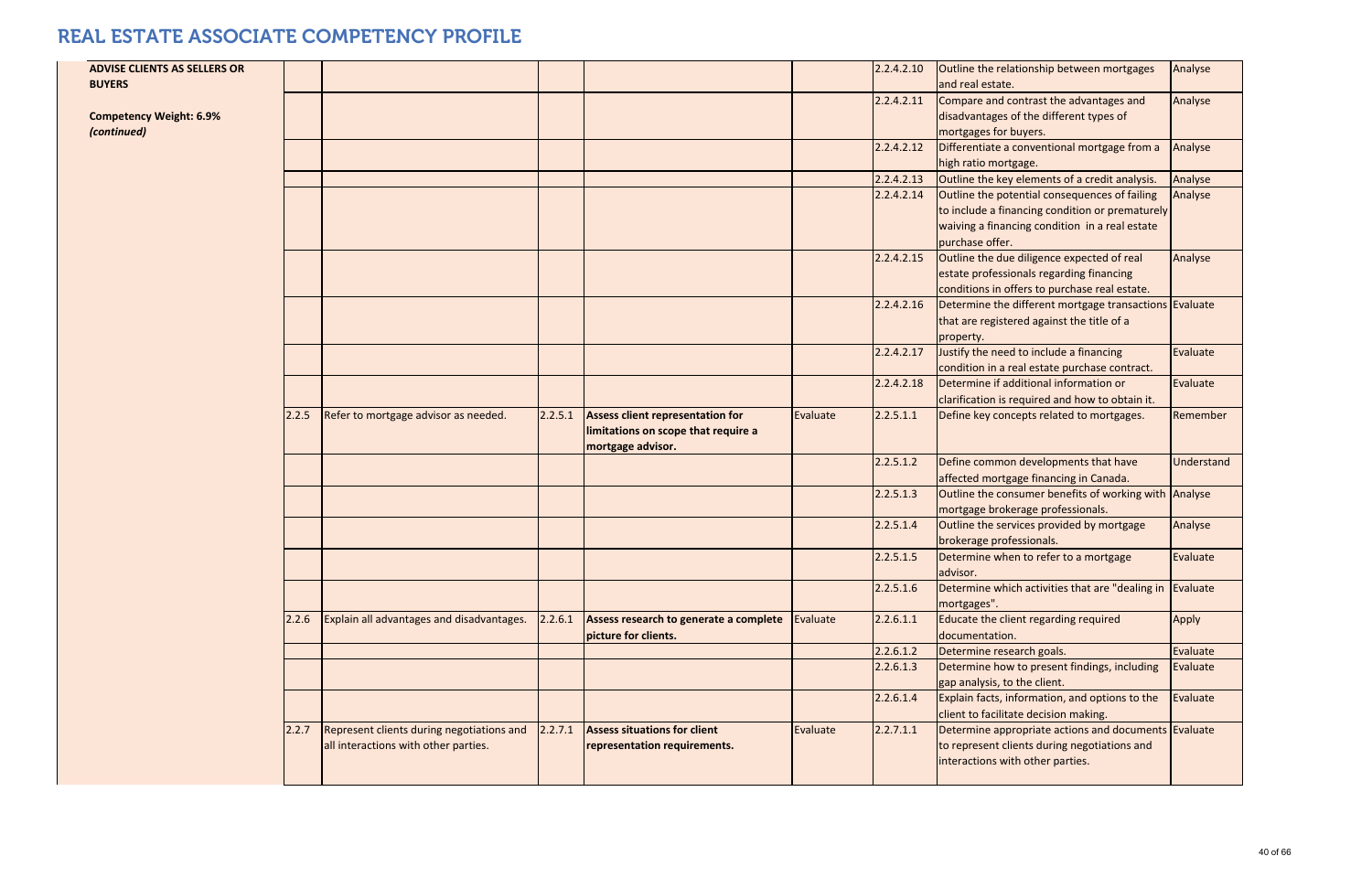| <b>ADVISE CLIENTS AS SELLERS OR</b><br><b>BUYERS</b> | 2.2.8  | Clarify terms and conditions.                                         | 2.2.8.1 | Assess documents and communication<br>for terms that may require clarification.                                                     | Analyse  | 2.2.8.1.1  | Check that the client understands all relevant<br>terms and conditions.                                                                            | Evaluate |
|------------------------------------------------------|--------|-----------------------------------------------------------------------|---------|-------------------------------------------------------------------------------------------------------------------------------------|----------|------------|----------------------------------------------------------------------------------------------------------------------------------------------------|----------|
| <b>Competency Weight: 6.9%</b><br>(continued)        | 2.2.9  | Prioritize and promptly address client<br>concerns.                   | 2.2.9.1 | Assess client concerns for urgency and<br>potential resolution.                                                                     | Evaluate | 2.2.9.1.1  | Determine how to uncover client concerns.                                                                                                          | Evaluate |
|                                                      |        |                                                                       |         |                                                                                                                                     |          | 2.2.9.1.2  | Prioritize diverse client concerns based on<br>context.                                                                                            | Evaluate |
|                                                      |        |                                                                       |         |                                                                                                                                     |          | 2.2.9.1.3  | Determine the best option for addressing<br>client concerns in diverse contexts.                                                                   | Evaluate |
|                                                      |        |                                                                       | 2.2.9.2 | Demonstrate professionalism.                                                                                                        | Apply    | 2.2.9.2.1  | Address client concerns objectively and<br>courteously.                                                                                            | Apply    |
|                                                      |        |                                                                       |         |                                                                                                                                     |          | 2.2.9.2.2  | Respond professionally in diverse real estate<br>contexts.                                                                                         | Apply    |
|                                                      | 2.2.10 | Inform client of progress, changes, and<br>problems that affect them. |         | 2.2.10.1 Assess issues and information for client<br>impact.                                                                        | Evaluate | 2.2.10.1.1 | Outline strategies to manage client<br>expectations.                                                                                               | Analyse  |
|                                                      |        |                                                                       |         |                                                                                                                                     |          | 2.2.10.1.2 | Determine if and how issues and information<br>may impact a client.                                                                                | Evaluate |
|                                                      |        |                                                                       |         |                                                                                                                                     |          | 2.2.10.1.3 | Appraise strategies and expectations.                                                                                                              | Evaluate |
|                                                      | 2.2.11 | Document conversations, actions, and<br>advice.                       |         | 2.2.11.1 Assess individual practice,<br>conversations, actions, and advice for<br>documentation best practices and<br>requirements. | Evaluate | 2.2.11.1.1 | Outline the essential components of maintaing Analyse<br>proper documentation.                                                                     |          |
|                                                      |        |                                                                       |         |                                                                                                                                     |          | 2.2.11.1.2 | Outline the legistlative and regulatory<br>documentation and record keeping<br>requirements that apply to licensees.                               | Analyse  |
|                                                      |        |                                                                       |         |                                                                                                                                     |          | 2.2.11.1.3 | Compare and contrast documentation best<br>practices and requirements applicable to<br>individual practice, conversations, actions, and<br>advice. | Evaluate |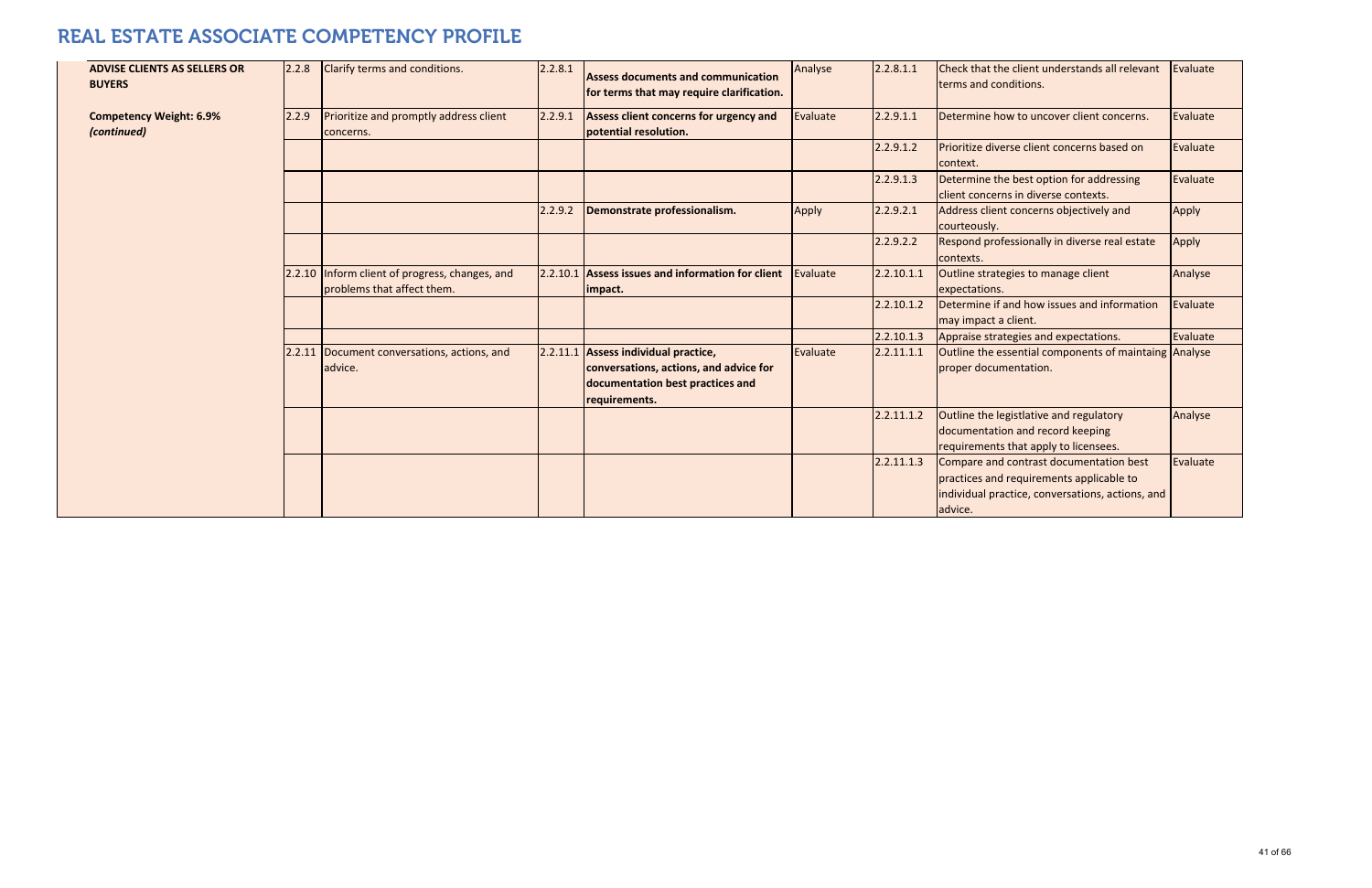| 2.3 | <b>USE COMMUNICATION AND</b>                                         | 2.3.1 | Select communication technology suited to 2.3.1.1                                                                                      |         | <b>Assess available communication</b>                                                                                                                      | Evaluate | 2.3.1.1.1  | Determine which communication technology is Evaluate<br>best suited to a task and audience.                                                        |              |
|-----|----------------------------------------------------------------------|-------|----------------------------------------------------------------------------------------------------------------------------------------|---------|------------------------------------------------------------------------------------------------------------------------------------------------------------|----------|------------|----------------------------------------------------------------------------------------------------------------------------------------------------|--------------|
|     | <b>INFORMATION TECHNOLOGY (IT)</b><br><b>Competency Weight: 6.9%</b> |       | task.                                                                                                                                  |         | methods and context suitability.                                                                                                                           |          | 2.3.1.1.2  | Determine the appropriate processes,<br>procedures, components, resources, and<br>preparation required for different types of<br>communication.    | Evaluate     |
|     |                                                                      | 2.3.2 | Customize communications with specific<br>technology.                                                                                  | 2.3.2.1 | <b>Assess available communication</b><br>technology based on the brokerage,<br>legislation, context, and intended<br>audience.                             | Evaluate | 2.3.2.1.1  | Use appropriate brokerage software and<br>resources.                                                                                               | <b>Apply</b> |
|     |                                                                      | 2.3.3 | Use communication technology for online<br>research.                                                                                   | 2.3.3.1 | Assess the appropriateness of using<br>communication technology for online<br>research.                                                                    | Evaluate | 2.3.3.1.1  | Determine when and how to use<br>communication technology for online<br>research.                                                                  | Evaluate     |
|     |                                                                      | 2.3.4 | Distribute relevant online content in<br>compliance with standards and<br>requirements.                                                | 2.3.4.1 | <b>Assess online content for standards and</b><br>regulatory compliance.                                                                                   | Evaluate | 2.3.4.1.1  | Follow brokerage direction for online content. Apply                                                                                               |              |
|     |                                                                      |       |                                                                                                                                        |         |                                                                                                                                                            |          | 2.3.4.1.2  | Determine how to distribute online content in<br>compliance with applicable standards and<br>requirements.                                         | Analyse      |
|     |                                                                      | 2.3.5 | Ensure all communications are clearly<br>represented and truthful.                                                                     | 2.3.5.1 | <b>Assess clarity and veracity of</b><br>communications.                                                                                                   | Evaluate | 2.3.5.1.1  | Determine communication best practices for<br>clarity and veracity.                                                                                | Evaluate     |
|     |                                                                      |       |                                                                                                                                        | 2.3.5.2 | <b>Assess how the digital enviroment</b><br>impacts professionalism.                                                                                       | Evaluate | 2.3.5.2.1  | Outline digitial envrironment practices that<br>may lead to unprofessionalism.                                                                     | Analyse      |
|     |                                                                      |       |                                                                                                                                        |         |                                                                                                                                                            |          | 2.3.5.2.2  | Outline practices, policies, and procedures that Analyse<br>licensees should employ to ensure they act<br>professionally in a digital environment. |              |
|     |                                                                      | 2.3.6 | Stay up to date with relative changes to<br>technology.                                                                                | 2.3.6.1 | <b>Assess technological changes for</b><br>relevance to licensee practice.                                                                                 | Evaluate | 2.3.6.1.1  | Determine best practices to stay current with<br>practice related technology.                                                                      | Evaluate     |
|     |                                                                      | 2.3.7 | Understand basic information technology<br>IT infrastructure.                                                                          | 2.3.7.1 | Assess the role of IT infrastructure in<br>real estate.                                                                                                    | Evaluate | 2.3.7.1.1  | Describe basic IT infrastructure related to real<br>estate.                                                                                        | Understand   |
|     |                                                                      | 2.3.8 | Use general office productivity and<br>collaboration applications effectively.                                                         | 2.3.8.1 | <b>Explain the effect of general office</b><br>productivity and collaboration<br>applications on improved<br>communications and increased<br>productivity. | Analyse  | 2.3.8.1.1  | Outline general office productivity and<br>collaboration applications used by brokerages.                                                          | Analyse      |
|     |                                                                      | 2.3.9 | Leverage property databases, sites, and<br>applications for sales activities.                                                          | 2.3.9.1 | Assess potential uses of property<br>databases, sites, and applications for<br>sales activiites.                                                           | Evaluate | 2.3.9.1.1  | Determine how to leverage property<br>databases, sites, and applications for sales<br>activities.                                                  | Evaluate     |
|     |                                                                      |       | 2.3.10 Comply with brokerage, regulatory, and<br>legal requirements regarding privacy, anti-<br>spam, data security, and personal use. |         | $2.3.10.1$ Assess practice for privacy, anti-spam,<br>data security, and personal use related<br>brokerage, regulatory, and legal<br>compliance.           | Evaluate | 2.3.10.1.1 | Determine how to comply with brokerage<br>privacy, anti-spam, data security, and<br>personal use requirements.                                     | Evaluate     |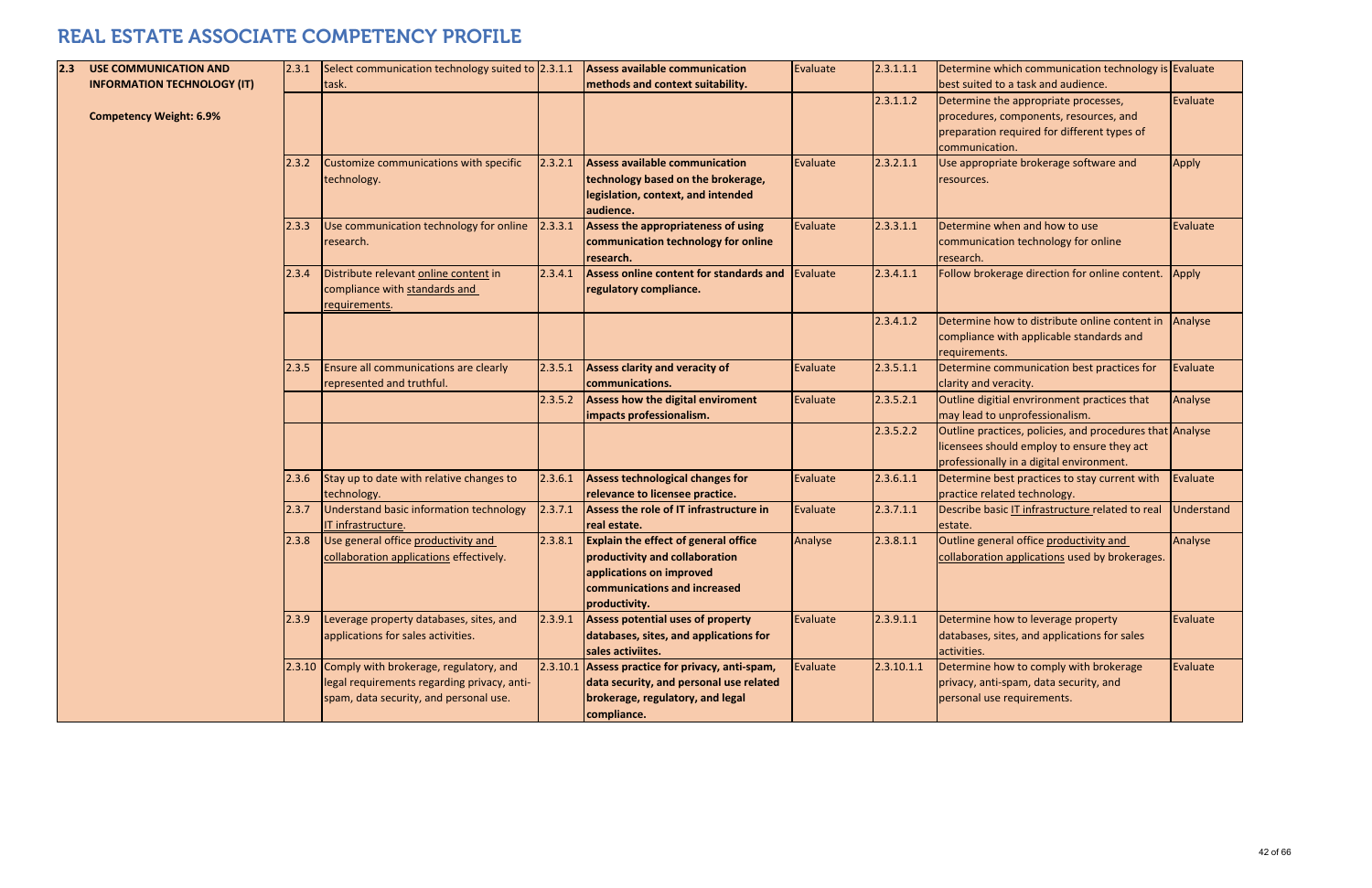| 2.4 | <b>ESTABLISH MEANINGFUL</b>    | 2.4.1 | Cultivate strategic working relationships                                      | 2.4.1.1 | Determine the link between respectful                                                                   | Evaluate | 2.4.1.1.1 | Choose strategies that cultivate respectful                                                                                                                | Apply      |
|-----|--------------------------------|-------|--------------------------------------------------------------------------------|---------|---------------------------------------------------------------------------------------------------------|----------|-----------|------------------------------------------------------------------------------------------------------------------------------------------------------------|------------|
|     | <b>RELATIONSHIPS</b>           |       | with other people.                                                             |         | working relationships and professional<br>relationships.                                                |          |           | working relationships.                                                                                                                                     |            |
|     | <b>Competency Weight: 4.6%</b> | 2.4.2 | Collaborate with other salespersons and<br>broker.                             | 2.4.2.1 | <b>Assess situations for need and</b><br>opportunity to collaborate with other<br>licensees and broker. | Evaluate | 2.4.2.1.1 | Determine when collaborations are necessary<br>and/or beneficial.                                                                                          | Evaluate   |
|     |                                | 2.4.3 | Engage others through reasoning and<br>interpersonal skills.                   | 2.4.3.1 | Assess how to engage others through<br>reasoning and interpersonal skills in<br>diverse situations.     | Evaluate | 2.4.3.1.1 | Describe how to engage others by reasoning<br>and using interpersonal skills in diverse<br>situations.                                                     | Understand |
|     |                                | 2.4.4 | Show empathy toward the perspectives of<br>others.                             | 2.4.4.1 | <b>Assess situations for the need for</b><br>empathy.                                                   | Evaluate | 2.4.4.1.1 | Describe how empathy assists clients during<br>stressful circumstances that give rise to the<br>purchase or sale of a home (divorce,<br>relocation, etc.). | Understand |
|     |                                |       |                                                                                |         |                                                                                                         |          | 2.4.4.1.2 | Outline the role of emapathy in contructive<br>relationships and concern/conflict resolution.                                                              | Analyse    |
|     |                                |       |                                                                                |         |                                                                                                         |          |           | Determine how to demonstrate empathy<br>appropriately in diverse real estate contexts.                                                                     | Evaluate   |
|     |                                |       |                                                                                |         |                                                                                                         |          | 2.4.4.1.3 | Determine appropriate questions to ask a<br>client that may be experiencing challenges or<br>in crisis.                                                    | Evaluate   |
|     |                                | 2.4.5 | Manage conflict effectively.                                                   | 2.4.5.1 | Assess conflict resolution strategies in a<br>real estate context.                                      | Evaluate | 2.4.5.1.1 | Outline common potential real estate conflicts. Analyse                                                                                                    |            |
|     |                                |       |                                                                                |         |                                                                                                         |          | 2.4.5.1.2 | Outline conflict resolution processes licensees<br>may employ.                                                                                             | Analyse    |
|     |                                |       |                                                                                |         |                                                                                                         |          | 2.4.5.1.3 | Outline conflict avoidence and conflict<br>resolution processes available to real estate<br>associates during meetings.                                    | Analyse    |
|     |                                |       |                                                                                |         |                                                                                                         |          | 2.4.5.1.4 | Outline conflict prevention techniques or<br>processes available to licensees when dealing<br>with clients or other associates.                            | Analyse    |
|     |                                |       |                                                                                |         |                                                                                                         |          | 2.4.5.1.5 | Outline the benefits of brokers using the VBRP<br>to deal with disputes.                                                                                   | Analyse    |
|     |                                |       |                                                                                |         |                                                                                                         |          | 2.4.5.1.6 | Explain how multiple offers impact conflict<br>resolution options.                                                                                         | Analyse    |
|     |                                | 2.4.6 | Request and provide constructive<br>feedback.                                  | 2.4.6.1 | Determine how constructive feedback<br>requests and provision may foster<br>meaningful relationships.   | Analyse  | 2.4.6.1.1 | Outline the strategies licensees may use to<br>request and provide constructive feeback.                                                                   | Analyse    |
|     |                                | 2.4.7 | Maintain a third-party network to assist<br>client referrals to third parties. | 2.4.7.1 | Assess the role of licensees as liaisons<br>between the client and other parties.                       | Evaluate | 2.4.7.1.1 | Outline the various activities licensees are<br>expected to perform when liasing between the<br>client and other parties.                                  | Analyse    |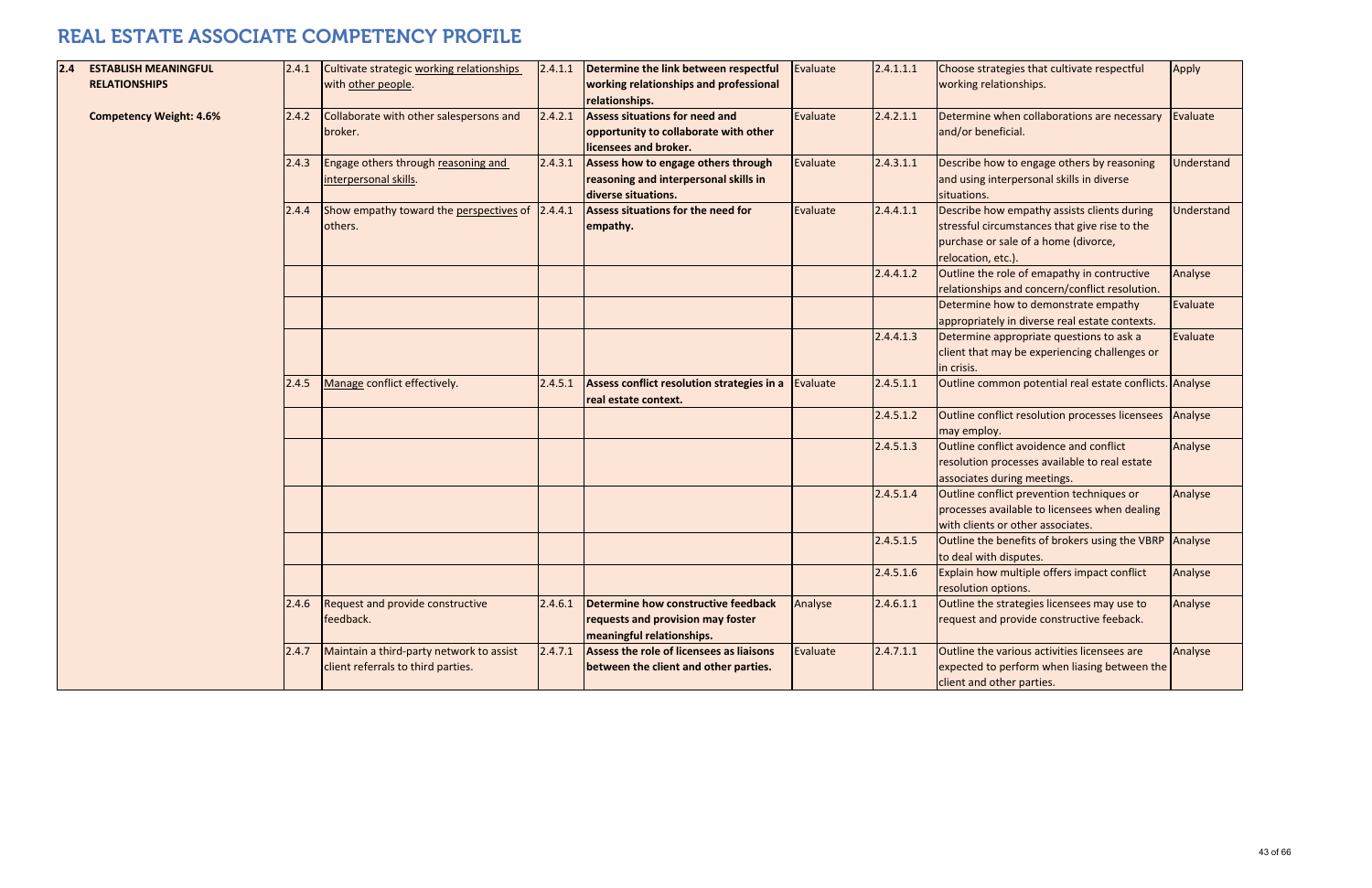| 2.5 | <b>DEMONSTRATE RESPECT FOR</b> | 2.5.1 | Challenge assumptions about self or                                                        | 2.5.1.1 | Determine how licensees can challenge                                                                     | Evaluate | 2.5.1.1.1 | Critique your own assumptions about self or                                                                                                    | Evaluate |
|-----|--------------------------------|-------|--------------------------------------------------------------------------------------------|---------|-----------------------------------------------------------------------------------------------------------|----------|-----------|------------------------------------------------------------------------------------------------------------------------------------------------|----------|
|     | <b>DIVERSITY</b>               |       | others.                                                                                    |         | their assumptions to demonstrate<br>respect for diversity.                                                |          |           | others.                                                                                                                                        |          |
|     | <b>Competency Weight: 2.2%</b> | 2.5.2 | Learn about the ideas and opinions of<br>others.                                           | 2.5.2.1 | Outline how learning about others' ideas Analyse<br>and opinions fosters respect for<br>diversity.        |          | 2.5.2.1.1 | Outline strategies to learn about others'<br>opinions and ideas.                                                                               | Analyse  |
|     |                                |       |                                                                                            |         |                                                                                                           |          | 2.5.2.1.2 | Compare and contrast diverse ideas and<br>opinions.                                                                                            | Evaluate |
|     |                                | 2.5.3 | Exhibit inclusive behaviour.                                                               | 2.5.3.1 | Assess how licensees can exhibit<br>inclusive behaviour in diverse contexts.                              | Evaluate | 2.5.3.1.1 | Recognize systems and behaviours that make<br>others feel excluded.                                                                            | Remember |
|     |                                |       |                                                                                            |         |                                                                                                           |          | 2.5.3.1.2 | Determine how to communicate and behave<br>inclusively.                                                                                        | Evaluate |
|     |                                | 2.5.4 | Use vocabulary that is respectful and<br>inclusive of others.                              | 2.5.4.1 | <b>Assess how vocabulary and</b><br>communications can be made inclusive.                                 | Evaluate | 2.5.4.1.1 | Choose inclusive language                                                                                                                      | Apply    |
|     |                                |       |                                                                                            |         |                                                                                                           |          | 2.5.4.1.2 | Demonstrate respectful and inclusive choices<br>in diverse real estate contexts.                                                               | Apply    |
|     |                                | 2.5.5 | Recognize systems and behaviours that<br>exclude others.                                   | 2.5.5.1 | Asssess how systems and behaviours<br>may exclude others.                                                 | Evaluate | 2.5.5.1.1 | Outline strategies and processes to proactively Analyse<br>address systems and beviours that may<br>exclude others.                            |          |
|     |                                | 2.5.6 | Meet legal requirements regarding<br>diversity, equity, harassment, and<br>discrimination. | 2.5.6.1 | Assess situations for diversity, equity,<br>harassment, and discrimination related<br>legal requirements. | Evaluate | 2.5.6.1.1 | Outline potential consequences of failing to<br>comply with diversity, equity, harassment, and<br>discrimination legal requirements.           | Analyse  |
|     |                                |       |                                                                                            |         |                                                                                                           |          | 2.5.6.1.2 | Outline the impact of failing to comply with<br>diversity, equity, harassment, and<br>discrimination legal requirements on property<br>values. | Analyse  |
|     |                                |       |                                                                                            |         |                                                                                                           |          | 2.5.6.1.3 | Determine how to conduct business in<br>accordance with diversity, equity, harassment,<br>and discrimination legal requirement<br>compliance.  | Evaluate |
|     |                                |       |                                                                                            |         |                                                                                                           |          | 2.5.6.1.4 | Determine how to act in keeping with<br>diversity, equity, harassment, and<br>discrimination legal requirements.                               | Evaluate |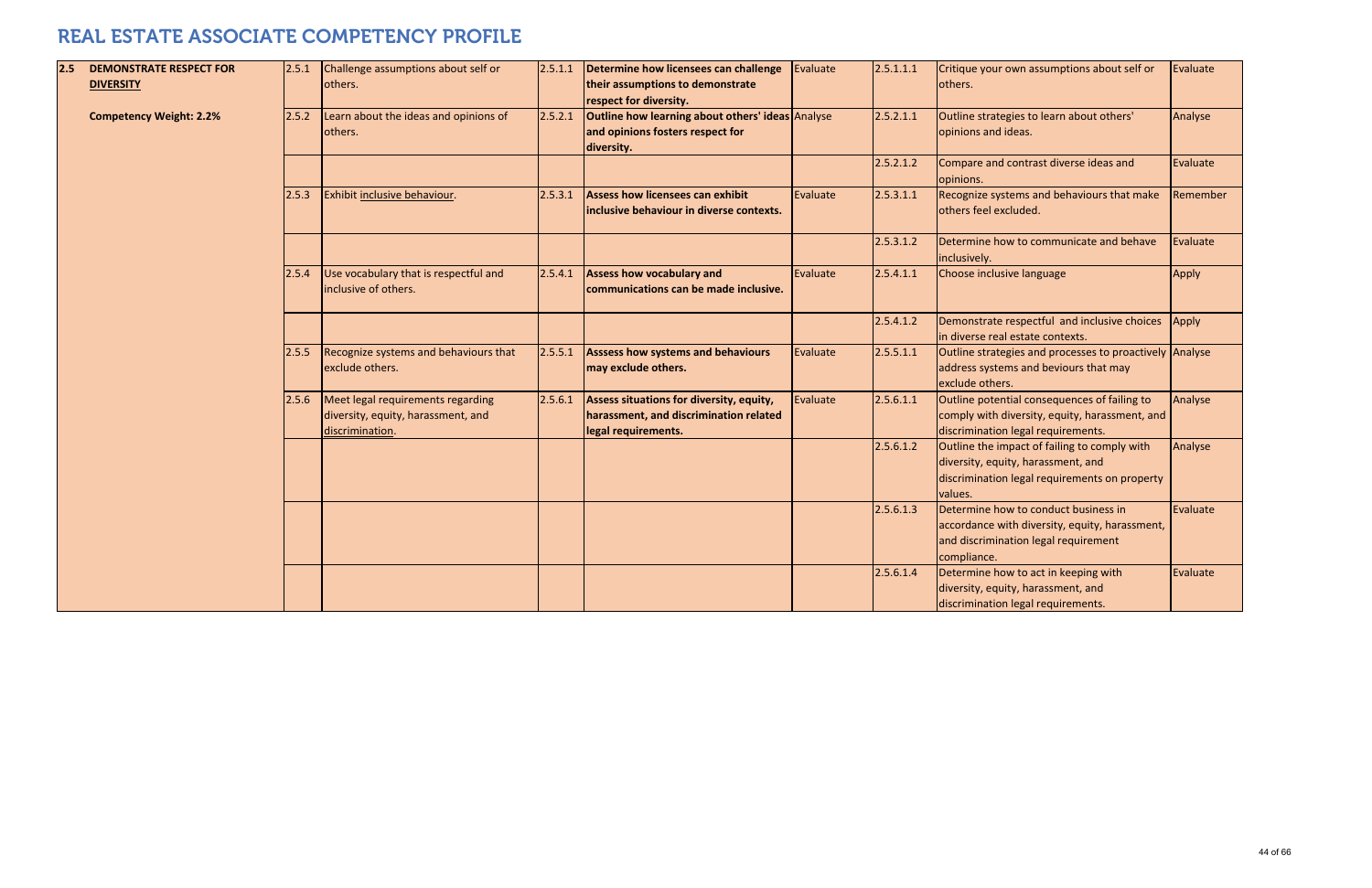| <b>2. COMMUNICATION AND COLLABORATION</b>                              |                       |
|------------------------------------------------------------------------|-----------------------|
| <b>COMPETENCY TITLE</b>                                                | <b>COMPETENCY WT.</b> |
| 2.1 COMMUNICATE EFFECTIVELY                                            | 4.2                   |
| <b>2.2 ADVISE CLIENTS AS SELLERS OR BUYERS</b>                         | 6.9                   |
| <b>2.3 ESTABLISH MEANINGFUL</b><br><b>RELATIONSHIPS</b>                | 4.6                   |
| <b>2.4 USE COMMUNICATION AND</b><br><b>INFORMATION TECHNOLOGY (IT)</b> | 3.5                   |
| <b>2.5 DEMONSTRATE RESPECT FOR</b><br><b>DIVERSITY</b>                 | 2.2                   |

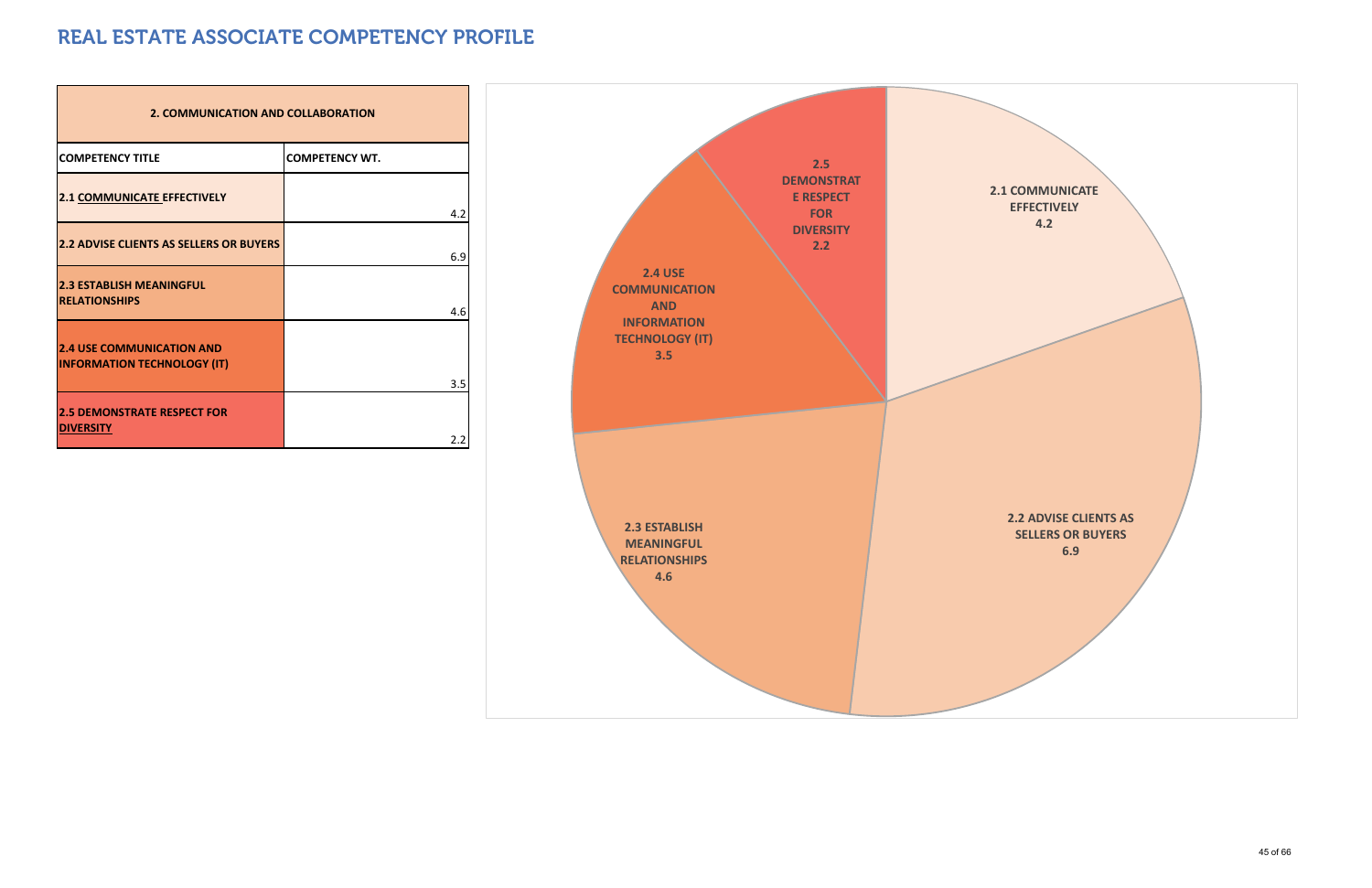|                                                            |                                                               |       | <b>COMPETENCY DOMAIN: 3. PROSPECTING AND MARKETING</b>                                                                            |         |                                                                                                                                  |                                                       |           | <b>Domain Weight</b>                                                                                                 | 8                                                      |
|------------------------------------------------------------|---------------------------------------------------------------|-------|-----------------------------------------------------------------------------------------------------------------------------------|---------|----------------------------------------------------------------------------------------------------------------------------------|-------------------------------------------------------|-----------|----------------------------------------------------------------------------------------------------------------------|--------------------------------------------------------|
|                                                            | <b>COMPETENCY TITLE</b>                                       |       | <b>PERFORMANCE CRITERIA</b>                                                                                                       |         | <b>SUBJECT LEARNING OUTCOME</b>                                                                                                  | <b>SUBJECT L.O.</b><br><b>BLOOM'S</b><br><b>LEVEL</b> |           | <b>SPECIFIC LEARNING OUTCOME</b>                                                                                     | <b>SPECIFIC L.O.</b><br><b>BLOOM'S</b><br><b>LEVEL</b> |
| 3.1                                                        | <b>PROMOTE OWN BUSINESS</b><br><b>Competency Weight: 0.7%</b> | 3.1.1 | Develop a marketing plan that includes<br>objectives, action items, and success<br>indicators.                                    | 3.1.1.1 | Assess individual licensee marketing<br>plan needs, objectives, and resources.                                                   | Evaluate                                              | 3.1.1.1.1 | Determine how to develop a marketing plan<br>that includes objectives, action items, and<br>success indicators.      | Evaluate                                               |
|                                                            |                                                               | 3.1.2 | Engage in targeted promotional activities<br>that comply with legal and ethical<br>requirements, brand standards, and<br>budgets. | 3.1.2.1 | <b>Assess promotional activities for legal</b><br>compliance, ethical requirements, brand<br>standards, and budget requirements. | Evaluate                                              | 3.1.2.1.1 | Determine best practices for engaging in<br>targeted promotional activities.                                         | Evaluate                                               |
|                                                            |                                                               | 3.1.3 | Generate and follow up with leads or<br>prospects.                                                                                | 3.1.3.1 | Outline processes and best practices to<br>generate and follow up with leads or<br>prospects.                                    | Analyse                                               | 3.1.3.1.1 | Compare and contrast processes and best<br>practices to generate leads or prospects in<br>diverse contexts.          | Evaluate                                               |
|                                                            |                                                               |       |                                                                                                                                   |         |                                                                                                                                  |                                                       | 3.1.3.1.2 | Compare and contrast processes and best<br>practices to follow up with leads or prospects<br>in diverse contexts.    | Evaluate                                               |
|                                                            |                                                               | 3.1.4 | Evaluate the effectiveness of promotional<br>efforts.                                                                             | 3.1.4.1 | Assess practices, tools, and techniques<br>for evaluating promotional<br>effectiveness.                                          | Evaluate                                              | 3.1.4.1.1 | Determine the best practices, tools, and<br>techniques to evaluate promotional<br>effectiveness in diverse contexts. | Evaluate                                               |
|                                                            |                                                               |       |                                                                                                                                   |         |                                                                                                                                  |                                                       |           |                                                                                                                      |                                                        |
| 3.2                                                        | <b>COORDINATE THE DEVELOPMENT OF</b>                          | 3.2.1 | Select key marketing messages.                                                                                                    | 3.2.1.1 | Justify key marketing message choices.                                                                                           | Evaluate                                              | 3.2.1.1.1 | Determine key marketing messages.                                                                                    | Evaluate                                               |
| <b>MARKETING MATERIAL</b><br><b>Competency Weight: 1.4</b> |                                                               | 3.2.2 | Act with due care, providing accurate<br>information considered sufficient,<br>meaningful, and clear to the ordinary<br>person.   | 3.2.2.1 | <b>Assess practice and marketing material</b><br>for accuracy, meaning, clarity, and<br>thoroughness.                            | <b>Evaluate</b>                                       | 3.2.2.1.1 | Determine how to ensure marketing materials<br>demonstrate due care, accuracy, clarity, and<br>thoroughness.         | Evaluate                                               |
|                                                            |                                                               | 3.2.4 | Develop specific marketing materials or<br>outsource as appropriate.                                                              | 3.2.4.1 | <b>Compare marketing skills with</b><br>marketing needs to determine<br>outsourcing requirements.                                | Evaluate                                              | 3.2.4.1.1 | Determine marketing materials and contexts<br>that require outsourcing.                                              | Evaluate                                               |
|                                                            |                                                               | 3.2.5 | Verify that marketing materials comply<br>with prescribed rules and accepted<br>conventions.                                      | 3.2.5.1 | <b>Assess marketing materials for</b><br>regulatory compliance and convention<br>adherence.                                      | Evaluate                                              | 3.2.5.1.1 | Judge if marketing materials meet regulatory<br>compliance and adhere to conventions.                                | Evaluate                                               |

#### **COMPETENCY DOMAIN: 3. PROSPECTINGAND MARKETING**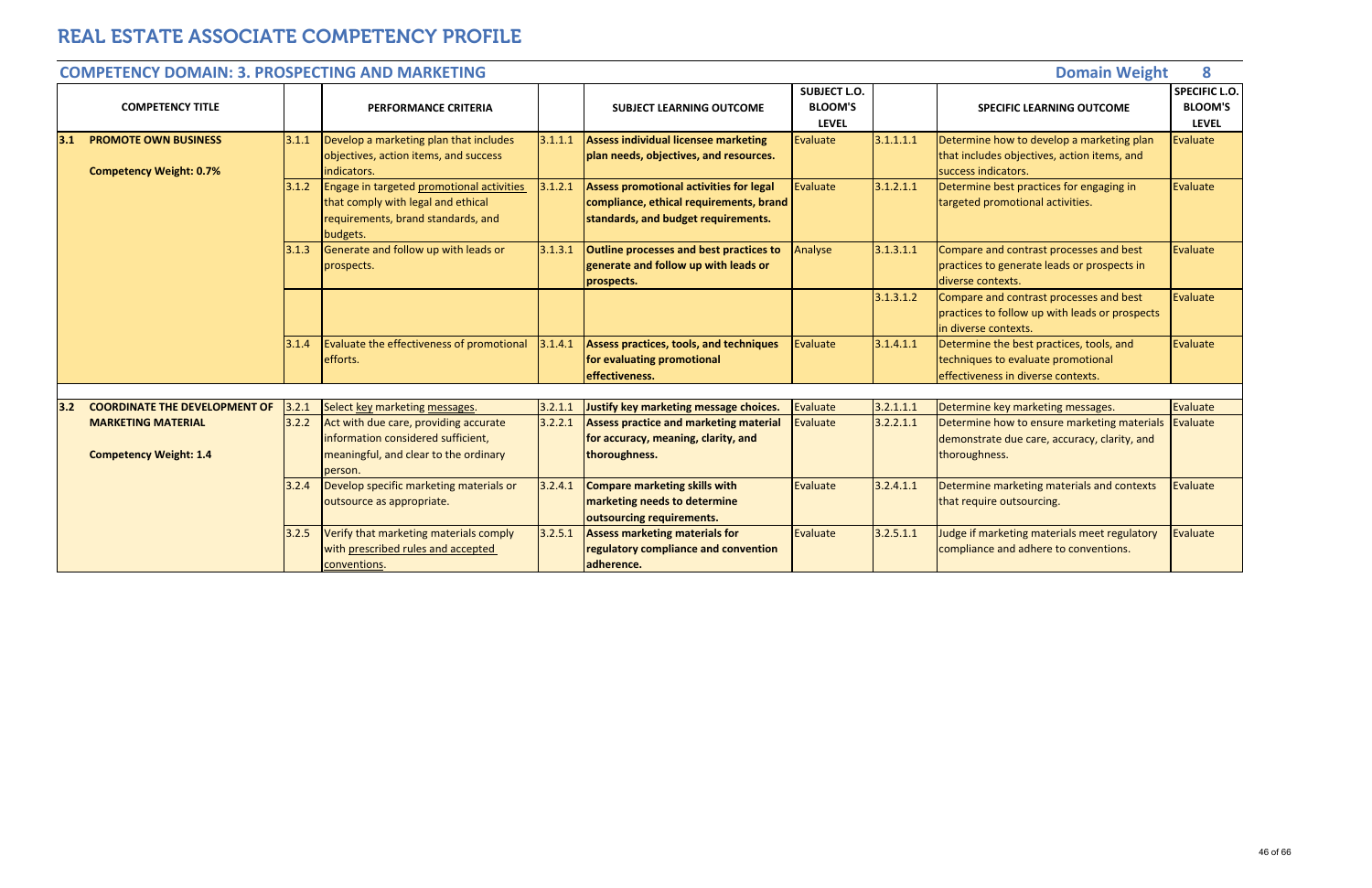| 3.3 | <b>PROMOTE PROPERTY WHEN</b><br><b>REPRESENTING THE SELLER</b> | 3.3.1 | Gather information on property.                                                  | 3.3.1.1 | Determine how to gather property<br>information.                                                                   | Evaluate        | 3.3.1.1.1 | Outline how to gather property information.                                                                                                         | Analyse  |
|-----|----------------------------------------------------------------|-------|----------------------------------------------------------------------------------|---------|--------------------------------------------------------------------------------------------------------------------|-----------------|-----------|-----------------------------------------------------------------------------------------------------------------------------------------------------|----------|
|     | <b>Competency Weight: 3.7%</b>                                 |       |                                                                                  |         |                                                                                                                    |                 | 3.3.1.1.2 | Outline potential and common property<br>information inconsistency or reliability issues.                                                           | Analyse  |
|     |                                                                |       |                                                                                  |         |                                                                                                                    |                 | 3.3.1.1.3 | Determine where to find specific property<br>information.                                                                                           | Evaluate |
|     |                                                                |       |                                                                                  |         |                                                                                                                    |                 | 3.3.1.1.4 | Determine how to resolve potential and<br>common property information inconsistency<br>or reliabiltiy issues.                                       | Evaluate |
|     |                                                                | 3.3.2 | Document market and personal sales data<br>in preparing listing presentations.   | 3.3.2.1 | Assess listing, market, and personal data Evaluate<br>documentation best practices.                                |                 | 3.3.2.1.1 | Determine listing, market, and personal data<br>documentation requirements and practices.                                                           | Evaluate |
|     |                                                                | 3.3.3 | Promote the features of the selling client's 3.3.3.1<br>property.                |         | <b>Assess property and client specific</b><br>techniques, tools, and strategies to<br>promote a seller's property. | Evaluate        | 3.3.3.1.1 | Justify property and client specific techniques,<br>tools, and strategies to promote a seller's<br>property.                                        | Evaluate |
|     |                                                                | 3.3.4 | Use everyone's time effectively.                                                 | 3.3.4.1 | Assess tasks, goals, priorities, and party<br>requirements for effective time<br>management.                       | <b>Evaluate</b> | 3.3.4.1.1 | Determine how to best manage time<br>respecting all parties.                                                                                        | Evaluate |
|     |                                                                | 3.3.5 | Make marketing materials available.                                              | 3.3.5.1 | <b>Assess marketing materials</b><br>dissemination options.                                                        | Evaluate        | 3.3.5.1.1 | Justify context specific marketing material<br>dissemination choices.                                                                               | Evaluate |
|     |                                                                | 3.3.6 | Follow the selling client's directions and<br>applicable protocols for showings. | 3.3.6.1 | Determine selling client's showing<br>directions and protocols.                                                    | Evaluate        | 3.3.6.1.1 | Outline techniques and processes licensees<br>may use to determine, clarify, and confirm a<br>selling client's showing directions and<br>protocols. | Analyse  |
|     |                                                                |       |                                                                                  |         |                                                                                                                    |                 | 3.3.6.1.2 | Check your understanding/interpretation of a<br>selling client's showing directions and<br>protocols.                                               | Evaluate |
|     |                                                                | 3.3.7 | Address potential and actual buyer<br>questions.                                 | 3.3.7.1 | <b>Assess each property for likely buyer</b><br>questions.                                                         | Evaluate        | 3.3.7.1.1 | Answer buyer questions as discussed with the<br>seller                                                                                              | Apply    |
|     |                                                                |       |                                                                                  |         |                                                                                                                    |                 | 3.3.7.1.2 | Outline how to proactively prepare for<br>potential and likely buyer questions with the<br>seller.                                                  | Analyse  |
|     |                                                                |       |                                                                                  |         |                                                                                                                    |                 | 3.3.7.1.3 | Determine likely buyer questions.                                                                                                                   | Evaluate |
|     |                                                                | 3.3.8 | Offer information on defects, flaws, and<br>drawbacks to selling client.         | 3.3.8.1 | Assess research required to adequately<br>inform selling clients regarding defects,<br>flaws, and drawbacks.       | Evaluate        | 3.3.8.1.1 | Present selling clients with accurate<br>information and alternatives related to<br>defects, flaws, and drawbacks.                                  | Apply    |
|     |                                                                |       |                                                                                  |         |                                                                                                                    |                 | 3.3.8.1.2 | Recommend to seller professionals who can<br>provide seller with advice on extent of defects<br>and flaws.                                          | Apply    |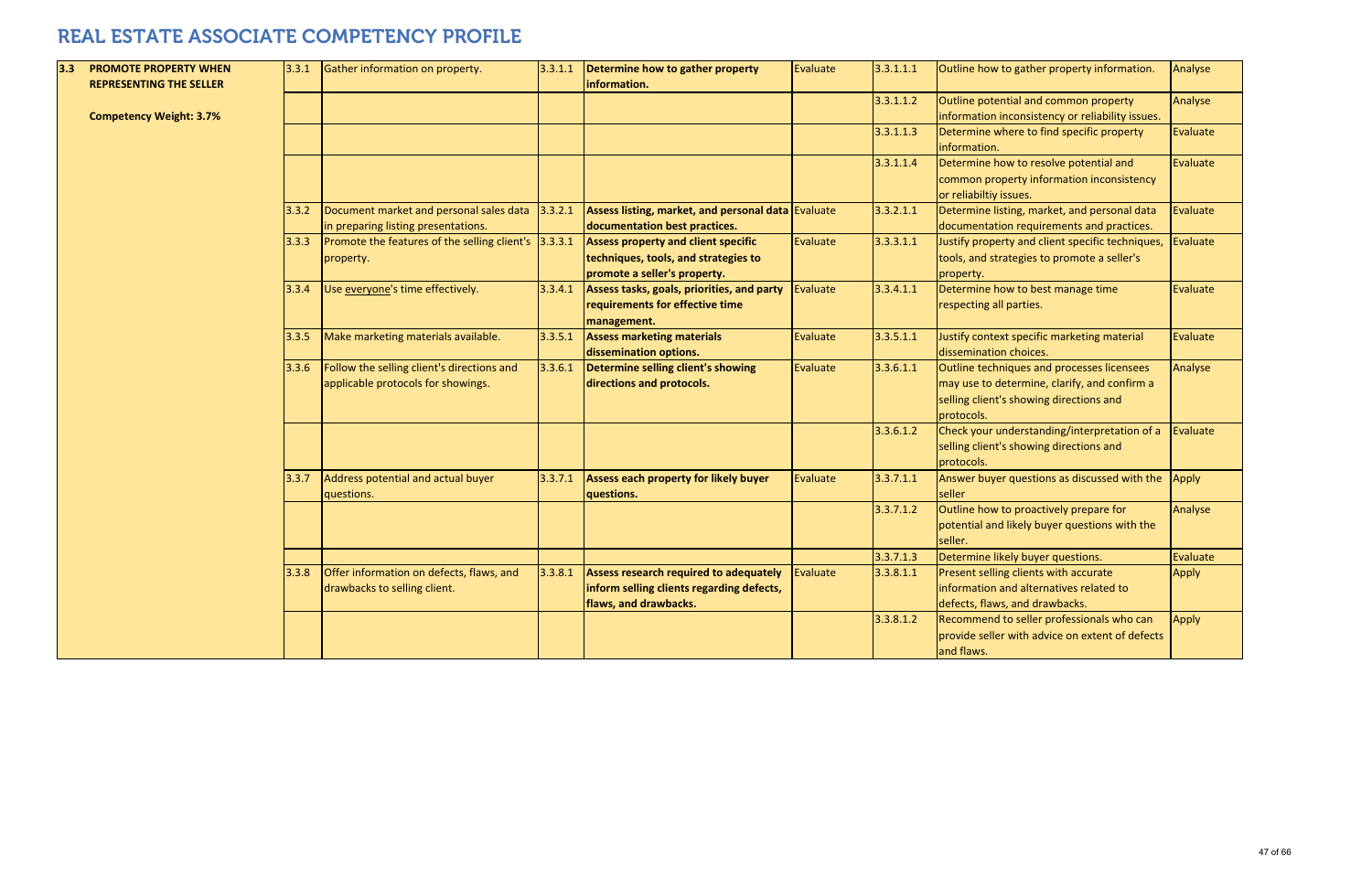| 3.4 | <b>DEMONSTRATE BUSINESS SENSE</b> | 3.4.1 | Seek opportunities to maintain and<br>increase value for clients or prospects. | 3.4.1.1 | Assess opportunities to maintain and<br>increase value for clients and prospects. | Evaluate | 3.4.1.1.1 | Determine how to maintain and increase value Evaluate<br>for clients and prospects.   |              |
|-----|-----------------------------------|-------|--------------------------------------------------------------------------------|---------|-----------------------------------------------------------------------------------|----------|-----------|---------------------------------------------------------------------------------------|--------------|
|     | <b>Competency Weight: 2.2%</b>    |       |                                                                                |         |                                                                                   |          |           |                                                                                       |              |
|     |                                   | 3.4.2 | Use business analysis frameworks.                                              | 3.4.2.1 | <b>Outline how to use business analysis</b>                                       | Evaluate | 3.4.2.1.1 | Demonstrate ability to use business analysis                                          | <b>Apply</b> |
|     |                                   |       |                                                                                |         | frameworks.                                                                       |          |           | <b>frameworks.</b>                                                                    |              |
|     |                                   | 3.4.3 | Pursue areas of competitive advantage.                                         | 3.4.3.1 | Determine potential areas of                                                      | Evaluate | 3.4.3.1.1 | Outline how to determine areas of competitive Analyse                                 |              |
|     |                                   |       |                                                                                |         | competitive advantage.                                                            |          |           | advantage.                                                                            |              |
|     |                                   |       |                                                                                |         |                                                                                   |          | 3.4.3.1.2 | Determine how to pursue potential areas of<br>competitive advantage based on context. | Evaluate     |
|     |                                   | 3.4.4 | Build a network of qualified professionals.                                    | 3.4.4.1 | Assess your professional network goals,                                           | Evaluate | 3.4.4.1.1 | Outline how to build a network of qualified                                           | Analyse      |
|     |                                   |       |                                                                                |         | resources, and challenges.                                                        |          |           | professionals.                                                                        |              |
|     |                                   |       |                                                                                |         |                                                                                   |          | 3.4.4.1.2 | Determine your professional network goals,                                            | Evaluate     |
|     |                                   |       |                                                                                |         |                                                                                   |          |           | resources, and challenges.                                                            |              |
|     |                                   | 3.4.5 | Build a real estate business that is                                           | 3.4.5.1 | Determine how to build a sustainable                                              | Evaluate | 3.4.5.1.1 | Justify decisions that contribute to building a                                       | Evaluate     |
|     |                                   |       | sustainable.                                                                   |         | business.                                                                         |          |           | sustainable business.                                                                 |              |
|     |                                   | 3.4.6 | Resolve issues facing the licensee's                                           | 3.4.6.1 | <b>Assess business issues for resolution</b>                                      | Evaluate | 3.4.6.1.1 | Determine how to best resolve business issues. Evaluate                               |              |
|     |                                   |       | business.                                                                      |         | options.                                                                          |          |           |                                                                                       |              |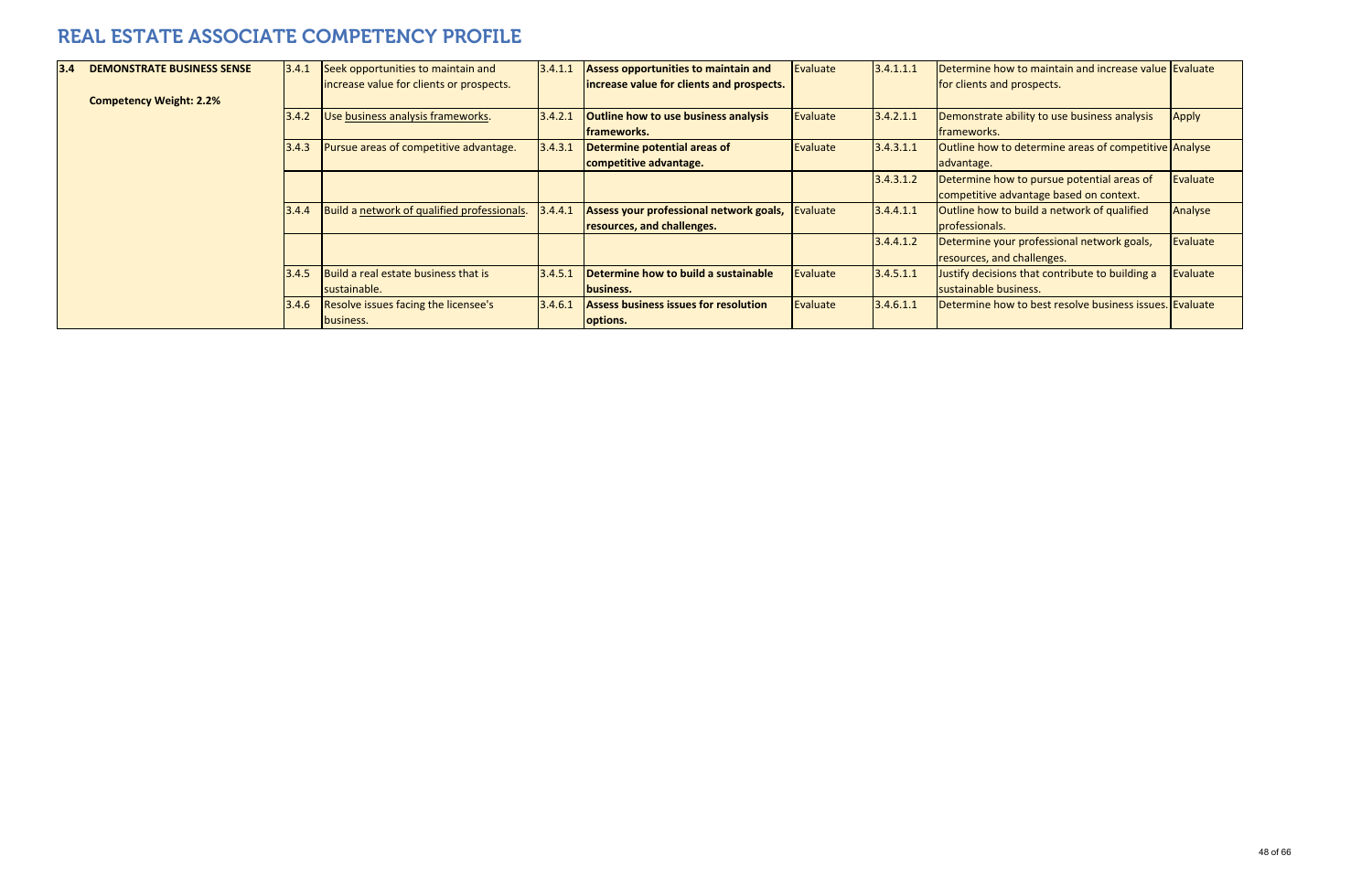| <b>3. PROSPECTING AND MARKETING</b>                                   |     |
|-----------------------------------------------------------------------|-----|
| <b>3.1 PROMOTE OWN BUSINESS</b>                                       | 0.7 |
| <b>3.2 COORDINATE THE DEVELOPMENT OF</b><br><b>MARKETING MATERIAL</b> | 1.4 |
| <b>3.3 PROMOTE PROPERTY WHEN</b><br><b>REPRESENTING THE SELLER</b>    | 3.7 |
| <b>3.4 DEMONSTRATE BUSINESS SENSE</b>                                 |     |

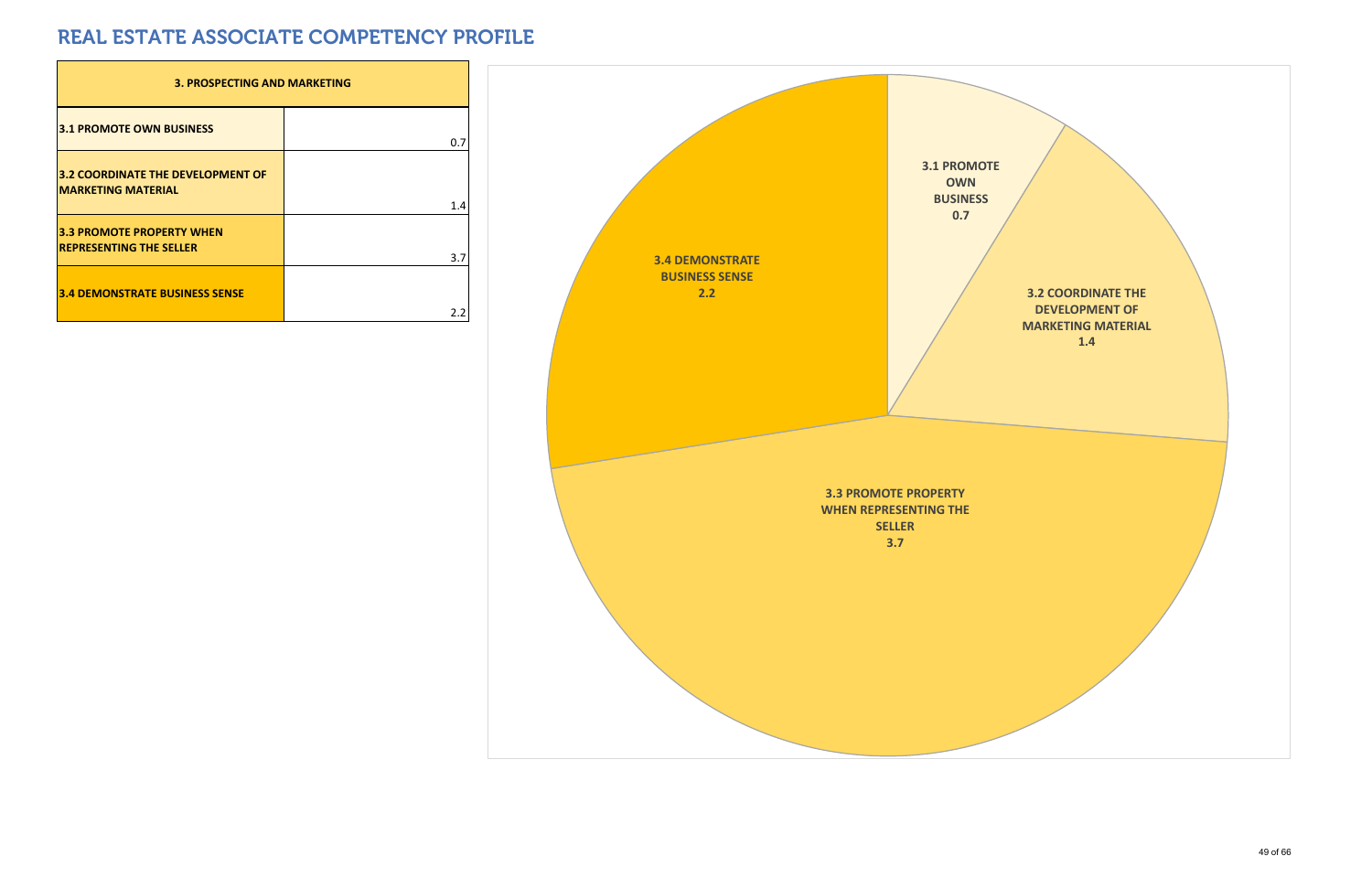| <b>COMPETENCY DOMAIN: 4. RESEARCH AND ANALYSIS</b>                 |       |                                                                                         |         |                                                                                                                  |                                                       |           | <b>Domain Weight</b>                                                                                                                                                                          | 14.9                                                   |
|--------------------------------------------------------------------|-------|-----------------------------------------------------------------------------------------|---------|------------------------------------------------------------------------------------------------------------------|-------------------------------------------------------|-----------|-----------------------------------------------------------------------------------------------------------------------------------------------------------------------------------------------|--------------------------------------------------------|
| <b>COMPETENCY TITLE</b>                                            |       | <b>PERFORMANCE CRITERIA</b>                                                             |         | <b>SUBJECT LEARNING OUTCOME</b>                                                                                  | <b>SUBJECT L.O.</b><br><b>BLOOM'S</b><br><b>LEVEL</b> |           | <b>SPECIFIC LEARNING OUTCOME</b>                                                                                                                                                              | <b>SPECIFIC L.O.</b><br><b>BLOOM'S</b><br><b>LEVEL</b> |
| <b>CONDUCT RESEARCH</b><br> 4.1 <br><b>Competency Weight: 5.4%</b> | 4.1.1 | Respect the private and confidential nature 4.1.1.1<br>of the research.                 |         | <b>Assess privacy and confidentiality</b><br>requirements and best practices related<br>to the research process. | Evaluate                                              | 4.1.1.1.1 | Determine how to respect privacy and<br>confidentiality within the research process.                                                                                                          | Evaluate                                               |
|                                                                    | 4.1.2 | Outline research outcomes.                                                              | 4.1.2.1 | Assess research needs.                                                                                           | Evaluate                                              | 4.1.2.1.1 | Determine research needs and desired<br>outcomes.                                                                                                                                             | Evaluate                                               |
|                                                                    | 4.1.3 | Indicate essential areas of expertise<br>required.                                      | 4.1.3.1 | Assess essential areas of expertise.                                                                             | Evaluate                                              | 4.1.3.1.1 | Determine essential areas of expertise in<br>relation to research needs.                                                                                                                      | Evaluate                                               |
|                                                                    | 4.1.4 | Distinguish between attributes and<br>drawbacks of properties used for the<br>analysis. | 4.1.4.1 | Assess property attributes to be<br>included in the analysis.                                                    | Evaluate                                              | 4.1.4.1.1 | Identify features that define green real estate<br>and discuss their benefits and disadvantages.                                                                                              | Remember                                               |
|                                                                    |       |                                                                                         |         |                                                                                                                  |                                                       | 4.1.4.1.2 | Identify features that define green real estate<br>and discuss their benefits and disadvantages.                                                                                              | Remember                                               |
|                                                                    |       |                                                                                         |         |                                                                                                                  |                                                       | 4.1.4.1.3 | Recognize the components of a greened<br>property and the various services or programs.                                                                                                       | Understand                                             |
|                                                                    |       |                                                                                         |         |                                                                                                                  |                                                       | 4.1.4.1.4 | Describe energy conservation components and Understand<br>their advantages and disadvantages.                                                                                                 |                                                        |
|                                                                    |       |                                                                                         |         |                                                                                                                  |                                                       | 4.1.4.1.5 | Determine the impact of property attributes<br>on the analysis.                                                                                                                               | Evaluate                                               |
|                                                                    |       |                                                                                         | 4.1.4.2 | Assess attributes of an urban setting<br>property.                                                               | Evaluate                                              | 4.1.4.2.1 | Determine the impact of the community<br>where the property is located (i.e., walkable<br>communities, crime rates, etc.).                                                                    | Evaluate                                               |
|                                                                    |       |                                                                                         |         |                                                                                                                  |                                                       | 4.1.4.2.2 | Determine the impact of nearby infrastructure Evaluate<br>and other amenities. (i.e. schools, sport<br>facilites, parks, etc.).                                                               |                                                        |
|                                                                    |       |                                                                                         | 4.1.4.3 | Assess attributes of properties located<br>in a rural setting.                                                   | Evaluate                                              | 4.1.4.3.1 | Identify the types of municipalities that may be Remember<br>encountered in rural residential practice.                                                                                       |                                                        |
|                                                                    |       |                                                                                         |         |                                                                                                                  |                                                       | 4.1.4.3.2 | Identify a property in a rural setting by its land<br>description.                                                                                                                            | Remember                                               |
|                                                                    |       |                                                                                         |         |                                                                                                                  |                                                       | 4.1.4.3.3 | Identify the property attributes that licensees<br>should discuss with sellers and buyers.                                                                                                    | Remember                                               |
|                                                                    |       |                                                                                         |         |                                                                                                                  |                                                       | 4.1.4.3.4 | List the different materials that are used to<br>build foundations for residential properties,<br>how these might be recognized, and how these<br>can impact the sale/purchase of properties. | Remember                                               |
|                                                                    |       |                                                                                         |         |                                                                                                                  |                                                       | 4.1.4.3.5 | Recognize the types of low-slope roofs and<br>steep-slope roofs and how these can impact<br>the sale/purchase of properties.                                                                  | Remember                                               |
|                                                                    |       |                                                                                         |         |                                                                                                                  |                                                       | 4.1.4.3.6 | Identify the components of a building roof<br>drainage system.                                                                                                                                | Remember                                               |

#### **COMPETENCY DOMAIN: 4. RESEARCHAND ANALYSIS**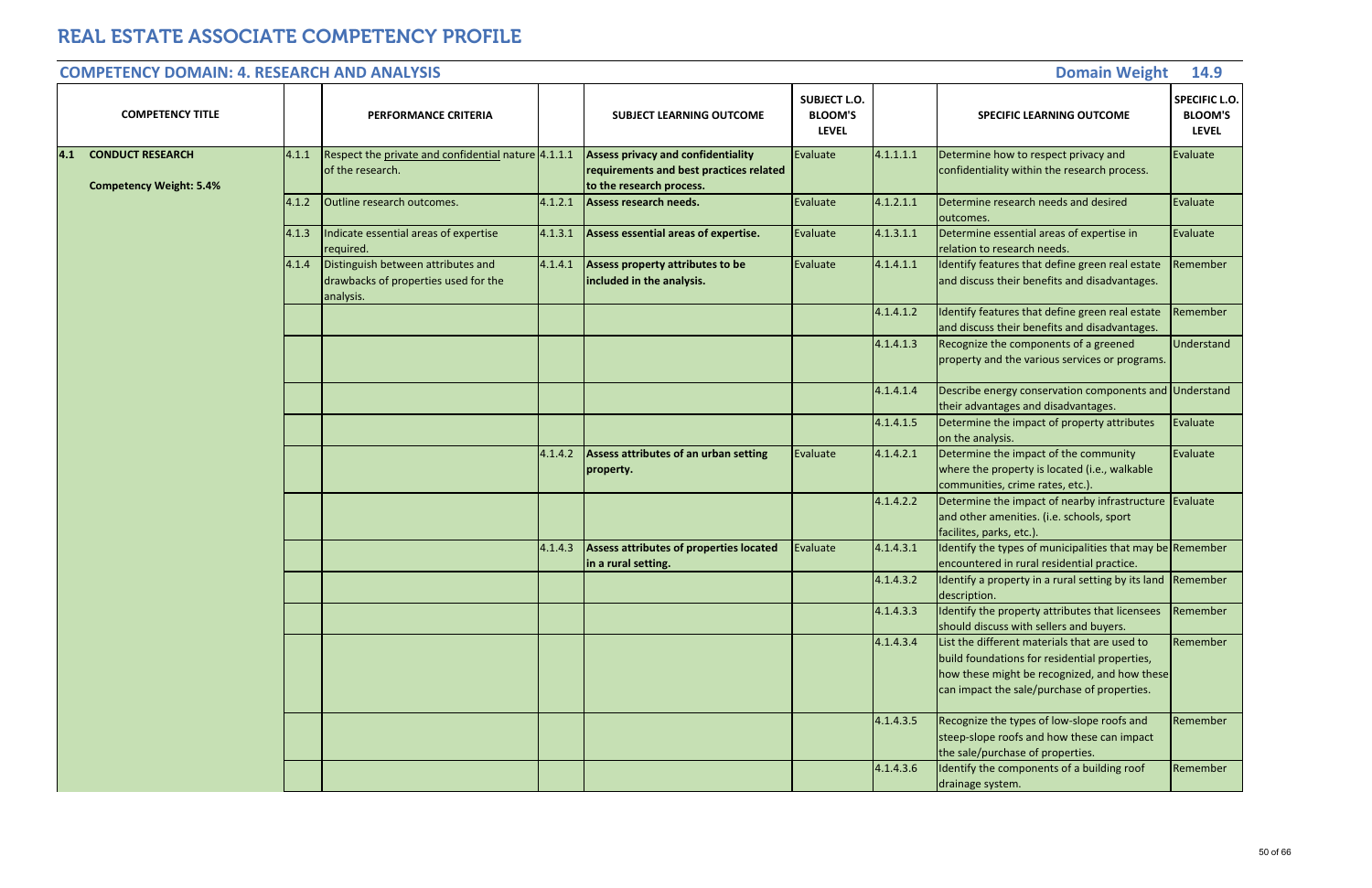| <b>CONDUCT RESEARCH</b><br><b>Competency Weight: 5.4%</b> |  |  | 4.1.4.3.7                | Identify the types of ceiling finishes that may<br>be visible in a residence and how these can<br>impact the sale/purchase of properties.                                                                      | Remember                 |
|-----------------------------------------------------------|--|--|--------------------------|----------------------------------------------------------------------------------------------------------------------------------------------------------------------------------------------------------------|--------------------------|
| (continued)                                               |  |  | 4.1.4.3.8                | Recognize the more common fireplace styles in Remember<br>residential properties.                                                                                                                              |                          |
|                                                           |  |  | 4.14.3.9                 | Identify the various storage arrangements that Remember<br>can exist in condominium ownership and how<br>these can impact the sale/purchase of<br>properties.                                                  |                          |
|                                                           |  |  | 4.1.4.3.10               | Describe water-related issues and concerns<br>affecting rural residential properties.                                                                                                                          | Understand               |
|                                                           |  |  | 4.1.4.3.11               | Describe the well performance tests real<br>professionals should discuss with clients.                                                                                                                         | Understand               |
|                                                           |  |  | 4.1.4.3.12               | Describe the concerns that wells in pits or<br>abandoned wells present in real estate<br>transactions.                                                                                                         | Understand               |
|                                                           |  |  | 4.1.4.3.13               | Explain how a septic tank works in a private<br>sewage system                                                                                                                                                  | Understand               |
|                                                           |  |  | 4.1.4.3.14               | Describe licensee due diligence respecting<br>private sewage system when representing<br>buyer or sellers.                                                                                                     | Understand               |
|                                                           |  |  | 4.1.4.3.15               | Describe a utility cooperative and the types of<br>services they may provide.                                                                                                                                  | <b>Understand</b>        |
|                                                           |  |  | 4.1.4.3.16               | Describe how environmental matters may<br>affect rural residential properties and<br>transactions.                                                                                                             | Understand               |
|                                                           |  |  | 4.1.4.3.17               | Describe how surface and mineral rights relate Understand<br>to the residential transactions in a rural<br>setting.                                                                                            |                          |
|                                                           |  |  | 4.1.4.3.18               | Describe what is meant by environmental<br>stewardship.                                                                                                                                                        | Understand               |
|                                                           |  |  | 4.1.4.3.19               | Describe wildlife considerations related to<br>rural living.                                                                                                                                                   | Understand               |
|                                                           |  |  | 4.1.4.3.20               | Explain domestic pet considerations relate to<br>rural living.                                                                                                                                                 | Understand               |
|                                                           |  |  | 4.1.4.3.21               | Describe environmental hazards for residential Understand<br>properties in a rural setting.                                                                                                                    |                          |
|                                                           |  |  | 4.1.4.3.22               | Describe the environmental due diligence<br>requirements related to environmental<br>matters that licensees should follow when<br>representing buyers or seller of residential<br>property in a rural setting. | Understand               |
|                                                           |  |  | 4.1.4.3.23               | Describe the different legal land descriptions<br>for rural property.                                                                                                                                          | <b>Understand</b>        |
|                                                           |  |  | 4.1.4.3.24<br>4.1.4.3.25 | Describe the Alberta Township System.<br>Describe the Plan, Block, and Lot system and<br>the Plan and Unit System.                                                                                             | Understand<br>Understand |
|                                                           |  |  |                          |                                                                                                                                                                                                                |                          |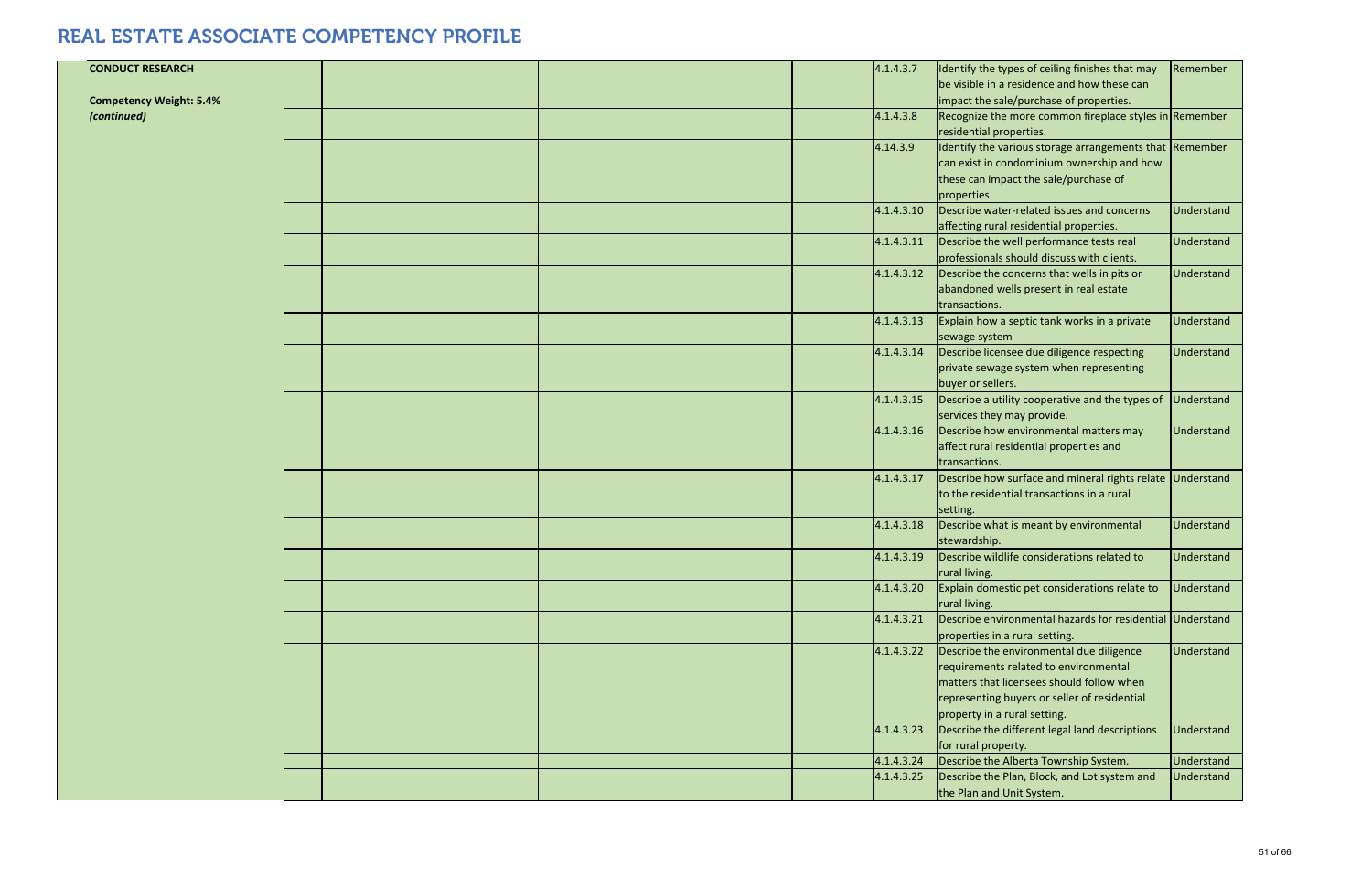| <b>CONDUCT RESEARCH</b><br><b>Competency Weight: 5.4%</b> |  | 4.1.4.3.26 | Describe the due diligence process to be<br>followed by licensees related to properties in<br>rural settings related to GST.                                 | Understand        |
|-----------------------------------------------------------|--|------------|--------------------------------------------------------------------------------------------------------------------------------------------------------------|-------------------|
| (continued)                                               |  | 4.1.4.3.27 | Describe the general licensee due diligence<br>requirements when representing rural<br>residential property sellers.                                         | Understand        |
|                                                           |  | 4.1.4.3.28 | Describe the general due diligence<br>requirements for licensees when representing<br>buyers intending to purchase properties<br>located in a rural setting. | Understand        |
|                                                           |  | 4.1.4.3.29 | Explain the most common types of permits<br>that relate to residential construction.                                                                         | Understand        |
|                                                           |  | 4.1.4.3.30 | Describe when a Building Permit is required for Understand<br>property renovations.                                                                          |                   |
|                                                           |  | 4.1.4.3.31 | Summarize the benefits of obtaining a<br><b>Building Permit.</b>                                                                                             | Understand        |
|                                                           |  | 4.1.4.3.32 | Describe how the absence of required building Understand<br>permits can impact the sale and purchase<br>process.                                             |                   |
|                                                           |  | 4.1.4.3.33 | Explain the key concepts that shape residential Understand<br>construction and how these can impact the<br>sale/purchase of properties.                      |                   |
|                                                           |  | 4.1.4.3.34 | Describe the most common construction<br>methods used for residential properties and<br>how these can impact the sale/purchase of<br>properties.             | Understand        |
|                                                           |  | 4.1.4.3.35 | Describe the most common types of<br>foundations that are found in residences and<br>how these can impact the sale/purchase of<br>properties.                | <b>Understand</b> |
|                                                           |  | 4.1.4.3.36 | Describe the function of exterior walls and<br>the types of exterior wall finishes and how<br>these can impact the sale/purchase of<br>properties.           | Understand        |
|                                                           |  | 4.1.4.3.37 | Describe the types of roofing materials used in Understand<br>residential construction and how these can<br>impact the sale/purchase of properties.          |                   |
|                                                           |  | 4.1.4.3.38 | Describe the types of window styles and<br>feature windows found in residential<br>construction and how these can impact the<br>sale/purchase of properties. | Understand        |
|                                                           |  | 4.1.4.3.39 | Describe the types of exterior doors that are<br>part of the building envelope.                                                                              | Understand        |
|                                                           |  | 4.1.4.3.40 | Describe the 4 service systems that are part of<br>a residential property and how these can<br>impact the sale/purchase of properties.                       | Understand        |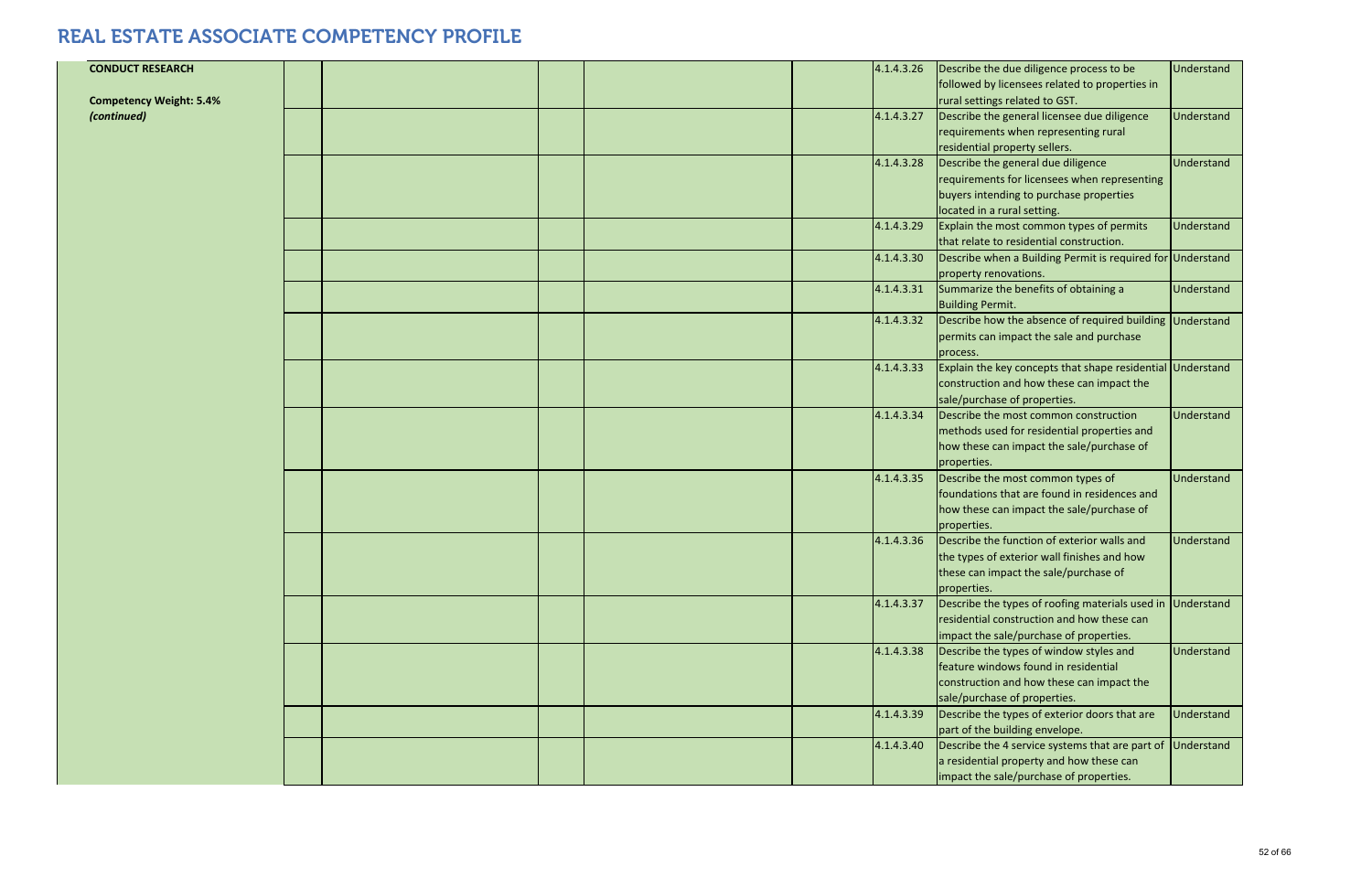| <b>CONDUCT RESEARCH</b>        |  |         |                                                                                                              | 4.1.4.3.41 | Explain the components of a residential HVAC<br>system and how these can impact the                                                            | Understand |
|--------------------------------|--|---------|--------------------------------------------------------------------------------------------------------------|------------|------------------------------------------------------------------------------------------------------------------------------------------------|------------|
| <b>Competency Weight: 5.4%</b> |  |         |                                                                                                              |            | sale/purchase of properties.                                                                                                                   |            |
| (continued)                    |  |         |                                                                                                              | 4.1.4.3.42 | Explain the functions of interior walls and                                                                                                    | Understand |
|                                |  |         |                                                                                                              |            | the types of interior wall finishes and how                                                                                                    |            |
|                                |  |         |                                                                                                              |            | these can impact the sale/purchase of<br>properties.                                                                                           |            |
|                                |  |         |                                                                                                              | 4.1.4.3.43 | Describe the different types of flooring                                                                                                       | Understand |
|                                |  |         |                                                                                                              |            | installed in residential properties and how<br>these can impact the sale/purchase of                                                           |            |
|                                |  |         |                                                                                                              |            | properties.                                                                                                                                    |            |
|                                |  |         |                                                                                                              | 4.1.4.3.44 | Describe the common types of parking                                                                                                           | Understand |
|                                |  |         |                                                                                                              | 4.1.4.3.45 | arrangements for residential properties.<br>Explain why licensees need to know their                                                           | Analyse    |
|                                |  |         |                                                                                                              |            | property attributes when representing clients.                                                                                                 |            |
|                                |  |         |                                                                                                              | 4.1.4.3.46 | Explain the considerations that affect rural<br>residential living.                                                                            | Analyse    |
|                                |  |         |                                                                                                              | 4.1.4.3.47 | Differentiate between load-bearing and non-<br>load bearing walls.                                                                             | Analyse    |
|                                |  |         |                                                                                                              | 4.1.4.3.48 | Outline the various parking options that can<br>exist in condominium ownership and how<br>these can impact the sale/purchase of<br>properties. | Analyse    |
|                                |  |         |                                                                                                              | 4.1.4.3.49 | Summarize the various water treatment<br>devices that may be included in a real estate<br>transaction.                                         | Evaluate   |
|                                |  | 4.1.4.4 | <b>Propose the due diligence requirements</b> Create<br>associated with residential property<br>measurement. | 4.1.4.4.1  | Identify the elements that are present when a<br><b>Residential Measurement Standard civil</b><br>proceeding is commenced.                     | Remember   |
|                                |  |         |                                                                                                              | 4.1.4.4.2  | List the components that are needed for the<br>courts to prove negligent misrepresentation<br>relating to a properties size.                   | Remember   |
|                                |  |         |                                                                                                              | 4.1.4.4.3  | Describe the factors that led RECA to develop<br>and implement the Residential Measurement<br>Standard.                                        | Understand |
|                                |  |         |                                                                                                              | 4.1.4.4.4  | Explain the correlation between property size<br>and asking/selling price.                                                                     | Understand |
|                                |  |         |                                                                                                              | 4.1.4.4.5  | Describe Residential Measurement Standard<br>principles and information that licensees must<br>share.                                          | Understand |
|                                |  |         |                                                                                                              | 4.1.4.4.6  | Describe the two Residential Measurement<br>Standard compliant property measurement<br>methods.                                                | Understand |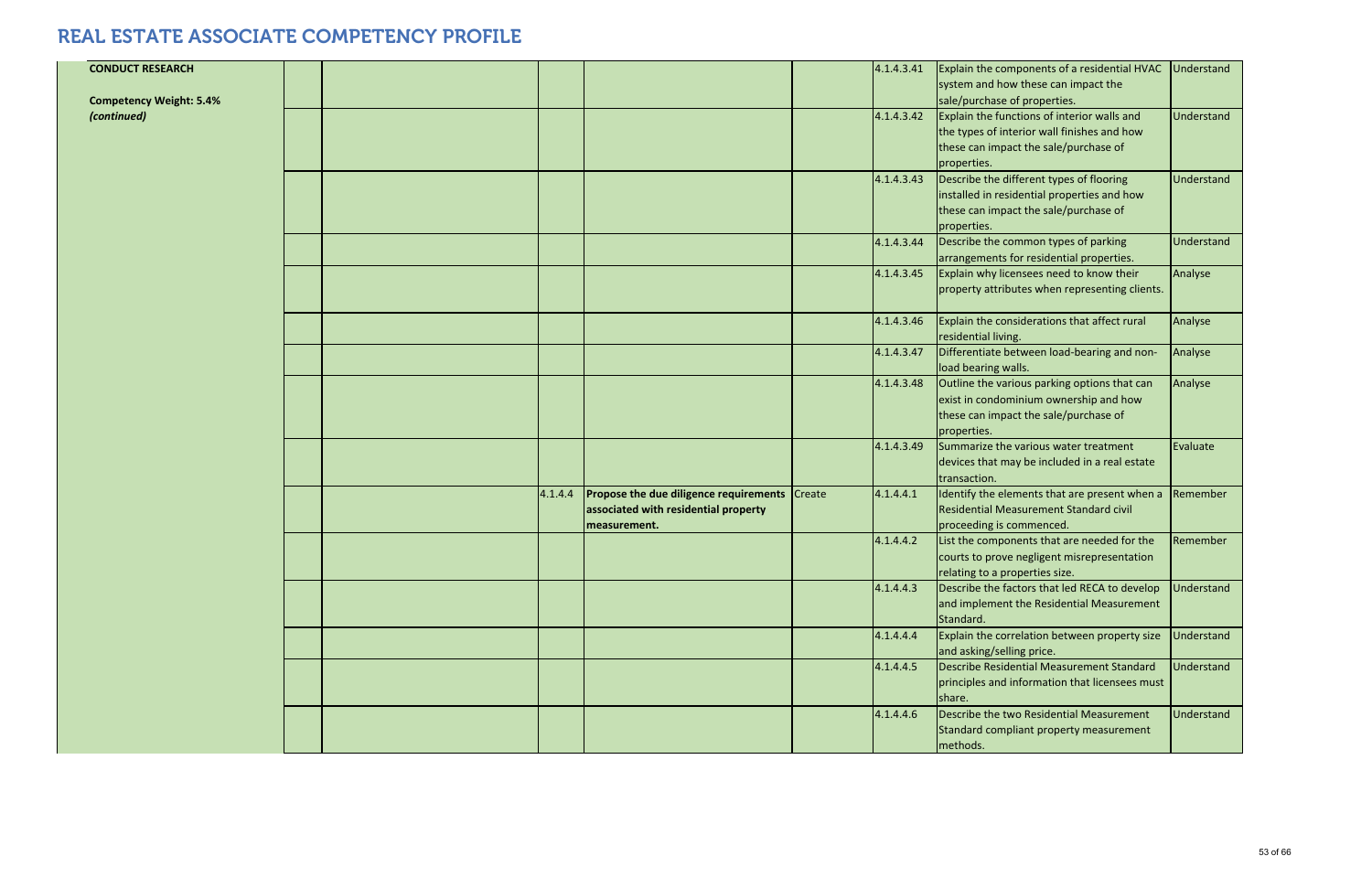| <b>CONDUCT RESEARCH</b>        |       |                                                |         |                                          |          | 4.1.4.4.7  | Describe the Residential Measurement<br>Standard Principles real estate professionals | Understand |
|--------------------------------|-------|------------------------------------------------|---------|------------------------------------------|----------|------------|---------------------------------------------------------------------------------------|------------|
| <b>Competency Weight: 5.4%</b> |       |                                                |         |                                          |          |            | must follow when calculating the area of a                                            |            |
| (continued)                    |       |                                                |         |                                          |          |            | residential property using the Residential                                            |            |
|                                |       |                                                |         |                                          |          |            | Measurement Standard.                                                                 |            |
|                                |       |                                                |         |                                          |          | 4.1.4.4.8  | Describe the requirements real estate                                                 | Understand |
|                                |       |                                                |         |                                          |          |            | licensees have when communicating property                                            |            |
|                                |       |                                                |         |                                          |          |            | measurements to consumers and other<br>licensees.                                     |            |
|                                |       |                                                |         |                                          |          | 4.1.4.4.9  | Explain the due diligence activities when hiring Understand                           |            |
|                                |       |                                                |         |                                          |          |            | a property measurement service.                                                       |            |
|                                |       |                                                |         |                                          |          | 4.1.4.4.10 | Describe how RECA deals with breaches                                                 | Understand |
|                                |       |                                                |         |                                          |          |            | associated with the application of the<br><b>Residential Measurement Standard.</b>    |            |
|                                |       |                                                |         |                                          |          | 4.1.4.4.11 | Summarize the steps that help reduce the risks Understand                             |            |
|                                |       |                                                |         |                                          |          |            | associated with application of the Residential                                        |            |
|                                |       |                                                |         |                                          |          |            | Measurement Standard and civil proceedings.                                           |            |
|                                |       |                                                |         |                                          |          |            |                                                                                       |            |
|                                |       |                                                |         |                                          |          | 4.1.4.4.12 | <b>Outline the Residential Measurement</b><br>Standard.                               | Analyse    |
|                                |       |                                                |         |                                          |          | 4.1.4.4.13 | Compare and contrast a condominium unit's                                             | Analyse    |
|                                |       |                                                |         |                                          |          |            | Residential Measurement Standard area and                                             |            |
|                                |       |                                                |         |                                          |          |            | its registered size.                                                                  |            |
|                                |       |                                                |         |                                          |          | 4.1.4.4.14 | Explain grade impacts residential property area Analyse<br>calculation.               |            |
|                                |       |                                                |         |                                          |          | 4.1.4.4.15 | Calculate the area of any style of residential                                        | Analyse    |
|                                |       |                                                |         |                                          |          |            | properties in accordance with the Residential                                         |            |
|                                |       |                                                |         |                                          |          | 4.1.4.4.16 | Measurement Standard.<br>Determine alternatives for dealing with                      | Evaluate   |
|                                |       |                                                |         |                                          |          |            | unusual residential properties.                                                       |            |
|                                |       |                                                |         |                                          |          | 4.1.4.4.17 | Determine when each of the two<br>measurement methods should be applied.              | Evaluate   |
|                                | 4.1.5 | Obtain information required to generate a      | 4.1.5.1 | Assess how to obtain information         | Evaluate | 4.1.5.1.1  | Identify the characteristics that may indicate a                                      | Remember   |
|                                |       | complete picture.                              |         | required to generate a complete picture. |          |            | property was used a grow op.                                                          |            |
|                                |       |                                                |         |                                          |          | 4.1.5.1.2  | Identify characteristics that may indicate a<br>property was used as a drug lab.      | Remember   |
|                                |       |                                                |         |                                          |          | 4.1.5.1.3  | Outline diverse ways to obtain required<br>information.                               | Analyse    |
|                                |       | $4.1.6$ Use relevant software, integrated with | 4.1.6.1 | Assess which software may be relevant    | Evaluate | 4.1.6.1.1  | Determine the appropriate software to use.                                            | Evaluate   |
|                                |       | other data.                                    |         | and how it may be integrated with other  |          |            |                                                                                       |            |
|                                |       |                                                |         | data.                                    |          | 4.1.6.1.2  | Determine how to best integrate the selected                                          | Evaluate   |
|                                |       |                                                |         |                                          |          |            | software with other data.                                                             |            |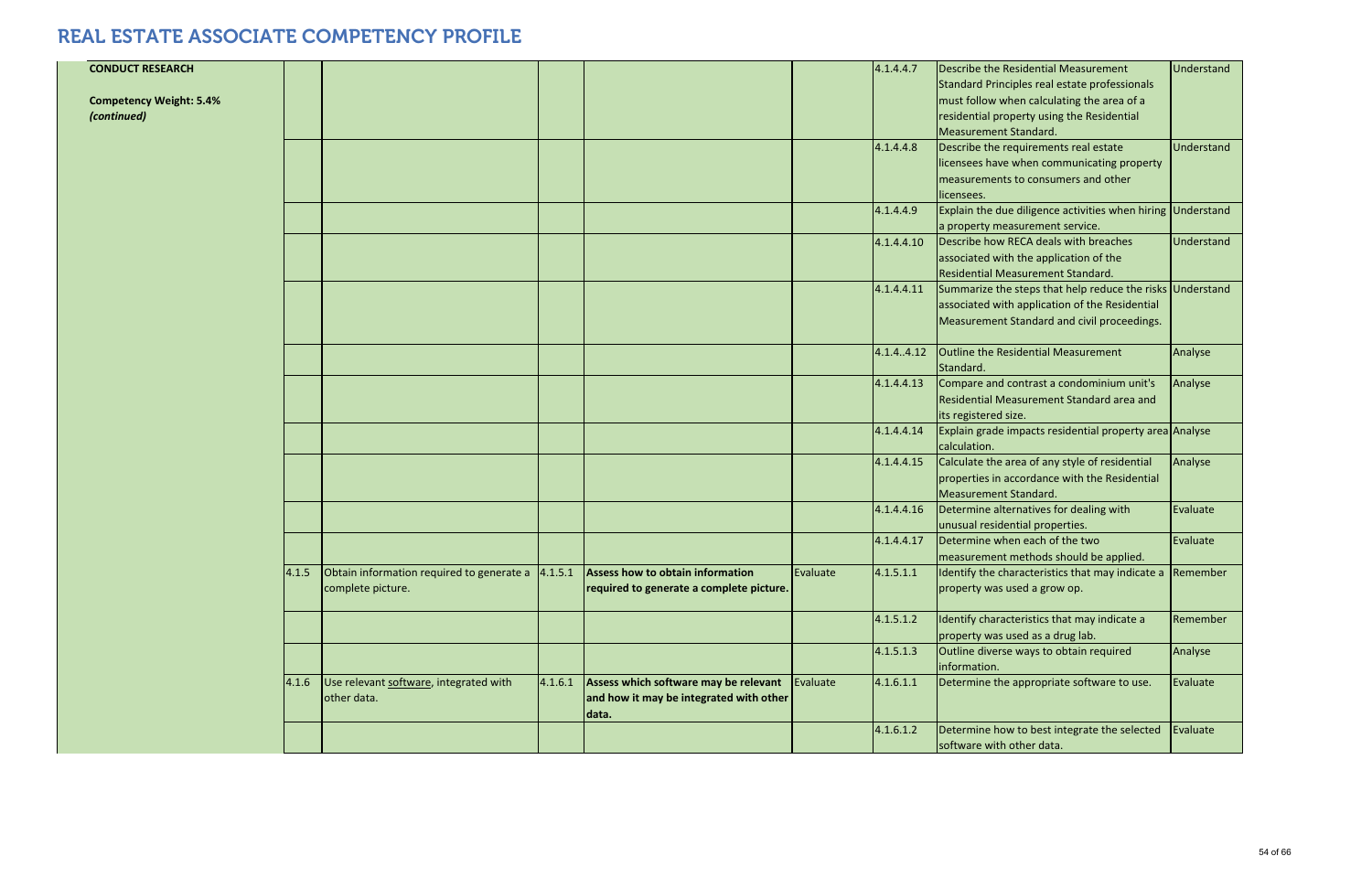|     | <b>CONDUCT RESEARCH</b>                                    | 4.1.7 | Use research methods to gather, verify,<br>and analyse information.                       | 4.1.7.1 | Assess research methodology.                                                                           | Evaluate | 4.1.7.1.1  | Demonstrate using sound research<br>methodology.                                                                                                                                                  | Apply      |
|-----|------------------------------------------------------------|-------|-------------------------------------------------------------------------------------------|---------|--------------------------------------------------------------------------------------------------------|----------|------------|---------------------------------------------------------------------------------------------------------------------------------------------------------------------------------------------------|------------|
|     | <b>Competency Weight: 5.4%</b>                             |       |                                                                                           |         |                                                                                                        |          | 4.1.7.1.2  | Outline basic sound research methodology.                                                                                                                                                         | Analyse    |
|     | (continued)                                                | 4.1.8 | Present findings and any remaining gaps.                                                  | 4.1.8.1 | Assess how to best present findings and Evaluate<br>gaps.                                              |          | 4.1.8.1.1  | Compare and contrast the benefits,<br>disadvantages, and considerations of the<br>different property types from a buyer's<br>perspective.                                                         | Analyse    |
|     |                                                            |       |                                                                                           |         |                                                                                                        |          | 4.1.8.1.2  | Compare and contrast the benefits,<br>disadvantages, and considerations of the<br>different property types from a seller's<br>perspective.                                                        | Analyse    |
|     |                                                            |       |                                                                                           |         |                                                                                                        |          | 4.1.8.1.3  | Determine findings and gaps presentation best Evaluate<br>practices for diverse contexts.                                                                                                         |            |
|     |                                                            | 4.1.9 | Know where to find information not<br>generally available on online listing<br>databases. | 4.1.9.1 | <b>Assess potential sources of information</b><br>not generally available through online<br>databases. | Evaluate | 4.1.9.1.1  | Demonstrate the ability to use diverse<br>potential sources of information.                                                                                                                       | Apply      |
|     |                                                            |       |                                                                                           |         |                                                                                                        |          | 4.1.9.1.2  | Determine the best potential sources of<br>information.                                                                                                                                           | Evaluate   |
|     | (commercial)                                               |       | 4.1.10 Define the specific commercial sector that<br>is the subject of the research.      |         | 4.1.10.1 Determine your research target<br>commercial sector.                                          | Evaluate | 4.1.10.1.1 | Justify your selected research target<br>commercial sector.                                                                                                                                       | Evaluate   |
|     | (commercial)                                               |       | 4.1.11 Determine the nature of the transaction.                                           |         | 4.1.11.1 Assess the nature of the transaction.                                                         | Evaluate | 4.1.11.1.1 | Outline how to determine the nature of a<br>transaction.                                                                                                                                          | Analyse    |
|     |                                                            |       |                                                                                           |         |                                                                                                        |          |            |                                                                                                                                                                                                   |            |
| 4.2 | DETERMINE THE QUALITY AND<br><b>ELEMENTS OF A PROPERTY</b> | 4.2.1 | Describe external factors related to the<br>property.                                     | 4.2.1.1 | Assess property external factors.                                                                      | Evaluate | 4.2.1.1.1  | Determine how to best describe a property's<br>external factors.                                                                                                                                  | Evaluate   |
|     | <b>Competency Weight: 2.8%</b>                             | 4.2.2 | Perform a visual observation of the<br>property.                                          | 4.2.2.1 | Outline the visual property observation<br>process.                                                    | Analyse  | 4.2.2.1.1  | Summarize visual property observations.                                                                                                                                                           | Understand |
|     |                                                            | 4.2.4 | Recognize potential issues or problem<br>areas of the property.                           | 4.2.4.1 | Assess a property for potential issues or<br>problem areas.                                            | Evaluate | 4.2.4.1.1  | List the occasions when clients may choose to<br>have a property inspection or environmental<br>assessment.                                                                                       | Remember   |
|     |                                                            |       |                                                                                           |         |                                                                                                        |          | 4.2.4.1.2  | Define what is meant by an illegal and non-<br>conforming secondary suite and provide an<br>example.                                                                                              | Remember   |
|     |                                                            |       |                                                                                           |         |                                                                                                        |          | 4.2.4.1.3  | Describe real estate associate due diligence<br>activity best practices related to property<br>defectsand past defects (represented as<br>remediated by the seller) when representing<br>sellers. | Understand |
|     |                                                            |       |                                                                                           |         |                                                                                                        |          | 4.2.4.1.4  | Describe the due diligence activities real estate<br>professionals should perform in regard to<br>property defects when representing buyers.                                                      | Understand |
|     |                                                            |       |                                                                                           |         |                                                                                                        |          | 4.2.4.1.5  | Describe the various types of property<br>inspections that are available.                                                                                                                         | Understand |
|     |                                                            |       |                                                                                           |         |                                                                                                        |          | 4.2.4.1.6  | Describe the licensing requirement for home<br>inspectors and the restrictions imposed on<br>home inspectors under the Consumer<br>Protection Act.                                                | Understand |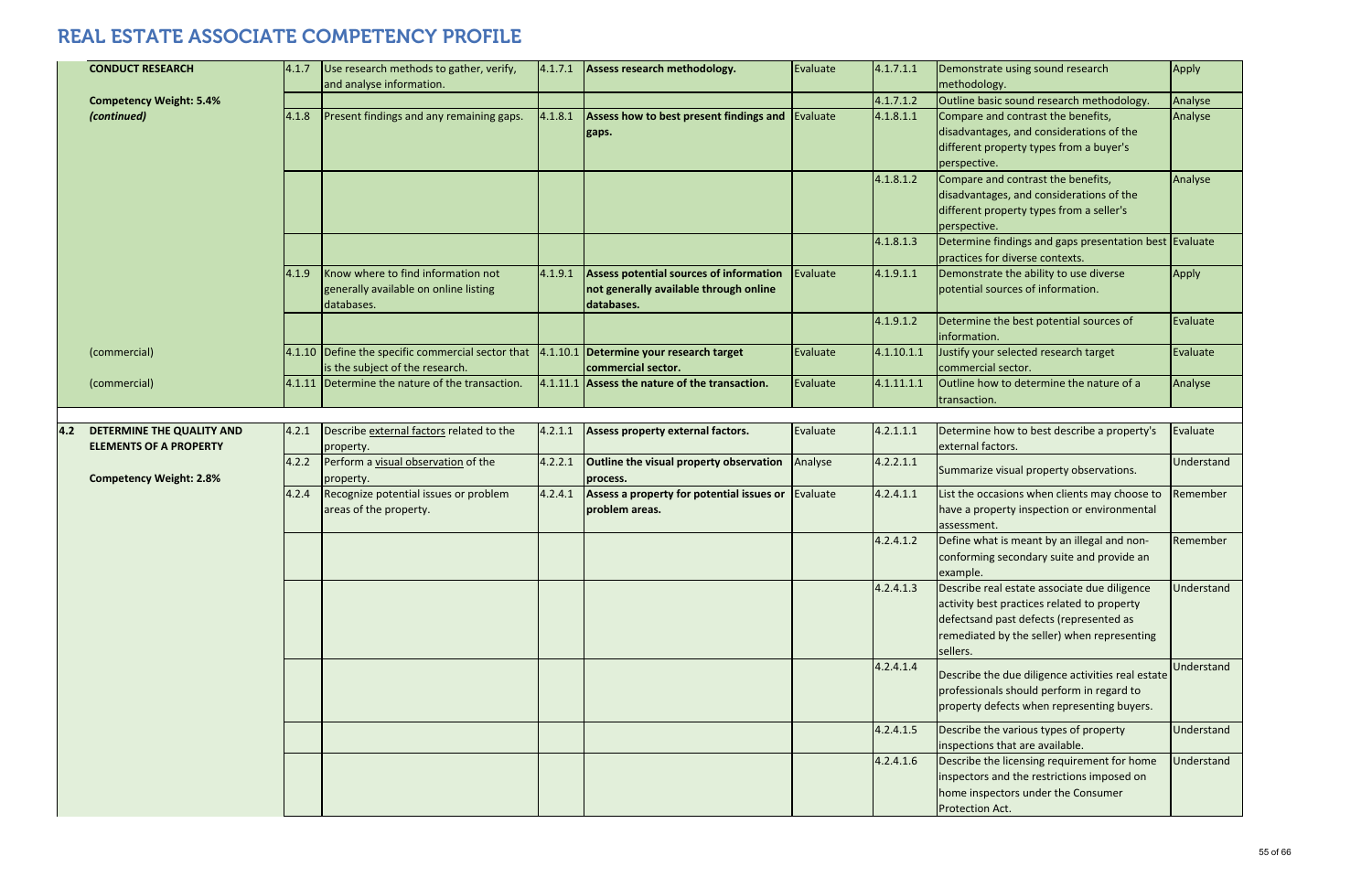| DETERMINE THE QUALITY AND<br><b>ELEMENTS OF A PROPERTY</b> |       |                                                                |         |                                                                           |          | 4.2.4.1.7  | Explain how to conduct a search using the<br>online Flood Hazard Map Application.                                                                                     | Understand |
|------------------------------------------------------------|-------|----------------------------------------------------------------|---------|---------------------------------------------------------------------------|----------|------------|-----------------------------------------------------------------------------------------------------------------------------------------------------------------------|------------|
| <b>Competency Weight: 2.8%</b><br>(continued)              |       |                                                                |         |                                                                           |          | 4.2.4.1.8  | Describe real estate associate flood hazard<br>area due diligence best practices when<br>representing sellers.                                                        | Understand |
|                                                            |       |                                                                |         |                                                                           |          | 4.2.4.1.9  | Describe real estate associate flood hazard<br>area due diligence best practices when<br>representing buyers.                                                         | Understand |
|                                                            |       |                                                                |         |                                                                           |          | 4.2.4.1.10 | Describe the system of municipal land use<br>classifications and districts.                                                                                           | Understand |
|                                                            |       |                                                                |         |                                                                           |          | 4.2.4.1.11 | Describe how municipal land use classifications<br>and districts impact the development and use<br>of residential properties.                                         | Understand |
|                                                            |       |                                                                |         |                                                                           |          | 4.2.4.1.12 | Explain the land use and Building Code<br>requirements for a legal secondary suite                                                                                    | Understand |
|                                                            |       |                                                                |         |                                                                           |          | 4.2.4.1.13 | Describe the different Building Code standards Understand<br>for a legal secondary suite.                                                                             |            |
|                                                            |       |                                                                |         |                                                                           |          | 4.2.4.1.14 | Describe the due diligence activities of real<br>estate professionals when representing sellers<br>relating to properties that have a secondary<br>suite.             | Understand |
|                                                            |       |                                                                |         |                                                                           |          | 4.2.4.1.15 | Describe buyer representative due diligence<br>activities related to the purchase of a<br>secondary suite or a property that contains a<br>secondary suite.           | Understand |
|                                                            |       |                                                                |         |                                                                           |          | 4.2.4.1.16 | Describe the implications of illegal and non-<br>conforming secondary suites in a purchase or<br>sale.                                                                | Understand |
|                                                            |       |                                                                |         |                                                                           |          | 4.2.4.1.17 | Write a property inspection or environmental<br>assessment condition in an offer to purchase.                                                                         | Apply      |
|                                                            |       |                                                                |         |                                                                           |          | 4.2.4.1.18 | Outline property inspection or environmental<br>assessment identified defect resolution<br>options, including advantages and<br>disadvantages, to buyers and sellers. | Analyse    |
|                                                            |       |                                                                |         |                                                                           |          | 4.2.4.1.19 | Explain how to verify the land use<br>classification/district for a particular property.                                                                              | Analyse    |
|                                                            |       |                                                                |         |                                                                           |          | 4.2.4.1.20 | Determine if there are any property issues or<br>problem areas.                                                                                                       | Evaluate   |
|                                                            | 4.2.5 | Research history of the property to<br>uncover material facts. | 4.2.5.1 | Assess the property history for material<br>facts.                        | Evaluate | 4.2.5.1.1  | Determine if the property history reveals any<br>material facts.                                                                                                      | Evaluate   |
|                                                            |       |                                                                | 4.2.5.2 | Assess the role of land titles in the<br>purchase and sale of properties. | Evaluate | 4.2.5.2.1  | Recognize the legal land description of various<br>types of properties.                                                                                               | Remember   |
|                                                            |       |                                                                |         |                                                                           |          | 4.2.5.2.2  | Recognize rural property by its legal<br>subdivision.                                                                                                                 | Remember   |
|                                                            |       |                                                                |         |                                                                           |          | 4.2.5.2.3  | Describe the role of a land surveyor.                                                                                                                                 | Understand |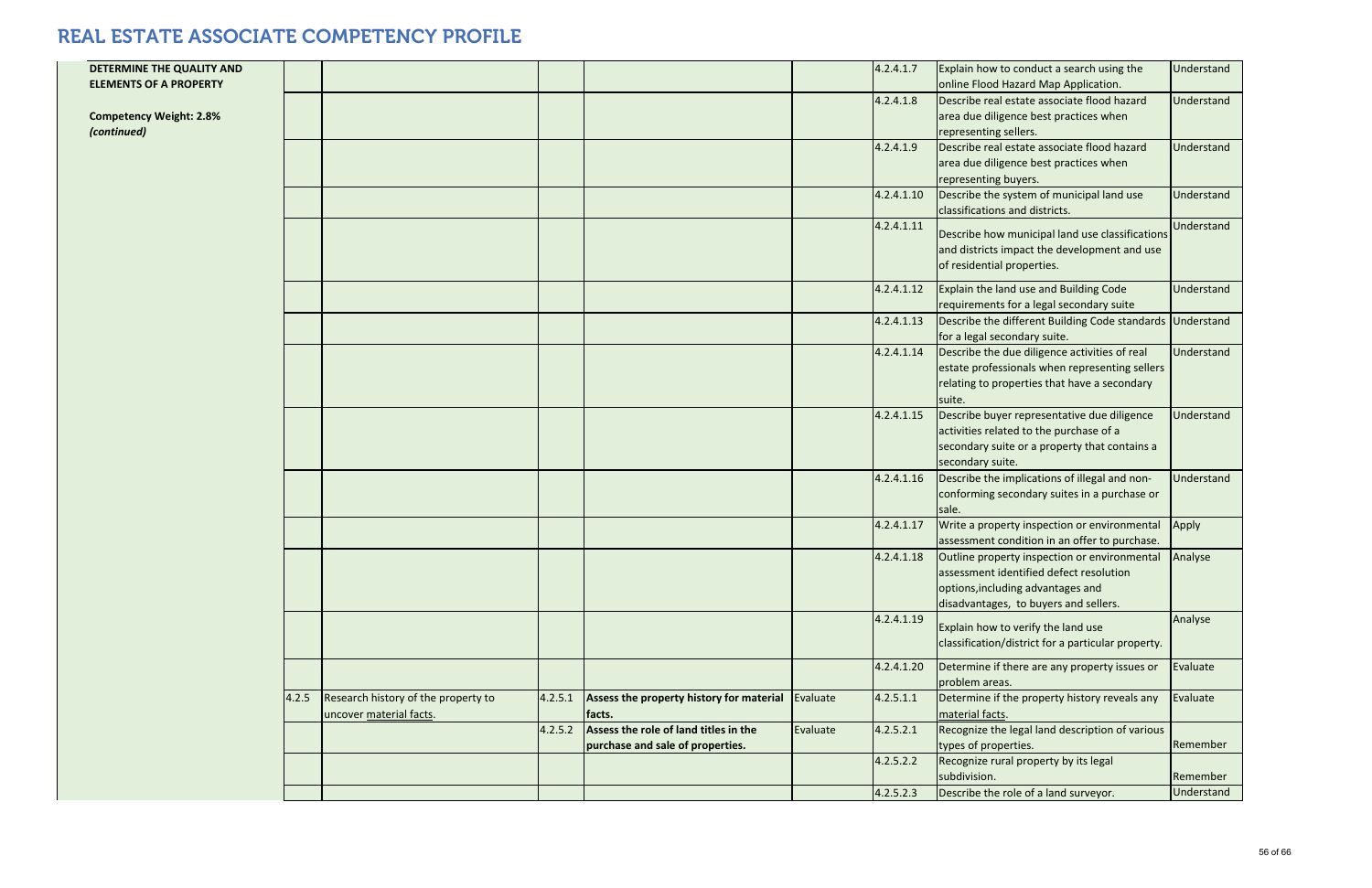|     | DETERMINE THE QUALITY AND<br><b>ELEMENTS OF A PROPERTY</b> |       |                                                                      |         |                                                                                                        |          | 4.2.5.2.4  | Explain the difference between legal and<br>municipal addresses.                                           | Understand |
|-----|------------------------------------------------------------|-------|----------------------------------------------------------------------|---------|--------------------------------------------------------------------------------------------------------|----------|------------|------------------------------------------------------------------------------------------------------------|------------|
|     | <b>Competency Weight: 2.8%</b>                             |       |                                                                      |         |                                                                                                        |          | 4.2.5.2.5  | Explain the role and benefits of a Real Property<br>Report.                                                | Understand |
|     | (continued)                                                |       |                                                                      |         |                                                                                                        |          | 4.2.5.2.6  | Describe the purpose of municipal compliance.                                                              | Understand |
|     |                                                            |       |                                                                      |         |                                                                                                        |          | 4.2.5.2.7  | Explain the role and benefits of title insurance.                                                          | Understand |
|     |                                                            |       |                                                                      |         |                                                                                                        |          | 4.2.5.2.8  | Compare and contrast the types of<br>registrations that may be filed on a land title.                      | Analyse    |
|     |                                                            |       |                                                                      |         |                                                                                                        |          | 4.2.5.2.9  | Explain the potential impact of a landtitle and<br>registration on fiduciary duties to clients.            | Analyse    |
|     |                                                            |       |                                                                      |         |                                                                                                        |          | 4.2.5.2.10 | Explain the potential impact of a landtitle and<br>registration on the sale and purchase of a<br>property. | Analyse    |
|     |                                                            |       |                                                                      |         |                                                                                                        |          | 4.2.5.2.11 | Explain the potential impact of a landtitle and<br>registration on commissions for selling a<br>property.  | Analyse    |
|     |                                                            |       |                                                                      |         |                                                                                                        |          | 4.2.5.2.12 | Explain the potential impact of a landtitle and<br>registration on the legality of a transaction.          | Analyse    |
|     |                                                            |       |                                                                      | 4.2.5.3 | <b>Assess Municipal Government Act on</b><br>residential real estate                                   |          | 4.2.5.3.1  | Define illegal and non-conforming use and<br>provide an example of each.                                   | Remember   |
|     |                                                            |       |                                                                      |         |                                                                                                        |          | 4.2.5.3.2  | Describe the system of land use districts and<br>classifications.                                          | Understand |
|     |                                                            |       |                                                                      |         |                                                                                                        |          | 4.2.5.3.3  | Explain when a development permit or<br>building permit is required.                                       | Understand |
|     |                                                            |       |                                                                      |         |                                                                                                        |          | 4.2.5.3.4  | Explain how to verify the land use district and<br>classification of any particular property.              | Understand |
|     |                                                            |       |                                                                      |         |                                                                                                        |          | 4.2.5.3.5  | Explain the difference between assessed value<br>and current market value.                                 | Understand |
|     |                                                            |       |                                                                      |         |                                                                                                        |          | 4.2.5.3.6  | Describe how a municipality arrives at an<br>individual property tax amount.                               | Understand |
|     |                                                            |       |                                                                      |         |                                                                                                        |          | 4.2.5.3.7  | Outline the property assessment process.                                                                   | Analyse    |
|     |                                                            |       |                                                                      |         |                                                                                                        |          |            |                                                                                                            |            |
| 4.3 | PERFORM COMPARATIVE MARKET<br><b>ANALYSIS</b>              | 4.3.1 | Research relevant properties.                                        | 4.3.1.1 | Determine relevant properties to<br>research.                                                          | Evaluate | 4.3.1.1.1  | Compare and contrast relevant property<br>research.                                                        | Analyse    |
|     | <b>Competency Weight: 6.2%</b>                             | 4.3.2 | Verify property and market information.                              | 4.3.2.1 | <b>Check property and market information</b><br>against relevant documents and<br>information sources. | Evaluate | 4.3.2.1.1  | Outline property and market information<br>verification best practices.                                    | Analyse    |
|     |                                                            |       |                                                                      |         |                                                                                                        |          | 4.3.2.1.2  | Outline a licensee's due diligence obligation to Analyse<br>communicate market changes to their clients.   |            |
|     |                                                            | 4.3.3 | Select relevant <i>units</i> of comparison.                          | 4.3.3.1 | Assess units of comparison for<br>relevance.                                                           | Evaluate | 4.3.3.1.1  | Justify selected units of comparison.                                                                      | Evaluate   |
|     |                                                            | 4.3.4 | Analyse properties using relevant elements 4.3.4.1<br>of comparison. |         | Assess relevance of property elements<br>of comparison.                                                | Evaluate | 4.3.4.1.1  | Compare and contrast properties using<br>relevant elements of comparison.                                  | Analyse    |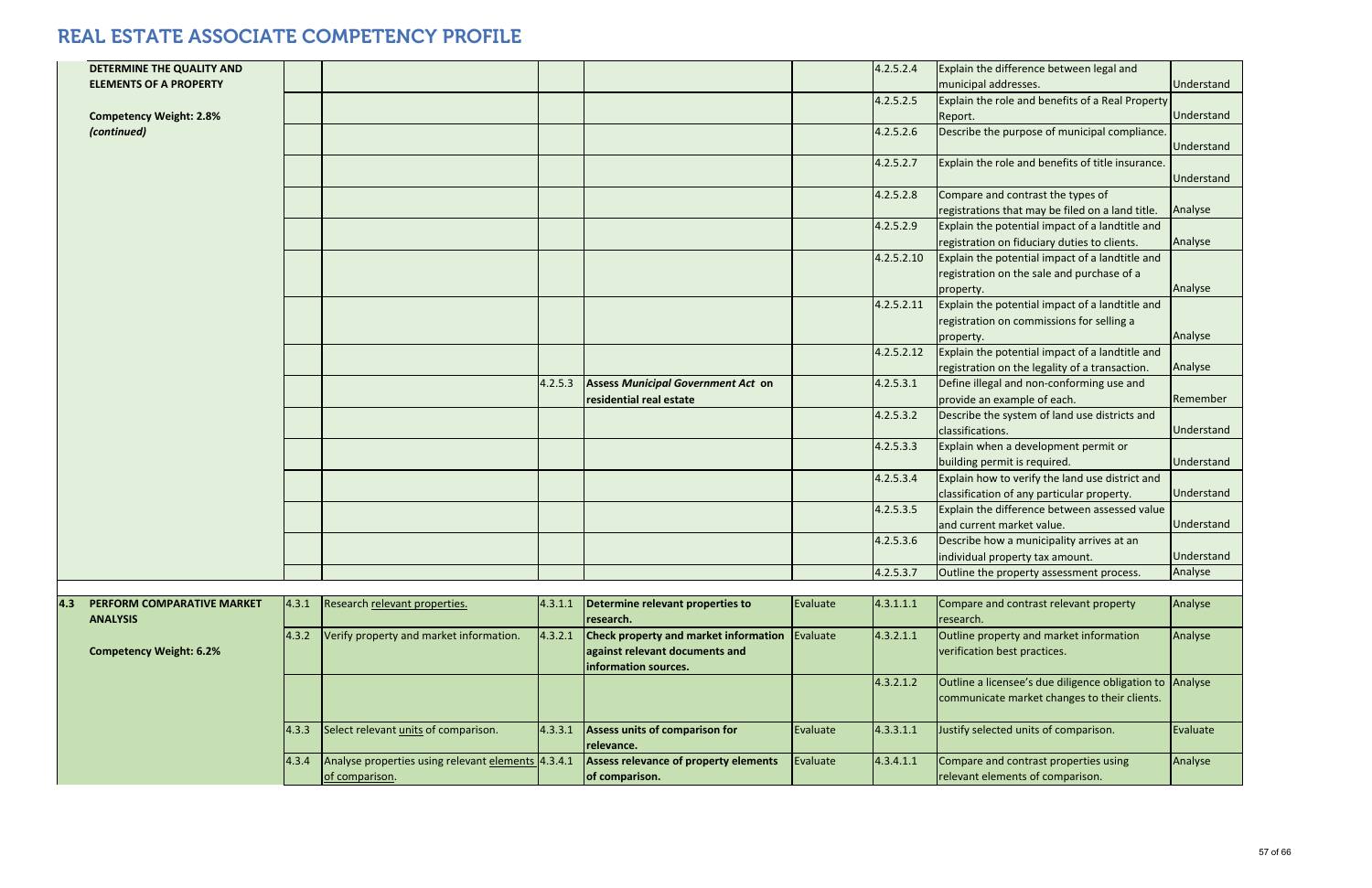|       |                                            |         |                                                      |          | 4.3.4.1.2  | Compare and contrast a property assessment,<br>an appraisal, and a comparative market | Analyse    |
|-------|--------------------------------------------|---------|------------------------------------------------------|----------|------------|---------------------------------------------------------------------------------------|------------|
|       |                                            |         |                                                      |          |            | analysis.                                                                             |            |
|       |                                            |         |                                                      |          | 4.3.4.1.3  | Outline real estate licensee requirements that                                        | Analyse    |
|       |                                            |         |                                                      |          |            | ensure their comparative market analysis is                                           |            |
|       |                                            |         |                                                      |          |            | not mistaken for a real estate appraisal.                                             |            |
|       |                                            |         |                                                      |          | 4.3.4.1.4  | Outline real estate associate best practices for                                      | Analyse    |
|       |                                            |         |                                                      |          |            | presenting a comparative market analysis that                                         |            |
|       |                                            |         |                                                      |          |            | fosters client understanding.                                                         |            |
| 4.3.5 | Specify criteria for highest and best-use  | 4.3.5.1 | Determine highest and best use analysis   Evaluate   |          | 4.3.5.1.1  | Use selected highest and best use analysis                                            | Apply      |
|       | analysis.                                  |         | criteria.                                            |          |            | criteria.                                                                             |            |
|       |                                            |         |                                                      |          | 4.3.5.1.2  | Justify highest and best use analysis criteria.                                       | Evaluate   |
| 4.3.6 | Reconcile value indications and adjust for | 4.3.6.1 | Determine how to reconcile value                     | Evaluate | 4.3.6.1.1  | Demonstrate the ability to reconcile value                                            | Apply      |
|       | differences.                               |         | indications and adjust for differences.              |          |            | indications and adjust for differences.                                               |            |
| 4.3.7 | Estimate market value of the property.     | 4.3.7.1 | Produce a comparative market analysis                | Create   | 4.3.7.1.1  | Summarize the assumptions underlying the                                              | Understand |
|       |                                            |         | showing the estimated market value of a<br>property. |          |            | concept of market value.                                                              |            |
|       |                                            |         |                                                      |          | 4.3.7.1.2  | Explain why the principles of value are                                               | Understand |
|       |                                            |         |                                                      |          |            | important to property valuation.                                                      |            |
|       |                                            |         |                                                      |          | 4.3.7.1.3  | Explain the principle of supply and demand.                                           | Understand |
|       |                                            |         |                                                      |          | 4.3.7.1.4  | Explain the Principle of highest and best use.                                        | Understand |
|       |                                            |         |                                                      |          | 4.3.7.1.5  | Summarize the principle of substitution.                                              | Understand |
|       |                                            |         |                                                      |          | 4.3.7.1.6  | Explain the principle of conformity.                                                  | Understand |
|       |                                            |         |                                                      |          | 4.3.7.1.7  | Exemplify the principles of progression and<br>regression.                            | Understand |
|       |                                            |         |                                                      |          | 4.3.7.1.8  | Compare an estimated market value of a<br>property.                                   | Analyse    |
|       |                                            |         |                                                      |          | 4.3.7.1.9  | Outline the principles of value for residential                                       | Analyse    |
|       |                                            |         |                                                      |          |            | real estate properties.                                                               |            |
|       |                                            |         |                                                      |          | 4.3.7.1.10 | Outline the licensee due diligence process for                                        | Analyse    |
|       |                                            |         |                                                      |          |            | advising a selling client regarding a property's                                      |            |
|       |                                            |         |                                                      |          |            | asking price.                                                                         |            |
|       |                                            |         |                                                      |          | 4.3.7.1.11 | Outline the licensee due diligence process for                                        | Analyse    |
|       |                                            |         |                                                      |          |            | advising a buying client regarding a property's                                       |            |
|       |                                            |         |                                                      |          |            | potential purchase price.                                                             |            |
|       |                                            |         |                                                      |          | 4.3.7.1.12 | Outline the characteristics that make a<br>commodity valuable.                        | Analyse    |
|       |                                            |         |                                                      |          | 4.3.7.1.13 | Compare and contrast the different concepts                                           | Analyse    |
|       |                                            |         |                                                      |          |            | of value.                                                                             |            |
|       |                                            |         |                                                      |          | 4.3.7.1.14 | Compare and contrast cost, asking price,                                              | Analyse    |
|       |                                            |         |                                                      |          |            | market price, and market value.                                                       |            |
|       |                                            |         |                                                      |          | 4.3.7.1.14 | Outline the impact of supply and demand on                                            | Analyse    |
|       |                                            |         |                                                      |          |            | real estate values.                                                                   |            |
|       |                                            |         |                                                      |          | 4.3.7.1.15 | Outline the relationship between the principle                                        | Analyse    |
|       |                                            |         |                                                      |          |            | of highest and best use and land use.                                                 |            |

**PERFORM COMPARATIVE MARKET**

**ANALYSIS Competency Weight: 6.2%** *(continued)*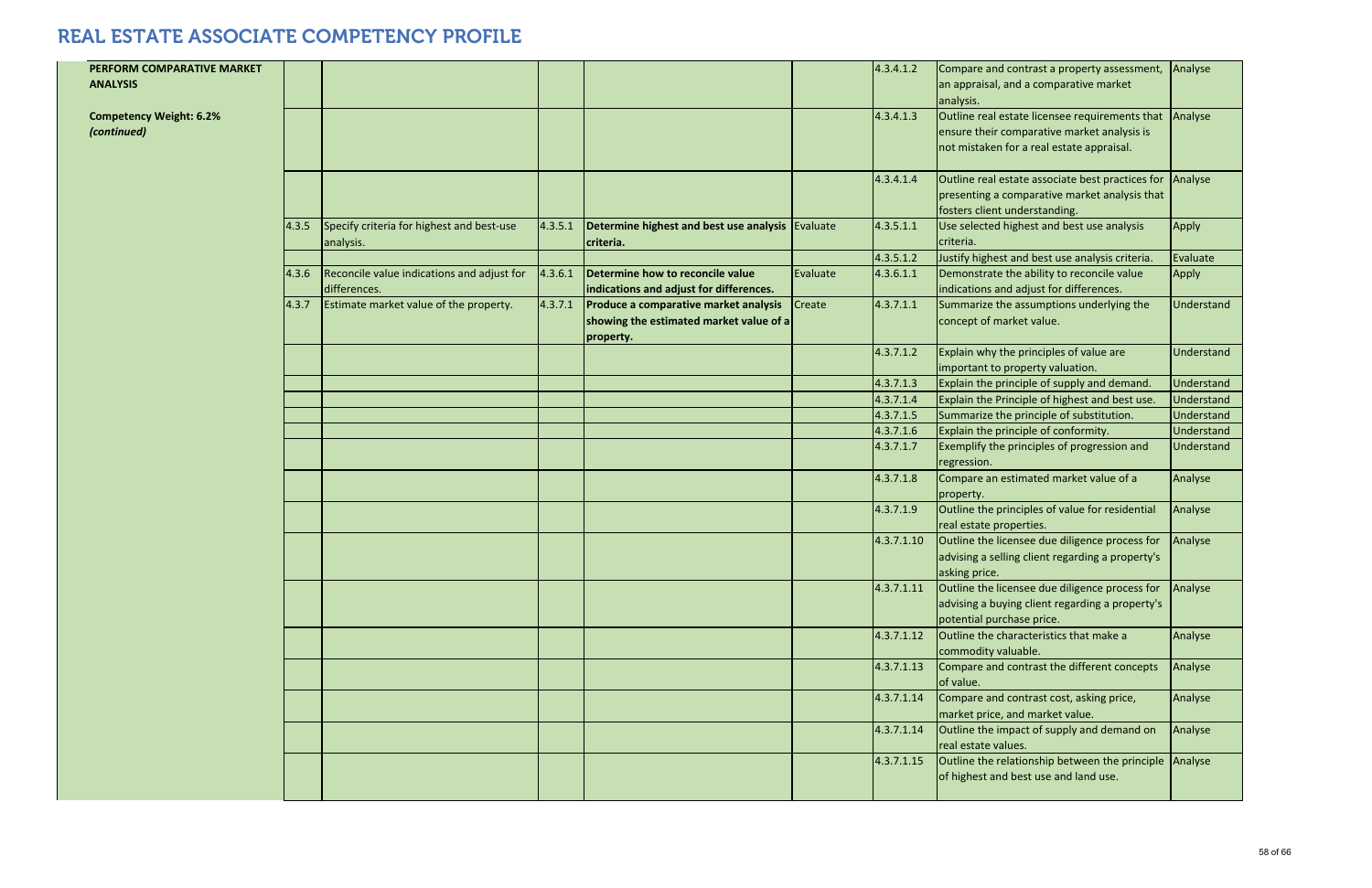|     | PERFORM COMPARATIVE MARKET     |       |                                          |         |                                                  |          | 4.3.7.1.16 | Outline the impact of the principle of         | Analyse    |
|-----|--------------------------------|-------|------------------------------------------|---------|--------------------------------------------------|----------|------------|------------------------------------------------|------------|
|     | <b>ANALYSIS</b>                |       |                                          |         |                                                  |          |            | substitution on real estate buyers.            |            |
|     |                                |       |                                          |         |                                                  |          | 4.3.7.1.17 | Outline the impact of the principle of         | Analyse    |
|     | <b>Competency Weight: 6.2%</b> |       |                                          |         |                                                  |          |            | conformity on property values.                 |            |
|     | (continued)                    |       |                                          |         |                                                  |          | 4.3.7.1.18 | Outline the remaining Principles of Value.     | Analyse    |
|     |                                |       |                                          |         |                                                  |          |            | Compare and contrast the types of              | Analyse    |
|     |                                |       |                                          |         |                                                  |          |            | professionals who may provide property         |            |
|     |                                |       |                                          |         |                                                  |          |            | valuations.                                    |            |
|     |                                |       |                                          |         |                                                  |          | 4.3.7.1.19 | Outline reasons real estate professionals may  | Analyse    |
|     |                                |       |                                          |         |                                                  |          |            | provide property valuations.                   |            |
|     |                                |       |                                          |         |                                                  |          | 4.3.7.1.20 | Outline cautions for real estate professionals | Analyse    |
|     |                                |       |                                          |         |                                                  |          |            | when providing property valuations.            |            |
|     |                                |       |                                          |         |                                                  |          | 4.3.7.1.21 | Outline the real estate professional written   | Analyse    |
|     |                                |       |                                          |         |                                                  |          |            | disclosures required in property valuation     |            |
|     |                                |       |                                          |         |                                                  |          |            | reports.                                       |            |
|     |                                |       |                                          |         |                                                  |          | 4.3.7.1.22 | Outline the limitations of real estate         | Analyse    |
|     |                                |       |                                          |         |                                                  |          |            | professionals providing property valuations.   |            |
|     |                                |       |                                          |         |                                                  |          | 4.3.7.1.23 | Determine the financial position.              | Evaluate   |
|     |                                |       |                                          |         |                                                  |          | 4.3.7.1.24 | Determine the available financing.             | Evaluate   |
|     |                                |       |                                          |         |                                                  |          | 4.3.7.1.25 | Generate the estimated market value of a       | Create     |
|     |                                |       |                                          |         |                                                  |          |            | property.                                      |            |
|     |                                |       |                                          | 4.3.7.2 | Assess the appraisal process.                    | Evaluate | 4.3.7.2.1  | Explain the reasons real estate appraisers     | Understand |
|     |                                |       |                                          |         |                                                  |          |            | follow an established appraisal process.       |            |
|     |                                |       |                                          |         |                                                  |          | 4.3.7.2.2  | Outline the main steps in a typical appraisal  | Analyse    |
|     |                                |       |                                          |         |                                                  |          |            | process.                                       |            |
|     |                                |       |                                          |         |                                                  |          | 4.3.7.2.3  | Outline the three approaches that may be       | Analyse    |
|     |                                |       |                                          |         |                                                  |          |            | used in appraisal.                             |            |
|     |                                |       |                                          |         |                                                  |          |            |                                                |            |
| 4.4 | PERFORM FINANCIAL ANALYSIS     |       |                                          |         |                                                  |          |            |                                                |            |
|     |                                |       |                                          |         |                                                  |          |            |                                                |            |
|     | <b>Competency Weight: 0.5%</b> |       |                                          |         |                                                  |          |            |                                                |            |
|     |                                |       |                                          |         |                                                  |          |            |                                                |            |
|     | For investment properties:     |       |                                          |         |                                                  |          |            |                                                |            |
|     | (residential and commercial)   | 4.4.1 | Review costs, zoning, and demand.        | 4.4.1.1 | Assess property costs, land use, and             | Evaluate | 4.4.1.1.1  | Determine property costs, land use, and        | Evaluate   |
|     |                                |       |                                          |         | demand.                                          |          |            | demand.                                        |            |
|     | <b>For leased properties:</b>  |       | Understand the value of the tenant       |         |                                                  |          |            |                                                |            |
|     | (residential and commercial)   | 4.4.2 |                                          | 4.4.2.1 | Assess the value of the tenant covenant Evaluate |          | 4.4.1.1.1  | Determine the impact of tenant covenant on     | Evaluate   |
|     |                                |       | covenant and how it affects the property |         | and how it affects the property value.           |          |            | property value.                                |            |
|     |                                |       | value.                                   |         |                                                  |          |            |                                                |            |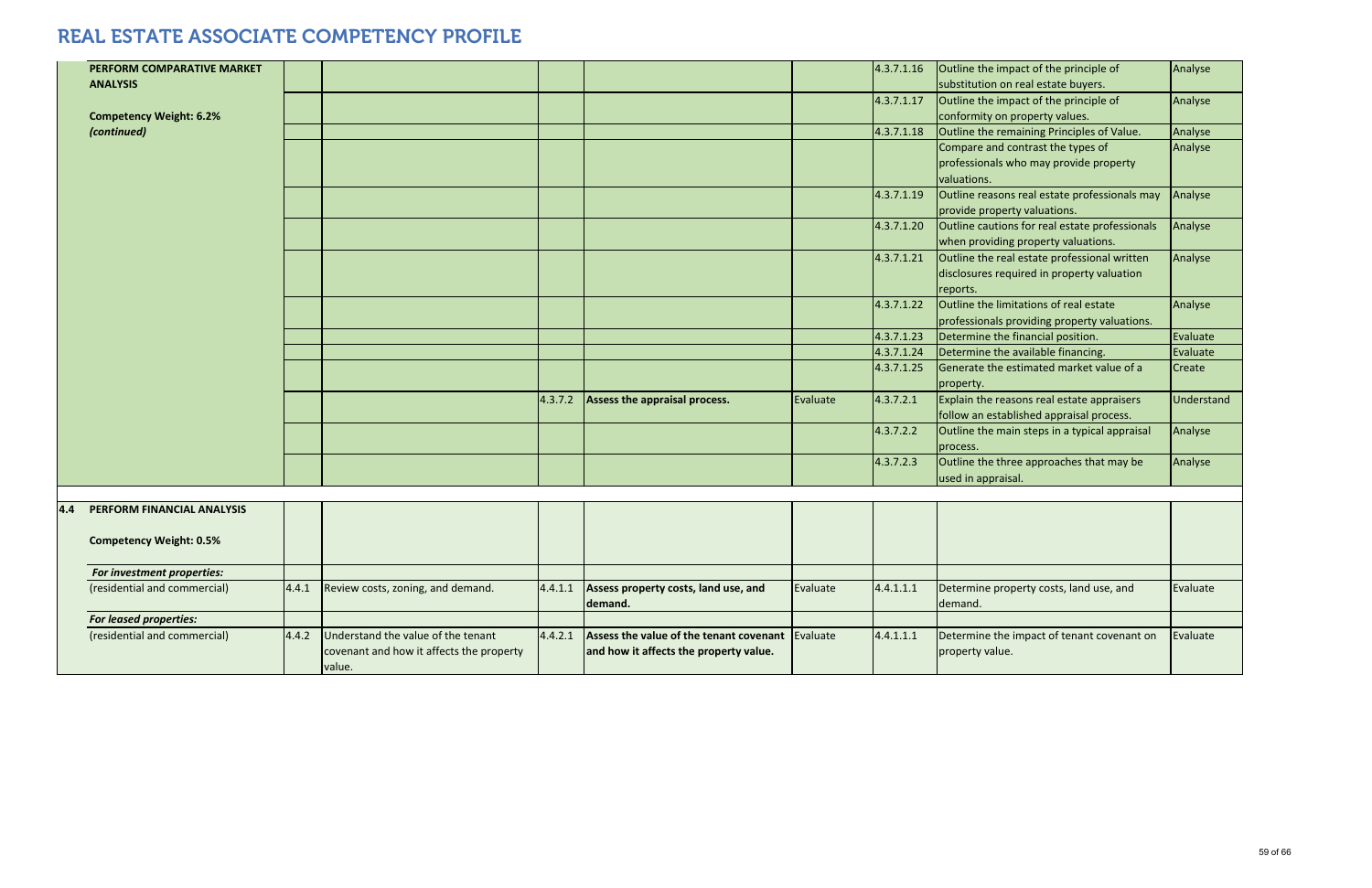| <b>4. RESEARCH AND ANALYSIS</b>                                |     |  |  |  |  |  |  |  |  |
|----------------------------------------------------------------|-----|--|--|--|--|--|--|--|--|
| 4.1 DETERMINE THE QUALITY AND<br><b>ELEMENTS OF A PROPERTY</b> | 5.4 |  |  |  |  |  |  |  |  |
| 4.2 PERFORM COMPARATIVE MARKET<br><b>ANALYSIS</b>              | 2.8 |  |  |  |  |  |  |  |  |
| <b>4.3 CONDUCT RESEARCH</b>                                    | 6.2 |  |  |  |  |  |  |  |  |
| <b>4.4 PERFORM FINANCIAL ANALYSIS</b>                          | 0.5 |  |  |  |  |  |  |  |  |

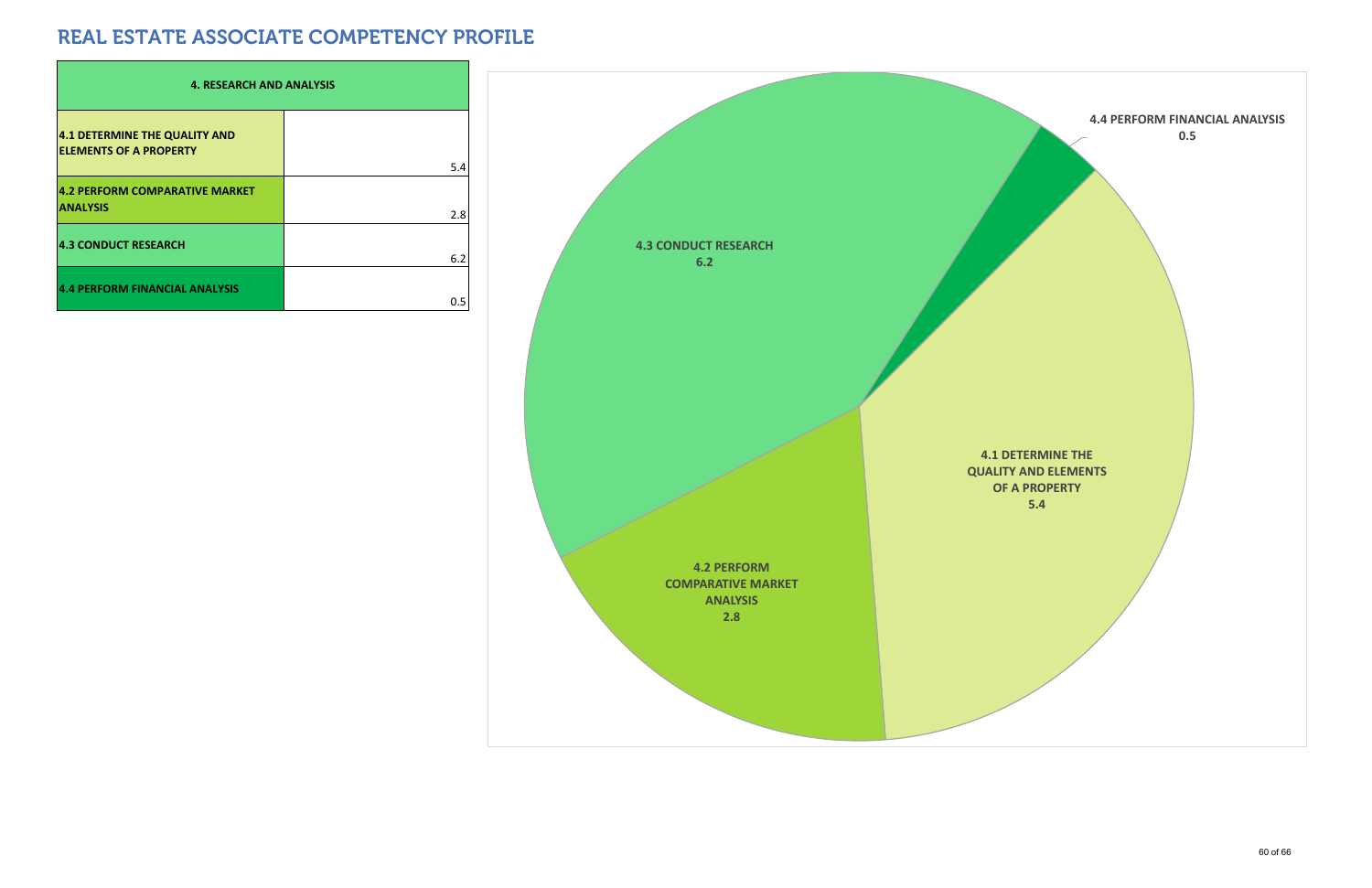|                                   |            | <b>Domain Weight</b>                                                                                                             | 25.6                                                   |
|-----------------------------------|------------|----------------------------------------------------------------------------------------------------------------------------------|--------------------------------------------------------|
| JECT L.O.<br>OOM'S<br><b>EVEL</b> |            | <b>SPECIFIC LEARNING OUTCOME</b>                                                                                                 | <b>SPECIFIC L.O.</b><br><b>BLOOM'S</b><br><b>LEVEL</b> |
| ate                               | 5.1.1.1.1  | Describe common types of dispute resolution<br>contract clauses.                                                                 | Understand                                             |
|                                   | 5.1.1.1.2  | Explain privity of contract.                                                                                                     | Understand                                             |
|                                   | 5.1.1.1.3  | Describe the processes licensees may employ<br>to review contracts between the client and the<br>buyer.                          | Understand                                             |
|                                   | 5.1.1.1.4  | Describe ways to terminate a contract.                                                                                           | Understand                                             |
|                                   | 5.1.1.1.5  | Describe licensee obligations to clients when<br>negotiating or entering into service contracts<br>on behalf of the brokerage.   | Understand                                             |
|                                   | 5.1.1.1.6  | Compare and contrast diverse contracts that a<br>licensee may enter into on behalf of a client.                                  | Analyse                                                |
|                                   | 5.1.1.1.7  | Outline the essentials of a binding contract.                                                                                    | Analyse                                                |
|                                   | 5.1.1.1.8  | Explain the relationship between privity of<br>contract and a party's right to assign rights<br>under a contract.                | Analyse                                                |
|                                   | 5.1.1.1.9  | Compare and contrast void, voidable, and<br>unenforceable contracts.                                                             | Analyse                                                |
|                                   | 5.1.1.1.10 | Determine the use of conditions precedent as<br>they relate to fraudulent and dishonest acts.                                    | Evaluate                                               |
| è                                 | 5.1.2.1.1  | Compare and contrast the different types of<br>residential real estate documents and their<br>purpose.                           | Analyse                                                |
|                                   | 5.1.2.1.2  | Determine the sources of residential real<br>estate documents.                                                                   | Evaluate                                               |
|                                   | 5.1.2.1.3  | Create a purchase contract.                                                                                                      | Create                                                 |
|                                   | 5.1.2.1.4  | Create a counter-offer to a purchase contract.                                                                                   | Create                                                 |
| ate                               | 5.1.3.1.1  | Determine contract adaptations based on<br>client objectives.                                                                    | Evaluate                                               |
|                                   | 5.1.3.1.2  | Check that forms would result in a legally<br>binding contract if accepted.                                                      | Evaluate                                               |
| ate                               | 5.1.4.1.1  | Use amendments, notices of fulfillment of<br>conditions, and waivers correctly and<br>effectively.                               | Apply                                                  |
|                                   | 5.1.4.1.2  | Provide amendments, notices of fulfillment of<br>conditions, and waivers according to the<br>contract notification requirements. | Apply                                                  |
| e                                 | 5.1.5.1.1  | Determine document and contract structure.                                                                                       | Evaluate                                               |
|                                   | 5.1.5.1.2  | Produce effectively structured documents and<br>contracts.                                                                       | Create                                                 |

| <b>COMPETENCY TITLE</b>                                  |       | PERFORMANCE CRITERIA                                                                         |         | <b>SUBJECT LEARNING OUTCOME</b>                                             | <b>SUBJECT L.O.</b><br><b>BLOOM'S</b><br><b>LEVEL</b> |            | <b>SPECIFIC LEARNING OUTCOME</b>                                                                                                |
|----------------------------------------------------------|-------|----------------------------------------------------------------------------------------------|---------|-----------------------------------------------------------------------------|-------------------------------------------------------|------------|---------------------------------------------------------------------------------------------------------------------------------|
| <b>MANAGE DOCUMENTS AND</b><br> 5.1 <br><b>CONTRACTS</b> | 5.1.1 | Make intended use of various types of real 5.1.1.1<br>estate documents and forms.            |         | Assess contracts and related conditions.                                    | Evaluate                                              | 5.1.1.1.1  | Describe common types of dispute resolutior<br>contract clauses.                                                                |
|                                                          |       |                                                                                              |         |                                                                             |                                                       | 5.1.1.1.2  | Explain privity of contract.                                                                                                    |
| <b>Competency Weight: 10.2%</b>                          |       |                                                                                              |         |                                                                             |                                                       | 5.1.1.1.3  | Describe the processes licensees may employ<br>to review contracts between the client and th<br>buyer.                          |
|                                                          |       |                                                                                              |         |                                                                             |                                                       | 5.1.1.1.4  | Describe ways to terminate a contract.                                                                                          |
|                                                          |       |                                                                                              |         |                                                                             |                                                       | 5.1.1.1.5  | Describe licensee obligations to clients when<br>negotiating or entering into service contracts<br>on behalf of the brokerage.  |
|                                                          |       |                                                                                              |         |                                                                             |                                                       | 5.1.1.1.6  | Compare and contrast diverse contracts that<br>licensee may enter into on behalf of a client.                                   |
|                                                          |       |                                                                                              |         |                                                                             |                                                       | 5.1.1.1.7  | Outline the essentials of a binding contract.                                                                                   |
|                                                          |       |                                                                                              |         |                                                                             |                                                       | 5.1.1.1.8  | Explain the relationship between privity of<br>contract and a party's right to assign rights<br>under a contract.               |
|                                                          |       |                                                                                              |         |                                                                             |                                                       | 5.1.1.1.9  | Compare and contrast void, voidable, and<br>unenforceable contracts.                                                            |
|                                                          |       |                                                                                              |         |                                                                             |                                                       | 5.1.1.1.10 | Determine the use of conditions precedent as<br>they relate to fraudulent and dishonest acts.                                   |
|                                                          | 5.1.2 | Incorporate clauses using language that is<br>clear, accurate, concise, and legally correct. | 5.1.2.1 | Plan documents and clauses required to Create<br>manage a purchase or sale. |                                                       | 5.1.2.1.1  | Compare and contrast the different types of<br>residential real estate documents and their<br>purpose.                          |
|                                                          |       |                                                                                              |         |                                                                             |                                                       | 5.1.2.1.2  | Determine the sources of residential real<br>estate documents.                                                                  |
|                                                          |       |                                                                                              |         |                                                                             |                                                       | 5.1.2.1.3  | Create a purchase contract.                                                                                                     |
|                                                          |       |                                                                                              |         |                                                                             |                                                       | 5.1.2.1.4  | Create a counter-offer to a purchase contract                                                                                   |
|                                                          | 5.1.3 | Adapt client forms reflecting parties'<br>contractual agreements.                            | 5.1.3.1 | Assess client form adaptations and<br>contractual agreements.               | Evaluate                                              | 5.1.3.1.1  | Determine contract adaptations based on<br>client objectives.                                                                   |
|                                                          |       |                                                                                              |         |                                                                             |                                                       | 5.1.3.1.2  | Check that forms would result in a legally<br>binding contract if accepted.                                                     |
|                                                          | 5.1.4 | Complete amendments, notices of<br>fulfillment of conditions, and waivers.                   | 5.1.4.1 | Assess amendments, notices of<br>fulfillment of conditions, and waivers.    | Evaluate                                              | 5.1.4.1.1  | Use amendments, notices of fulfillment of<br>conditions, and waivers correctly and<br>effectively.                              |
|                                                          |       |                                                                                              |         |                                                                             |                                                       | 5.1.4.1.2  | Provide amendments, notices of fulfillment o<br>conditions, and waivers according to the<br>contract notification requirements. |
|                                                          | 5.1.5 | Structure content effectively.                                                               | 5.1.5.1 | Plan effectively structured documents<br>and contracts.                     | Create                                                | 5.1.5.1.1  | Determine document and contract structure.                                                                                      |
|                                                          |       |                                                                                              |         |                                                                             |                                                       | 5.1.5.1.2  | Produce effectively structured documents an<br>contracts.                                                                       |

#### **COMPETENCY DOMAIN: 5. NEGOTIATING AND CLOSING**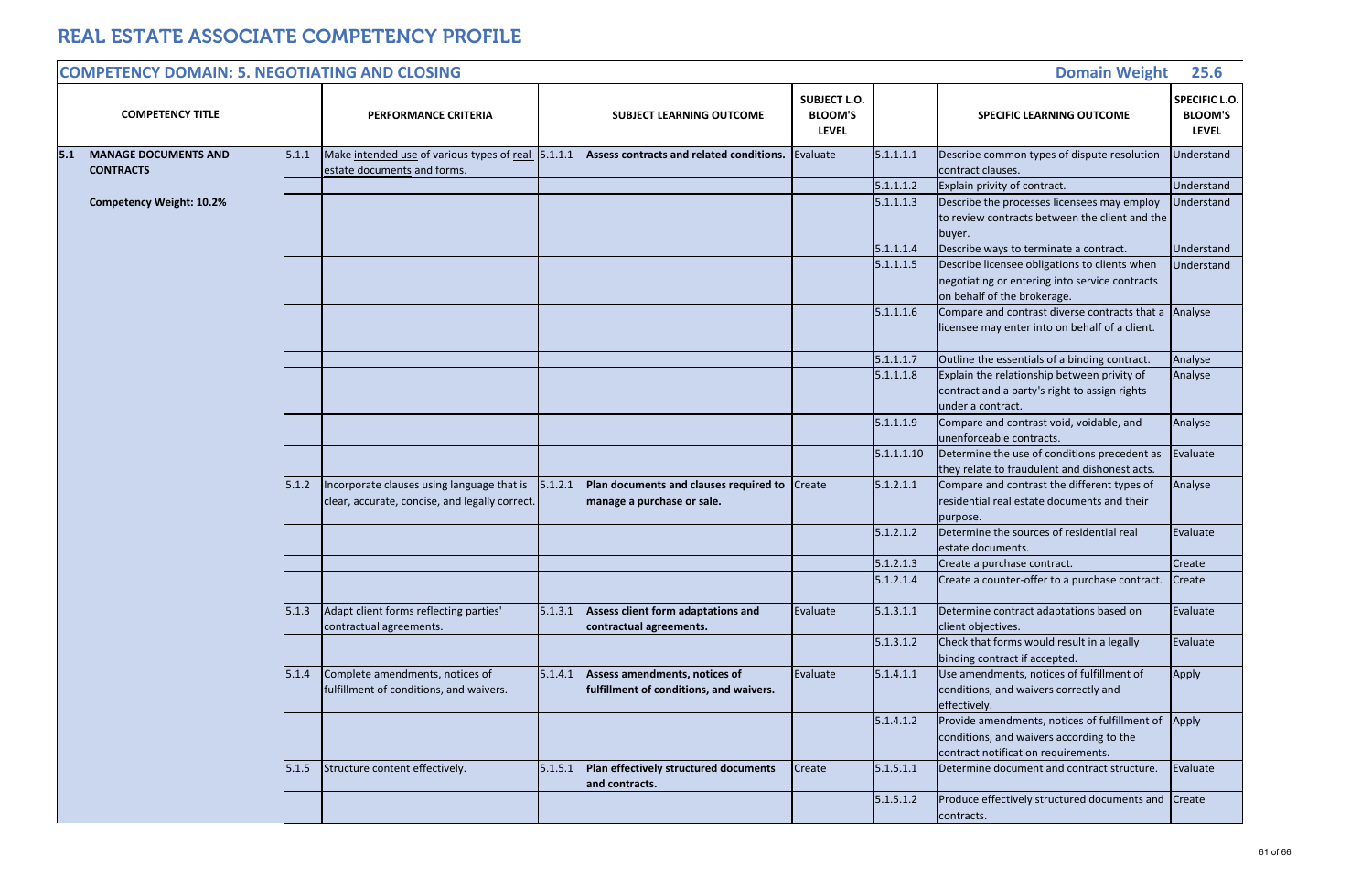|       | <b>MANAGE DOCUMENTS AND</b><br><b>CONTRACTS</b>                                         | 5.1.6 | Confirm documents reflect their intended<br>use.                 | 5.1.6.1 | Check documents reflect their intended<br>use.                                  | Evaluate | 5.1.6.1.1 | Revise documents as needed to reflect their<br>intended use.                                                                         | Apply    |
|-------|-----------------------------------------------------------------------------------------|-------|------------------------------------------------------------------|---------|---------------------------------------------------------------------------------|----------|-----------|--------------------------------------------------------------------------------------------------------------------------------------|----------|
|       | <b>Competency Weight: 10.2%</b>                                                         |       |                                                                  |         |                                                                                 |          | 5.1.6.1.2 | Determine if any changes are required to<br>ensure documents reflect their intended use.                                             | Evaluate |
|       | (continued)                                                                             | 5.1.7 | Review documents for accuracy, clarity,<br>and compliance.       | 5.1.7.1 | Assess documents for accuracy, clarity,<br>and compliance.                      | Evaluate | 5.1.7.1.1 | Outline established document review<br>techniques that foster accuracy and clarity.                                                  | Analyse  |
|       |                                                                                         | 5.1.8 | Explain legal obligations under contract.                        | 5.1.8.1 | Assess legal obligations under contract.                                        | Evaluate | 5.1.8.1.1 | Ensure the parties understand the legal<br>obligations under the contract.                                                           | Evaluate |
|       |                                                                                         |       |                                                                  |         |                                                                                 |          | 5.1.8.1.2 | Ensure parties understand they may have<br>agreements reviewed by legal counsel.                                                     | Evaluate |
|       |                                                                                         | 5.1.9 | Ensure agreements are legally binding.                           | 5.1.9.1 | Review agreements to ensure that they<br>are legally binding.                   | Evaluate | 5.1.9.1.1 | Ensure agreements are:<br>executed before the acceptance date<br>signed by all relevant parties<br>initialed by all relevant parties | Evaluate |
|       |                                                                                         |       |                                                                  | 5.1.9.2 | <b>Facilitate the listing of the Sellers</b><br>property.                       |          | 5.1.9.2.1 | Identify the information that may be included<br>in a listing presentation for prospective sellers.                                  | Rememl   |
|       |                                                                                         |       |                                                                  |         |                                                                                 |          | 5.1.9.2.2 | List the key activities that are typically involved Rememl<br>in the marketing of the seller's property.                             |          |
|       |                                                                                         |       |                                                                  |         |                                                                                 |          | 5.1.9.2.3 | Describe the items that should be discussed<br>during the presentation to prospective sellers.                                       | Underst  |
|       |                                                                                         |       |                                                                  |         |                                                                                 |          | 5.1.9.2.4 | Explain the importance of discussing the<br>remuneration process with the buyer.                                                     | Underst  |
|       |                                                                                         |       |                                                                  |         |                                                                                 |          | 5.1.9.2.5 | Describe the importance of marketing and<br>showing activity related to the seller's<br>property.                                    | Underst  |
|       |                                                                                         |       |                                                                  |         |                                                                                 |          | 5.1.9.2.6 | Outline the process of entering into<br>seller service agreement.                                                                    | Analyse  |
| $5.2$ | <b>EXPLAIN FINANCIAL IMPLICATIONS</b><br>(commercial)<br><b>Competency Weight: 1.9%</b> | 5.2.1 | Calculate the financial implications of the<br>transaction.      |         | $\vert$ 5.2.1.1 Assess transactions for financial<br>implications.              | Evaluate | 5.2.1.1.1 | Calculate the financial implications of the<br>transaction.                                                                          | Apply    |
|       |                                                                                         | 5.2.2 | Apply methodologies related to real estate 5.2.2.1<br>taxation.  |         | Assess which real estate tax related<br>methodologies apply to the transaction. | Evaluate | 5.2.2.1.1 | Use real estate taxation methodologies<br>appropriately.                                                                             | Apply    |
|       |                                                                                         | 5.2.3 | Interpret financial statements.                                  | 5.2.3.1 | <b>Assess financial statements.</b>                                             | Evaluate | 5.2.3.1.1 | Interpret financial statements.                                                                                                      | Evaluate |
|       |                                                                                         | 5.2.4 | Communicate the details of the deal to the 5.2.4.1<br>client.    |         | Outline the details of a deal.                                                  | Analyse  | 5.2.4.1.1 | Explain details of a deal to a client with<br>clarifications as needed.                                                              | Analyse  |
|       |                                                                                         | 5.2.5 | Present all offers and counter-offers<br>according to protocols. | 5.2.5.1 | Assess offers and counter-offers.                                               | Evaluate | 5.2.5.1.1 | Present offers and counter-offers in<br>compliance with applicable protocols,<br>legislation, and best practices.                    | Apply    |

| $\overline{1}$ | Revise documents as needed to reflect their<br>intended use.                                                                               | Apply      |
|----------------|--------------------------------------------------------------------------------------------------------------------------------------------|------------|
| $\overline{2}$ | Determine if any changes are required to<br>ensure documents reflect their intended use.                                                   | Evaluate   |
| $\overline{1}$ | Outline established document review<br>techniques that foster accuracy and clarity.                                                        | Analyse    |
| $\overline{1}$ | Ensure the parties understand the legal<br>obligations under the contract.                                                                 | Evaluate   |
| $\overline{2}$ | Ensure parties understand they may have<br>agreements reviewed by legal counsel.                                                           | Evaluate   |
| $\overline{1}$ | Ensure agreements are:<br>- executed before the acceptance date<br>- signed by all relevant parties<br>- initialed by all relevant parties | Evaluate   |
| $\overline{1}$ | Identify the information that may be included<br>in a listing presentation for prospective sellers.                                        | Remember   |
| $\overline{2}$ | List the key activities that are typically involved<br>in the marketing of the seller's property.                                          | Remember   |
| 3              | Describe the items that should be discussed<br>during the presentation to prospective sellers.                                             | Understand |
| 4              | Explain the importance of discussing the<br>remuneration process with the buyer.                                                           | Understand |
| 5              | Describe the importance of marketing and<br>showing activity related to the seller's<br>property.                                          | Understand |
| 6              | Outline the process of entering into<br>seller service agreement.                                                                          | Analyse    |
| $\mathbf{1}$   | Calculate the financial implications of the<br>transaction.                                                                                | Apply      |
| $\overline{1}$ | Use real estate taxation methodologies<br>appropriately.                                                                                   | Apply      |
| $\mathbf 1$    | Interpret financial statements.                                                                                                            | Evaluate   |
| $\overline{1}$ | Explain details of a deal to a client with<br>clarifications as needed.                                                                    | Analyse    |
| $\overline{1}$ | Present offers and counter-offers in<br>compliance with applicable protocols,<br>legislation, and best practices.                          | Apply      |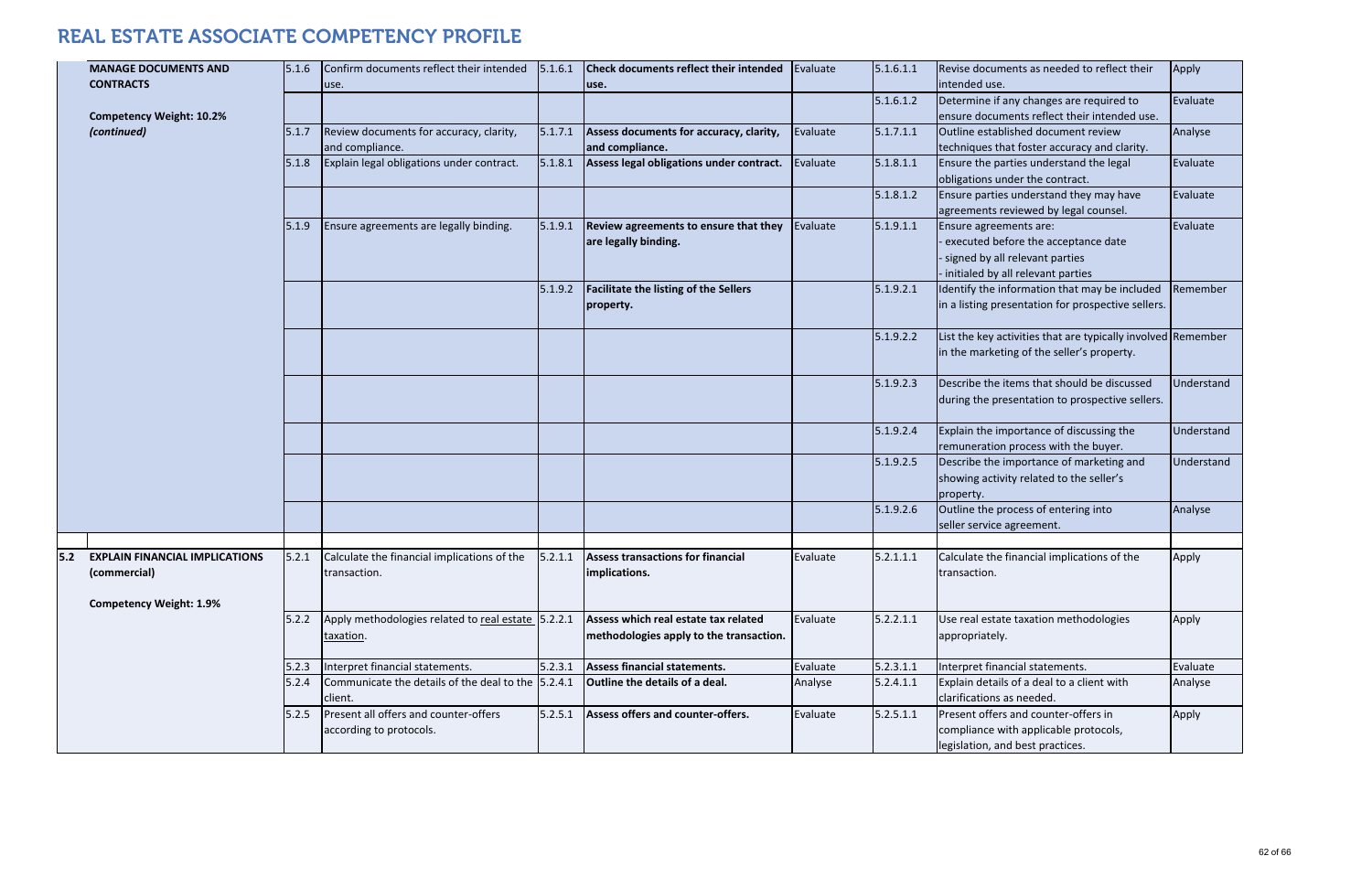| 5.3  | <b>MANAGE OFFERS AND COUNTER-</b><br><b>OFFERS</b> | 5.3.1 | Ensure parties understand the promise to<br>purchase, including their rights and<br>obligations.                           | 5.3.1.1 | Assess offers and counter-offers.                                                                                                           | Evaluate | 5.3.1.1.1 | Deconstruct offers and counter-offers for the<br>client, including potential benefits and issues.                                             | Analyse    |
|------|----------------------------------------------------|-------|----------------------------------------------------------------------------------------------------------------------------|---------|---------------------------------------------------------------------------------------------------------------------------------------------|----------|-----------|-----------------------------------------------------------------------------------------------------------------------------------------------|------------|
|      | <b>Competency Weight: 2.2%</b>                     |       |                                                                                                                            |         |                                                                                                                                             |          | 5.3.1.1.2 | Determine how to best present the offer or<br>counter-offer details to your client.                                                           | Evaluate   |
|      |                                                    | 5.3.2 | Protect confidentiality of offers if<br>confidentiality agreement has been<br>established or is required by law.           | 5.3.2.1 | Assess confidentiality requirements for<br>offers in compliance with agreements<br>and all applicable laws.                                 | Evaluate | 5.3.2.1.1 | Communicate the details of the offer to the<br>client.                                                                                        | Apply      |
|      |                                                    |       |                                                                                                                            |         |                                                                                                                                             |          | 5.3.2.1.2 | Determine confidentiality requirements in<br>diverse contexts.                                                                                | Evaluate   |
|      |                                                    | 5.3.3 | Protect client by explaining issues related<br>to the transaction.                                                         | 5.3.3.1 | Assess transactions for potential issues<br>that would harm your client.                                                                    | Evaluate | 5.3.3.1.1 | Educate the client about the transaction and<br>any related issues.                                                                           | Apply      |
|      |                                                    | 5.3.4 | Act within the rules and parameters set<br>forth in your regulatory guidelines.                                            | 5.3.4.1 | Assess compliance requirements when<br>managing offers and counter-offers.                                                                  | Evaluate | 5.3.4.1.1 | Determine how to practice in compliance with<br>all applicable rules, parameters, and legislation<br>when managing offers and counter-offers. | Evaluate   |
| 15.4 | <b>NEGOTIATE WITH INTEGRITY</b>                    | 5.4.1 | Inform client of negotiation options and                                                                                   | 5.4.1.1 | Assess a client's negotiation options and Evaluate                                                                                          |          | 5.4.1.1.1 | Inform clients of their negotiation options and                                                                                               | Apply      |
|      | <b>Competency Weight: 8.8%</b>                     |       | associated advantages and disadvantages.                                                                                   |         | associated advantages and<br>disadvantages.                                                                                                 |          |           | related advantages and disadvantages.                                                                                                         |            |
|      |                                                    |       |                                                                                                                            |         |                                                                                                                                             |          | 5.4.1.1.2 | Determine a client's negotiation options,<br>advantages, and disadvantages in diverse<br>contexts.                                            | Evaluate   |
|      |                                                    | 5.4.2 | Conduct negotiations as directed by the<br>client.                                                                         | 5.4.2.1 | Assess how to best conduct negotiations Evaluate<br>as directed by the client.                                                              |          | 5.4.2.1.1 | Outline licensee strategies and best practices<br>that ensure they conduct negotiations as<br>directed by the client.                         | Analyse    |
|      |                                                    |       |                                                                                                                            |         |                                                                                                                                             |          | 5.4.2.1.2 | Determine the best actions that adhere to<br>client negotiation related directions in diverse<br>contexts.                                    | Evaluate   |
|      |                                                    | 5.4.3 | Facilitate best possible terms for client.                                                                                 | 5.4.3.1 | Assess how the real estate associate's<br>duty to act in the best interests of the<br>client applies to the negotiation process.            | Evaluate | 5.4.3.1.1 | Describe the need for licensees to seek<br>brokerage direction regarding what constitutes<br>the best possible terms for the client.          | Understand |
|      |                                                    |       |                                                                                                                            |         |                                                                                                                                             |          | 5.4.3.1.2 | Determine how to effectively prepare for a<br>negotiation.                                                                                    | Evaluate   |
|      |                                                    | 5.4.4 | Provide clients with options, advantages,<br>and disadvantages on how to deal with<br>multiple offers as sellers or buyers | 5.4.4.1 | Determine a client's options,<br>advantages, and disadvantages related<br>to multiple offers as buyers or sellers.                          | Evaluate | 5.4.4.1.1 | Determine a client's options, advantages, and<br>disadvantages related to a multiple offer<br>situation.                                      | Evaluate   |
|      |                                                    |       |                                                                                                                            |         |                                                                                                                                             |          | 5.4.4.1.2 | Determine how to best communicate multiple<br>offer related options, advantages, and<br>disadvantages to a client in diverse contexts.        | Evaluate   |
|      |                                                    | 5.4.5 | Explore others' objectives, goals, and<br>desired outcomes.                                                                | 5.4.5.1 | Assess how understanding the<br>objectives, goals, and desired outcomes<br>of other parties can lead to better<br>outcomes for all parties. | Evaluate | 5.4.5.1.1 | Describe the ways a real estate associate may<br>uncover the objectives, goals, and desired<br>outcomes of other parties.                     | Understand |
|      |                                                    |       |                                                                                                                            |         |                                                                                                                                             |          | 5.4.5.1.2 | Determine others' objectives, goals, and<br>desired outcomes.                                                                                 | Evaluate   |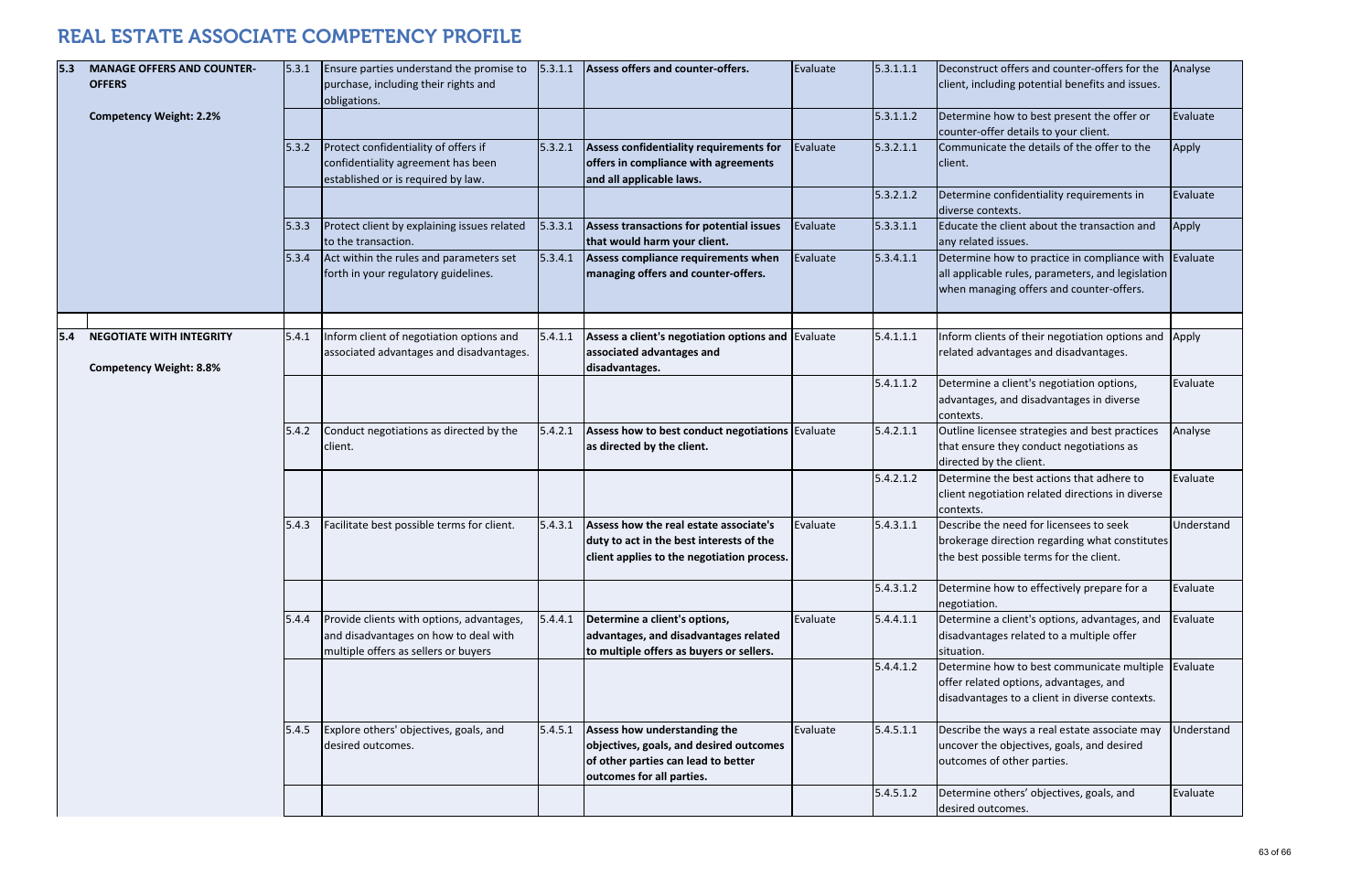| <b>NEGOTIATE WITH INTEGRITY</b>               |       |                                                                               | 5.4.5.2  | Differentiate negotiation strategies and<br>dispute resolution techniques.           | Evaluate | 5.4.5.2.1  | Describe behavioural principles and strategies<br>for effective negotiation.                                                                                                    | Understand |
|-----------------------------------------------|-------|-------------------------------------------------------------------------------|----------|--------------------------------------------------------------------------------------|----------|------------|---------------------------------------------------------------------------------------------------------------------------------------------------------------------------------|------------|
| <b>Competency Weight: 8.8%</b><br>(continued) |       |                                                                               |          |                                                                                      |          | 5.4.5.2.2  | Compare and contrast distributive and<br>integrative approaches to negotiations.                                                                                                | Analyse    |
|                                               |       |                                                                               |          |                                                                                      |          | 5.4.5.2.3  | Assess effectiveness of a negotiation using<br>multiple criteria.                                                                                                               | Evaluate   |
|                                               |       |                                                                               |          |                                                                                      |          | 5.4.5.2.4  | Assess response to another negotiator's<br>questionable tactics used.                                                                                                           | Evaluate   |
|                                               |       |                                                                               | 5.4.5.3  | Determine how to employ integrity<br>while negotiating.                              | Evaluate | 5.4.5.3.1  | Describe negotiation techniques that lack<br>integrity.                                                                                                                         | Understand |
|                                               |       |                                                                               |          |                                                                                      |          | 5.4.5.3.2  | Compare and contrast integrity and<br>transparency.                                                                                                                             | Analyse    |
|                                               |       |                                                                               |          |                                                                                      |          | 5.4.5.3.3  | Determine how to manage negotiations based<br>on best information available.                                                                                                    | Evaluate   |
|                                               | 5.4.6 | Promote mutual understanding of different 5.4.6.1<br>points of view.          |          | Determine how to best promote mutual<br>understanding in diverse contexts.           | Evaluate | 5.4.6.1.1  | Outline strategies and best practices that<br>foster acceptance of diverse points of view in<br>different contexts.                                                             | Analyse    |
|                                               | 5.4.7 | Negotiate based on factual observations<br>and information.                   | 5.4.7.1  | Assess how to best negotiate based on<br>facts on behalf of the client.              | Evaluate | 5.4.7.1.1  | Clarify client approved negotiation strategies<br>and dispute resolution techniques.                                                                                            | Understand |
|                                               |       |                                                                               |          |                                                                                      |          | 5.4.7.1.2  | Educate the client on the advantages and<br>disadvantages of different potential<br>negotiation strategies and dispute resolution<br>techniques.                                | Apply      |
|                                               |       |                                                                               |          |                                                                                      |          | 5.4.7.1.3  | Determine the value of information and how it Evaluate<br>affects a client's best interest when<br>negotiating.                                                                 |            |
|                                               |       |                                                                               |          |                                                                                      |          | 5.4.7.1.4  | Determine appropriate negotiation strategies<br>and dispute resolution techniques for diverse<br>contexts.                                                                      | Evaluate   |
|                                               | 5.4.8 | Encourage realistic compromises during<br>negotiations.                       | 5.4.8.1  | Assess how offering realistic<br>compromises leads to better negotiated<br>outcomes. | Evaluate | 5.4.8.1.1  | Determine negotiation options and realistic<br>compromises.                                                                                                                     | Evaluate   |
|                                               | 5.4.9 | Maintain objectivity when confronted with 5.4.9.1<br>interpersonal conflicts. |          | Explain how a lack of objectivity can lead Analyse<br>to poor outcomes.              |          | 5.4.9.1.1  | Respond objectively to interpersonal conflicts.                                                                                                                                 | Apply      |
|                                               |       | 5.4.10 Use suitable negotiating style.                                        | 5.4.10.1 | Assess negotiation strategies and<br>dispute resolution techniques.                  | Evaluate | 5.4.10.1.1 | ntegrate behavioural principles and strategies Analyse<br>for effective negotiations.                                                                                           |            |
|                                               |       |                                                                               |          |                                                                                      |          | 5.4.10.1.2 | Compare and contrast negotiation options in a Analyse<br>simultaneous multiple offer situation to a<br>seller client (including advantages and<br>disadvantages of each offer). |            |
|                                               |       |                                                                               |          |                                                                                      |          | 5.4.10.1.3 | Compare and contrast negotiation options in a Analyse<br>simultaneous multiple offer situation to a<br>buyer client (including advantages and<br>disadvantages of each offer).  |            |
|                                               |       |                                                                               |          |                                                                                      |          | 5.4.10.1.4 | Determine the effectiveness of a negotiation<br>using multiple criteria.                                                                                                        | Evaluate   |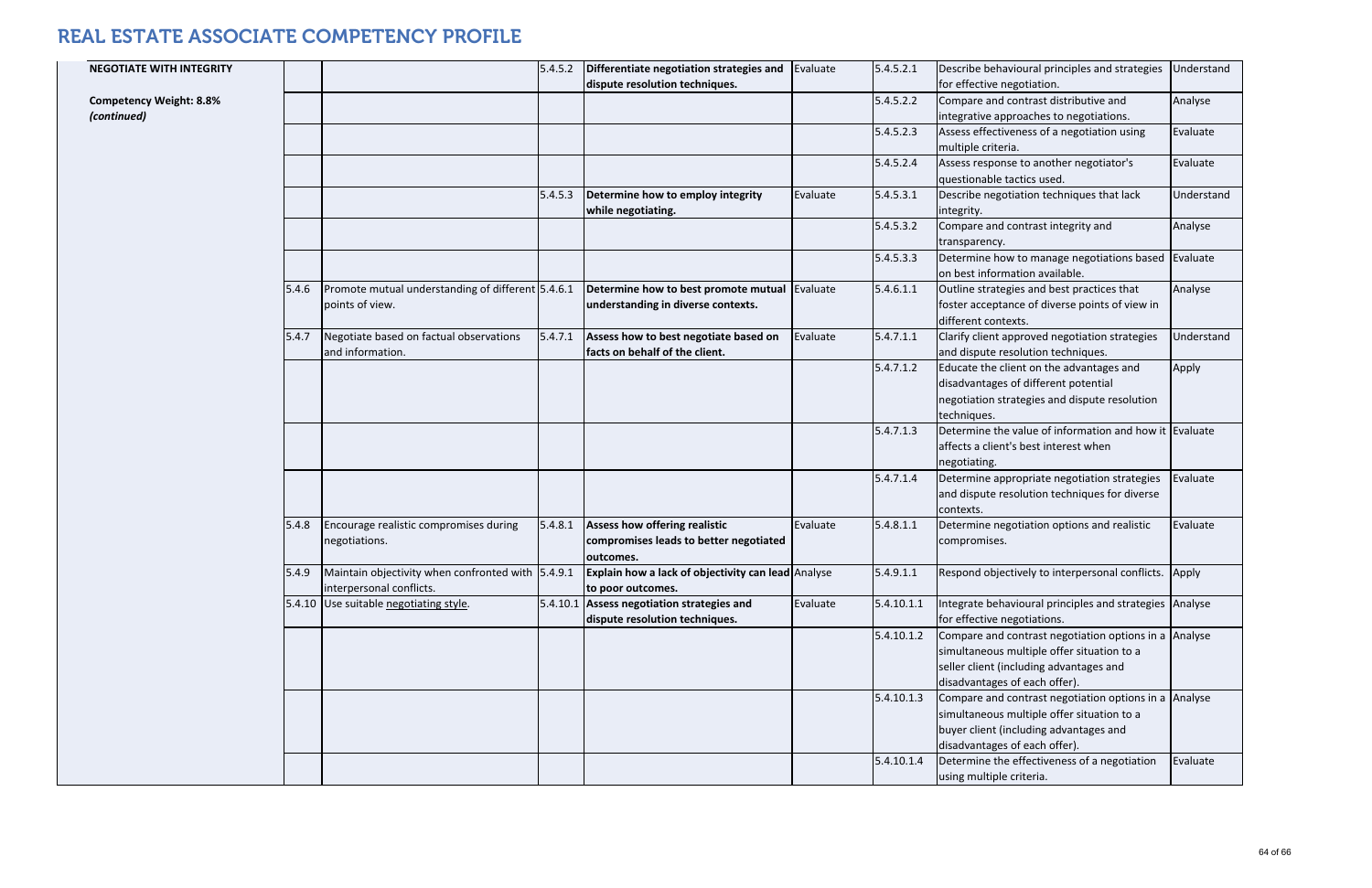| <b>COMPLETE THE TRANSACTION</b> | 5.5.1 | Use appropriate techniques to complete<br>the sale. | 5.5.1.1 | Determine appropriate techniques that<br>increase the probability of closing a sale. | Evaluate         | 5.5.1.1.1 | Determine the best techniques to complete a<br>Isale in diverse contexts. | Evaluate |
|---------------------------------|-------|-----------------------------------------------------|---------|--------------------------------------------------------------------------------------|------------------|-----------|---------------------------------------------------------------------------|----------|
| <b>Comptency Weight: 2.5%</b>   |       |                                                     |         |                                                                                      |                  |           |                                                                           |          |
|                                 | 5.5.2 | Obtain required closing documents.                  | 5.5.2.1 | Assess documents required to close a                                                 | Evaluate         | 5.5.2.1.1 | Determine the documents required to close a                               | Evaluate |
|                                 |       |                                                     |         | Itransaction in diverse contexts.                                                    |                  |           | transaction in diverse contexts.                                          |          |
|                                 |       |                                                     |         |                                                                                      |                  | 5.5.2.1.2 | Outline how to obtain the required closing                                | Analyse  |
|                                 |       |                                                     |         |                                                                                      |                  |           | Idocuments.                                                               |          |
|                                 | 5.5.3 | Manage factors that may prevent the                 | 5.5.3.1 | Determine factors that may prevent                                                   | Evaluate         | 5.5.3.1.1 | Determine how to prevent and manage factors Evaluate                      |          |
|                                 |       | completion of a transaction.                        |         | transaction completion.                                                              |                  |           | that may interfere with transaction                                       |          |
|                                 |       |                                                     |         |                                                                                      |                  |           | completion.                                                               |          |
|                                 | 5.5.4 | Assist with the removal or satisfaction of          | 5.5.4.1 | Assess condition precedents.                                                         | <b>IEvaluate</b> | 5.5.4.1.1 | Determine how to facilitate removal or                                    | Evaluate |
|                                 |       | condition precedents.                               |         |                                                                                      |                  |           | satisfaction of condition precedents.                                     |          |
|                                 | 5.5.5 | Maintain communication with parties until 5.5.5.1   |         | Assess how to maintain optimal                                                       | Evaluate         | 5.5.5.1.1 | Determine how to communicate in diverse                                   | Evaluate |
|                                 |       | buyer has taken possession.                         |         | communication with the relevant parties                                              |                  |           | contexts.                                                                 |          |
|                                 |       |                                                     |         | until a buyer has taken possession.                                                  |                  |           |                                                                           |          |
|                                 |       |                                                     |         |                                                                                      |                  |           |                                                                           |          |